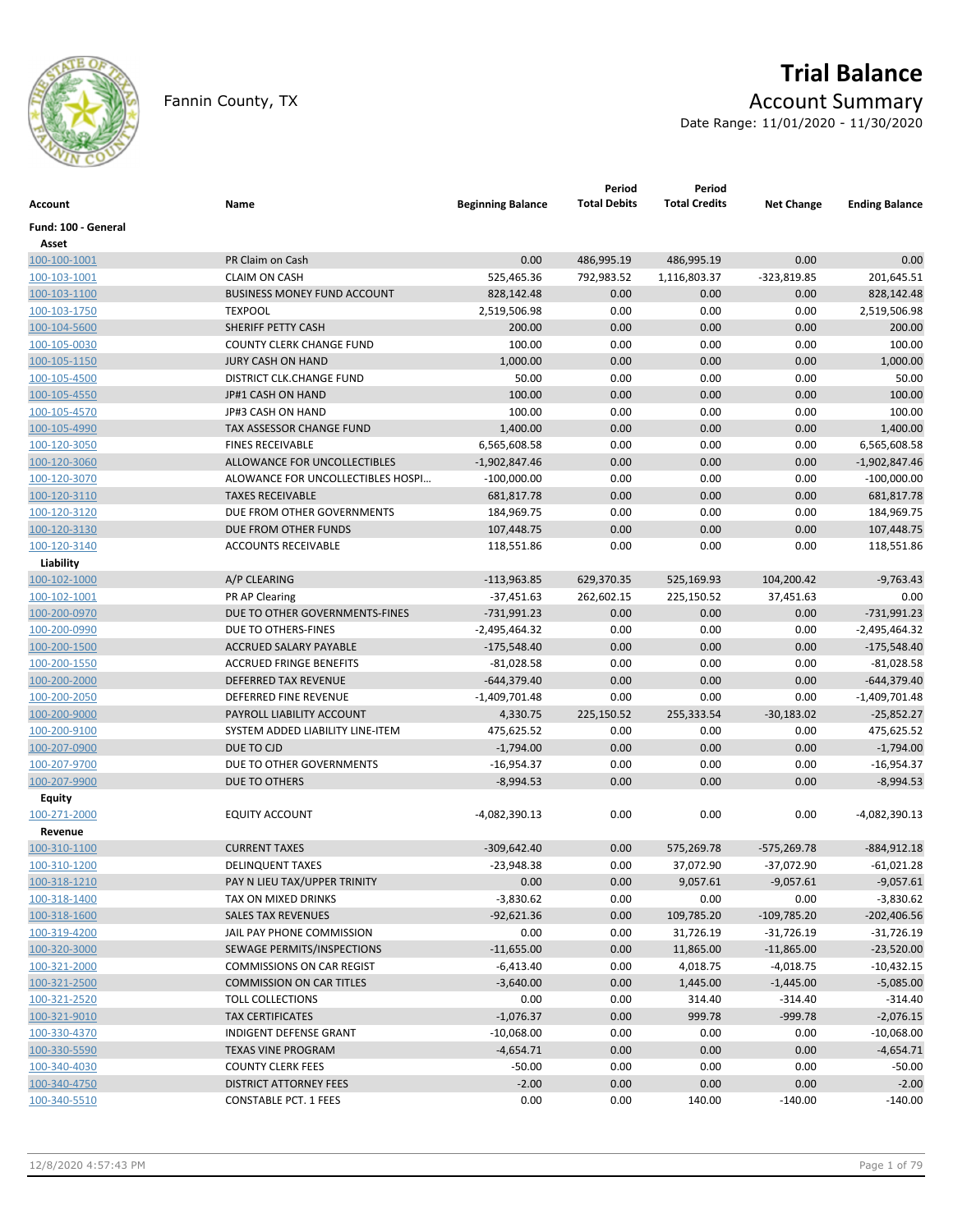|                                |                                                 |                          | Period              | Period               |                   |                              |
|--------------------------------|-------------------------------------------------|--------------------------|---------------------|----------------------|-------------------|------------------------------|
| Account                        | Name                                            | <b>Beginning Balance</b> | <b>Total Debits</b> | <b>Total Credits</b> | <b>Net Change</b> | <b>Ending Balance</b>        |
| 100-340-5520                   | <b>CONSTABLE PCT. 2 FEES</b>                    | $-140.00$                | 0.00                | 0.00                 | 0.00              | $-140.00$                    |
| 100-340-5730                   | <b>BOND SUPERVISION FEES</b>                    | $-1,670.00$              | 0.00                | 5,940.00             | $-5,940.00$       | $-7,610.00$                  |
| 100-340-6520                   | <b>SUBDIVISION FEES</b>                         | $-500.00$                | 0.00                | 500.00               | $-500.00$         | $-1,000.00$                  |
| 100-340-6540                   | <b>FLOOD PLAIN FEES</b>                         | $-30.00$                 | 0.00                | 0.00                 | 0.00              | $-30.00$                     |
| 100-360-1000                   | <b>INTEREST EARNINGS</b>                        | $-285.66$                | 0.00                | 0.07                 | $-0.07$           | $-285.73$                    |
| 100-360-1100                   | <b>INTEREST EARNINGS BUSINESS MONEY FU</b>      | $-136.11$                | 0.00                | 0.00                 | 0.00              | $-136.11$                    |
| 100-364-1630                   | <b>SALE OF EQUIPMENT</b>                        | $-5,210.00$              | 0.00                | 0.00                 | 0.00              | $-5,210.00$                  |
| 100-370-1000                   | <b>KFYN-RADIO TOWER RENT</b>                    | $-200.00$                | 0.00                | 0.00                 | 0.00              | $-200.00$                    |
| 100-370-1150                   | <b>RENT- VERIZON TOWER</b>                      | $-1,064.61$              | 0.00                | 1,064.61             | $-1,064.61$       | $-2,129.22$                  |
| 100-370-1300                   | <b>REFUNDS &amp; MISCELLANEOUS</b>              | 0.00                     | 0.00                | 10.00                | $-10.00$          | $-10.00$                     |
| 100-370-1390                   | <b>STATE JUROR REIMB.FEE</b>                    | 0.00                     | 0.00                | 646.00               | $-646.00$         | $-646.00$                    |
| 100-370-1420                   | <b>CULVERT PERMITTING PROCESS</b>               | $-130.00$                | 0.00                | 20.00                | $-20.00$          | $-150.00$                    |
| 100-370-1421                   | <b>ROW PERMIT APPLICATION</b>                   | $-20.00$                 | 0.00                | 0.00                 | 0.00              | $-20.00$                     |
| 100-370-1430                   | D.A.SALARY REIMB.                               | $-9,166.66$              | 0.00                | 0.00                 | 0.00              | $-9,166.66$                  |
| 100-370-1470                   | UTILITIES REIMBURSEMENT                         | 1,123.44                 | 0.00                | 1,065.82             | $-1,065.82$       | 57.62                        |
| 100-370-1510                   | ASST. DA LONGEVITY PAY<br><b>EMS ALLOCATION</b> | 0.00<br>$-600,000.00$    | 0.00<br>0.00        | 1,380.00<br>0.00     | $-1,380.00$       | $-1,380.00$<br>$-600,000.00$ |
| 100-370-4170                   | REIMB.CEC ODYSSEY SAAS                          |                          | 0.00                |                      | 0.00<br>0.00      |                              |
| 100-370-4530                   |                                                 | $-6,020.50$              |                     | 0.00                 |                   | $-6,020.50$                  |
| <b>Expense</b><br>100-400-1010 | SALARY ELECTED OFFICIAL                         | 7,751.34                 | 5,167.56            | 0.00                 | 5,167.56          | 12,918.90                    |
| 100-400-1050                   | <b>SALARY SECRETARY</b>                         | 3,556.26                 | 2,370.84            | 0.00                 | 2,370.84          | 5,927.10                     |
| 100-400-2020                   | <b>GROUP HEALTH INSURANCE</b>                   | 1,045.48                 | 1,045.48            | 0.00                 | 1,045.48          | 2,090.96                     |
| 100-400-2030                   | <b>RETIREMENT</b>                               | 1,356.75                 | 912.36              | 0.00                 | 912.36            | 2,269.11                     |
| 100-400-2050                   | SOCIAL SECURITY & MEDICARE TAX                  | 907.10                   | 618.76              | 0.00                 | 618.76            | 1,525.86                     |
| 100-400-2250                   | <b>TRAVEL ALLOWANCE</b>                         | 350.00                   | 350.00              | 0.00                 | 350.00            | 700.00                       |
| 100-400-3100                   | <b>OFFICE SUPPLIES</b>                          | 0.00                     | 149.46              | 0.00                 | 149.46            | 149.46                       |
| 100-400-3110                   | POSTAGE                                         | 0.00                     | 1.20                | 0.00                 | 1.20              | 1.20                         |
| 100-400-4270                   | OUT OF COUNTY TRAVEL/TRAINING                   | 0.00                     | 50.00               | 0.00                 | 50.00             | 50.00                        |
| 100-400-4680                   | JUVENILE BOARD SALARY                           | 200.00                   | 200.00              | 0.00                 | 200.00            | 400.00                       |
| 100-400-4810                   | <b>DUES</b>                                     | 0.00                     | 200.00              | 0.00                 | 200.00            | 200.00                       |
| 100-403-1010                   | SALARY ELECTED OFFICIAL                         | 6,719.76                 | 4,479.84            | 0.00                 | 4,479.84          | 11,199.60                    |
| 100-403-1040                   | <b>SALARY DEPUTIES</b>                          | 19,415.96                | 13,257.89           | 0.00                 | 13,257.89         | 32,673.85                    |
| 100-403-1070                   | <b>SALARY PART-TIME</b>                         | 2,088.00                 | 1,464.00            | 0.00                 | 1,464.00          | 3,552.00                     |
| 100-403-2020                   | <b>GROUP HEALTH INSURANCE</b>                   | 7,120.54                 | 7,120.54            | 0.00                 | 7,120.54          | 14,241.08                    |
| 100-403-2030                   | RETIREMENT                                      | 3,327.58                 | 2,263.89            | 0.00                 | 2,263.89          | 5,591.47                     |
| 100-403-2050                   | SOCIAL SECURITY & MEDICARE TAX                  | 2,104.41                 | 1,418.57            | 0.00                 | 1,418.57          | 3,522.98                     |
| 100-403-3100                   | <b>OFFICE SUPPLIES</b>                          | 283.36                   | 89.97               | 0.00                 | 89.97             | 373.33                       |
| 100-403-3110                   | <b>POSTAGE</b>                                  | 0.00                     | 136.00              | 0.00                 | 136.00            | 136.00                       |
| 100-404-1090                   | SALARY-ELECTION WORKERS                         | 508.00                   | 0.00                | 0.00                 | 0.00              | 508.00                       |
| 100-404-2050                   | SOCIAL SECURITY & MEDICARE TAX                  | 4.79                     | 0.00                | 0.00                 | 0.00              | 4.79                         |
| 100-404-3100                   | <b>ELECTION SUPPLIES</b>                        | 1,840.43                 | 633.42              | 0.00                 | 633.42            | 2,473.85                     |
| 100-404-3110                   | <b>POSTAGE</b>                                  | 0.00                     | 949.08              | 0.00                 | 949.08            | 949.08                       |
| 100-404-4210                   | <b>ELECTION INTERNET</b>                        | 113.97                   | 0.00                | 0.00                 | 0.00              | 113.97                       |
| 100-404-4300                   | <b>BIDS AND NOTICES</b>                         | 0.00                     | 426.69              | 0.00                 | 426.69            | 426.69                       |
| 100-404-4420                   | PROFESSIONAL SERVICE/TRANSLATOR                 | 62.50                    | 0.00                | 0.00                 | 0.00              | 62.50                        |
| 100-404-4850                   | ELECTION MAINT. AGREEMENT                       | 14,661.00                | 0.00                | 0.00                 | 0.00              | 14,661.00                    |
| 100-405-1020                   | SALARY VETERANS' SERVICE OFFICER                | 4,658.76                 | 3,105.84            | 0.00                 | 3,105.84          | 7,764.60                     |
| 100-405-2020                   | <b>GROUP HEALTH INSURANCE</b>                   | 1,017.22                 | 1,017.22            | 0.00                 | 1,017.22          | 2,034.44                     |
| 100-405-2030                   | RETIREMENT                                      | 549.27                   | 366.18              | 0.00                 | 366.18            | 915.45                       |
| 100-405-2050                   | SOCIAL SECURITY & MEDICARE TAX                  | 352.72                   | 233.92              | 0.00                 | 233.92            | 586.64                       |
| 100-406-1020                   | SALARY-EMERGENCY MANAGEMENT CO                  | 3,833.43                 | 2,555.62            | 0.00                 | 2,555.62          | 6,389.05                     |
| 100-406-2020                   | <b>GROUP HEALTH INSURANCE</b>                   | 3,051.66                 | 1,017.22            | 0.00                 | 1,017.22          | 4,068.88                     |
| 100-406-2030                   | RETIREMENT                                      | 451.95                   | 301.30              | 0.00                 | 301.30            | 753.25                       |
| 100-406-2050                   | SOCIAL SECURITY & MEDICARE TAX                  | 293.25                   | 195.50              | 0.00                 | 195.50            | 488.75                       |
| 100-406-3300                   | AUTO EXPENSE-GAS & OIL                          | 0.00                     | 131.73              | 0.00                 | 131.73            | 131.73                       |
| 100-406-4210                   | <b>EMERGENCY INTERNET</b>                       | 38.03                    | 0.00                | 0.00                 | 0.00              | 38.03                        |
| 100-406-4870                   | TRAILER/AUTO INSURANCE                          | 0.00                     | 619.00              | 0.00                 | 619.00            | 619.00                       |
| 100-406-4890                   | CODE RED EARLY WARNING SYSTEM                   | 13,406.40                | 0.00                | 0.00                 | 0.00              | 13,406.40                    |
| 100-409-4040                   | 911 EMERGENCY SERVICE                           | 2,229.25                 | 0.00                | 0.00                 | 0.00              | 2,229.25                     |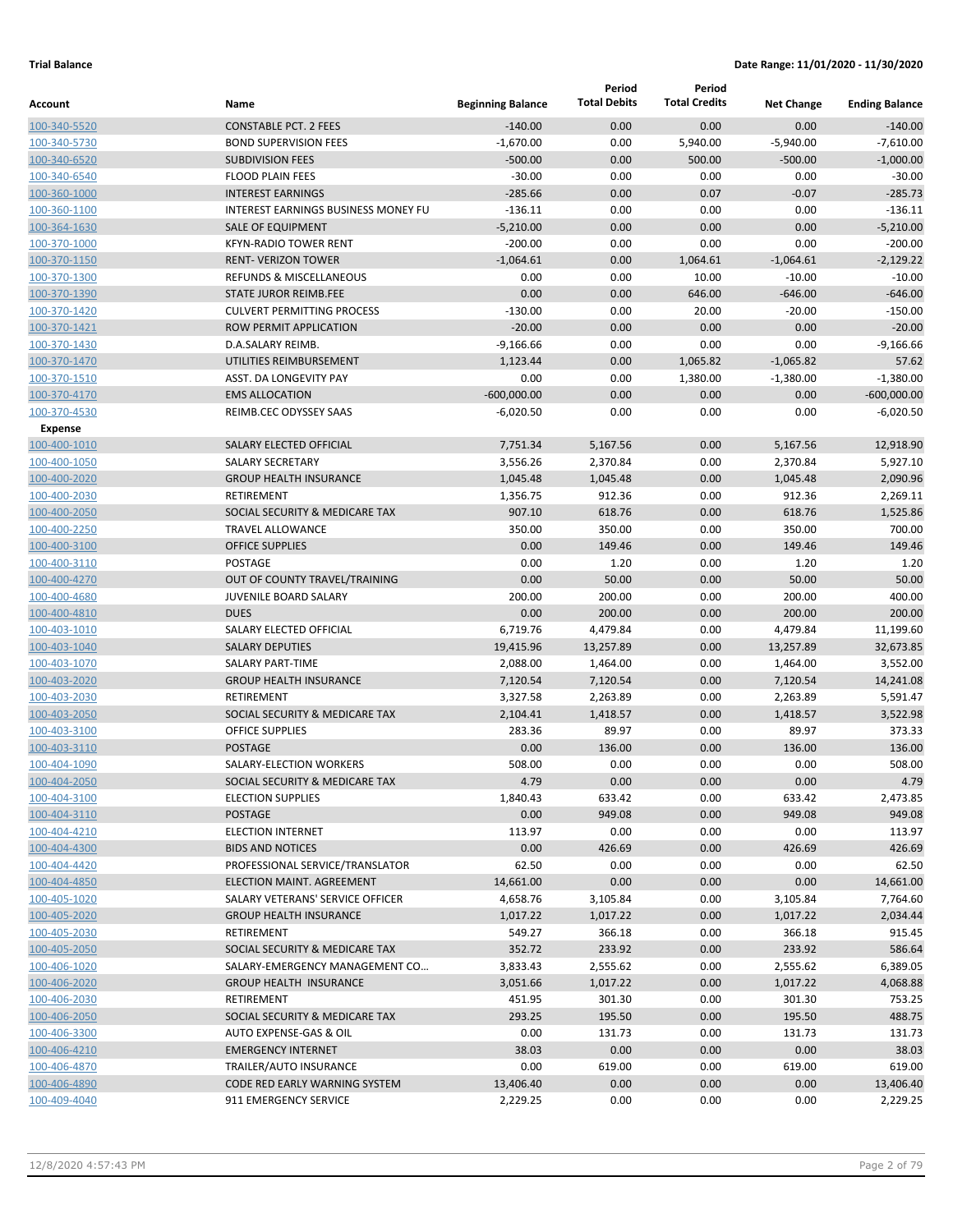|                              |                                                         |                          | Period              | Period               |                      |                       |
|------------------------------|---------------------------------------------------------|--------------------------|---------------------|----------------------|----------------------|-----------------------|
| Account                      | Name                                                    | <b>Beginning Balance</b> | <b>Total Debits</b> | <b>Total Credits</b> | <b>Net Change</b>    | <b>Ending Balance</b> |
| 100-409-4300                 | <b>BIDS &amp; NOTICES</b>                               | 0.00                     | 211.90              | 0.00                 | 211.90               | 211.90                |
| 100-409-4810                 | <b>DUES</b>                                             | 1,638.67                 | 0.00                | 0.00                 | 0.00                 | 1,638.67              |
| 100-409-4830                 | PUBLIC OFFICIALS INS.                                   | 0.00                     | 14,225.80           | 0.00                 | 14,225.80            | 14,225.80             |
| 100-409-4840                 | <b>GENERAL LIABILITY INSURANCE</b>                      | 0.00                     | 7,252.00            | 0.00                 | 7,252.00             | 7,252.00              |
| 100-409-4890                 | <b>COURT COSTS/ARREST FEES</b>                          | 0.00                     | 109.80              | 0.00                 | 109.80               | 109.80                |
| 100-409-4940                 | TCEQ PERMITS ENVIRONMENTAL DEV                          | 890.00                   | 0.00                | 0.00                 | 0.00                 | 890.00                |
| 100-409-4990                 | <b>BANK SERVICE FEES</b>                                | 700.00                   | 700.00              | 0.00                 | 700.00               | 1,400.00              |
| 100-410-1010                 | SALARY ELECTED OFFICIAL                                 | 19,269.24                | 12,846.16           | 0.00                 | 12,846.16            | 32,115.40             |
| 100-410-1030                 | <b>SALARY COURT COORDINATOR</b>                         | 3,779.92                 | 2,519.93            | 0.00                 | 2,519.93             | 6,299.85              |
| 100-410-1100                 | <b>SALARY COURT REPORTER</b>                            | 7,796.10                 | 5,197.40            | 0.00                 | 5,197.40             | 12,993.50             |
| 100-410-1300                 | <b>BAILIFF</b>                                          | 4,715.60                 | 3,143.74            | 0.00                 | 3,143.74             | 7,859.34              |
| 100-410-2020                 | <b>GROUP HEALTH INSURANCE</b>                           | 3,590.58                 | 3,590.58            | 0.00                 | 3,590.58             | 7,181.16              |
| 100-410-2030                 | <b>RETIREMENT</b>                                       | 4,203.73                 | 2,806.18            | 0.00                 | 2,806.18             | 7,009.91              |
| 100-410-2050                 | SOCIAL SECURITY & MEDICARE TAX                          | 2,371.59                 | 1,007.57            | 0.00                 | 1,007.57             | 3,379.16              |
| 100-410-3150                 | <b>COPIER RENTAL</b>                                    | 0.00                     | 101.68              | 0.00                 | 101.68               | 101.68                |
| 100-410-4240                 | <b>INDIGENT ATTORNEY FEES</b>                           | 800.00                   | 875.00              | 0.00                 | 875.00               | 1,675.00              |
| 100-410-4250                 | PROFESSIONAL SERVICES                                   | 75.00                    | 695.00              | 0.00                 | 695.00               | 770.00                |
| 100-410-4680                 | <b>JUVENILE BOARD SALARY</b>                            | 200.00                   | 200.00              | 0.00                 | 200.00               | 400.00                |
| 100-410-5740                 | <b>TECHNOLOGY</b>                                       | 0.00                     | 2,220.00            | 0.00                 | 2,220.00             | 2,220.00              |
| 100-425-3110                 | <b>JURY POSTAGE</b>                                     | 0.00                     | 323.75              | 0.00                 | 323.75               | 323.75                |
| 100-425-3140                 | PETIT JURY EXPENSE                                      | 0.00                     | 310.00              | 0.00                 | 310.00               | 310.00                |
| 100-425-4220                 | REGIONAL INDIGENT DEFENSE PROGRAM                       | 14,461.00                | 0.00                | 0.00                 | 0.00                 | 14,461.00             |
| 100-425-4660                 | <b>AUTOPSIES</b>                                        | 606.25                   | 6,450.00            | 0.00                 | 6,450.00             | 7,056.25              |
| 100-435-1030                 | SALARY COURT COORDINATOR                                | 4,381.54                 | 2,921.03            | 0.00                 | 2,921.03             | 7,302.57              |
| 100-435-1100                 | <b>SALARY COURT REPORTER</b>                            | 9,715.17                 | 6,815.58            | 0.00                 | 6,815.58             | 16,530.75             |
| 100-435-1300                 | <b>BAILIFF</b>                                          | 4,822.74                 | 3,215.16            | 0.00                 | 3,215.16             | 8,037.90              |
| 100-435-2020                 | <b>GROUP HEALTH INSURANCE</b>                           | 3,051.66                 | 3,051.66            | 0.00                 | 3,051.66             | 6,103.32              |
| 100-435-2030                 | RETIREMENT                                              | 2,265.97                 | 1,562.39            | 0.00                 | 1,562.39             | 3,828.36              |
| 100-435-2050                 | SOCIAL SECURITY & MEDICARE TAX                          | 1,605.60                 | 953.01              | 0.00                 | 953.01               | 2,558.61              |
| 100-435-3100                 | <b>OFFICE SUPPLIES</b>                                  | 28.99                    | 166.07              | 0.00                 | 166.07               | 195.06                |
| 100-435-3120                 | <b>DISTRICT JURY SUPPLIES</b>                           | 0.00                     | 82.41               | 0.00                 | 82.41                | 82.41                 |
| 100-435-4360                 | ATTORNEY FEES- CPS CASES                                | 2,746.00                 | 13,329.00           | 0.00                 | 13,329.00            | 16,075.00             |
| 100-435-4370                 | <b>ATTORNEY FEES</b>                                    | 1,271.65                 | 11,020.32           | 0.00                 | 11,020.32            | 12,291.97             |
| 100-435-4380                 | <b>COURT REPORTER EXPENSE</b>                           | 1,749.50                 | 198.00              | 0.00                 | 198.00               | 1,947.50              |
| 100-435-4420                 | OTHER PROFESSIONAL SERV.                                | 875.00                   | 1,762.50            | 0.00                 | 1,762.50             | 2,637.50              |
| 100-435-4530                 | <b>COMPUTER SOFTWARE</b>                                | 0.00                     | 512.50              | 0.00                 | 512.50               | 512.50                |
| 100-435-4680                 | <b>JUVENILE BOARD SALARY</b><br>SALARY ELECTED OFFICIAL | 300.00                   | 300.00<br>4,519.84  | 0.00                 | 300.00               | 600.00<br>11,299.60   |
| 100-450-1010<br>100-450-1030 | <b>SALARY CHIEF DEPUTY</b>                              | 6,779.76<br>4,740.76     | 3,160.51            | 0.00<br>0.00         | 4,519.84<br>3,160.51 | 7,901.27              |
| 100-450-1040                 | SALARIES DEPUTIES                                       | 20,057.97                | 13,371.96           | 0.00                 | 13,371.96            | 33,429.93             |
| 100-450-1070                 | SALARY PART-TIME                                        | 2,088.00                 | 1,392.00            | 0.00                 | 1,392.00             | 3,480.00              |
| 100-450-2020                 | <b>GROUP HEALTH INSURANCE</b>                           | 7,958.04                 | 7,958.04            | 0.00                 | 7,958.04             | 15,916.08             |
| 100-450-2030                 | <b>RETIREMENT</b>                                       | 3,969.27                 | 2,646.17            | 0.00                 | 2,646.17             | 6,615.44              |
| 100-450-2050                 | SOCIAL SECURITY & MEDICARE TAX                          | 2,465.14                 | 1,613.06            | 0.00                 | 1,613.06             | 4,078.20              |
| 100-450-3100                 | <b>OFFICE SUPPLIES</b>                                  | 278.20                   | 385.03              | 0.00                 | 385.03               | 663.23                |
| 100-450-3110                 | <b>POSTAGE</b>                                          | 0.00                     | 131.40              | 0.00                 | 131.40               | 131.40                |
| 100-450-4270                 | OUT OF COUNTY TRAVEL/TRAINING                           | 1,497.83                 | 0.00                | 0.00                 | 0.00                 | 1,497.83              |
| 100-450-5720                 | OFFICE EQUIPMENT                                        | 0.00                     | 179.97              | 0.00                 | 179.97               | 179.97                |
| 100-455-1010                 | SALARY ELECTED OFFICIAL                                 | 5,192.70                 | 3,461.80            | 0.00                 | 3,461.80             | 8,654.50              |
| 100-455-1030                 | <b>SALARY CHIEF DEPUTY</b>                              | 4,607.79                 | 3,071.86            | 0.00                 | 3,071.86             | 7,679.65              |
| 100-455-1040                 | <b>SALARY DEPUTY</b>                                    | 3,249.37                 | 2,166.24            | 0.00                 | 2,166.24             | 5,415.61              |
| 100-455-2020                 | <b>GROUP HEALTH INSURANCE</b>                           | 2,036.98                 | 2,036.98            | 0.00                 | 2,036.98             | 4,073.96              |
| 100-455-2030                 | <b>RETIREMENT</b>                                       | 1,538.58                 | 1,025.72            | 0.00                 | 1,025.72             | 2,564.30              |
| 100-455-2050                 | SOCIAL SECURITY & MEDICARE TAX                          | 1,006.24                 | 673.46              | 0.00                 | 673.46               | 1,679.70              |
| 100-455-2250                 | <b>TRAVEL ALLOWANCE</b>                                 | 200.00                   | 200.00              | 0.00                 | 200.00               | 400.00                |
| 100-455-3100                 | OFFICE SUPPLIES                                         | 0.00                     | 58.16               | 0.00                 | 58.16                | 58.16                 |
| 100-455-3110                 | POSTAGE                                                 | 0.00                     | 45.80               | 0.00                 | 45.80                | 45.80                 |
| 100-456-1010                 | SALARY ELECTED OFFICIAL                                 | 5,192.70                 | 3,461.80            | 0.00                 | 3,461.80             | 8,654.50              |
| 100-456-1030                 | <b>SALARY CHIEF DEPUTY</b>                              | 4,740.57                 | 3,160.39            | 0.00                 | 3,160.39             | 7,900.96              |
|                              |                                                         |                          |                     |                      |                      |                       |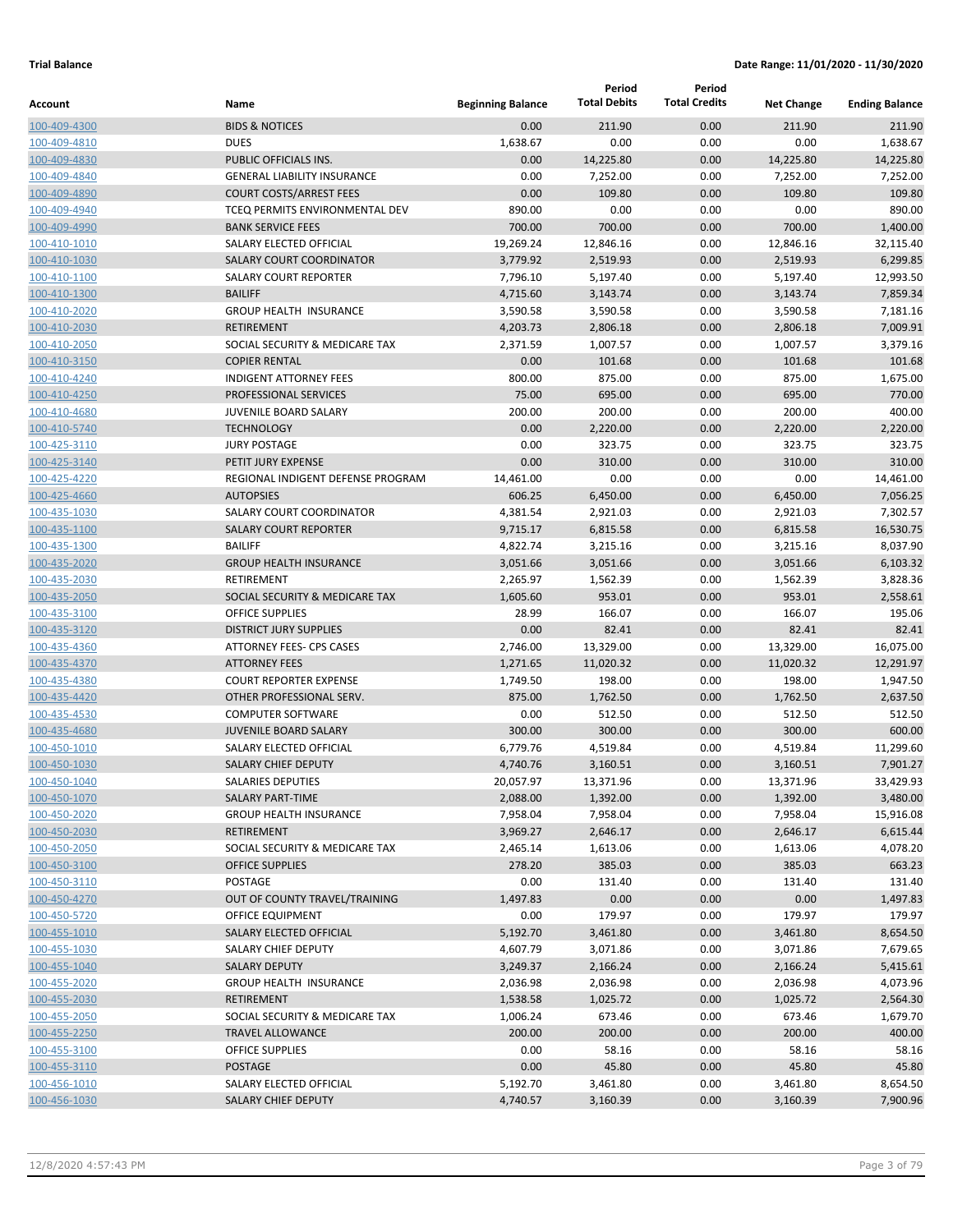| <b>Account</b>               | Name                                           | <b>Beginning Balance</b> | Period<br><b>Total Debits</b> | Period<br><b>Total Credits</b> | <b>Net Change</b>    | <b>Ending Balance</b> |
|------------------------------|------------------------------------------------|--------------------------|-------------------------------|--------------------------------|----------------------|-----------------------|
| 100-456-2020                 | <b>GROUP HEALTH INSURANCE</b>                  | 2,032.54                 | 2,032.54                      | 0.00                           | 2,032.54             | 4,065.08              |
| 100-456-2030                 | <b>RETIREMENT</b>                              | 1,171.13                 | 780.75                        | 0.00                           | 780.75               | 1,951.88              |
| 100-456-2050                 | SOCIAL SECURITY & MEDICARE TAX                 | 775.20                   | 521.90                        | 0.00                           | 521.90               | 1,297.10              |
| 100-456-2250                 | <b>TRAVEL ALLOWANCE</b>                        | 200.00                   | 200.00                        | 0.00                           | 200.00               | 400.00                |
| 100-456-3100                 | <b>OFFICE SUPPLIES</b>                         | 0.00                     | 234.57                        | 0.00                           | 234.57               | 234.57                |
| 100-456-4210                 | <b>INTERNET</b>                                | 81.95                    | 81.95                         | 0.00                           | 81.95                | 163.90                |
| 100-456-4600                 | <b>OFFICE RENTAL</b>                           | 350.00                   | 350.00                        | 0.00                           | 350.00               | 700.00                |
| 100-456-5910                 | <b>ONLINE RESEARCH</b>                         | 0.00                     | 93.73                         | 0.00                           | 93.73                | 93.73                 |
| 100-457-1010                 | SALARY ELECTED OFFICIAL                        | 5,192.70                 | 3,461.80                      | 0.00                           | 3,461.80             | 8,654.50              |
| 100-457-1030                 | SALARY CHIEF DEPUTY                            | 3,290.77                 | 2,193.84                      | 0.00                           | 2,193.84             | 5,484.61              |
| 100-457-2020                 | <b>GROUP HEALTH INSURANCE</b>                  | 2,034.44                 | 2,034.44                      | 0.00                           | 2,034.44             | 4,068.88              |
| 100-457-2030                 | <b>RETIREMENT</b>                              | 1,000.20                 | 666.80                        | 0.00                           | 666.80               | 1,667.00              |
| 100-457-2050                 | SOCIAL SECURITY & MEDICARE TAX                 | 664.32                   | 447.98                        | 0.00                           | 447.98               | 1,112.30              |
| 100-457-2250                 | <b>TRAVEL ALLOWANCE</b>                        | 200.00                   | 200.00                        | 0.00                           | 200.00               | 400.00                |
| 100-457-3100                 | <b>OFFICE SUPPLIES</b>                         | 0.00                     | 33.98                         | 0.00                           | 33.98                | 33.98                 |
| 100-457-4210                 | <b>INTERNET</b>                                | 37.99                    | 0.00                          | 0.00                           | 0.00                 | 37.99                 |
| 100-475-1011                 | DA. SALARY SUPPLEMENT                          | 781.14                   | 520.76                        | 0.00                           | 520.76               | 1,301.90              |
| 100-475-1012                 | DA SALARY REIMB. GC CH 46                      | 3,173.07                 | 2,115.38                      | 0.00                           | 2,115.38             | 5,288.45              |
| 100-475-1030                 | SALARY ASSISTANT D.A.                          | 35,614.38                | 23,802.91                     | 450.00                         | 23,352.91            | 58,967.29             |
| 100-475-1031                 | <b>INVESTIGATOR</b>                            | 7,149.66                 | 4,766.43                      | 0.00                           | 4,766.43             | 11,916.09             |
| 100-475-1032                 | ASST. DA LONGEVITY PAY                         | 280.00                   | 730.00                        | 0.00                           | 730.00               | 1,010.00              |
| 100-475-1050                 | SALARIES SECRETARIES<br><b>DISCOVERY CLERK</b> | 21,284.39                | 14,189.56                     | 0.00                           | 14,189.56            | 35,473.95             |
| 100-475-1051<br>100-475-1070 | <b>SALARY PART-TIME</b>                        | 4,353.60<br>1,380.00     | 2,902.40                      | 0.00<br>0.00                   | 2,902.40<br>1,746.00 | 7,256.00<br>3,126.00  |
| 100-475-2020                 | <b>GROUP HEALTH INSURANCE</b>                  | 11,041.16                | 1,746.00<br>11,041.16         | 0.00                           | 11,041.16            | 22,082.32             |
| 100-475-2030                 | RETIREMENT                                     | 8,727.14                 | 5,933.77                      | 0.00                           | 5,933.77             | 14,660.91             |
| 100-475-2050                 | SOCIAL SECURITY & MEDICARE TAX                 | 5,539.13                 | 3,727.20                      | 0.00                           | 3,727.20             | 9,266.33              |
| 100-475-2250                 | <b>TRAVEL ALLOWANCE</b>                        | 255.00                   | 255.00                        | 0.00                           | 255.00               | 510.00                |
| 100-475-3100                 | <b>OFFICE SUPPLIES</b>                         | 838.37                   | 583.27                        | 0.00                           | 583.27               | 1,421.64              |
| 100-475-3110                 | <b>POSTAGE</b>                                 | 0.00                     | 129.70                        | 0.00                           | 129.70               | 129.70                |
| 100-475-3130                 | <b>GRAND JURY EXPENSE</b>                      | 400.00                   | 0.00                          | 0.00                           | 0.00                 | 400.00                |
| 100-475-3150                 | <b>COPIER EXPENSE</b>                          | 0.00                     | 107.22                        | 0.00                           | 107.22               | 107.22                |
| 100-475-4270                 | OUT OF COUNTY TRAVEL/TRAINING                  | 104.17                   | 0.00                          | 0.00                           | 0.00                 | 104.17                |
| 100-475-4350                 | <b>PRINTING</b>                                | 0.00                     | 198.20                        | 0.00                           | 198.20               | 198.20                |
| 100-475-4380                 | <b>CT.REPORTER-TRANSCRIPTS</b>                 | 0.00                     | 121.00                        | 0.00                           | 121.00               | 121.00                |
| 100-475-4810                 | <b>DUES</b>                                    | 0.00                     | 60.00                         | 0.00                           | 60.00                | 60.00                 |
| 100-475-5910                 | <b>ONLINE RESEARCH</b>                         | 0.00                     | 738.64                        | 0.00                           | 738.64               | 738.64                |
| 100-495-1020                 | SALARY APPOINTED OFFICIAL                      | 8,512.89                 | 5,675.26                      | 0.00                           | 5,675.26             | 14,188.15             |
| 100-495-1030                 | SALARIES ASSISTANTS                            | 17,325.95                | 11,550.63                     | 0.00                           | 11,550.63            | 28,876.58             |
| 100-495-2020                 | <b>GROUP HEALTH INSURANCE</b>                  | 4,068.88                 | 4,068.88                      | 0.00                           | 4,068.88             | 8,137.76              |
| 100-495-2030                 | RETIREMENT                                     | 3,046.44                 | 2,030.96                      | 0.00                           | 2,030.96             | 5,077.40              |
| 100-495-2050                 | SOCIAL SECURITY & MEDICARE TAX                 | 1,827.93                 | 1,172.70                      | 0.00                           | 1,172.70             | 3,000.63              |
| 100-495-3100                 | OFFICE SUPPLIES                                | 40.54                    | 9.18                          | 0.00                           | 9.18                 | 49.72                 |
| 100-495-4800                 | <b>BOND</b>                                    | 186.00                   | 0.00                          | 0.00                           | 0.00                 | 186.00                |
| 100-496-1020                 | SALARY PURCHASING AGENT                        | 6,144.78                 | 4,096.53                      | 0.00                           | 4,096.53             | 10,241.31             |
| 100-496-2020                 | <b>GROUP HEALTH INSURANCE</b>                  | 1,017.22                 | 1,017.22                      | 0.00                           | 1,017.22             | 2,034.44              |
| 100-496-2030                 | RETIREMENT                                     | 724.47                   | 482.98                        | 0.00                           | 482.98               | 1,207.45              |
| 100-496-2050                 | SOCIAL SECURITY & MEDICARE TAX                 | 462.36                   | 308.25                        | 0.00                           | 308.25               | 770.61                |
| 100-496-3100                 | <b>OFFICE SUPPLIES</b>                         | 20.99                    | 0.00                          | 0.00                           | 0.00                 | 20.99                 |
| 100-497-1010                 | SALARY ELECTED OFFICIAL                        | 6,779.76                 | 4,519.84                      | 0.00                           | 4,519.84             | 11,299.60             |
| 100-497-2020                 | <b>GROUP HEALTH INSURANCE</b>                  | 1,016.34                 | 1,016.34                      | 0.00                           | 1,016.34             | 2,032.68              |
| 100-497-2030                 | <b>RETIREMENT</b>                              | 799.32                   | 532.88                        | 0.00                           | 532.88               | 1,332.20              |
| 100-497-2050                 | SOCIAL SECURITY & MEDICARE TAX                 | 446.09                   | 273.20                        | 0.00                           | 273.20               | 719.29                |
| 100-497-3100                 | <b>OFFICE SUPPLIES</b>                         | 0.00                     | 218.49                        | 0.00                           | 218.49               | 218.49                |
| 100-499-1010                 | SALARY ELECTED OFFICIAL                        | 6,779.76                 | 4,519.84                      | 0.00                           | 4,519.84             | 11,299.60             |
| 100-499-1030                 | SALARIES CHIEF DEPUTY                          | 4,877.59                 | 3,251.73                      | 0.00                           | 3,251.73             | 8,129.32              |
| 100-499-1040                 | SALARIES DEPUTIES                              | 11,818.40                | 7,878.94                      | 0.00                           | 7,878.94             | 19,697.34             |
| 100-499-2020                 | <b>GROUP HEALTH INSURANCE</b>                  | 5,086.10                 | 5,086.10                      | 0.00                           | 5,086.10             | 10,172.20             |
| 100-499-2030                 | RETIREMENT                                     | 2,767.77                 | 1,845.18                      | 0.00                           | 1,845.18             | 4,612.95              |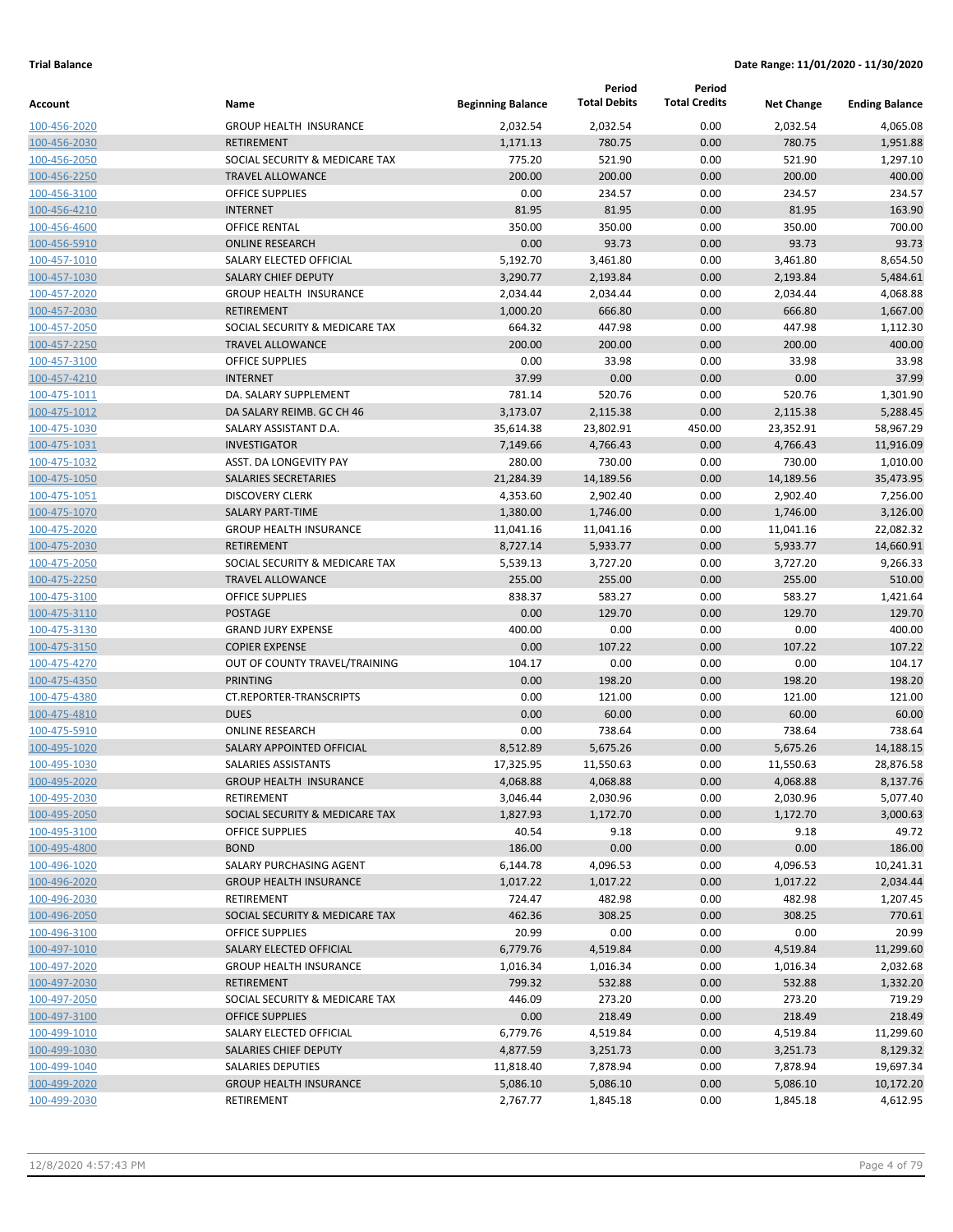|                              |                                                  |                          | Period              | Period               |                   |                       |
|------------------------------|--------------------------------------------------|--------------------------|---------------------|----------------------|-------------------|-----------------------|
| Account                      | Name                                             | <b>Beginning Balance</b> | <b>Total Debits</b> | <b>Total Credits</b> | <b>Net Change</b> | <b>Ending Balance</b> |
| 100-499-2050                 | SOCIAL SECURITY & MEDICARE TAX                   | 1,732.46                 | 1,139.26            | 0.00                 | 1,139.26          | 2,871.72              |
| 100-499-3100                 | <b>OFFICE SUPPLIES</b>                           | 0.00                     | 156.17              | 0.00                 | 156.17            | 156.17                |
| 100-499-3110                 | <b>POSTAGE</b>                                   | 0.00                     | 218.03              | 0.00                 | 218.03            | 218.03                |
| 100-499-3150                 | <b>COPIER EXPENSE</b>                            | 0.00                     | 96.10               | 0.00                 | 96.10             | 96.10                 |
| 100-499-4270                 | OUT OF COUNTY TRAVEL/TRAINING                    | 0.00                     | 406.90              | 0.00                 | 406.90            | 406.90                |
| 100-499-4600                 | <b>LEONARD OFFICE RENT</b>                       | 100.00                   | 100.00              | 0.00                 | 100.00            | 200.00                |
| 100-503-1020                 | SALARY-TECHNICIAN                                | 4,940.45                 | 3,293.63            | 0.00                 | 3,293.63          | 8,234.08              |
| 100-503-1070                 | SALARY PART-TIME TECHNICIAN                      | 900.00                   | 900.00              | 0.00                 | 900.00            | 1,800.00              |
| 100-503-2020                 | <b>GROUP HEALTH INSURANCE</b>                    | 1,017.22                 | 1,017.22            | 0.00                 | 1,017.22          | 2,034.44              |
| 100-503-2030                 | RETIREMENT                                       | 582.48                   | 388.32              | 0.00                 | 388.32            | 970.80                |
| 100-503-2050                 | SOCIAL SECURITY & MEDICARE TAX                   | 348.64                   | 222.66              | 0.00                 | 222.66            | 571.30                |
| 100-503-2250                 | <b>TRAVEL ALLOWANCE</b>                          | 40.00                    | 40.00               | 0.00                 | 40.00             | 80.00                 |
| 100-503-4210                 | <b>EMERGENCY INTERNET</b>                        | 37.99                    | 0.00                | 0.00                 | 0.00              | 37.99                 |
| 100-503-5720                 | OFFICE EQUIPMENT                                 | 0.00                     | 29.96               | 0.00                 | 29.96             | 29.96                 |
| 100-510-1070                 | <b>SALARY PART-TIME</b>                          | 2,421.12                 | 1,260.00            | 0.00                 | 1,260.00          | 3,681.12              |
| 100-510-1150                 | <b>SALARY JANITOR</b>                            | 4,740.91                 | 3,160.61            | 0.00                 | 3,160.61          | 7,901.52              |
| 100-510-2020                 | <b>GROUP HEALTH INSURANCE</b>                    | 1,017.22                 | 1,017.22            | 0.00                 | 1,017.22          | 2,034.44              |
| 100-510-2030                 | <b>RETIREMENT</b>                                | 844.42                   | 521.20              | 0.00                 | 521.20            | 1,365.62              |
| 100-510-2050                 | SOCIAL SECURITY & MEDICARE TAX                   | 544.22                   | 334.51              | 0.00                 | 334.51            | 878.73                |
| 100-510-3100                 | <b>OFFICE SUPPLIES</b>                           | 212.92                   | 0.00                | 0.00                 | 0.00              | 212.92                |
| 100-510-3110                 | POSTAGE                                          | 165.26                   | 990.26              | 1,906.70             | $-916.44$         | $-751.18$             |
| 100-510-3150                 | <b>COPIER RENTAL</b>                             | 473.85                   | 982.76              | 0.00                 | 982.76            | 1,456.61              |
| 100-510-4200                 | <b>TELEPHONE</b>                                 | 3,645.00                 | 3,621.75            | 0.00                 | 3,621.75          | 7,266.75              |
| 100-510-4231                 | <b>CELL PHONE - JANITOR</b>                      | $-8.11$                  | 0.00                | 0.00                 | 0.00              | $-8.11$               |
| 100-510-4400                 | UTILITIES ELECTRICITY                            | 136.75                   | 162.15              | 0.00                 | 162.15            | 298.90                |
| 100-510-4430                 | <b>TRASH PICK-UP</b>                             | 0.00                     | 87.56               | 0.00                 | 87.56             | 87.56                 |
| 100-510-4530                 | <b>COMPUTER SOFTWARE</b>                         | 0.00                     | 68,371.47           | 0.00                 | 68,371.47         | 68,371.47             |
| 100-511-2251                 | <b>JANITOR TRAVEL</b>                            | 0.00                     | 21.39               | 0.00                 | 21.39             | 21.39                 |
| 100-511-3320                 | <b>JANITOR SUPPLIES</b><br>UTILITIES ELECTRICITY | 115.42<br>352.00         | 80.29<br>341.93     | 0.00<br>0.00         | 80.29<br>341.93   | 195.71<br>693.93      |
| 100-511-4400<br>100-511-4410 | UTILITIES GAS                                    | 0.00                     | 52.90               | 0.00                 | 52.90             | 52.90                 |
| 100-511-4420                 | UTILITIES WATER                                  | 0.00                     | 57.58               | 0.00                 | 57.58             | 57.58                 |
| 100-511-4430                 | <b>TRASH PICK-UP SERVICE</b>                     | 0.00                     | 43.78               | 0.00                 | 43.78             | 43.78                 |
| 100-511-4500                 | R & M BUILDING                                   | 0.00                     | 50.00               | 0.00                 | 50.00             | 50.00                 |
| 100-512-4400                 | UTILITIES ELECTRICITY                            | 256.80                   | 434.64              | 0.00                 | 434.64            | 691.44                |
| 100-512-4420                 | UTILITIES WATER                                  | 0.00                     | 57.58               | 0.00                 | 57.58             | 57.58                 |
| 100-513-3110                 | POSTAGE                                          | 77.75                    | 77.75               | 569.13               | $-491.38$         | $-413.63$             |
| 100-513-3150                 | <b>COPIER RENTAL</b>                             | 0.00                     | 109.61              | 0.00                 | 109.61            | 109.61                |
| 100-513-3320                 | <b>JANITOR SUPPLIES</b>                          | 95.39                    | 265.26              | 0.00                 | 265.26            | 360.65                |
| 100-513-4210                 | <b>INTERNET</b>                                  | 231.43                   | 231.43              | 0.00                 | 231.43            | 462.86                |
| 100-513-4400                 | UTILITIES ELECTRICITY                            | 440.84                   | 416.67              | 0.00                 | 416.67            | 857.51                |
| 100-513-4410                 | UTILITIES GAS                                    | 57.81                    | 92.97               | 0.00                 | 92.97             | 150.78                |
| 100-513-4420                 | UTILITIES WATER                                  | 0.00                     | 84.40               | 0.00                 | 84.40             | 84.40                 |
| 100-513-4430                 | <b>TRASH PICKUP SERVICE</b>                      | 0.00                     | 87.56               | 0.00                 | 87.56             | 87.56                 |
| 100-514-4210                 | <b>INTERNET</b>                                  | 82.69                    | 82.69               | 0.00                 | 82.69             | 165.38                |
| 100-515-4210                 | <b>INTERNET</b>                                  | 46.95                    | 46.95               | 0.00                 | 46.95             | 93.90                 |
| 100-515-4400                 | UTILITIES ELECTRICITY                            | 265.19                   | 0.00                | 0.00                 | 0.00              | 265.19                |
| 100-515-4410                 | UTILITIES GAS                                    | 0.00                     | 51.09               | 0.00                 | 51.09             | 51.09                 |
| 100-515-4420                 | UTILITIES WATER                                  | 0.00                     | 41.50               | 0.00                 | 41.50             | 41.50                 |
| 100-515-4502                 | LAWN MAINTENANCE                                 | 60.00                    | 60.00               | 0.00                 | 60.00             | 120.00                |
| 100-516-2251                 | <b>JANITOR TRAVEL</b>                            | 0.00                     | 28.98               | 0.00                 | 28.98             | 28.98                 |
| 100-516-3320                 | <b>JANITOR SUPPLIES</b>                          | 7.90                     | 178.57              | 0.00                 | 178.57            | 186.47                |
| 100-516-4400                 | UTILITIES ELECTRICITY                            | 247.74                   | 363.52              | 0.00                 | 363.52            | 611.26                |
| 100-516-4420                 | UTILITIES WATER                                  | 0.00                     | 57.58               | 0.00                 | 57.58             | 57.58                 |
| 100-516-4501                 | PEST CONTROL                                     | 57.00                    | 0.00                | 0.00                 | 0.00              | 57.00                 |
| 100-518-3320                 | <b>JANITOR SUPPLIES</b>                          | 522.24                   | 393.50              | 0.00                 | 393.50            | 915.74                |
| 100-518-4210                 | <b>INTERNET</b>                                  | 1,046.18                 | 1,046.18            | 0.00                 | 1,046.18          | 2,092.36              |
| 100-518-4400                 | UTILITIES ELECTRICITY                            | 1,946.83                 | 1,389.65            | 0.00                 | 1,389.65          | 3,336.48              |
| 100-518-4410                 | UTILITIES GAS                                    | 52.90                    | 60.30               | 0.00                 | 60.30             | 113.20                |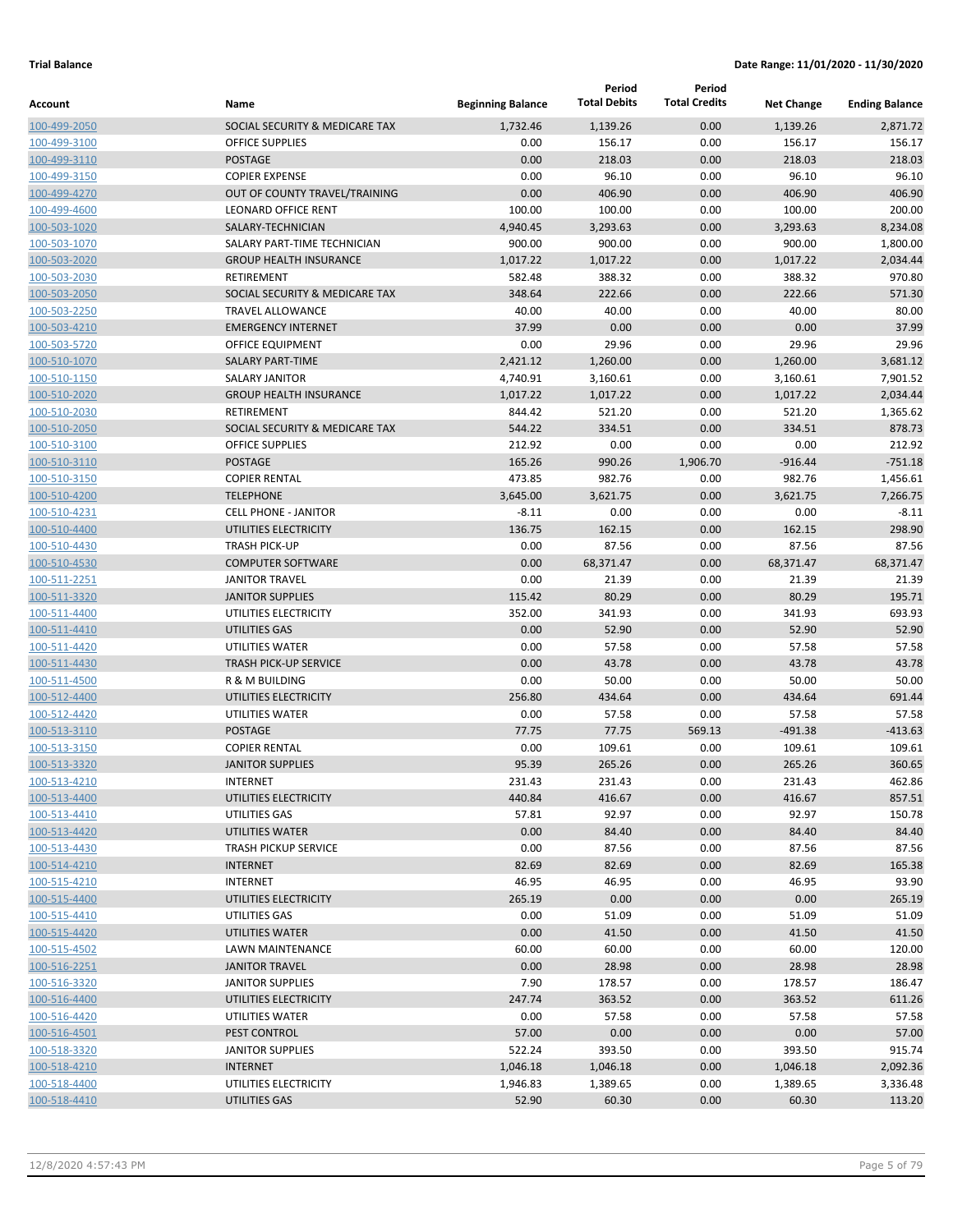|              |                                 |                          | Period              | Period               |                   |                       |
|--------------|---------------------------------|--------------------------|---------------------|----------------------|-------------------|-----------------------|
| Account      | Name                            | <b>Beginning Balance</b> | <b>Total Debits</b> | <b>Total Credits</b> | <b>Net Change</b> | <b>Ending Balance</b> |
| 100-518-4420 | UTILITIES WATER                 | 250.00                   | 323.86              | 0.00                 | 323.86            | 573.86                |
| 100-518-4430 | <b>TRASH PICKUP SERVICE</b>     | 0.00                     | 116.27              | 0.00                 | 116.27            | 116.27                |
| 100-518-4500 | R & M BUILDING                  | 112.50                   | 0.00                | 0.00                 | 0.00              | 112.50                |
| 100-518-4501 | PEST CONTROL                    | 0.00                     | 145.00              | 0.00                 | 145.00            | 145.00                |
| 100-518-4700 | <b>OFFICE SPACE LEASE</b>       | 21,350.00                | 11,850.00           | 0.00                 | 11,850.00         | 33,200.00             |
| 100-518-4830 | <b>ALARM MONITORING</b>         | 885.60                   | 0.00                | 0.00                 | 0.00              | 885.60                |
| 100-540-4170 | <b>EMS SERVICE</b>              | 61,666.67                | 61,666.67           | 0.00                 | 61,666.67         | 123,333.34            |
| 100-540-4400 | UTILITIES ELECTRICITY           | 89.66                    | 95.22               | 0.00                 | 95.22             | 184.88                |
| 100-543-4160 | FIRE PROTECTION SERVICE         | 0.00                     | 32,829.94           | 0.00                 | 32,829.94         | 32,829.94             |
| 100-551-1010 | SALARY ELECTED OFFICIAL         | 3,885.54                 | 2,590.36            | 0.00                 | 2,590.36          | 6,475.90              |
| 100-551-2020 | <b>GROUP HEALTH INSURANCE</b>   | 478.30                   | 478.30              | 0.00                 | 478.30            | 956.60                |
| 100-551-2030 | <b>RETIREMENT</b>               | 470.59                   | 317.90              | 0.00                 | 317.90            | 788.49                |
| 100-551-2050 | SOCIAL SECURITY & MEDICARE TAX  | 303.60                   | 204.53              | 0.00                 | 204.53            | 508.13                |
| 100-551-2250 | <b>TRAVEL ALLOWANCE</b>         | 200.00                   | 200.00              | 0.00                 | 200.00            | 400.00                |
| 100-551-3110 | <b>POSTAGE</b>                  | 0.00                     | 2.30                | 0.00                 | 2.30              | 2.30                  |
| 100-551-4880 | LAW ENFORCEMENT INSURANCE       | 0.00                     | 462.96              | 0.00                 | 462.96            | 462.96                |
| 100-551-5910 | <b>ONLINE RESEARCH</b>          | 0.00                     | 50.00               | 0.00                 | 50.00             | 50.00                 |
| 100-552-1010 | SALARY ELECTED OFFICIAL         | 1,917.57                 | 1,278.38            | 0.00                 | 1,278.38          | 3,195.95              |
| 100-552-2020 | <b>GROUP HEALTH INSURANCE</b>   | 1,017.22                 | 1,017.22            | 0.00                 | 1,017.22          | 2,034.44              |
| 100-552-2030 | <b>RETIREMENT</b>               | 226.08                   | 150.72              | 0.00                 | 150.72            | 376.80                |
| 100-552-2050 | SOCIAL SECURITY & MEDICARE TAX  | 146.70                   | 97.80               | 0.00                 | 97.80             | 244.50                |
| 100-552-4870 | <b>AUTO INSURANCE</b>           | 0.00                     | 403.00              | 0.00                 | 403.00            | 403.00                |
| 100-552-4880 | LAW ENFOREMENT INSURANCE        | 0.00                     | 462.96              | 0.00                 | 462.96            | 462.96                |
| 100-553-1010 | SALARY ELECTED OFFICIAL         | 1,711.23                 | 1,140.82            | 0.00                 | 1,140.82          | 2,852.05              |
| 100-553-2020 | <b>GROUP HEALTH INSURANCE</b>   | 1,017.22                 | 1,017.22            | 0.00                 | 1,017.22          | 2,034.44              |
| 100-553-2030 | <b>RETIREMENT</b>               | 201.75                   | 134.50              | 0.00                 | 134.50            | 336.25                |
| 100-553-2050 | SOCIAL SECURITY & MEDICARE TAX  | 146.22                   | 102.58              | 0.00                 | 102.58            | 248.80                |
| 100-553-2250 | <b>TRAVEL ALLOWANCE</b>         | 200.00                   | 200.00              | 0.00                 | 200.00            | 400.00                |
| 100-553-4880 | LAW ENFORCEMENT INSURANCE       | 0.00                     | 462.96              | 0.00                 | 462.96            | 462.96                |
| 100-560-1010 | SALARY ELECTED OFFICIAL         | 6,982.38                 | 4,654.92            | 0.00                 | 4,654.92          | 11,637.30             |
| 100-560-1030 | SALARY CHIEF DEPUTY             | 6,057.69                 | 4,038.46            | 0.00                 | 4,038.46          | 10,096.15             |
| 100-560-1040 | <b>SALARIES DEPUTIES</b>        | 75,353.30                | 47,612.66           | 0.00                 | 47,612.66         | 122,965.96            |
| 100-560-1050 | SALARY ADMINISTRATIVE SECRETARY | 4,963.85                 | 3,309.23            | 0.00                 | 3,309.23          | 8,273.08              |
| 100-560-1051 | <b>SALARY EVIDENCE CLERK</b>    | 2,940.00                 | 1,960.00            | 0.00                 | 1,960.00          | 4,900.00              |
| 100-560-1070 | <b>SALARY PART-TIME</b>         | 2,748.00                 | 1,368.00            | 0.00                 | 1,368.00          | 4,116.00              |
| 100-560-1080 | <b>COMPENSATION/HOLIDAY PAY</b> | 3,738.20                 | 2,382.94            | 0.00                 | 2,382.94          | 6,121.14              |
| 100-560-1110 | SALARY LIEUTENANT               | 5,446.14                 | 3,630.77            | 0.00                 | 3,630.77          | 9,076.91              |
| 100-560-1130 | <b>SALARY TRANSPORT OFFICER</b> | 4,418.40                 | 2,945.60            | 0.00                 | 2,945.60          | 7,364.00              |
| 100-560-1140 | SALARY PROF. STANDARDS OFFICER  | 4,418.40                 | 2,945.60            | 0.00                 | 2,945.60          | 7,364.00              |
| 100-560-1200 | SALARY DISPATCHER               | 26,436.96                | 16,197.55           | 0.00                 | 16,197.55         | 42,634.51             |
| 100-560-2020 | <b>GROUP HEALTH INSURANCE</b>   | 26,551.78                | 28,648.79           | 0.00                 | 28,648.79         | 55,200.57             |
| 100-560-2030 | RETIREMENT                      | 16,919.06                | 10,734.26           | 0.00                 | 10,734.26         | 27,653.32             |
| 100-560-2050 | SOCIAL SECURITY & MEDICARE TAX  | 10,671.22                | 6,685.14            | 0.00                 | 6,685.14          | 17,356.36             |
| 100-560-2500 | <b>EMPLOYEE PHYSICALS</b>       | 250.00                   | 0.00                | 0.00                 | 0.00              | 250.00                |
| 100-560-3100 | OFFICE SUPPLIES                 | 2,173.68                 | 1,304.40            | 0.00                 | 1,304.40          | 3,478.08              |
| 100-560-3110 | <b>POSTAGE</b>                  | 51.71                    | 110.10              | 0.00                 | 110.10            | 161.81                |
| 100-560-3200 | <b>WEAPONS SUPPLIES</b>         | 0.00                     | 230.99              | 0.00                 | 230.99            | 230.99                |
| 100-560-3210 | <b>PATROL SUPPLIES</b>          | 0.00                     | 132.66              | 0.00                 | 132.66            | 132.66                |
| 100-560-3300 | AUTO EXPENSE GAS & OIL          | 0.00                     | 4,629.37            | 0.00                 | 4,629.37          | 4,629.37              |
| 100-560-3320 | SHERIFF JANITOR SUPPLIES        | 436.77                   | 0.00                | 0.00                 | 0.00              | 436.77                |
| 100-560-3950 | UNIFORMS/OTHER                  | 0.00                     | 946.92              | 0.00                 | 946.92            | 946.92                |
| 100-560-4210 | <b>INTERNET SERVICE</b>         | 638.98                   | 369.89              | 0.00                 | 369.89            | 1,008.87              |
| 100-560-4280 | PRISONER TRANSPORT              | 100.00                   | 1,387.29            | 0.00                 | 1,387.29          | 1,487.29              |
| 100-560-4420 | UTILITIES WATER                 | 0.00                     | 137.92              | 0.00                 | 137.92            | 137.92                |
| 100-560-4430 | SHERIFF TRASH PICKUP            | 0.00                     | 120.84              | 0.00                 | 120.84            | 120.84                |
| 100-560-4500 | R & M BUILDING                  | 1,233.68                 | 850.00              | 0.00                 | 850.00            | 2,083.68              |
| 100-560-4540 | R & M AUTOMOBILES               | 1,089.00                 | 1,325.02            | 0.00                 | 1,325.02          | 2,414.02              |
| 100-560-4800 | <b>BOND</b>                     | 0.00                     | 80.00               | 0.00                 | 80.00             | 80.00                 |
| 100-560-4870 | AUTOMOBILE INSURANCE            | 0.00                     | 9,266.00            | 0.00                 | 9,266.00          | 9,266.00              |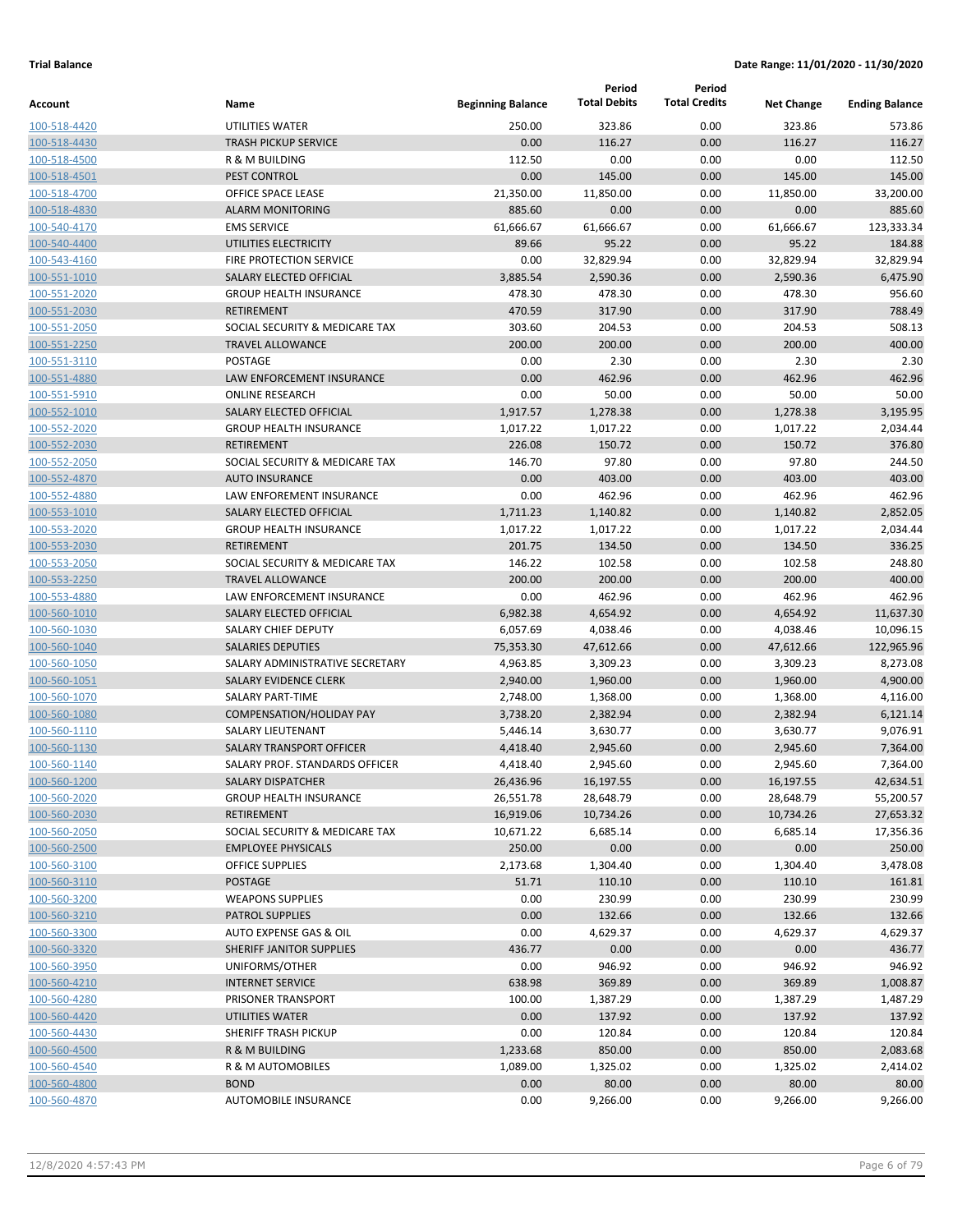|                              |                                                     |                          | Period              | Period               |                    |                       |
|------------------------------|-----------------------------------------------------|--------------------------|---------------------|----------------------|--------------------|-----------------------|
| Account                      | Name                                                | <b>Beginning Balance</b> | <b>Total Debits</b> | <b>Total Credits</b> | <b>Net Change</b>  | <b>Ending Balance</b> |
| 100-560-4880                 | LAW ENFORCEMENT INSURANCE                           | 0.00                     | 15,983.68           | 0.00                 | 15,983.68          | 15,983.68             |
| 100-560-5720                 | <b>OFFICE EQUIPMENT</b>                             | 0.00                     | 59.95               | 0.00                 | 59.95              | 59.95                 |
| 100-565-3800                 | PRISONER HOUSING                                    | 0.00                     | 196,715.00          | 0.00                 | 196,715.00         | 196,715.00            |
| 100-565-4000                 | PRISONER TRANSPORT/GUARD                            | 0.00                     | 2,401.65            | 0.00                 | 2,401.65           | 2,401.65              |
| 100-565-4050                 | PRISONER MEDICAL                                    | 450.00                   | 15,672.26           | 262.17               | 15,410.09          | 15,860.09             |
| 100-565-4500                 | <b>R&amp;M BUILDING</b>                             | 0.00                     | 438.25              | 0.00                 | 438.25             | 438.25                |
| 100-573-1020                 | SALARY-BOND SUPERVISOR                              | 4,412.88                 | 2,941.92            | 0.00                 | 2,941.92           | 7,354.80              |
| 100-573-2020                 | <b>GROUP HEALTH INSURANCE</b>                       | 1,017.22                 | 1,017.22            | 0.00                 | 1,017.22           | 2,034.44              |
| 100-573-2030                 | <b>RETIREMENT</b>                                   | 520.29                   | 346.86              | 0.00                 | 346.86             | 867.15                |
| 100-573-2050                 | SOCIAL SECURITY & MEDICARE TAX                      | 334.02                   | 222.68              | 0.00                 | 222.68             | 556.70                |
| 100-573-4530                 | <b>COMPUTER SOFTWARE</b>                            | 214.00                   | 107.00              | 0.00                 | 107.00             | 321.00                |
| 100-575-3110                 | <b>POSTAGE</b>                                      | 0.00                     | 4.00                | 0.00                 | 4.00               | 4.00                  |
| 100-575-3150                 | <b>COPIER RENTAL</b>                                | 0.00                     | 25.37               | 0.00                 | 25.37              | 25.37                 |
| 100-590-1020                 | <b>SALARY DIRECTOR</b>                              | 3,490.25                 | 2,326.84            | 0.00                 | 2,326.84           | 5,817.09              |
| 100-590-1040                 | <b>SALARIES DEPUTIES</b>                            | 4,694.05                 | 3,129.36            | 0.00                 | 3,129.36           | 7,823.41              |
| 100-590-1070                 | <b>SALARY PART-TIME</b>                             | 792.00                   | 0.00                | 0.00                 | 0.00               | 792.00                |
| 100-590-2020                 | <b>GROUP HEALTH INSURANCE</b>                       | 2,205.30                 | 2,034.44            | 0.00                 | 2,034.44           | 4,239.74              |
| 100-590-2030                 | RETIREMENT                                          | 1,058.33                 | 643.30              | 0.00                 | 643.30             | 1,701.63              |
| 100-590-2050                 | SOCIAL SECURITY & MEDICARE TAX                      | 671.09                   | 407.00              | 0.00                 | 407.00             | 1,078.09              |
| 100-590-3100                 | <b>OFFICE SUPPLIES</b>                              | 0.00                     | 306.87              | 0.00                 | 306.87             | 306.87                |
| 100-590-3110                 | <b>POSTAGE</b>                                      | 0.00                     | 105.55              | 0.00                 | 105.55             | 105.55                |
| 100-590-3150                 | <b>COPIER RENTAL</b>                                | 0.00                     | 75.00               | 0.00                 | 75.00              | 75.00                 |
| 100-590-4870                 | <b>AUTOMOBILE INSURANCE</b>                         | 0.00                     | 188.00              | 0.00                 | 188.00             | 188.00                |
| 100-591-1020                 | <b>SALARY DIRECTOR</b>                              | 5,118.27                 | 2,326.84            | 0.00                 | 2,326.84           | 7,445.11              |
| 100-591-2020                 | <b>GROUP HEALTH INSURANCE</b>                       | 1,863.58                 | 1,014.68            | 0.00                 | 1,014.68           | 2,878.26              |
| 100-591-2030                 | RETIREMENT                                          | 603.45                   | 274.34              | 0.00                 | 274.34             | 877.79                |
| 100-591-2050                 | SOCIAL SECURITY & MEDICARE TAX                      | 391.54                   | 178.00              | 0.00                 | 178.00             | 569.54                |
| 100-591-4870                 | <b>AUTOMOBILE INSURANCE</b>                         | 0.00                     | 220.00              | 0.00                 | 220.00             | 220.00                |
| 100-640-4100                 | <b>FANNIN CO. CHILDRENS CTR</b>                     | 1,000.00                 | 0.00                | 0.00                 | 0.00               | 1,000.00              |
| 100-640-4130                 | TEXOMA COMMUNITY CENTER(M.H.M.R.)                   | 22,500.00                | 0.00                | 0.00                 | 0.00               | 22,500.00             |
| 100-640-4150                 | <b>TAPS PUBLIC TRANSIT</b><br>UTILITIES ELECTRICITY | 0.00<br>555.70           | 5,000.00<br>507.32  | 0.00                 | 5,000.00<br>507.32 | 5,000.00<br>1,063.02  |
| 100-640-4400                 | <b>UTILITIES GAS</b>                                | 0.00                     | 58.43               | 0.00<br>0.00         | 58.43              | 58.43                 |
| 100-640-4410<br>100-640-4420 | UTILITIES WATER                                     | 0.00                     | 302.17              | 0.00                 | 302.17             | 302.17                |
| 100-640-4430                 | <b>TRASH PICK-UP</b>                                | 0.00                     | 43.78               | 0.00                 | 43.78              | 43.78                 |
| 100-641-1020                 | SALARY APPOINTED OFFICIAL                           | 200.00                   | 200.00              | 0.00                 | 200.00             | 400.00                |
| 100-645-1020                 | <b>SALARY IHC DIRECTOR</b>                          | 2,088.00                 | 1,392.00            | 0.00                 | 1,392.00           | 3,480.00              |
| 100-645-2030                 | <b>RETIREMENT</b>                                   | 246.18                   | 164.12              | 0.00                 | 164.12             | 410.30                |
| 100-645-2050                 | SOCIAL SECURITY & MEDICARE TAX                      | 159.72                   | 106.48              | 0.00                 | 106.48             | 266.20                |
| 100-645-3100                 | <b>OFFICE SUPPLIES</b>                              | 113.04                   | 66.13               | 0.00                 | 66.13              | 179.17                |
| 100-645-3110                 | <b>POSTAGE</b>                                      | 0.00                     | 55.00               | 0.00                 | 55.00              | 55.00                 |
| 100-645-4090                 | <b>DIABETIC SUPPLIES</b>                            | 0.00                     | 209.52              | 0.00                 | 209.52             | 209.52                |
| 100-645-4110                 | PHYSICIAN, NON-EMERGENCY                            | 75.50                    | 3,632.57            | 0.00                 | 3,632.57           | 3,708.07              |
| 100-645-4120                 | PRESCRIPTIONS, DRUGS                                | 0.00                     | 1,831.05            | 0.00                 | 1,831.05           | 1,831.05              |
| 100-645-4140                 | HOSPITAL, OUTPATIENT                                | 0.00                     | 2,425.55            | 0.00                 | 2,425.55           | 2,425.55              |
| 100-645-4210                 | INTERNET                                            | 78.94                    | 78.94               | 0.00                 | 78.94              | 157.88                |
| 100-645-4530                 | <b>COMPUTER SOFTWARE</b>                            | 2,118.00                 | 1,059.00            | 0.00                 | 1,059.00           | 3,177.00              |
| 100-665-1050                 | SALARY SECRETARY                                    | 3,264.99                 | 910.95              | 0.00                 | 910.95             | 4,175.94              |
| 100-665-1500                 | CO. AGENTS SALARIES                                 | 5,978.28                 | 3,985.52            | 0.00                 | 3,985.52           | 9,963.80              |
| 100-665-2020                 | <b>GROUP HEALTH INSURANCE</b>                       | 1,017.22                 | 508.61              | 0.00                 | 508.61             | 1,525.83              |
| 100-665-2030                 | RETIREMENT                                          | 384.94                   | 107.40              | 0.00                 | 107.40             | 492.34                |
| 100-665-2050                 | SOCIAL SECURITY & MEDICARE TAX                      | 634.58                   | 338.31              | 0.00                 | 338.31             | 972.89                |
| 100-665-3100                 | <b>OFFICE SUPPLIES</b>                              | 293.45                   | 0.00                | 0.00                 | 0.00               | 293.45                |
| 100-665-3150                 | <b>COPIER RENTAL</b>                                | 0.00                     | 101.85              | 0.00                 | 101.85             | 101.85                |
| 100-665-4210                 | <b>INTERNET</b>                                     | 64.99                    | 64.99               | 0.00                 | 64.99              | 129.98                |
| 100-665-4270                 | IN/OUT CO.TRAVEL/TRAINING-AG.                       | 120.00                   | 0.00                | 0.00                 | 0.00               | 120.00                |
| 100-665-4280                 | IN/OUT CO.TRAVEL/TRAINING-F.C.S.                    | 150.00                   | 0.00                | 0.00                 | 0.00               | 150.00                |
| 100-665-4290                 | IN/OUT CO.TRAVEL/TRAINING-4-H                       | 0.00                     | 110.00              | 0.00                 | 110.00             | 110.00                |
|                              | Fund 100 Total:                                     | 0.00                     | 3,404,961.66        | 3,404,961.66         | 0.00               | 0.00                  |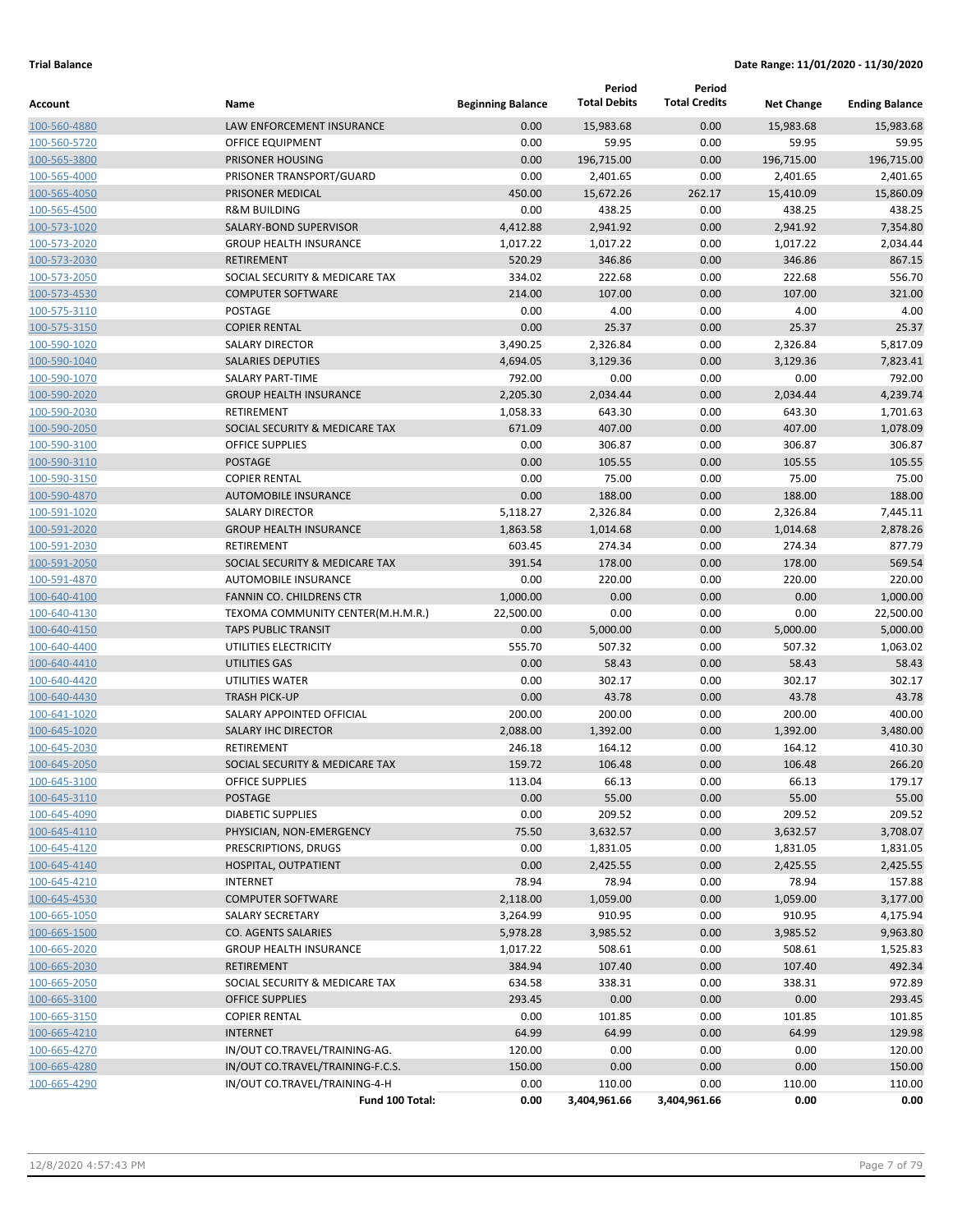| Account                         | Name                  | <b>Beginning Balance</b> | Period<br><b>Total Debits</b> | Period<br><b>Total Credits</b> | <b>Net Change</b> | <b>Ending Balance</b> |
|---------------------------------|-----------------------|--------------------------|-------------------------------|--------------------------------|-------------------|-----------------------|
| Fund: 110 - Courthouse Security |                       |                          |                               |                                |                   |                       |
| Asset                           |                       |                          |                               |                                |                   |                       |
| 110-103-1001                    | <b>CLAIM ON CASH</b>  | 133,297.78               | 0.00                          | 0.00                           | 0.00              | 133,297.78            |
| 110-120-3130                    | DUE FROM OTHER FUNDS  | 2,394.37                 | 0.00                          | 0.00                           | 0.00              | 2,394.37              |
| Equity                          |                       |                          |                               |                                |                   |                       |
| 110-271-2000                    | <b>EQUITY ACCOUNT</b> | $-135,692.15$            | 0.00                          | 0.00                           | 0.00              | $-135,692.15$         |
|                                 | Fund 110 Total:       | 0.00                     | 0.00                          | 0.00                           | 0.00              | 0.00                  |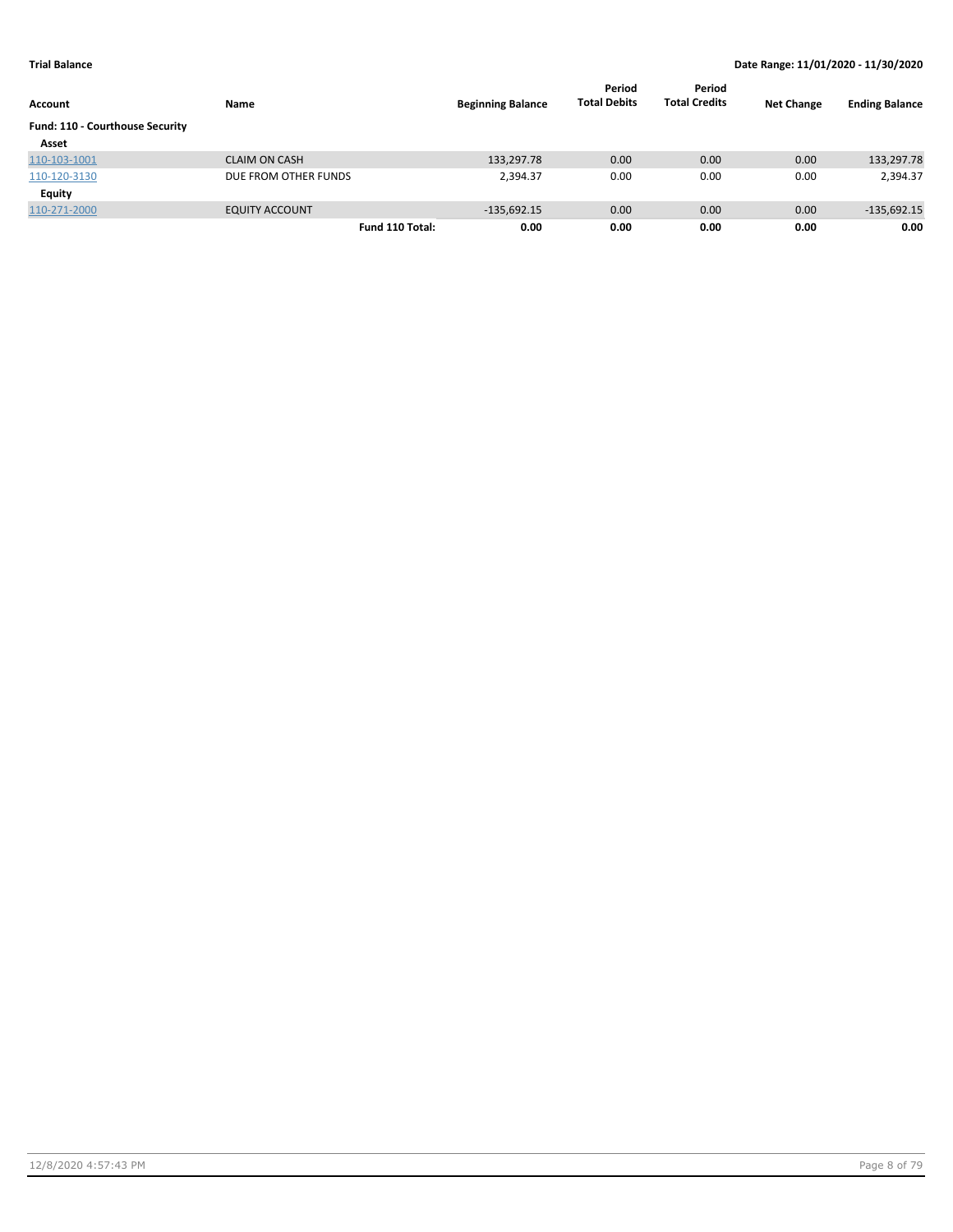| Account                                     | Name                  | <b>Beginning Balance</b> | Period<br><b>Total Debits</b> | Period<br><b>Total Credits</b> | <b>Net Change</b> | <b>Ending Balance</b> |
|---------------------------------------------|-----------------------|--------------------------|-------------------------------|--------------------------------|-------------------|-----------------------|
| Fund: 111 - Justice Court Building Security |                       |                          |                               |                                |                   |                       |
| Asset                                       |                       |                          |                               |                                |                   |                       |
| 111-103-1001                                | CLAIM ON CASH         | 19.217.64                | 0.00                          | 0.00                           | 0.00              | 19,217.64             |
| 111-120-3130                                | DUE FROM OTHER FUNDS  | 195.21                   | 0.00                          | 0.00                           | 0.00              | 195.21                |
| Equity                                      |                       |                          |                               |                                |                   |                       |
| 111-271-2000                                | <b>EQUITY ACCOUNT</b> | $-19,412.85$             | 0.00                          | 0.00                           | 0.00              | $-19,412.85$          |
|                                             | Fund 111 Total:       | 0.00                     | 0.00                          | 0.00                           | 0.00              | 0.00                  |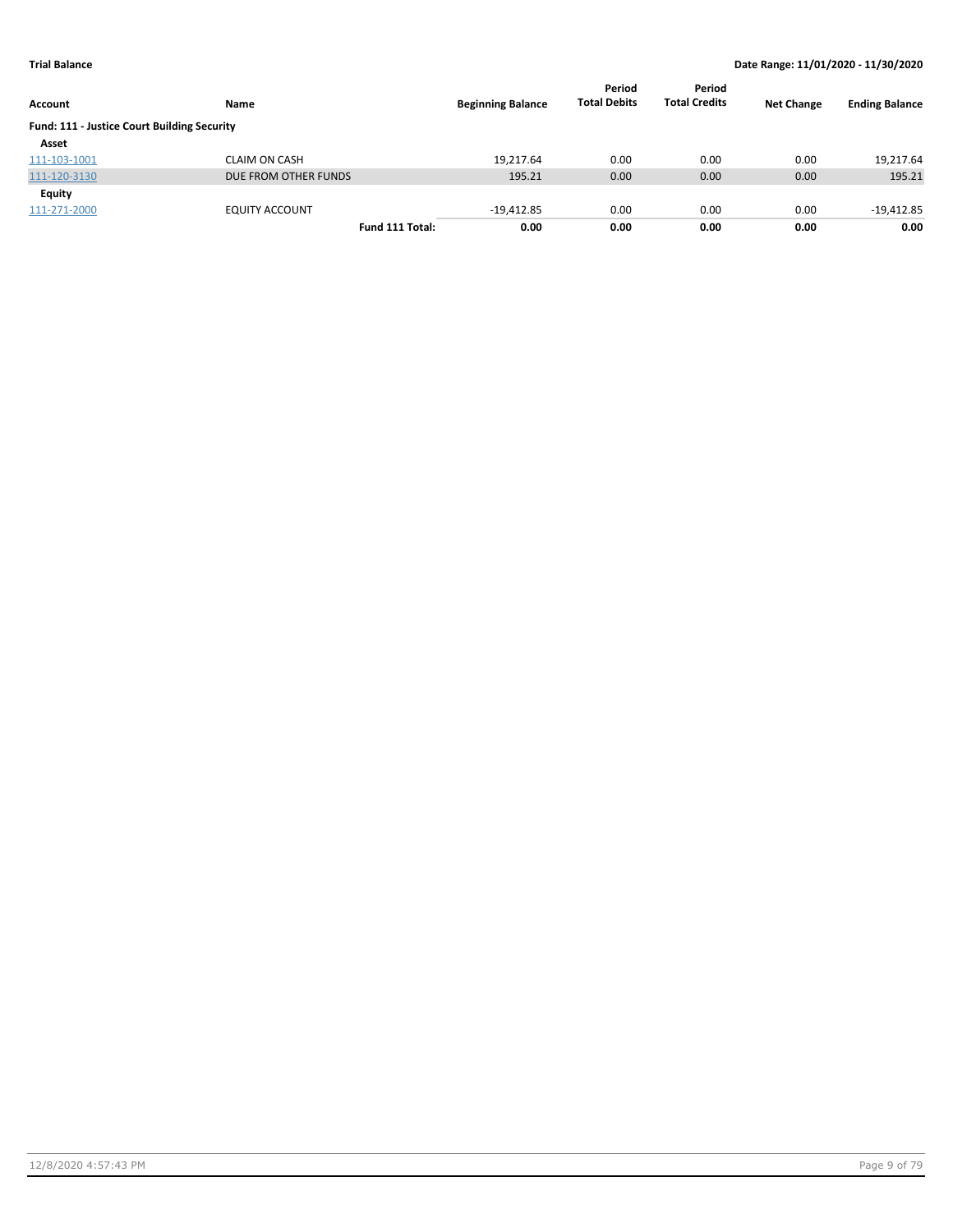| Account                                   | Name                             | <b>Beginning Balance</b> | Period<br><b>Total Debits</b> | Period<br><b>Total Credits</b> | <b>Net Change</b> | <b>Ending Balance</b> |
|-------------------------------------------|----------------------------------|--------------------------|-------------------------------|--------------------------------|-------------------|-----------------------|
| Fund: 120 - County Clerk Vital Statistics |                                  |                          |                               |                                |                   |                       |
| Asset                                     |                                  |                          |                               |                                |                   |                       |
| 120-103-1001                              | <b>CLAIM ON CASH</b>             | $-72.62$                 | 0.00                          | 0.00                           | 0.00              | $-72.62$              |
| 120-120-3130                              | DUE FROM OTHER FUNDS             | 81.00                    | 0.00                          | 0.00                           | 0.00              | 81.00                 |
| Liability                                 |                                  |                          |                               |                                |                   |                       |
| 120-200-9100                              | SYSTEM ADDED LIABILITY LINE-ITEM | 2,691.03                 | 0.00                          | 0.00                           | 0.00              | 2,691.03              |
| Equity                                    |                                  |                          |                               |                                |                   |                       |
| 120-271-2000                              | <b>EQUITY ACCOUNT</b>            | $-2,699.41$              | 0.00                          | 0.00                           | 0.00              | $-2,699.41$           |
|                                           | Fund 120 Total:                  | 0.00                     | 0.00                          | 0.00                           | 0.00              | 0.00                  |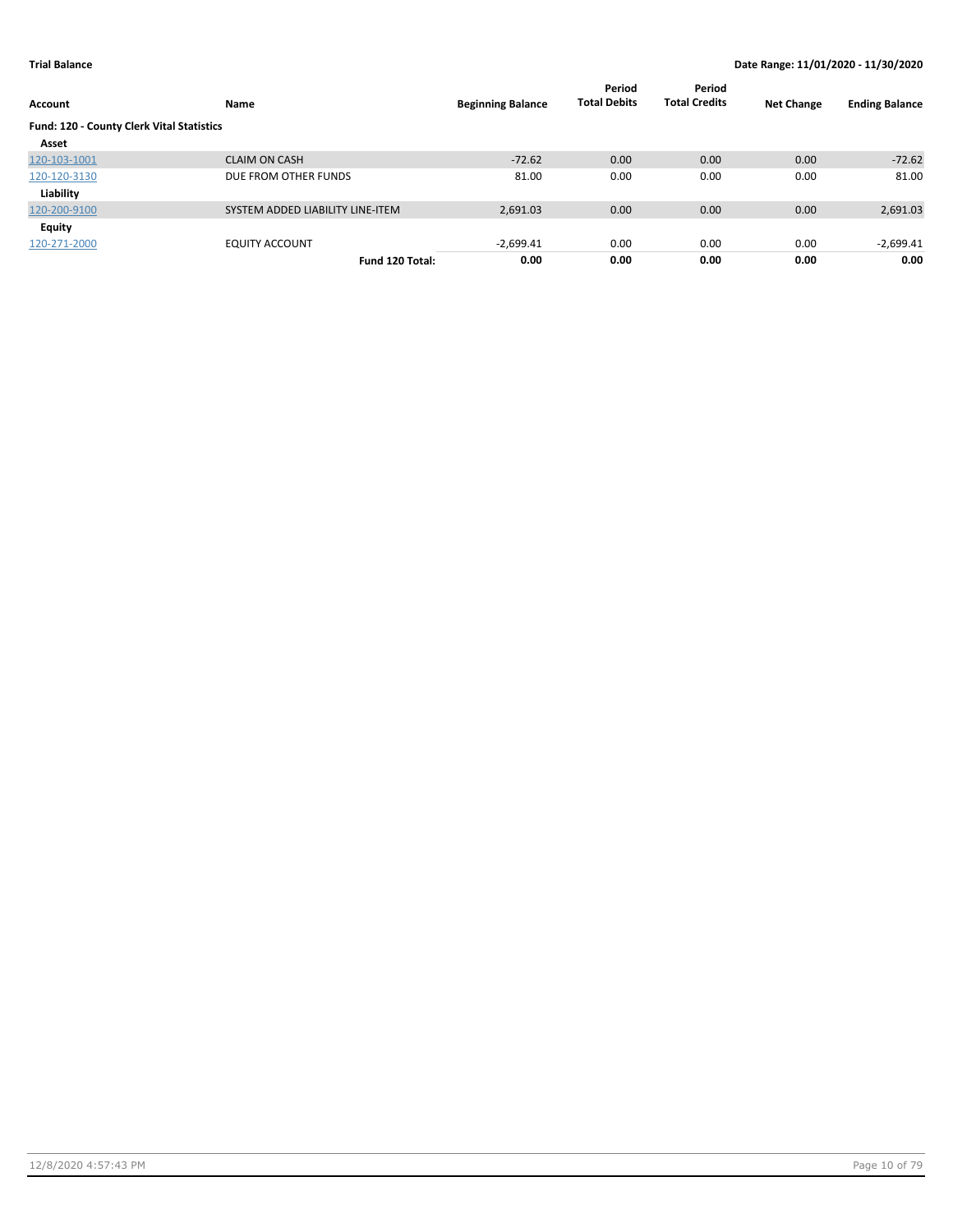| Account                                            | Name                             | <b>Beginning Balance</b> | Period<br><b>Total Debits</b> | Period<br><b>Total Credits</b> | <b>Net Change</b> | <b>Ending Balance</b> |
|----------------------------------------------------|----------------------------------|--------------------------|-------------------------------|--------------------------------|-------------------|-----------------------|
| <b>Fund: 121 - County Clerk Records Management</b> |                                  |                          |                               |                                |                   |                       |
| Asset                                              |                                  |                          |                               |                                |                   |                       |
| 121-100-1001                                       | PR Claim on Cash                 | 0.00                     | 3,443.23                      | 3,443.23                       | 0.00              | 0.00                  |
| 121-103-1001                                       | <b>CLAIM ON CASH</b>             | 68,368.80                | 1,225.00                      | 12,019.23                      | $-10,794.23$      | 57,574.57             |
| 121-120-3130                                       | DUE FROM OTHER FUNDS             | 7,397.84                 | 0.00                          | 0.00                           | 0.00              | 7,397.84              |
| Liability                                          |                                  |                          |                               |                                |                   |                       |
| 121-102-1000                                       | A/P CLEARING                     | $-4,288.00$              | 8,576.00                      | 4,288.00                       | 4,288.00          | 0.00                  |
| 121-102-1001                                       | <b>PR AP Clearing</b>            | $-246.86$                | 1,948.84                      | 1,701.98                       | 246.86            | 0.00                  |
| 121-200-1500                                       | <b>ACCRUED SALARY PAYABLE</b>    | $-1,067.12$              | 0.00                          | 0.00                           | 0.00              | $-1,067.12$           |
| 121-200-1550                                       | <b>ACCRUED FRINGE BENEFITS</b>   | $-747.32$                | 0.00                          | 0.00                           | 0.00              | $-747.32$             |
| 121-200-9000                                       | Payroll Liability Account        | 0.00                     | 1,701.98                      | 1,888.03                       | $-186.05$         | $-186.05$             |
| 121-200-9100                                       | SYSTEM ADDED LIABILITY LINE-ITEM | 7,706.52                 | 0.00                          | 0.00                           | 0.00              | 7,706.52              |
| <b>Equity</b>                                      |                                  |                          |                               |                                |                   |                       |
| 121-271-2000                                       | <b>EQUITY ACCOUNT</b>            | $-78,481.91$             | 0.00                          | 0.00                           | 0.00              | $-78,481.91$          |
| Revenue                                            |                                  |                          |                               |                                |                   |                       |
| 121-370-1310                                       | <b>SUBSCRIPTION/IMAGES FEES</b>  | $-3,207.00$              | 0.00                          | 1,225.00                       | $-1,225.00$       | $-4,432.00$           |
| Expense                                            |                                  |                          |                               |                                |                   |                       |
| 121-402-1040                                       | <b>SALARY DEPUTY</b>             | 2,970.36                 | 1,980.23                      | 0.00                           | 1,980.23          | 4,950.59              |
| 121-402-2020                                       | <b>GROUP HEALTH INSURANCE</b>    | 1,017.22                 | 1,017.22                      | 0.00                           | 1,017.22          | 2,034.44              |
| 121-402-2030                                       | <b>RETIREMENT</b>                | 350.22                   | 233.47                        | 0.00                           | 233.47            | 583.69                |
| 121-402-2050                                       | SOCIAL SECURITY & MEDICARE TAX   | 227.25                   | 151.50                        | 0.00                           | 151.50            | 378.75                |
| 121-402-3120                                       | <b>IMAGING SYSTEM</b>            | 0.00                     | 4,288.00                      | 0.00                           | 4,288.00          | 4,288.00              |
|                                                    | Fund 121 Total:                  | 0.00                     | 24,565.47                     | 24,565.47                      | 0.00              | 0.00                  |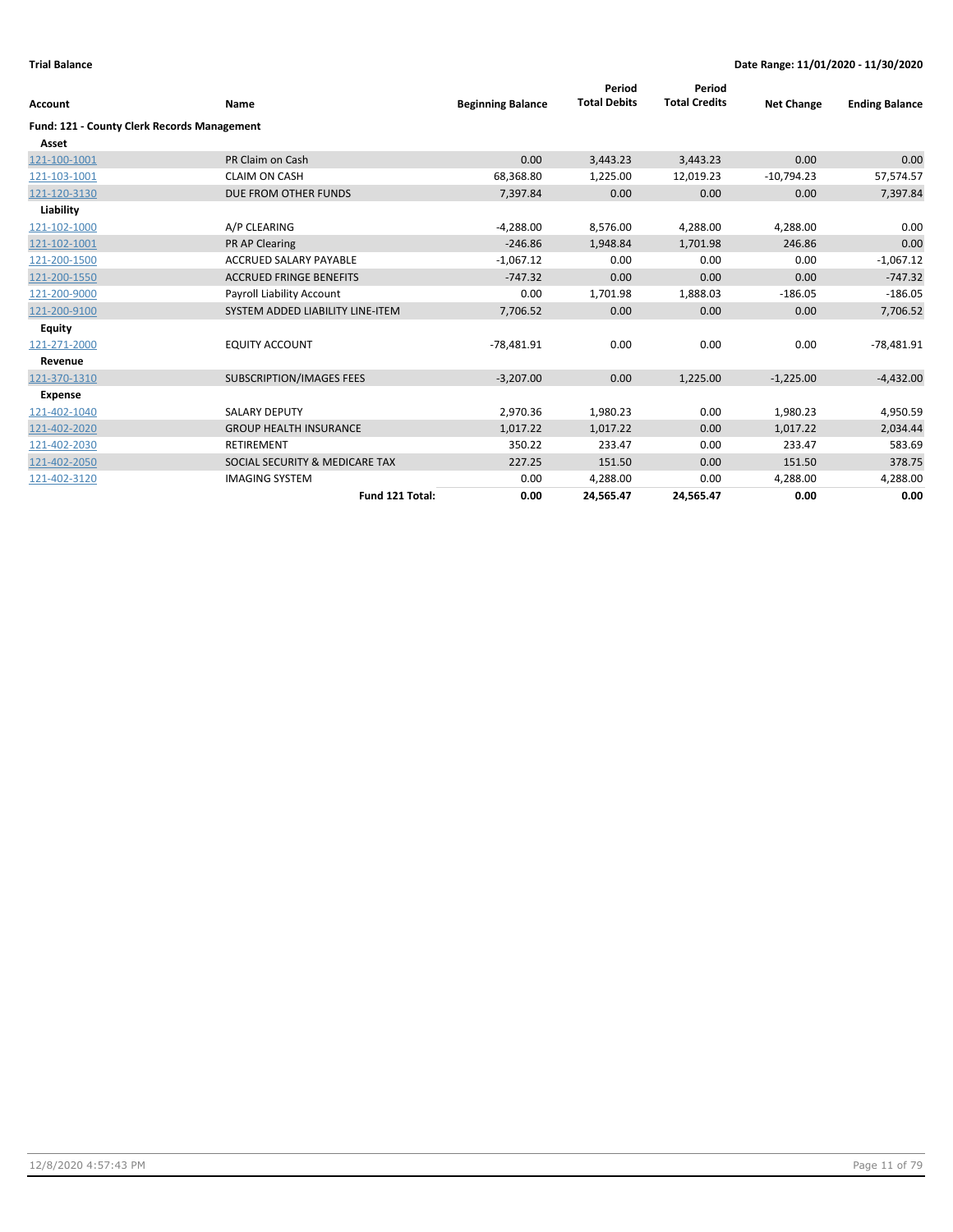| Account                      | Name                             | <b>Beginning Balance</b> | Period<br><b>Total Debits</b> | Period<br><b>Total Credits</b> | <b>Net Change</b> | <b>Ending Balance</b> |
|------------------------------|----------------------------------|--------------------------|-------------------------------|--------------------------------|-------------------|-----------------------|
| Fund: 122 - Chapter 19 Funds |                                  |                          |                               |                                |                   |                       |
| Asset                        |                                  |                          |                               |                                |                   |                       |
| 122-103-1001                 | <b>CLAIM ON CASH</b>             | 34,938.98                | 0.00                          | 0.00                           | 0.00              | 34,938.98             |
| Liability                    |                                  |                          |                               |                                |                   |                       |
| 122-200-1500                 | ACCRUED SALARY PAYABLE           | 168.00                   | 0.00                          | 0.00                           | 0.00              | 168.00                |
| 122-200-1550                 | <b>ACCRUED FRINGE BENEFITS</b>   | 35.96                    | 0.00                          | 0.00                           | 0.00              | 35.96                 |
| 122-200-9100                 | SYSTEM ADDED LIABILITY LINE-ITEM | $-3,975.00$              | 0.00                          | 0.00                           | 0.00              | $-3,975.00$           |
| <b>Equity</b>                |                                  |                          |                               |                                |                   |                       |
| 122-271-2000                 | <b>EQUITY ACCOUNT</b>            | $-31.167.94$             | 0.00                          | 0.00                           | 0.00              | $-31,167.94$          |
|                              | Fund 122 Total:                  | 0.00                     | 0.00                          | 0.00                           | 0.00              | 0.00                  |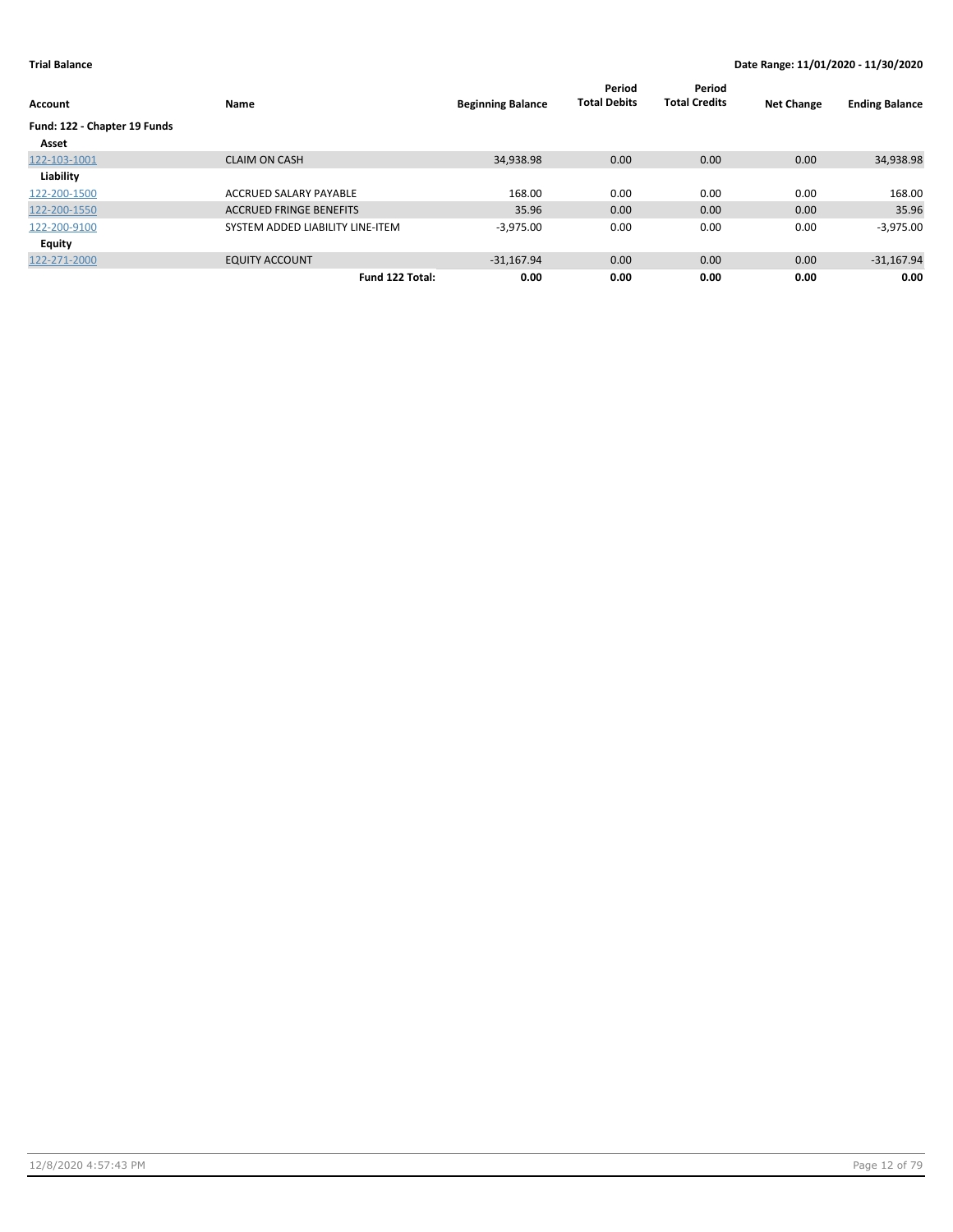| Account                             | Name                             | <b>Beginning Balance</b> | Period<br><b>Total Debits</b> | Period<br><b>Total Credits</b> | <b>Net Change</b> | <b>Ending Balance</b> |
|-------------------------------------|----------------------------------|--------------------------|-------------------------------|--------------------------------|-------------------|-----------------------|
| Fund: 123 - Election Equipment Fund |                                  |                          |                               |                                |                   |                       |
| Asset                               |                                  |                          |                               |                                |                   |                       |
| 123-103-1001                        | <b>CLAIM ON CASH</b>             | 153,571.49               | 0.00                          | 0.00                           | 0.00              | 153,571.49            |
| Liability                           |                                  |                          |                               |                                |                   |                       |
| 123-200-9100                        | SYSTEM ADDED LIABILITY LINE-ITEM | 1,191.29                 | 0.00                          | 0.00                           | 0.00              | 1,191.29              |
| Equity                              |                                  |                          |                               |                                |                   |                       |
| 123-271-2000                        | <b>EQUITY ACCOUNT</b>            | $-154,762.78$            | 0.00                          | 0.00                           | 0.00              | -154,762.78           |
|                                     | Fund 123 Total:                  | 0.00                     | 0.00                          | 0.00                           | 0.00              | 0.00                  |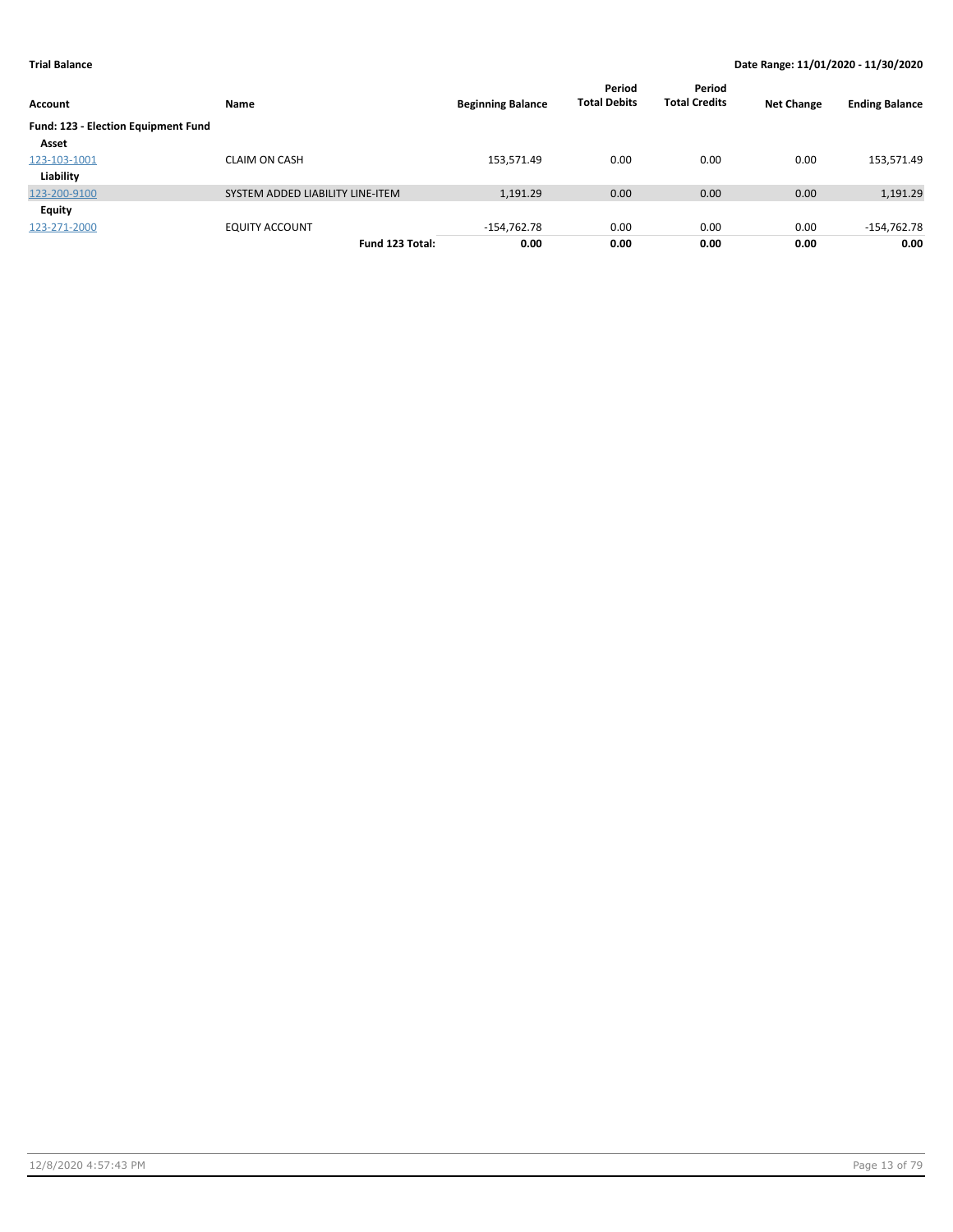| Account                                            | Name                  | <b>Beginning Balance</b> | Period<br><b>Total Debits</b> | Period<br><b>Total Credits</b> | <b>Net Change</b> | <b>Ending Balance</b> |
|----------------------------------------------------|-----------------------|--------------------------|-------------------------------|--------------------------------|-------------------|-----------------------|
| Fund: 125 - County Clerk Co.& Dist.CourtTechnology |                       |                          |                               |                                |                   |                       |
| Asset                                              |                       |                          |                               |                                |                   |                       |
| 125-103-1001                                       | <b>CLAIM ON CASH</b>  | 7,951.01                 | 0.00                          | 0.00                           | 0.00              | 7,951.01              |
| 125-120-3130                                       | DUE FROM OTHER FUNDS  | 60.36                    | 0.00                          | 0.00                           | 0.00              | 60.36                 |
| Equity                                             |                       |                          |                               |                                |                   |                       |
| 125-271-2000                                       | <b>EQUITY ACCOUNT</b> | $-8,011.37$              | 0.00                          | 0.00                           | 0.00              | $-8,011.37$           |
|                                                    | Fund 125 Total:       | 0.00                     | 0.00                          | 0.00                           | 0.00              | 0.00                  |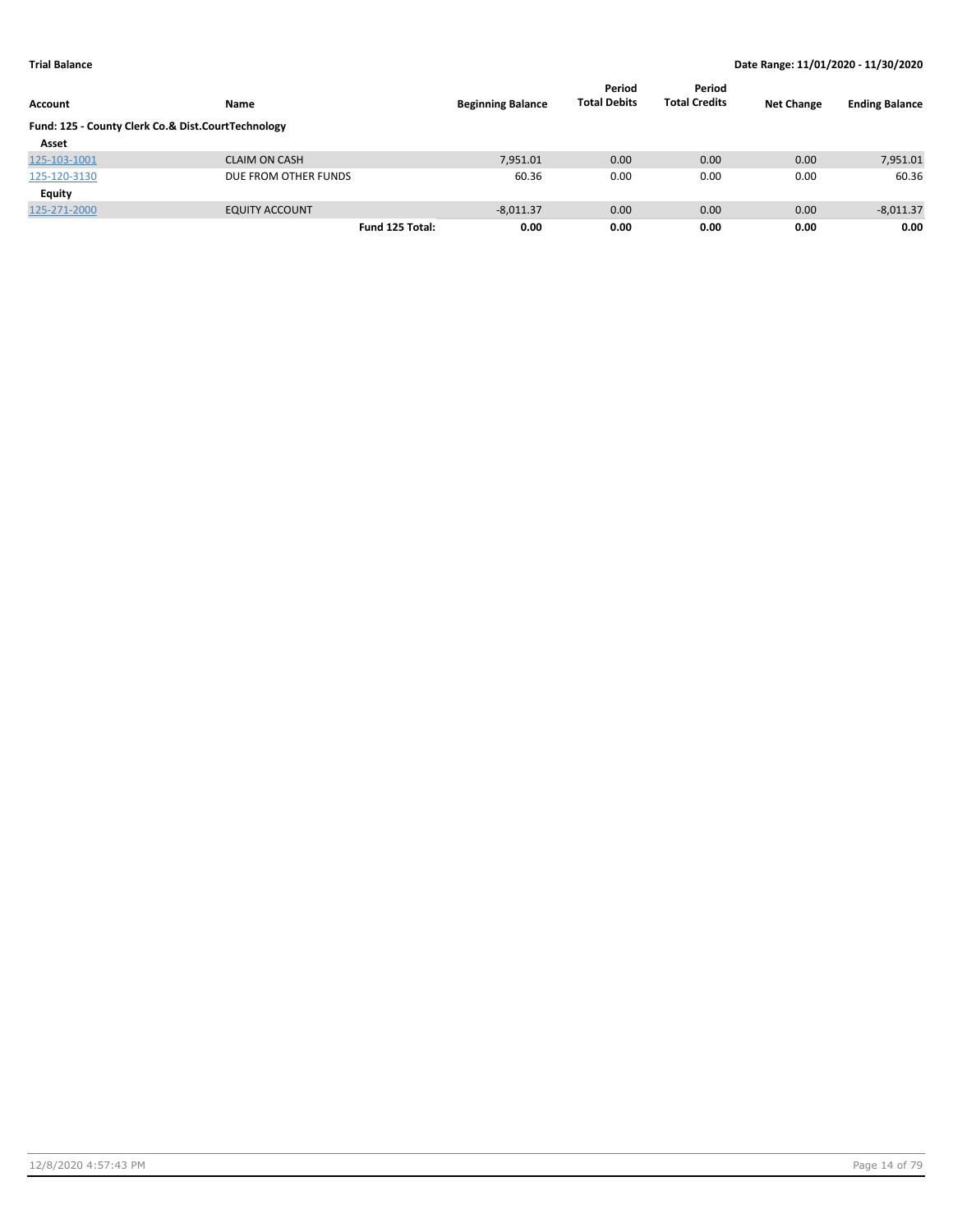| Account                                             | <b>Name</b>                      | <b>Beginning Balance</b> | Period<br><b>Total Debits</b> | Period<br><b>Total Credits</b> | <b>Net Change</b> | <b>Ending Balance</b> |
|-----------------------------------------------------|----------------------------------|--------------------------|-------------------------------|--------------------------------|-------------------|-----------------------|
| Fund: 126 - County Clerk Court Records Preservation |                                  |                          |                               |                                |                   |                       |
| Asset                                               |                                  |                          |                               |                                |                   |                       |
| 126-103-1001                                        | <b>CLAIM ON CASH</b>             | 16,323.79                | 0.00                          | 0.00                           | 0.00              | 16,323.79             |
| 126-120-3130                                        | DUE FROM OTHER FUNDS             | 180.00                   | 0.00                          | 0.00                           | 0.00              | 180.00                |
| Liability                                           |                                  |                          |                               |                                |                   |                       |
| 126-200-9100                                        | SYSTEM ADDED LIABILITY LINE-ITEM | $-619.64$                | 0.00                          | 0.00                           | 0.00              | $-619.64$             |
| <b>Equity</b>                                       |                                  |                          |                               |                                |                   |                       |
| 126-271-2000                                        | <b>EQUITY ACCOUNT</b>            | $-15,884.15$             | 0.00                          | 0.00                           | 0.00              | $-15,884.15$          |
|                                                     | Fund 126 Total:                  | 0.00                     | 0.00                          | 0.00                           | 0.00              | 0.00                  |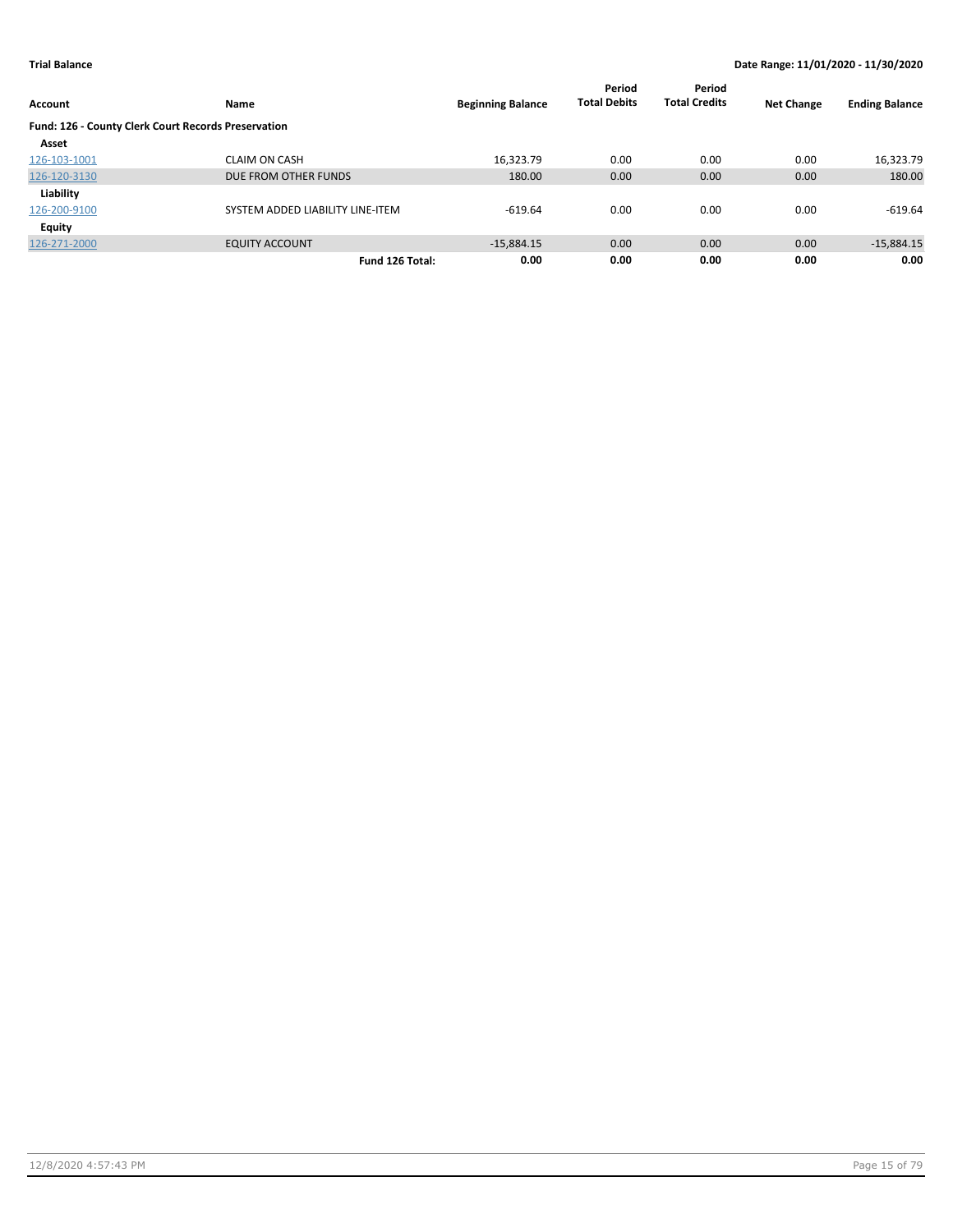| Account                                  | Name                             | <b>Beginning Balance</b> | Period<br><b>Total Debits</b> | Period<br><b>Total Credits</b> | <b>Net Change</b> | <b>Ending Balance</b> |
|------------------------------------------|----------------------------------|--------------------------|-------------------------------|--------------------------------|-------------------|-----------------------|
| Fund: 127 - County Clerk Records Archive |                                  |                          |                               |                                |                   |                       |
| Asset                                    |                                  |                          |                               |                                |                   |                       |
| 127-103-1001                             | <b>CLAIM ON CASH</b>             | 307,302.22               | 0.00                          | 0.00                           | 0.00              | 307,302.22            |
| 127-120-3130                             | DUE FROM OTHER FUNDS             | 7,350.00                 | 0.00                          | 0.00                           | 0.00              | 7,350.00              |
| Liability                                |                                  |                          |                               |                                |                   |                       |
| 127-200-9100                             | SYSTEM ADDED LIABILITY LINE-ITEM | $-32,895.20$             | 0.00                          | 0.00                           | 0.00              | $-32,895.20$          |
| <b>Equity</b>                            |                                  |                          |                               |                                |                   |                       |
| 127-271-2000                             | <b>EQUITY ACCOUNT</b>            | $-281,757.02$            | 0.00                          | 0.00                           | 0.00              | $-281,757.02$         |
|                                          | Fund 127 Total:                  | 0.00                     | 0.00                          | 0.00                           | 0.00              | 0.00                  |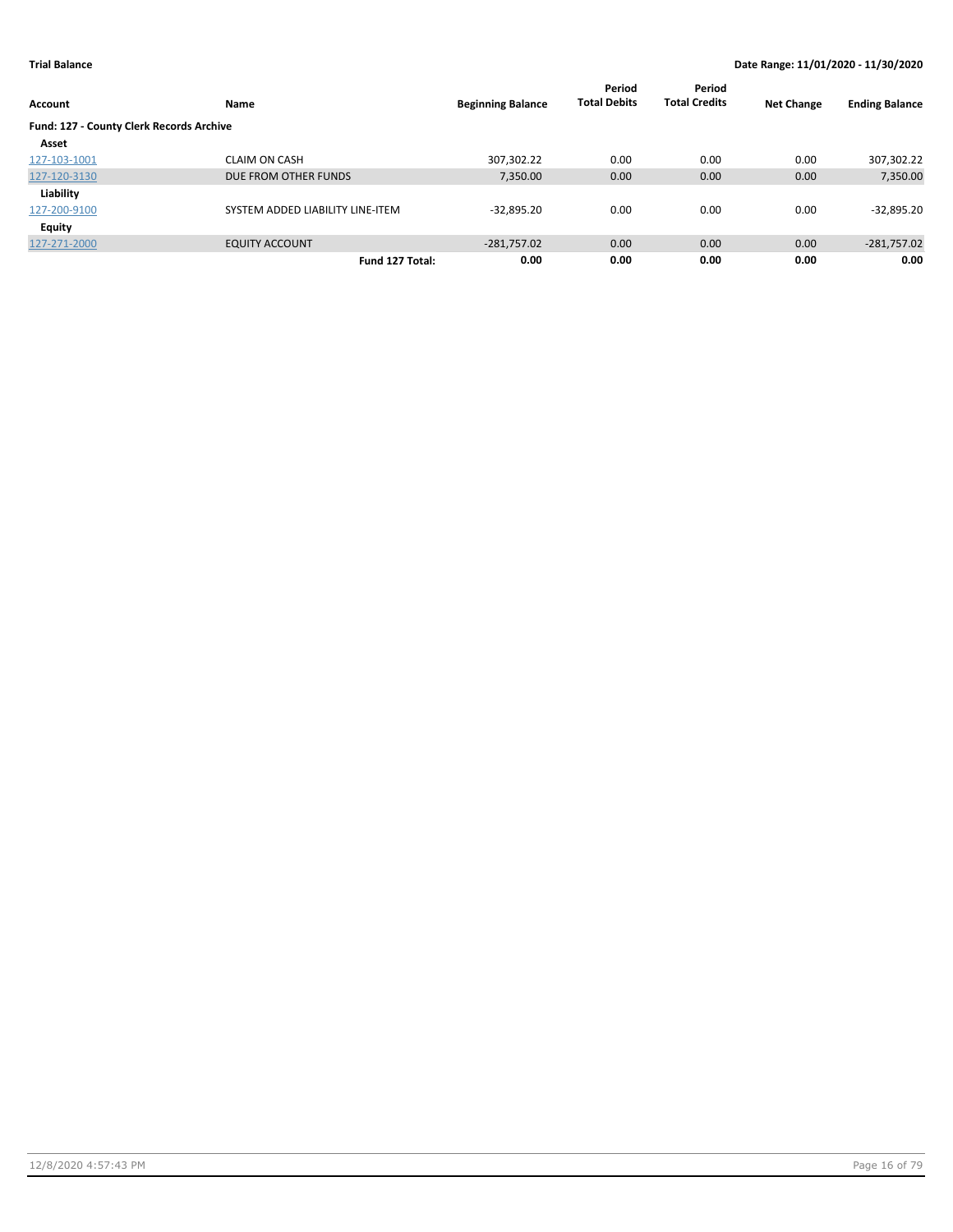| Account                          | Name                        | <b>Beginning Balance</b> | Period<br><b>Total Debits</b> | Period<br><b>Total Credits</b> | <b>Net Change</b> | <b>Ending Balance</b> |
|----------------------------------|-----------------------------|--------------------------|-------------------------------|--------------------------------|-------------------|-----------------------|
| Fund: 130 - Bail Bond Trust Fund |                             |                          |                               |                                |                   |                       |
| Asset                            |                             |                          |                               |                                |                   |                       |
| 130-103-1130                     | <b>SURETY BAIL BOND FEE</b> | 5,535.00                 | 465.00                        | 0.00                           | 465.00            | 6,000.00              |
| Liability                        |                             |                          |                               |                                |                   |                       |
| 130-207-0970                     | DUE TO OTHER GOVERNMENTS    | $-5,100.00$              | 0.00                          | 0.00                           | 0.00              | $-5,100.00$           |
| Equity                           |                             |                          |                               |                                |                   |                       |
| 130-271-2000                     | <b>EQUITY ACCOUNT</b>       | $-225.00$                | 0.00                          | 0.00                           | 0.00              | $-225.00$             |
| Revenue                          |                             |                          |                               |                                |                   |                       |
| 130-345-1130                     | <b>SURETY BAIL BOND FEE</b> | $-210.00$                | 0.00                          | 465.00                         | $-465.00$         | $-675.00$             |
|                                  | Fund 130 Total:             | 0.00                     | 465.00                        | 465.00                         | 0.00              | 0.00                  |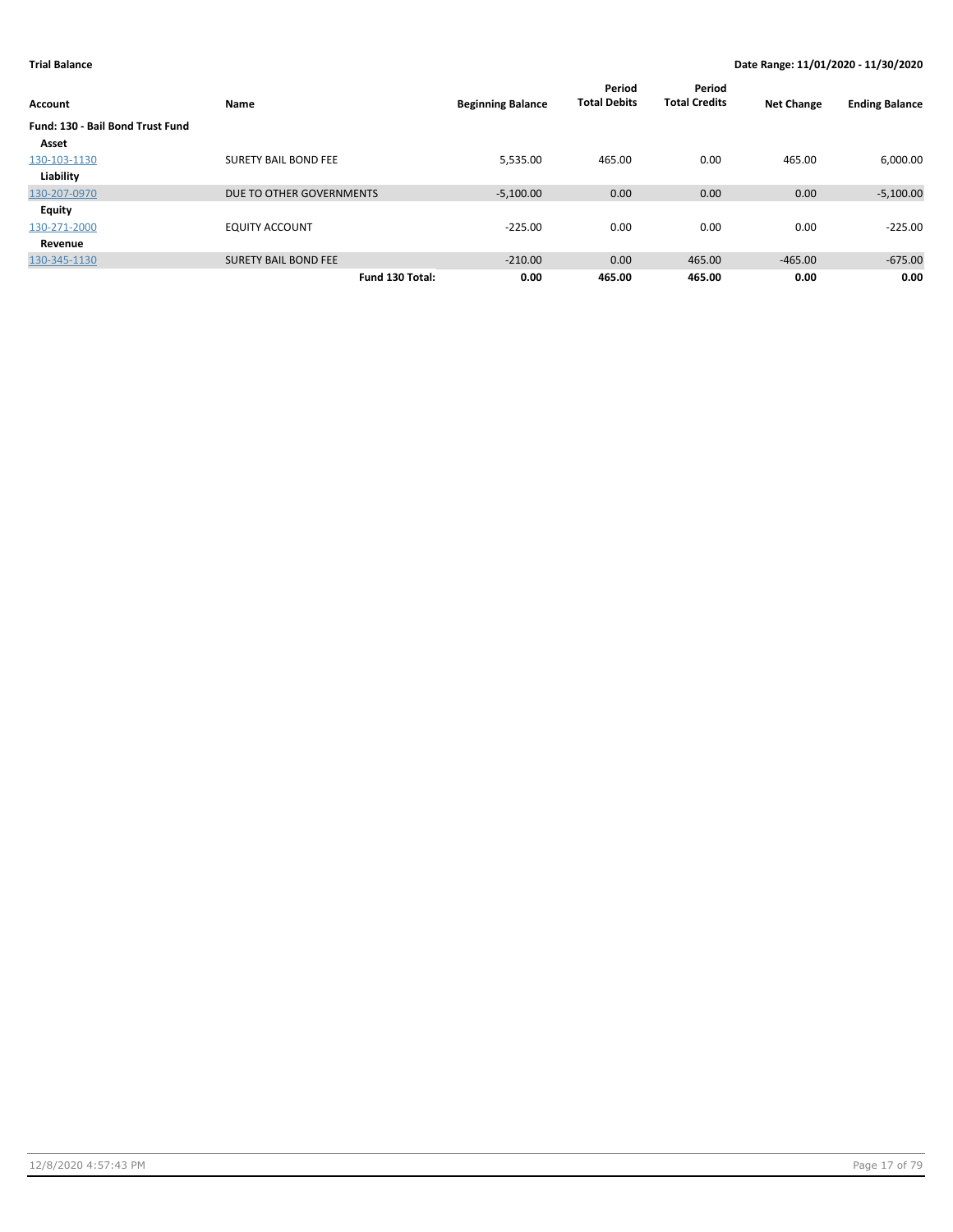| Account                                    | Name                             | <b>Beginning Balance</b> | Period<br><b>Total Debits</b> | Period<br><b>Total Credits</b> | <b>Net Change</b> | <b>Ending Balance</b> |
|--------------------------------------------|----------------------------------|--------------------------|-------------------------------|--------------------------------|-------------------|-----------------------|
| Fund: 160 - County Judge Excess Supplement |                                  |                          |                               |                                |                   |                       |
| Asset                                      |                                  |                          |                               |                                |                   |                       |
| 160-103-1001                               | <b>CLAIM ON CASH</b>             | 16,227.55                | 0.00                          | 42.80                          | -42.80            | 16,184.75             |
| Liability                                  |                                  |                          |                               |                                |                   |                       |
| 160-102-1000                               | A/P CLEARING                     | 0.00                     | 38.80                         | 38.80                          | 0.00              | 0.00                  |
| 160-200-9100                               | SYSTEM ADDED LIABILITY LINE-ITEM | 217.00                   | 0.00                          | 0.00                           | 0.00              | 217.00                |
| <b>Equity</b>                              |                                  |                          |                               |                                |                   |                       |
| 160-271-2000                               | <b>EQUITY ACCOUNT</b>            | $-16,444.55$             | 0.00                          | 0.00                           | 0.00              | $-16,444.55$          |
| Expense                                    |                                  |                          |                               |                                |                   |                       |
| 160-452-3100                               | <b>OFFICE SUPPLIES</b>           | 0.00                     | 38.80                         | 0.00                           | 38.80             | 38.80                 |
| 160-452-3110                               | <b>POSTAGE</b>                   | 0.00                     | 4.00                          | 0.00                           | 4.00              | 4.00                  |
|                                            | Fund 160 Total:                  | 0.00                     | 81.60                         | 81.60                          | 0.00              | 0.00                  |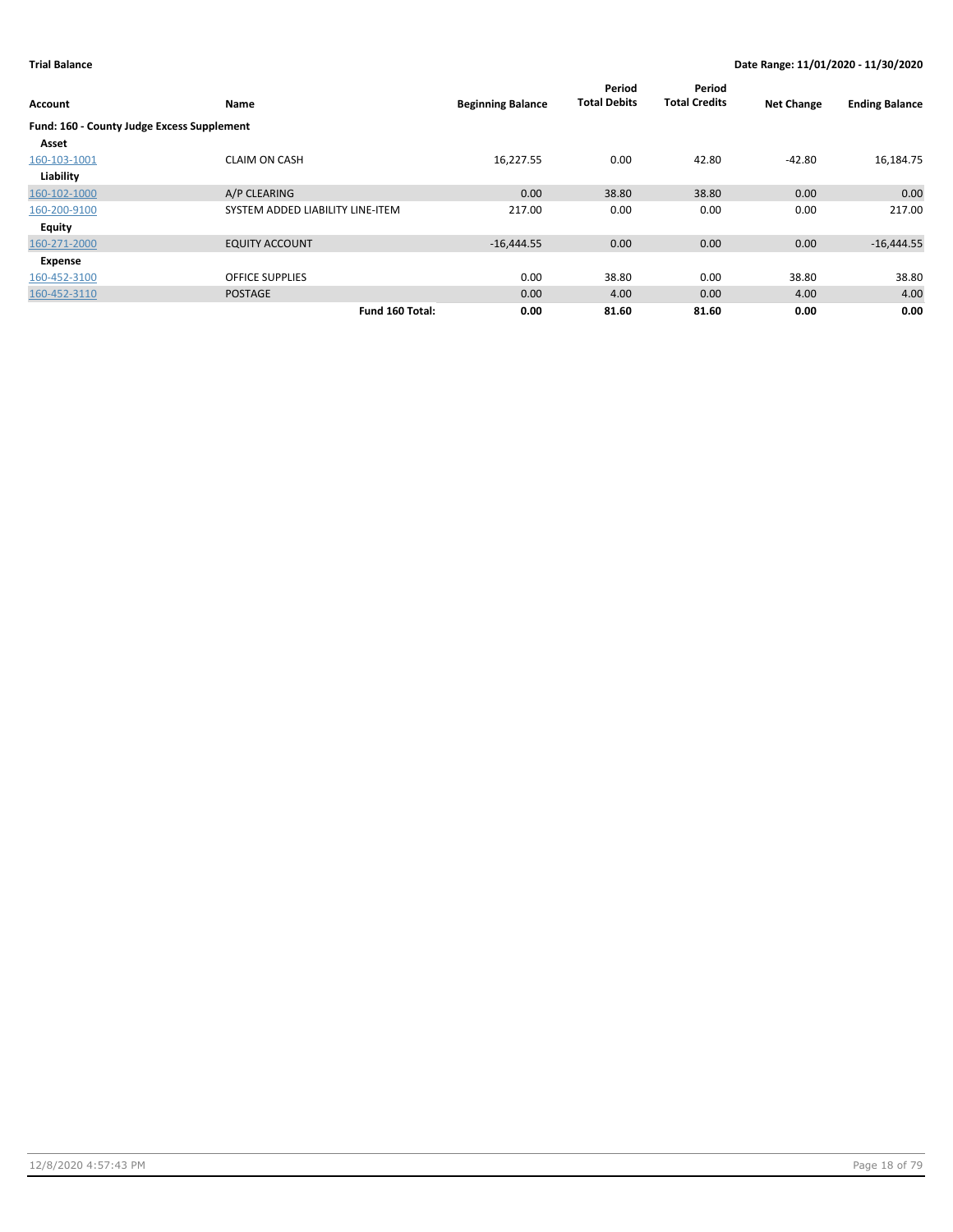| Account                                     | Name                  | <b>Beginning Balance</b> | Period<br><b>Total Debits</b> | Period<br><b>Total Credits</b> | <b>Net Change</b> | <b>Ending Balance</b> |
|---------------------------------------------|-----------------------|--------------------------|-------------------------------|--------------------------------|-------------------|-----------------------|
| <b>Fund: 161 - Probate Judges Education</b> |                       |                          |                               |                                |                   |                       |
| Asset                                       |                       |                          |                               |                                |                   |                       |
| 161-103-1001                                | <b>CLAIM ON CASH</b>  | 5.837.52                 | 0.00                          | 0.00                           | 0.00              | 5,837.52              |
| 161-120-3130                                | DUE FROM OTHER FUNDS  | 60.00                    | 0.00                          | 0.00                           | 0.00              | 60.00                 |
| Equity                                      |                       |                          |                               |                                |                   |                       |
| 161-271-2000                                | <b>EQUITY ACCOUNT</b> | $-5,897.52$              | 0.00                          | 0.00                           | 0.00              | $-5,897.52$           |
|                                             | Fund 161 Total:       | 0.00                     | 0.00                          | 0.00                           | 0.00              | 0.00                  |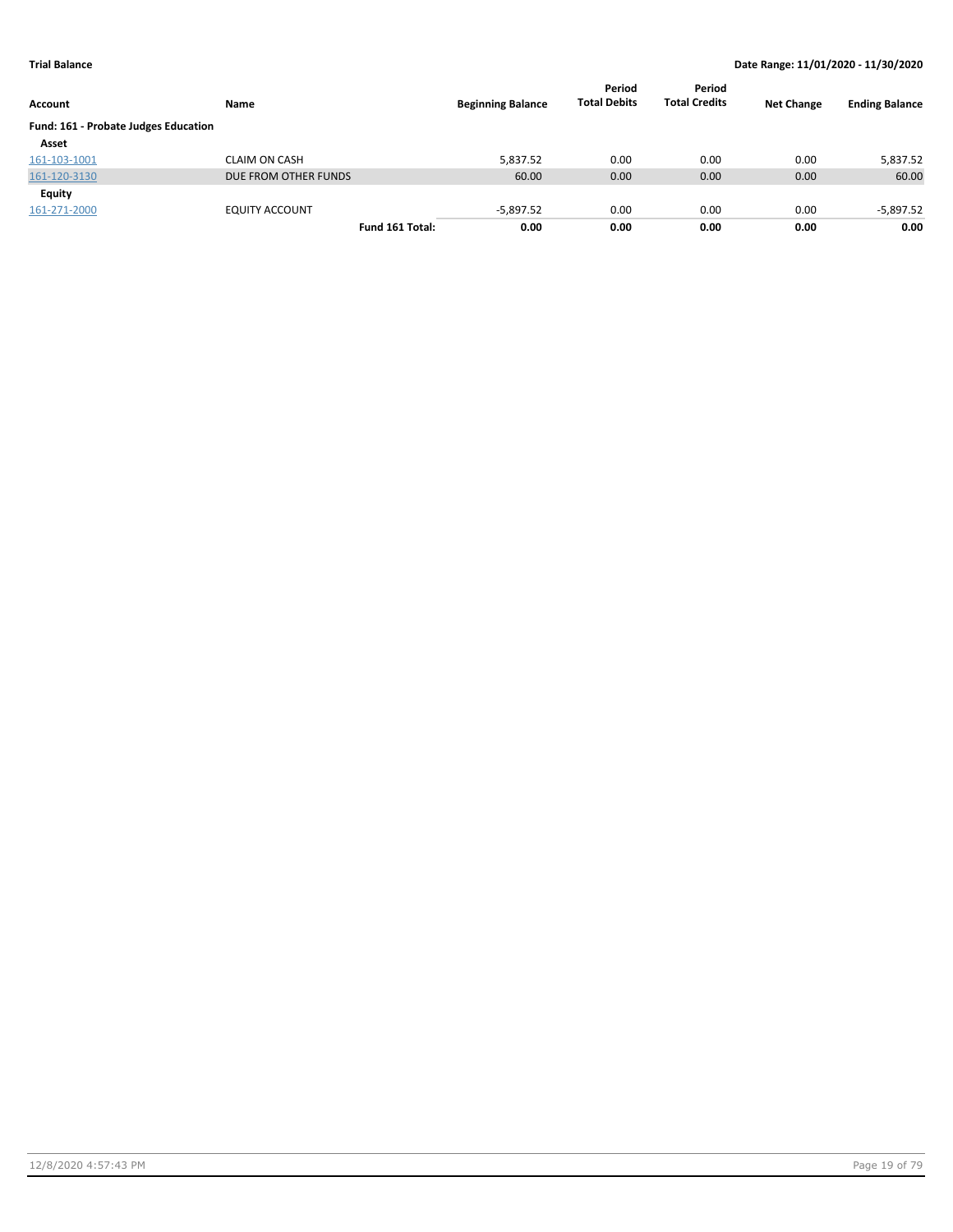| Account                                       | Name                             | <b>Beginning Balance</b> | Period<br><b>Total Debits</b> | Period<br><b>Total Credits</b> | <b>Net Change</b> | <b>Ending Balance</b> |
|-----------------------------------------------|----------------------------------|--------------------------|-------------------------------|--------------------------------|-------------------|-----------------------|
| Fund: 190 - District Clerk Records Management |                                  |                          |                               |                                |                   |                       |
| Asset                                         |                                  |                          |                               |                                |                   |                       |
| 190-100-1001                                  | PR Claim on Cash                 | 0.00                     | 742.53                        | 742.53                         | 0.00              | 0.00                  |
| 190-103-1001                                  | <b>CLAIM ON CASH</b>             | 2,147.39                 | 0.00                          | 742.53                         | $-742.53$         | 1,404.86              |
| 190-120-3130                                  | DUE FROM OTHER FUNDS             | 281.70                   | 0.00                          | 0.00                           | 0.00              | 281.70                |
| Liability                                     |                                  |                          |                               |                                |                   |                       |
| 190-102-1001                                  | PR AP Clearing                   | $-45.98$                 | 410.48                        | 364.50                         | 45.98             | 0.00                  |
| 190-200-1500                                  | ACCRUED SALARY PAYABLE           | $-18.81$                 | 0.00                          | 0.00                           | 0.00              | $-18.81$              |
| 190-200-1550                                  | <b>ACCRUED FRINGE BENEFITS</b>   | $-38.94$                 | 0.00                          | 0.00                           | 0.00              | $-38.94$              |
| 190-200-9000                                  | <b>Payroll Liability Account</b> | 0.00                     | 364.50                        | 408.66                         | $-44.16$          | $-44.16$              |
| <b>Equity</b>                                 |                                  |                          |                               |                                |                   |                       |
| 190-271-2000                                  | <b>EQUITY ACCOUNT</b>            | $-3,346.58$              | 0.00                          | 0.00                           | 0.00              | $-3,346.58$           |
| Expense                                       |                                  |                          |                               |                                |                   |                       |
| 190-450-1070                                  | <b>SALARY PART-TIME</b>          | 705.18                   | 470.12                        | 0.00                           | 470.12            | 1,175.30              |
| 190-450-2020                                  | <b>GROUP HEALTH INSURANCE</b>    | 179.72                   | 179.72                        | 0.00                           | 179.72            | 359.44                |
| 190-450-2030                                  | RETIREMENT                       | 83.13                    | 55.42                         | 0.00                           | 55.42             | 138.55                |
| 190-450-2050                                  | SOCIAL SECURITY & MEDICARE TAX   | 53.19                    | 35.45                         | 0.00                           | 35.45             | 88.64                 |
|                                               | Fund 190 Total:                  | 0.00                     | 2,258.22                      | 2,258.22                       | 0.00              | 0.00                  |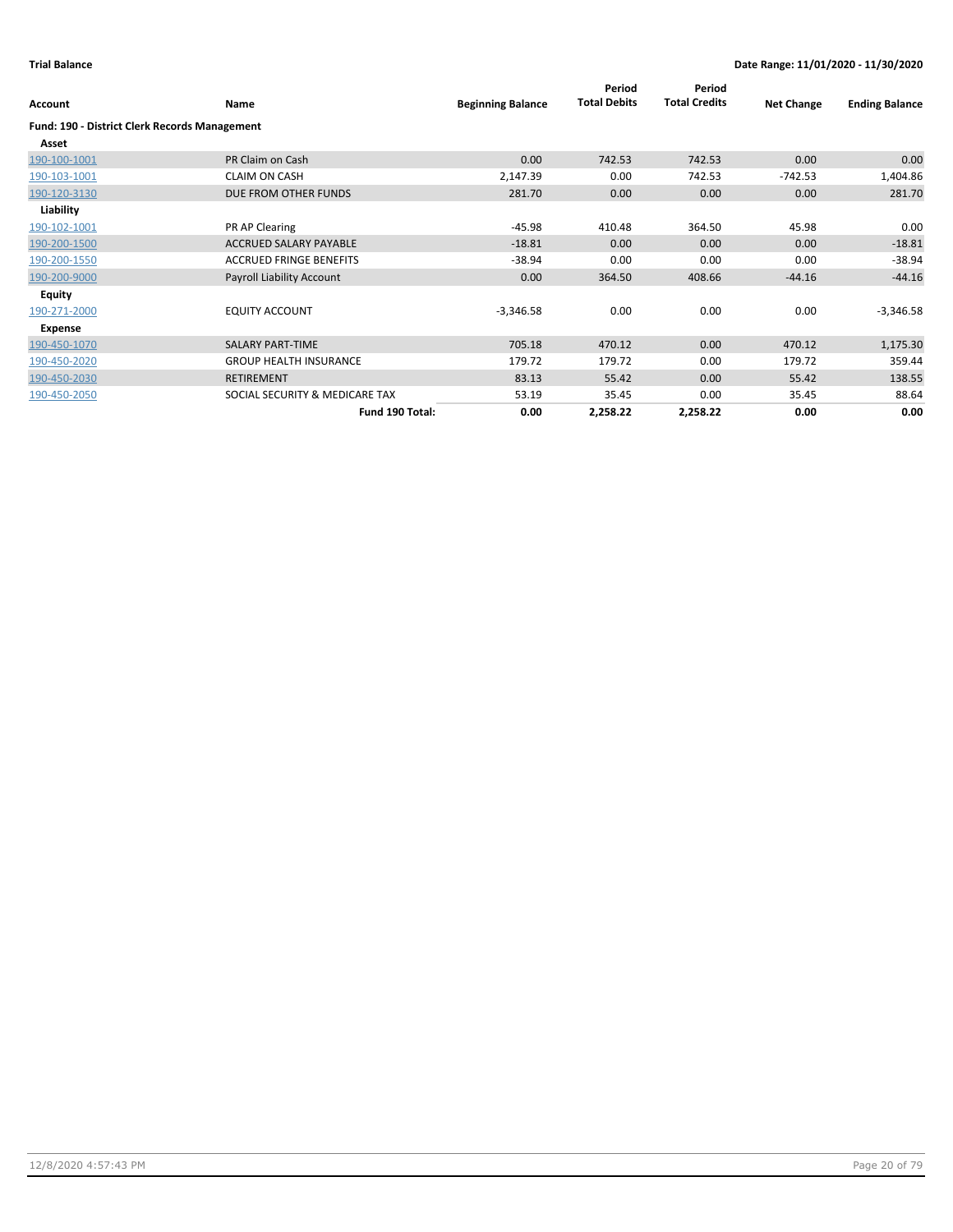| Account                                           | Name                  | <b>Beginning Balance</b> | Period<br><b>Total Debits</b> | Period<br><b>Total Credits</b> | <b>Net Change</b> | <b>Ending Balance</b> |
|---------------------------------------------------|-----------------------|--------------------------|-------------------------------|--------------------------------|-------------------|-----------------------|
| <b>Fund: 191 - District Court Records Archive</b> |                       |                          |                               |                                |                   |                       |
| Asset                                             |                       |                          |                               |                                |                   |                       |
| 191-103-1001                                      | Claim On Cash         | 37,127.84                | 0.00                          | 0.00                           | 0.00              | 37,127.84             |
| 191-120-3130                                      | DUE FROM OTHER FUNDS  | 515.26                   | 0.00                          | 0.00                           | 0.00              | 515.26                |
| Equity                                            |                       |                          |                               |                                |                   |                       |
| 191-271-2000                                      | <b>EQUITY ACCOUNT</b> | $-37,643.10$             | 0.00                          | 0.00                           | 0.00              | $-37,643.10$          |
|                                                   | Fund 191 Total:       | 0.00                     | 0.00                          | 0.00                           | 0.00              | 0.00                  |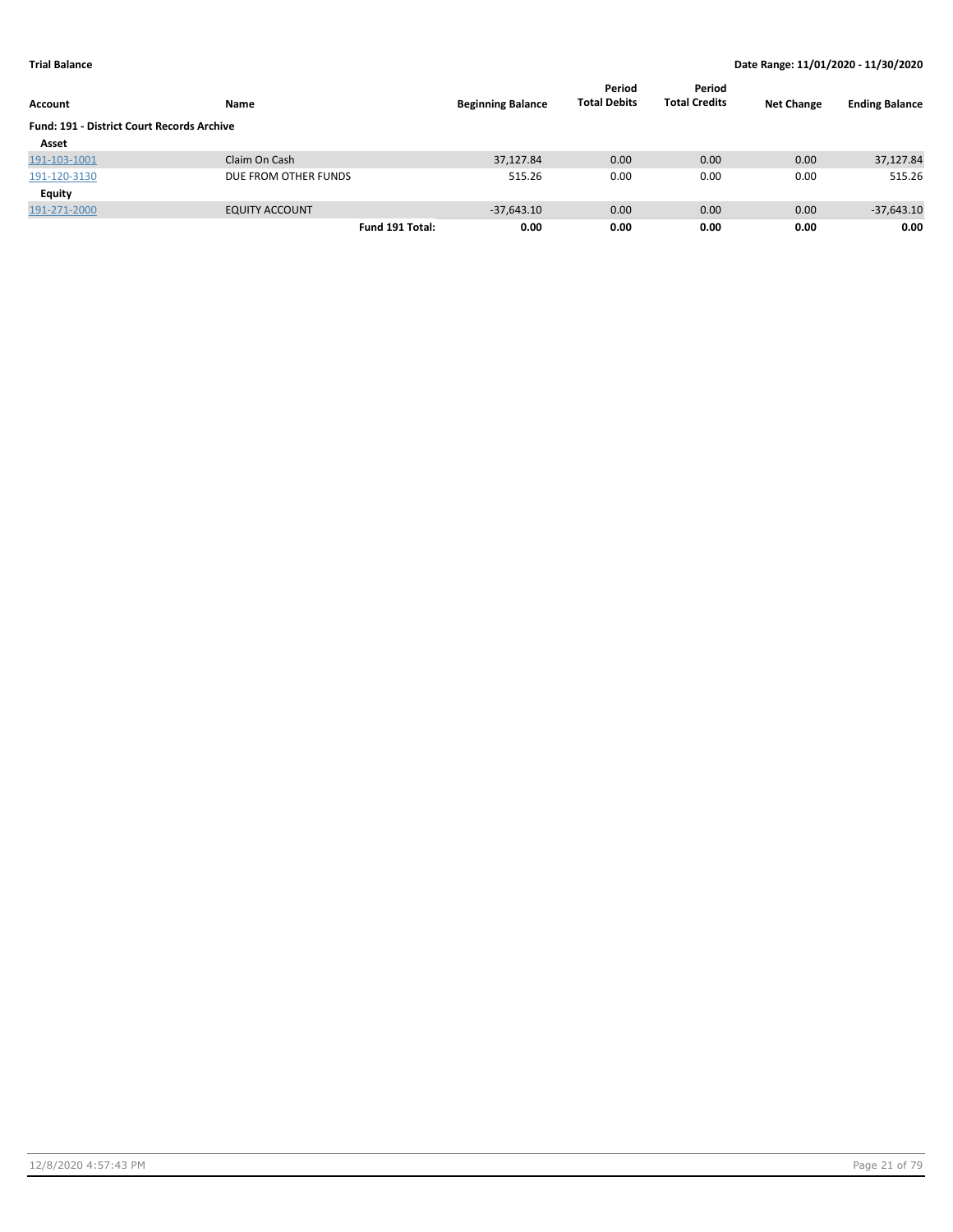| Account                                               | Name                  | <b>Beginning Balance</b> | Period<br><b>Total Debits</b> | Period<br><b>Total Credits</b> | <b>Net Change</b> | <b>Ending Balance</b> |
|-------------------------------------------------------|-----------------------|--------------------------|-------------------------------|--------------------------------|-------------------|-----------------------|
| Fund: 192 - District Clerk Co.& Dist.Court Technology |                       |                          |                               |                                |                   |                       |
| Asset                                                 |                       |                          |                               |                                |                   |                       |
| 192-103-1001                                          | Claim On Cash         | 3.845.86                 | 0.00                          | 0.00                           | 0.00              | 3,845.86              |
| 192-120-3130                                          | DUE FROM OTHER FUNDS  | 27.72                    | 0.00                          | 0.00                           | 0.00              | 27.72                 |
| Equity                                                |                       |                          |                               |                                |                   |                       |
| 192-271-2000                                          | <b>EQUITY ACCOUNT</b> | $-3,873.58$              | 0.00                          | 0.00                           | 0.00              | $-3,873.58$           |
|                                                       | Fund 192 Total:       | 0.00                     | 0.00                          | 0.00                           | 0.00              | 0.00                  |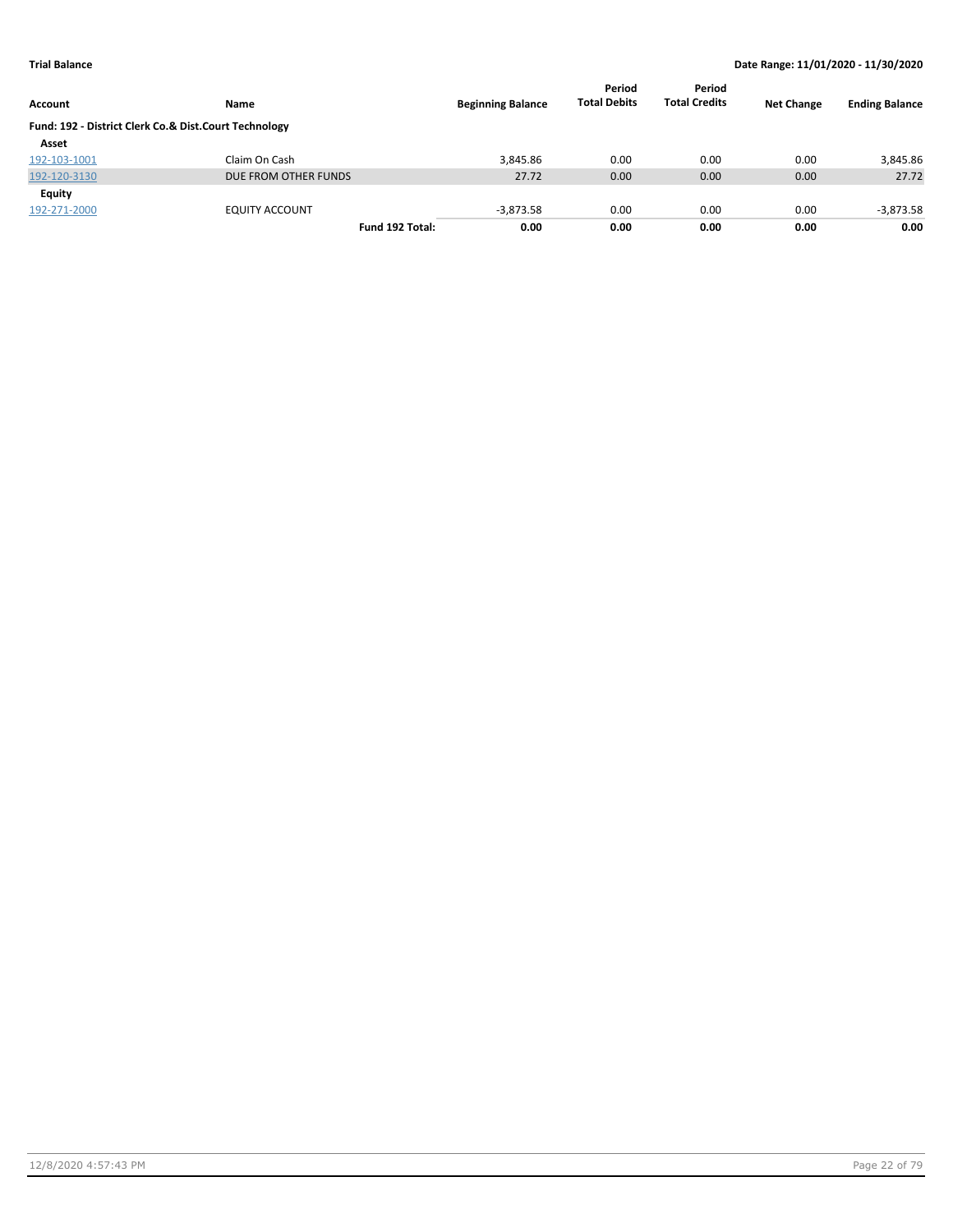| Account                                                      | Name                  | <b>Beginning Balance</b> | Period<br><b>Total Debits</b> | Period<br><b>Total Credits</b> | <b>Net Change</b> | <b>Ending Balance</b> |
|--------------------------------------------------------------|-----------------------|--------------------------|-------------------------------|--------------------------------|-------------------|-----------------------|
| <b>Fund: 193 - District Clerk Court Records Preservation</b> |                       |                          |                               |                                |                   |                       |
| Asset                                                        |                       |                          |                               |                                |                   |                       |
| 193-103-1001                                                 | Claim on Cash         | 37,823.32                | 0.00                          | 0.00                           | 0.00              | 37,823.32             |
| 193-120-3130                                                 | DUE FROM OTHER FUNDS  | 385.33                   | 0.00                          | 0.00                           | 0.00              | 385.33                |
| Equity                                                       |                       |                          |                               |                                |                   |                       |
| 193-271-2000                                                 | <b>EQUITY ACCOUNT</b> | $-38,208.65$             | 0.00                          | 0.00                           | 0.00              | $-38,208.65$          |
|                                                              | Fund 193 Total:       | 0.00                     | 0.00                          | 0.00                           | 0.00              | 0.00                  |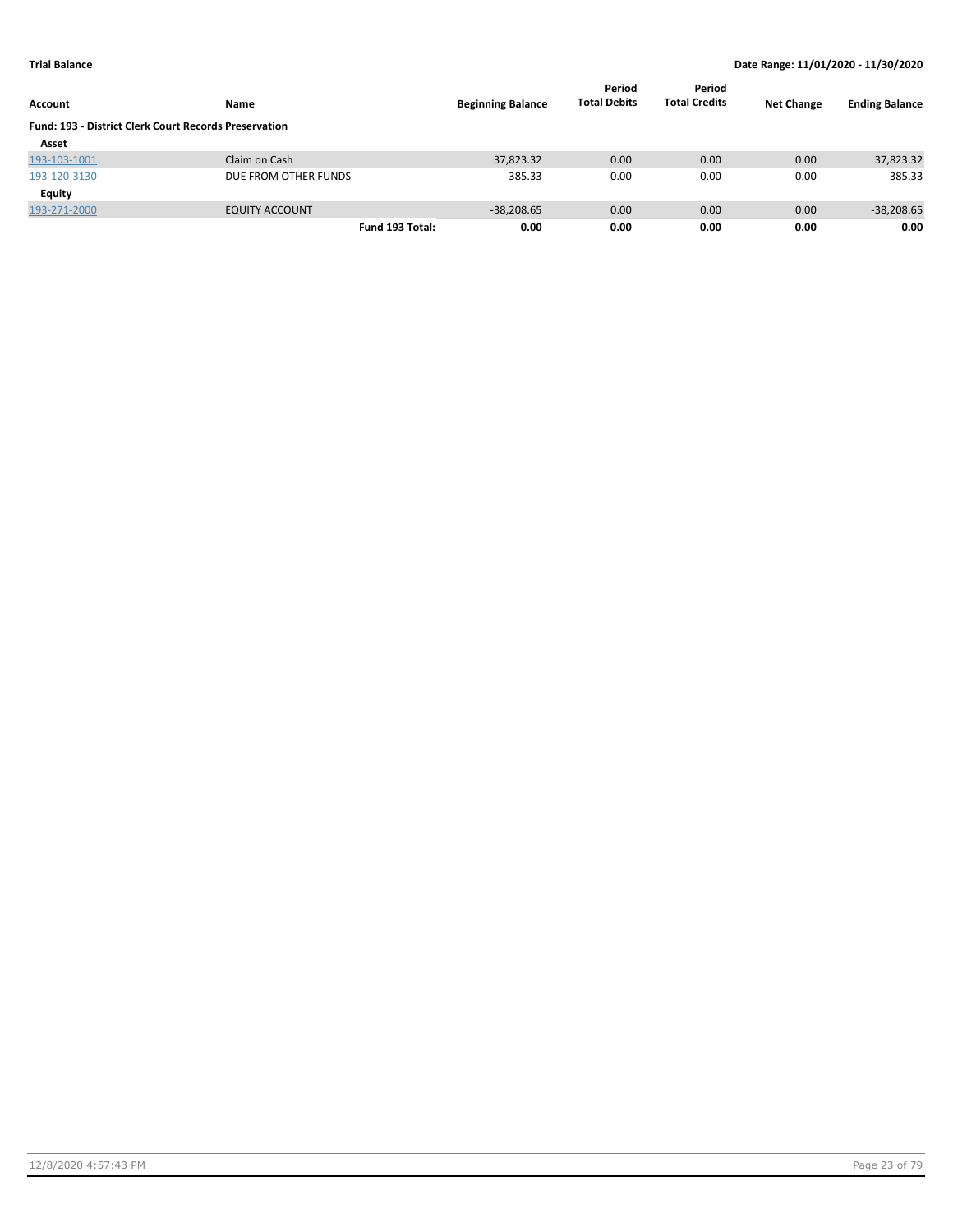| Account                                             | Name                             | <b>Beginning Balance</b> | Period<br><b>Total Debits</b> | Period<br><b>Total Credits</b> | <b>Net Change</b> | <b>Ending Balance</b> |
|-----------------------------------------------------|----------------------------------|--------------------------|-------------------------------|--------------------------------|-------------------|-----------------------|
| <b>Fund: 200 - County Offices Records Mangement</b> |                                  |                          |                               |                                |                   |                       |
| Asset                                               |                                  |                          |                               |                                |                   |                       |
| 200-100-1001                                        | PR CLAIM ON CASH                 | 0.00                     | 939.48                        | 939.48                         | 0.00              | 0.00                  |
| 200-103-1001                                        | <b>CLAIM ON CASH</b>             | 63,938.34                | 0.00                          | 1,146.63                       | $-1,146.63$       | 62,791.71             |
| 200-120-3130                                        | DUE FROM OTHER FUNDS             | 814.28                   | 0.00                          | 0.00                           | 0.00              | 814.28                |
| Liability                                           |                                  |                          |                               |                                |                   |                       |
| 200-102-1000                                        | A/P CLEARING                     | $-55.08$                 | 326.95                        | 271.87                         | 55.08             | 0.00                  |
| 200-102-1001                                        | PR AP CLEARING                   | 0.00                     | 130.91                        | 130.91                         | 0.00              | 0.00                  |
| 200-200-9000                                        | Payroll Liability Account        | 0.00                     | 195.63                        | 275.11                         | $-79.48$          | $-79.48$              |
| 200-200-9100                                        | SYSTEM ADDED LIABILITY LINE-ITEM | $-26,127.67$             | 0.00                          | 0.00                           | 0.00              | $-26,127.67$          |
| Equity                                              |                                  |                          |                               |                                |                   |                       |
| 200-271-2000                                        | <b>EQUITY ACCOUNT</b>            | $-39,158.89$             | 0.00                          | 0.00                           | 0.00              | $-39,158.89$          |
| Expense                                             |                                  |                          |                               |                                |                   |                       |
| 200-449-1070                                        | SALARY PART-TIME                 | 360.00                   | 807.00                        | 0.00                           | 807.00            | 1,167.00              |
| 200-449-2030                                        | <b>RETIREMENT</b>                | 42.44                    | 95.14                         | 0.00                           | 95.14             | 137.58                |
| 200-449-2050                                        | SOCIAL SECURITY & MEDICARE TAX   | 27.54                    | 61.74                         | 0.00                           | 61.74             | 89.28                 |
| 200-449-3500                                        | <b>RECORDS DISPOSAL</b>          | 159.04                   | 207.15                        | 0.00                           | 207.15            | 366.19                |
|                                                     | Fund 200 Total:                  | 0.00                     | 2,764.00                      | 2,764.00                       | 0.00              | 0.00                  |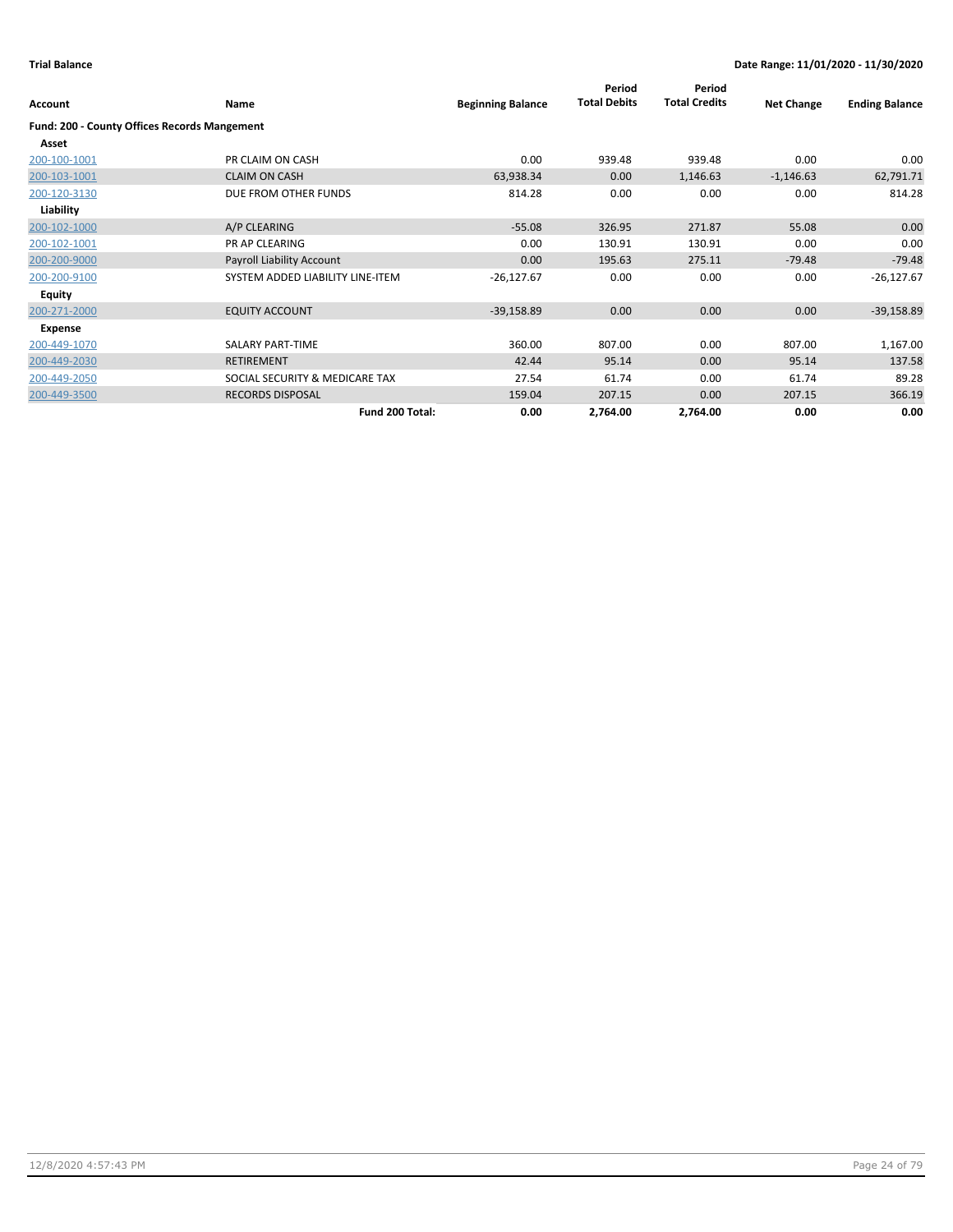| Account                      | Name                                                     | <b>Beginning Balance</b>    | Period<br><b>Total Debits</b> | Period<br><b>Total Credits</b> | <b>Net Change</b>    | <b>Ending Balance</b>       |
|------------------------------|----------------------------------------------------------|-----------------------------|-------------------------------|--------------------------------|----------------------|-----------------------------|
| Fund: 210 - Road & Bridge #1 |                                                          |                             |                               |                                |                      |                             |
| Asset<br>210-100-1001        | PR Claim on Cash                                         | 0.00                        |                               |                                | 0.00                 |                             |
| 210-103-1001                 | <b>CLAIM ON CASH</b>                                     | 289,511.86                  | 31,135.62<br>45,922.90        | 31,135.62                      |                      | 0.00<br>263,705.29          |
| 210-103-1750                 | <b>TEXPOOL</b>                                           | 18,333.64                   | 0.00                          | 71,729.47<br>0.00              | $-25,806.57$<br>0.00 | 18,333.64                   |
|                              |                                                          |                             |                               |                                |                      |                             |
| 210-120-3110                 | <b>TAXES RECEIVABLE</b><br>DUE FROM OTHER GOVERNMENTS    | 39,142.20<br>10,884.11      | 0.00<br>0.00                  | 0.00<br>0.00                   | 0.00<br>0.00         | 39,142.20<br>10,884.11      |
| 210-120-3120<br>210-120-3130 | DUE FROM OTHER FUNDS                                     |                             |                               |                                |                      | 5,688.04                    |
| 210-120-3150                 | <b>INVENTORY ASSEST</b>                                  | 5,688.04<br>14,925.02       | 0.00<br>0.00                  | 0.00<br>0.00                   | 0.00<br>0.00         | 14,925.02                   |
| Liability                    |                                                          |                             |                               |                                |                      |                             |
| 210-102-1000                 | A/P CLEARING                                             | $-1.68$                     | 40,593.85                     | 40,592.17                      | 1.68                 | 0.00                        |
|                              |                                                          |                             |                               |                                |                      | 0.00                        |
| 210-102-1001                 | PR AP Clearing                                           | $-2,335.84$                 | 17,596.20                     | 15,260.36                      | 2,335.84             |                             |
| 210-200-1500                 | ACCRUED SALARY PAYABLE<br><b>ACCRUED FRINGE BENEFITS</b> | $-12,588.66$<br>$-6,289.47$ | 0.00<br>0.00                  | 0.00<br>0.00                   | 0.00<br>0.00         | $-12,588.66$<br>$-6,289.47$ |
| 210-200-1550                 | <b>DEFERRED TAX REVENUE</b>                              |                             |                               |                                |                      |                             |
| 210-200-2000                 |                                                          | $-36,773.45$                | 0.00                          | 0.00                           | 0.00                 | $-36,773.45$                |
| 210-200-9000                 | Payroll Liability Account                                | 0.00                        | 15,260.36                     | 17,184.14                      | $-1,923.78$          | $-1,923.78$                 |
| 210-200-9100                 | SYSTEM ADDED LIABILITY LINE-ITEM                         | 8,504.60                    | 0.00                          | 0.00                           | 0.00                 | 8,504.60                    |
| <b>Equity</b>                |                                                          |                             |                               |                                |                      |                             |
| 210-271-2000                 | <b>EQUITY ACCOUNT</b>                                    | -324,734.76                 | 0.00                          | 0.00                           | 0.00                 | -324,734.76                 |
| Revenue                      |                                                          |                             |                               |                                |                      |                             |
| 210-310-1100                 | <b>CURRENT TAXES</b>                                     | $-17,796.50$                | 0.00                          | 33,063.26                      | $-33,063.26$         | $-50,859.76$                |
| 210-310-1200                 | <b>DELINQUENT TAXES</b>                                  | $-1,376.41$                 | 0.00                          | 2,130.74                       | $-2,130.74$          | $-3,507.15$                 |
| 210-318-1210                 | PAY N LIEU TAX/UPPER TRINITY                             | 0.00                        | 0.00                          | 548.84                         | $-548.84$            | $-548.84$                   |
| 210-318-1600                 | <b>SALES TAX REVENUES</b>                                | $-5,324.54$                 | 0.00                          | 6,311.24                       | $-6,311.24$          | $-11,635.78$                |
| 210-321-3000                 | <b>COUNTY'S ADDITIONAL \$10</b>                          | $-5,276.39$                 | 0.00                          | 3,368.82                       | $-3,368.82$          | $-8,645.21$                 |
| 210-360-1000                 | <b>INTEREST EARNINGS</b>                                 | $-2.10$                     | 0.00                          | 0.00                           | 0.00                 | $-2.10$                     |
| 210-370-1200                 | STATE LATERAL ROAD                                       | $-8,432.71$                 | 0.00                          | 0.00                           | 0.00                 | $-8,432.71$                 |
| 210-370-1250                 | TDT WEIGHT FEES                                          | $-10,325.17$                | 0.00                          | 0.00                           | 0.00                 | $-10,325.17$                |
| 210-370-1420                 | <b>CULVERT PERMITTING PROCESS</b>                        | $-60.00$                    | 0.00                          | 0.00                           | 0.00                 | $-60.00$                    |
| 210-370-1450                 | REIMBURSEMENT OF MATERIALS                               | 0.00                        | 0.00                          | 500.00                         | $-500.00$            | $-500.00$                   |
| Expense                      |                                                          |                             |                               |                                |                      |                             |
| 210-621-1010                 | SALARY ELECTED OFFICIAL                                  | 7,297.05                    | 4,864.70                      | 0.00                           | 4,864.70             | 12,161.75                   |
| 210-621-1030                 | <b>SALARY FOREMAN</b>                                    | 3,748.30                    | 2,498.85                      | 0.00                           | 2,498.85             | 6,247.15                    |
| 210-621-1060                 | SALARY PRECINCT EMPLOYEES                                | 18,484.31                   | 12,322.87                     | 0.00                           | 12,322.87            | 30,807.18                   |
| 210-621-2020                 | <b>GROUP HEALTH INSURANCE</b>                            | 6,077.60                    | 6,077.60                      | 0.00                           | 6,077.60             | 12,155.20                   |
| 210-621-2030                 | <b>RETIREMENT</b>                                        | 3,481.53                    | 2,321.02                      | 0.00                           | 2,321.02             | 5,802.55                    |
| 210-621-2050                 | SOCIAL SECURITY & MEDICARE TAX                           | 2,205.81                    | 1,458.54                      | 0.00                           | 1,458.54             | 3,664.35                    |
| 210-621-3410                 | R&B MAT. ROCK & GRAVEL                                   | 0.00                        | 5,019.55                      | 0.00                           | 5,019.55             | 5,019.55                    |
| 210-621-3440                 | R&B MAT. ASPHALT/RD OIL                                  | 0.00                        | 29,478.64                     | 0.00                           | 29,478.64            | 29,478.64                   |
| 210-621-4210                 | <b>INTERNET</b>                                          | 109.90                      | 109.90                        | 0.00                           | 109.90               | 219.80                      |
| 210-621-4400                 | UTILITY ELECTRICITY                                      | 37.55                       | 75.00                         | 0.00                           | 75.00                | 112.55                      |
| 210-621-4420                 | <b>UTILITY WATER</b>                                     | 0.00                        | 16.98                         | 0.00                           | 16.98                | 16.98                       |
| 210-621-4430                 | <b>TRASH PICKUP</b>                                      | 0.00                        | 90.83                         | 0.00                           | 90.83                | 90.83                       |
| 210-621-4570                 | <b>R&amp;M MACHINERY GAS &amp; OIL</b>                   | 0.00                        | 2,475.16                      | 0.00                           | 2,475.16             | 2,475.16                    |
| 210-621-4580                 | <b>R&amp;M MACHINERY PARTS</b>                           | 1,236.00                    | 341.81                        | 0.00                           | 341.81               | 1,577.81                    |
| 210-621-4820                 | <b>INSURANCE</b>                                         | 0.00                        | 2,984.30                      | 0.00                           | 2,984.30             | 2,984.30                    |
| 210-625-1050                 | SALARY SECRETARY                                         | 1,185.20                    | 790.13                        | 0.00                           | 790.13               | 1,975.33                    |
| 210-625-2020                 | <b>GROUP HEALTH INSURANCE</b>                            | 253.96                      | 254.94                        | 0.00                           | 254.94               | 508.90                      |
| 210-625-2030                 | RETIREMENT                                               | 139.76                      | 93.17                         | 0.00                           | 93.17                | 232.93                      |
| 210-625-2050                 | SOCIAL SECURITY & MEDICARE TAX                           | 71.24                       | 41.74                         | 0.00                           | 41.74                | 112.98                      |
|                              | Fund 210 Total:                                          | 0.00                        | 221,824.66                    | 221,824.66                     | 0.00                 | 0.00                        |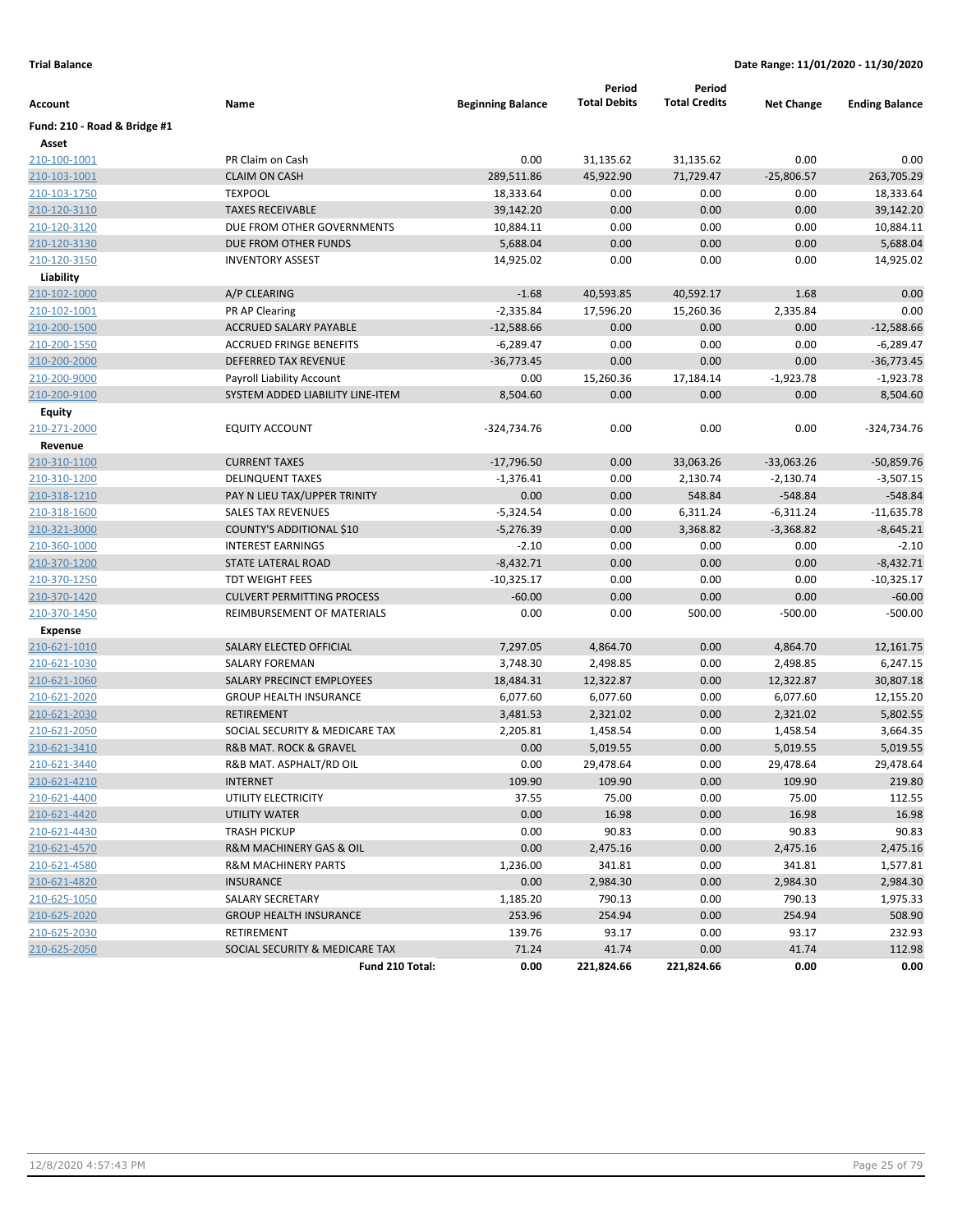| Account                      | Name                                  | <b>Beginning Balance</b> | Period<br><b>Total Debits</b> | Period<br><b>Total Credits</b> | <b>Net Change</b> | <b>Ending Balance</b> |
|------------------------------|---------------------------------------|--------------------------|-------------------------------|--------------------------------|-------------------|-----------------------|
|                              |                                       |                          |                               |                                |                   |                       |
| Fund: 220 - Road & Bridge #2 |                                       |                          |                               |                                |                   |                       |
| Asset                        |                                       |                          |                               |                                |                   |                       |
| 220-100-1001                 | PR Claim on Cash                      | 0.00                     | 36,538.20                     | 36,538.20                      | 0.00              | 0.00                  |
| 220-103-1001                 | <b>CLAIM ON CASH</b>                  | 317,488.56               | 53,157.81                     | 122,646.61                     | $-69,488.80$      | 247,999.76            |
| 220-103-1750                 | <b>TEXPOOL</b>                        | 262,214.08               | 0.00                          | 0.00                           | 0.00              | 262,214.08            |
| 220-120-3110                 | <b>TAXES RECEIVABLE</b>               | 44,829.54                | 0.00                          | 0.00                           | 0.00              | 44,829.54             |
| 220-120-3120                 | DUE FROM OTHER GOVERNMENTS            | 12,210.25                | 0.00                          | 0.00                           | 0.00              | 12,210.25             |
| 220-120-3130                 | DUE FROM OTHER FUNDS                  | 6,625.78                 | 0.00                          | 0.00                           | 0.00              | 6,625.78              |
| 220-120-3150                 | <b>INVENTORY ASSEST</b>               | 97,983.82                | 0.00                          | 0.00                           | 0.00              | 97,983.82             |
| Liability                    |                                       |                          |                               |                                |                   |                       |
| 220-102-1000                 | A/P CLEARING                          | $-872.03$                | 91,865.44                     | 90,993.41                      | 872.03            | 0.00                  |
| 220-102-1001                 | PR AP Clearing                        | $-2,489.36$              | 21,041.98                     | 18,552.62                      | 2,489.36          | 0.00                  |
| 220-200-1500                 | ACCRUED SALARY PAYABLE                | $-11,180.89$             | 0.00                          | 0.00                           | 0.00              | $-11,180.89$          |
| 220-200-1550                 | <b>ACCRUED FRINGE BENEFITS</b>        | $-6,013.54$              | 0.00                          | 0.00                           | 0.00              | $-6,013.54$           |
| 220-200-2000                 | DEFERRED TAX REVENUE                  | $-42,070.25$             | 0.00                          | 0.00                           | 0.00              | $-42,070.25$          |
| 220-200-9000                 | PAYROLL LIABILITY ACCOUNT             | 0.00                     | 18,552.62                     | 20,738.49                      | $-2,185.87$       | $-2,185.87$           |
| 220-200-9100                 | SYSTEM ADDED LIABILITY LINE-ITEM      | 21,189.85                | 0.00                          | 0.00                           | 0.00              | 21,189.85             |
| Equity                       |                                       |                          |                               |                                |                   |                       |
| 220-271-2000                 | EQUITY ACCOUNT                        | -708,802.44              | 0.00                          | 0.00                           | 0.00              | -708,802.44           |
| Revenue                      |                                       |                          |                               |                                |                   |                       |
| 220-310-1100                 | <b>CURRENT TAXES</b>                  | $-20,734.13$             | 0.00                          | 38,520.95                      | $-38,520.95$      | $-59,255.08$          |
| 220-310-1200                 | <b>DELINQUENT TAXES</b>               | $-1,603.62$              | 0.00                          | 2,482.46                       | $-2,482.46$       | $-4,086.08$           |
| 220-318-1210                 | PAY N LIEU TAX/UPPER TRINITY          | 0.00                     | 0.00                          | 639.17                         | $-639.17$         | $-639.17$             |
| 220-318-1600                 | <b>SALES TAX REVENUES</b>             | $-6,200.88$              | 0.00                          | 7,349.98                       | $-7,349.98$       | $-13,550.86$          |
| 220-321-3000                 | COUNTY'S ADDITIONAL \$10              | $-6,146.28$              | 0.00                          | 3,924.22                       | $-3,924.22$       | $-10,070.50$          |
| 220-360-1000                 | <b>INTEREST EARNINGS</b>              | $-29.72$                 | 0.00                          | 0.00                           | 0.00              | $-29.72$              |
| 220-370-1200                 | STATE LATERAL ROAD                    | $-9,822.98$              | 0.00                          | 0.00                           | 0.00              | $-9,822.98$           |
| 220-370-1250                 | <b>TDT WEIGHT FEES</b>                | $-12,027.46$             | 0.00                          | 0.00                           | 0.00              | $-12,027.46$          |
| 220-370-1420                 | <b>CULVERT PERMITTING PROCESS</b>     | $-20.00$                 | 0.00                          | 20.00                          | $-20.00$          | $-40.00$              |
| 220-370-1421                 | ROW PERMIT APPLICATION                | $-20.00$                 | 0.00                          | 0.00                           | 0.00              | $-20.00$              |
| 220-370-1450                 | REIMBURSEMENT OF MATERIALS            | $-735.50$                | 0.00                          | 75.00                          | $-75.00$          | $-810.50$             |
| <b>Expense</b>               |                                       |                          |                               |                                |                   |                       |
| 220-622-1010                 | SALARY ELECTED OFFICIAL               | 7,297.05                 | 4,864.70                      | 0.00                           | 4,864.70          | 12,161.75             |
| 220-622-1030                 | <b>SALARY FOREMAN</b>                 | 5,682.63                 | 3,788.42                      | 0.00                           | 3,788.42          | 9,471.05              |
| 220-622-1060                 | SALARY PRECINCT EMPLOYEES             | 21,015.09                | 13,953.86                     | 0.00                           | 13,953.86         | 34,968.95             |
| 220-622-2020                 | <b>GROUP HEALTH INSURANCE</b>         | 8,137.76                 | 8,137.76                      | 0.00                           | 8,137.76          | 16,275.52             |
| 220-622-2030                 | RETIREMENT                            | 4,007.94                 | 2,665.34                      | 0.00                           | 2,665.34          | 6,673.28              |
| 220-622-2050                 | SOCIAL SECURITY & MEDICARE TAX        | 2,513.40                 | 1,644.65                      | 0.00                           | 1,644.65          | 4,158.05              |
| 220-622-3140                 | <b>EMPLOYEE PHYSICALS/DOT TESTING</b> | 0.00                     | 140.00                        | 0.00                           | 140.00            | 140.00                |
| 220-622-3400                 | <b>SHOP SUPPLIES</b>                  | 109.86                   | 124.74                        | 0.00                           | 124.74            | 234.60                |
| 220-622-3410                 | R&B MAT. ROCK & GRAVEL                | 5,054.51                 | 13,969.49                     | 1.00                           | 13,968.49         | 19,023.00             |
| 220-622-3430                 | R&B MAT. HARDWARE & LUMBER            | 0.00                     | 71.97                         | 0.00                           | 71.97             | 71.97                 |
| 220-622-3440                 | R&B MAT. ASPHALT/RD OIL               | 9,000.00                 | 520.00                        | 0.00                           | 520.00            | 9,520.00              |
| 220-622-3950                 | <b>UNIFORMS</b>                       | 0.00                     | 249.45                        | 0.00                           | 249.45            | 249.45                |
| 220-622-4210                 | <b>INTERNET</b>                       | 81.95                    | 81.95                         | 0.00                           | 81.95             | 163.90                |
| 220-622-4270                 | OUT OF COUNTY TRAVEL/TRAINING         | 0.00                     | 50.00                         | 0.00                           | 50.00             | 50.00                 |
| 220-622-4400                 | UTILITY ELECTRICITY                   | 141.44                   | 157.78                        | 0.00                           | 157.78            | 299.22                |
| 220-622-4410                 | UTILITY GAS                           | 0.00                     | 89.80                         | 0.00                           | 89.80             | 89.80                 |
| 220-622-4420                 | UTILITY WATER                         | 0.00                     | 95.24                         | 0.00                           | 95.24             | 95.24                 |
| 220-622-4500                 | <b>R&amp;M BUILDING</b>               | 0.00                     | 5.97                          | 0.00                           | 5.97              | 5.97                  |
| 220-622-4570                 | R&M MACHINERY GAS & OIL               | 0.00                     | 4,953.07                      | 0.00                           | 4,953.07          | 4,953.07              |
| 220-622-4580                 | <b>R&amp;M MACHINERY PARTS</b>        | 1,535.41                 | 48,786.30                     | 146.03                         | 48,640.27         | 50,175.68             |
| 220-622-4590                 | R&M MACH. TIRES & TUBES               | 0.00                     | 1,494.99                      | 0.00                           | 1,494.99          | 1,494.99              |
| 220-622-4600                 | EQUIPMENT RENTAL/LEASE                | 0.00                     | 14,220.00                     | 5,610.00                       | 8,610.00          | 8,610.00              |
| 220-622-4820                 | <b>INSURANCE</b>                      | 0.00                     | 5,836.63                      | 0.00                           | 5,836.63          | 5,836.63              |
| 220-625-1050                 | SALARY SECRETARY                      | 1,185.20                 | 790.13                        | 0.00                           | 790.13            | 1,975.33              |
| 220-625-2020                 | <b>GROUP HEALTH INSURANCE</b>         | 253.96                   | 254.94                        | 0.00                           | 254.94            | 508.90                |
| 220-625-2030                 | RETIREMENT                            | 139.76                   | 93.17                         | 0.00                           | 93.17             | 232.93                |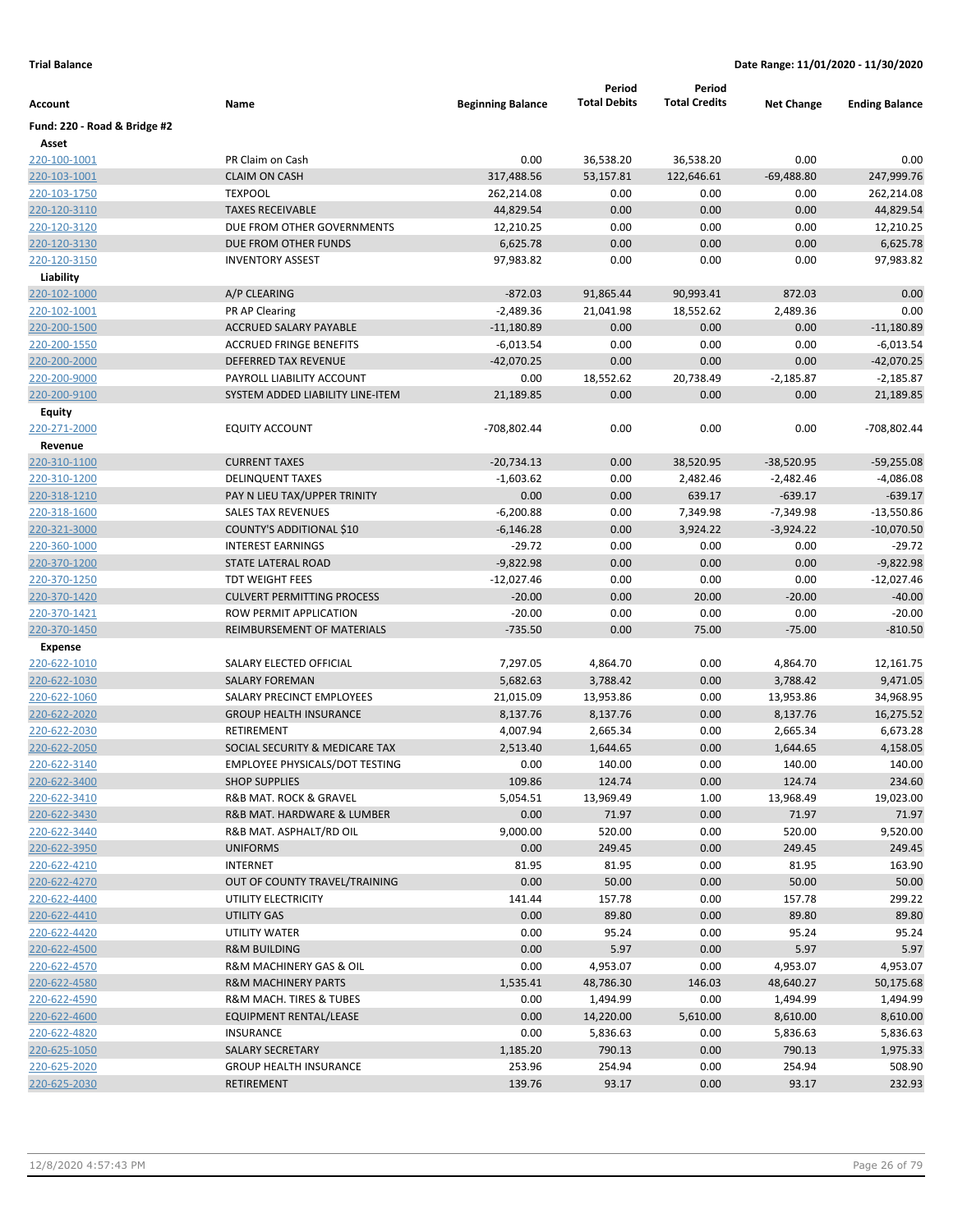|              |                                |                          | Period              | Period               |                   |                       |
|--------------|--------------------------------|--------------------------|---------------------|----------------------|-------------------|-----------------------|
| Account      | Name                           | <b>Beginning Balance</b> | <b>Total Debits</b> | <b>Total Credits</b> | <b>Net Change</b> | <b>Ending Balance</b> |
| 220-625-2050 | SOCIAL SECURITY & MEDICARE TAX | 71.24                    | 41.74               | 0.00                 | 41.74             | 112.98                |
|              | Fund 220 Total:                | 0.00                     | 348.238.14          | 348.238.14           | 0.00              | 0.00                  |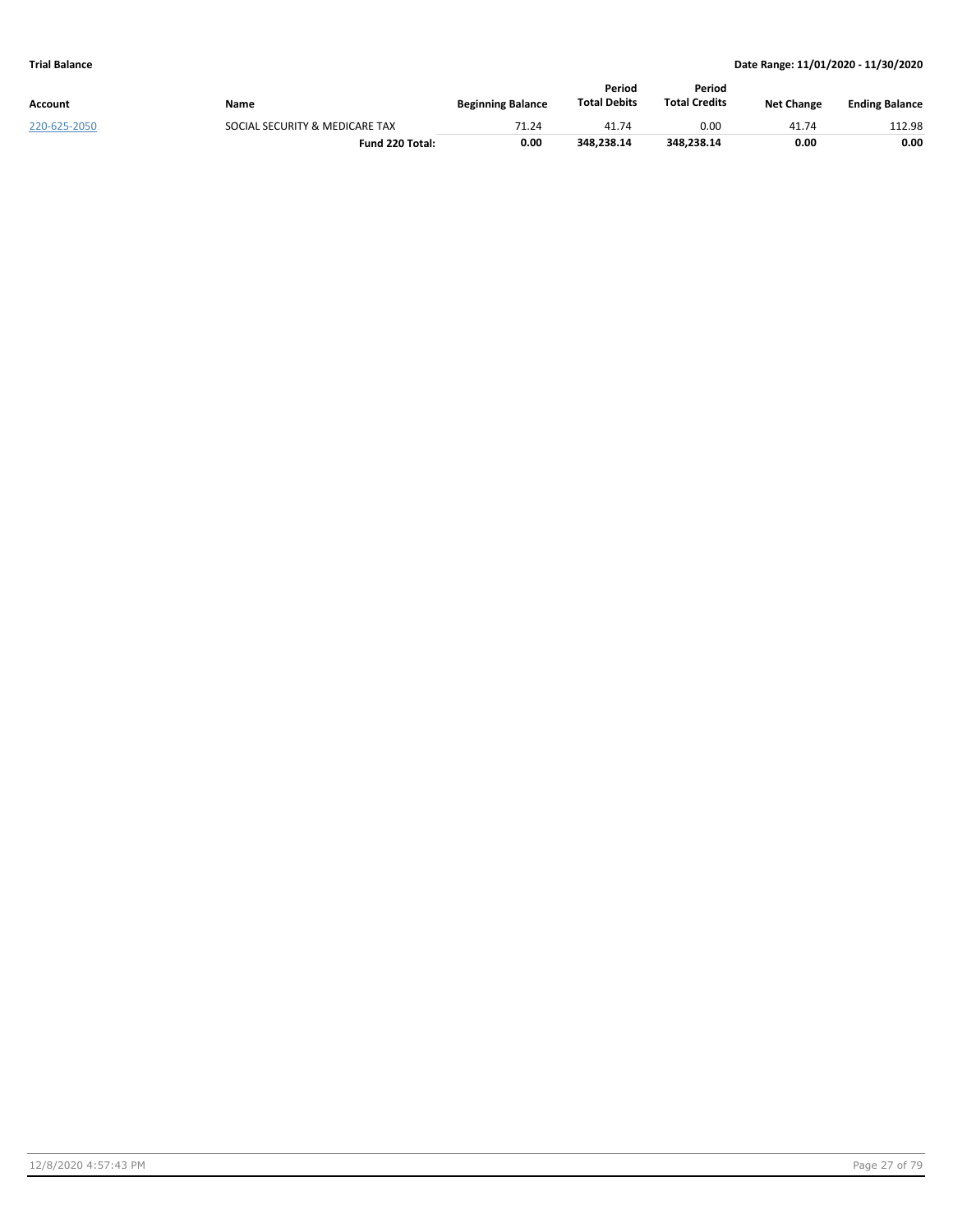| Account      | Name                                              | <b>Beginning Balance</b> | Period<br><b>Total Debits</b> | Period<br><b>Total Credits</b> | <b>Net Change</b> | <b>Ending Balance</b> |  |  |  |  |
|--------------|---------------------------------------------------|--------------------------|-------------------------------|--------------------------------|-------------------|-----------------------|--|--|--|--|
|              | Fund: 221 - Raw Water Pipeline Road and Bridge #2 |                          |                               |                                |                   |                       |  |  |  |  |
| Asset        |                                                   |                          |                               |                                |                   |                       |  |  |  |  |
| 221-103-1001 | <b>CLAIM ON CASH</b>                              | 4,066.34                 | 0.00                          | 0.00                           | 0.00              | 4,066.34              |  |  |  |  |
| Equity       |                                                   |                          |                               |                                |                   |                       |  |  |  |  |
| 221-271-2000 | <b>EQUITY ACCOUNT</b>                             | 7,933.66                 | 0.00                          | 0.00                           | 0.00              | 7,933.66              |  |  |  |  |
| Revenue      |                                                   |                          |                               |                                |                   |                       |  |  |  |  |
| 221-325-1790 | FOR MAINTENANCE OF ROADS                          | $-12,000.00$             | 0.00                          | 0.00                           | 0.00              | $-12,000.00$          |  |  |  |  |
|              | Fund 221 Total:                                   | 0.00                     | 0.00                          | 0.00                           | 0.00              | 0.00                  |  |  |  |  |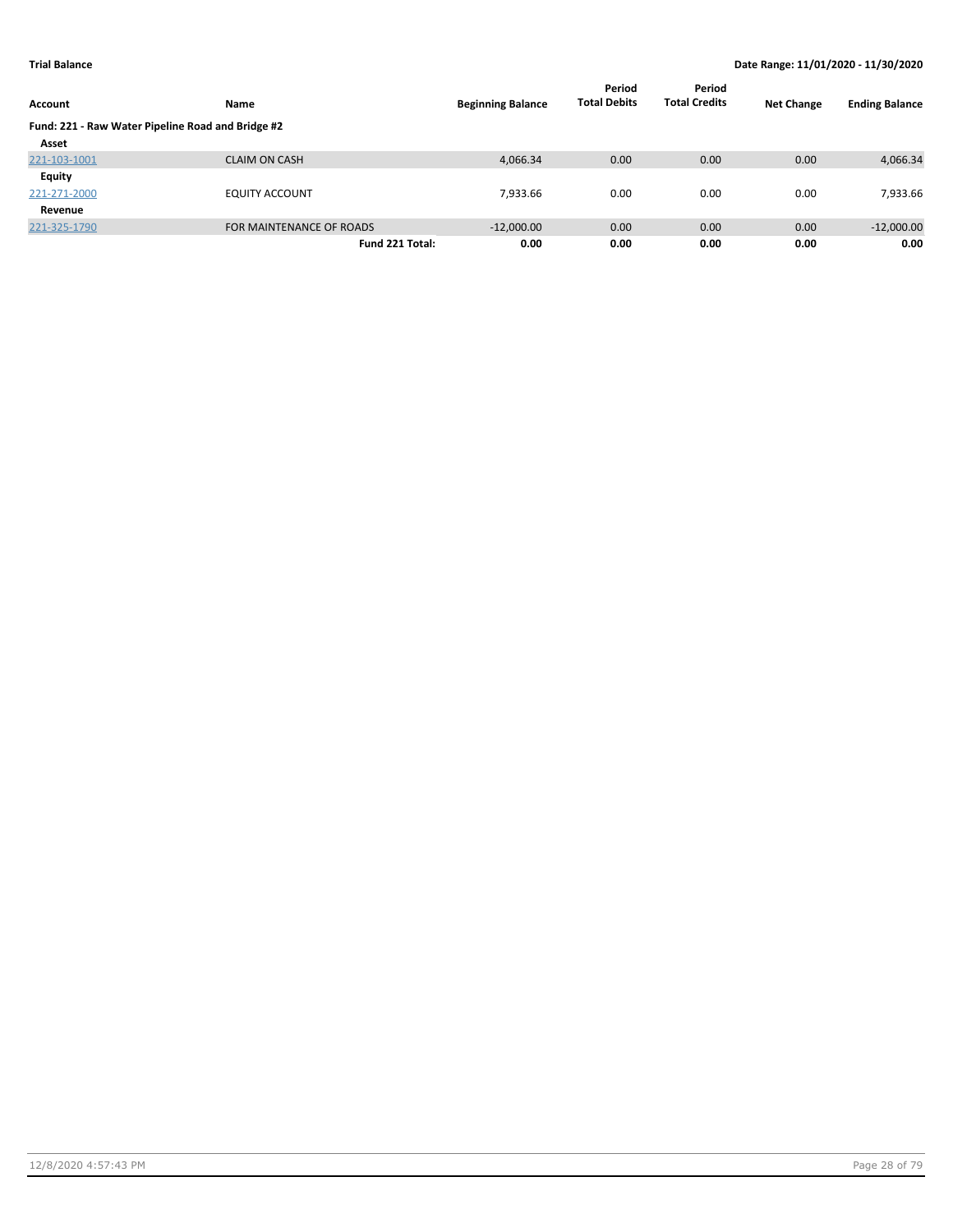|                              |                                   |                          | Period              | Period               |                          |                          |
|------------------------------|-----------------------------------|--------------------------|---------------------|----------------------|--------------------------|--------------------------|
| Account                      | Name                              | <b>Beginning Balance</b> | <b>Total Debits</b> | <b>Total Credits</b> | <b>Net Change</b>        | <b>Ending Balance</b>    |
| Fund: 230 - Road & Bridge #3 |                                   |                          |                     |                      |                          |                          |
| Asset                        |                                   |                          |                     |                      |                          |                          |
| 230-100-1001                 | PR Claim on Cash                  | 0.00                     | 43,135.98           | 43,135.98            | 0.00                     | 0.00                     |
| 230-103-1001                 | <b>CLAIM ON CASH</b>              | 206,895.88               | 80,174.42           | 141,012.28           | $-60,837.86$             | 146,058.02               |
| 230-103-1750                 | <b>TEXPOOL</b>                    | 621,341.37               | 0.00                | 0.00                 | 0.00                     | 621,341.37               |
| 230-120-3110                 | <b>TAXES RECEIVABLE</b>           | 67,249.35                | 0.00                | 0.00                 | 0.00                     | 67,249.35                |
| 230-120-3120                 | DUE FROM OTHER GOVERNMENTS        | 19,017.79                | 0.00                | 0.00                 | 0.00                     | 19,017.79                |
| 230-120-3130                 | DUE FROM OTHER FUNDS              | 9,938.67                 | 0.00                | 0.00                 | 0.00                     | 9,938.67                 |
| 230-120-3150                 | <b>INVENTORY ASSEST</b>           | 39,576.00                | 0.00                | 0.00                 | 0.00                     | 39,576.00                |
| Liability                    |                                   |                          |                     |                      |                          |                          |
| 230-102-1000                 | A/P CLEARING                      | $-21,479.78$             | 97,876.30           | 76,396.52            | 21,479.78                | 0.00                     |
| 230-102-1001                 | PR AP Clearing                    | $-2,912.46$              | 22,761.58           | 19,849.12            | 2,912.46                 | 0.00                     |
| 230-200-1500                 | <b>ACCRUED SALARY PAYABLE</b>     | $-14,948.15$             | 0.00                | 0.00                 | 0.00                     | $-14,948.15$             |
| 230-200-1550                 | <b>ACCRUED FRINGE BENEFITS</b>    | $-7,866.06$              | 0.00                | 0.00                 | 0.00                     | $-7,866.06$              |
| 230-200-2000                 | DEFERRED TAX REVENUE              | $-63,110.41$             | 0.00                | 0.00                 | 0.00                     | $-63,110.41$             |
| 230-200-9000                 | Payroll Liability Account         | $-162.18$                | 19,849.12           | 22,346.92            | $-2,497.80$              | $-2,659.98$              |
| 230-200-9100                 | SYSTEM ADDED LIABILITY LINE-ITEM  | 35,302.94                | 0.00                | 0.00                 | 0.00                     | 35,302.94                |
| Equity                       |                                   | $-900, 156.30$           |                     | 0.00                 |                          |                          |
| 230-271-2000                 | <b>EQUITY ACCOUNT</b>             |                          | 0.00                |                      | 0.00                     | -900,156.30              |
| Revenue<br>230-310-1100      | <b>CURRENT TAXES</b>              | $-31,099.21$             | 0.00                |                      |                          | $-88,876.95$             |
| 230-310-1200                 | <b>DELINQUENT TAXES</b>           |                          | 0.00                | 57,777.74            | $-57,777.74$             |                          |
|                              | PAY N LIEU TAX/UPPER TRINITY      | $-2,405.28$<br>0.00      | 0.00                | 3,723.46<br>958.88   | $-3,723.46$<br>$-958.88$ | $-6,128.74$<br>$-958.88$ |
| 230-318-1210<br>230-318-1600 | <b>SALES TAX REVENUES</b>         | $-9,302.51$              | 0.00                | 11,026.38            | $-11,026.38$             | $-20,328.89$             |
| 230-321-3000                 | COUNTY'S ADDITIONAL \$10          | $-9,219.43$              | 0.00                | 5,886.33             | $-5,886.33$              | $-15,105.76$             |
| 230-360-1000                 | <b>INTEREST EARNINGS</b>          | $-70.42$                 | 0.00                | 0.00                 | 0.00                     | $-70.42$                 |
| 230-370-1200                 | <b>STATE LATERAL ROAD</b>         | $-14,734.47$             | 0.00                | 0.00                 | 0.00                     | $-14,734.47$             |
| 230-370-1250                 | <b>TDT WEIGHT FEES</b>            | $-18,041.18$             | 0.00                | 0.00                 | 0.00                     | $-18,041.18$             |
| 230-370-1300                 | REFUNDS & MISCELLANEOUS           | $-90.00$                 | 0.00                | 287.10               | $-287.10$                | $-377.10$                |
| 230-370-1420                 | <b>CULVERT PERMITTING PROCESS</b> | $-100.00$                | 0.00                | 20.00                | $-20.00$                 | $-120.00$                |
| 230-370-1450                 | REIMBURSEMENT OF MATERIALS        | $-390.00$                | 0.00                | 494.53               | $-494.53$                | $-884.53$                |
| <b>Expense</b>               |                                   |                          |                     |                      |                          |                          |
| 230-623-1010                 | SALARY ELECTED OFFICIAL           | 7,297.05                 | 4,864.70            | 0.00                 | 4,864.70                 | 12,161.75                |
| 230-623-1030                 | <b>SALARY FOREMAN</b>             | 4,221.89                 | 2,585.63            | 0.00                 | 2,585.63                 | 6,807.52                 |
| 230-623-1050                 | SALARY SECRETARY                  | 1,224.00                 | 816.00              | 0.00                 | 816.00                   | 2,040.00                 |
| 230-623-1060                 | SALARY PRECINCT EMPLOYEES         | 29,522.95                | 18,008.47           | 0.00                 | 18,008.47                | 47,531.42                |
| 230-623-2020                 | <b>GROUP HEALTH INSURANCE</b>     | 9,154.10                 | 10,171.32           | 0.00                 | 10,171.32                | 19,325.42                |
| 230-623-2030                 | <b>RETIREMENT</b>                 | 4,983.10                 | 3,097.77            | 0.00                 | 3,097.77                 | 8,080.87                 |
| 230-623-2050                 | SOCIAL SECURITY & MEDICARE TAX    | 3,214.52                 | 1,997.45            | 0.00                 | 1,997.45                 | 5,211.97                 |
| 230-623-3140                 | EMPLOYEE PHYSICALS/DOT TESTING    | 0.00                     | 140.00              | 0.00                 | 140.00                   | 140.00                   |
| 230-623-3400                 | <b>SHOP SUPPLIES</b>              | 197.10                   | 2,349.01            | 0.00                 | 2,349.01                 | 2,546.11                 |
| 230-623-3410                 | R&B MAT. ROCK & GRAVEL            | 0.00                     | 8,198.68            | 0.00                 | 8,198.68                 | 8,198.68                 |
| 230-623-3420                 | <b>R&amp;B MAT. CULVERTS</b>      | 0.00                     | 5,999.20            | 0.00                 | 5,999.20                 | 5,999.20                 |
| 230-623-3430                 | R&B MAT. HARDWARE & LUMBER        | 0.00                     | 535.92              | 0.00                 | 535.92                   | 535.92                   |
| 230-623-3440                 | R&B MAT. ASPHALT/RD OIL           | 0.00                     | 24,781.25           | 0.00                 | 24,781.25                | 24,781.25                |
| 230-623-3450                 | <b>CHEMICALS</b>                  | 0.00                     | 9,975.00            | 0.00                 | 9,975.00                 | 9,975.00                 |
| 230-623-4210                 | <b>INTERNET</b>                   | 81.95                    | 81.95               | 0.00                 | 81.95                    | 163.90                   |
| 230-623-4270                 | OUT OF COUNTY TRAVEL/TRAINING     | 0.00                     | 50.00               | 0.00                 | 50.00                    | 50.00                    |
| 230-623-4400                 | UTILITY ELECTRICITY               | 153.87                   | 203.24              | 0.00                 | 203.24                   | 357.11                   |
| 230-623-4420                 | UTILITY WATER                     | 0.00                     | 32.24               | 0.00                 | 32.24                    | 32.24                    |
| 230-623-4430                 | TRASH PICK-UP                     | 0.00                     | 90.83               | 0.00                 | 90.83                    | 90.83                    |
| 230-623-4570                 | R&M MACHINERY GAS & OIL           | 0.00                     | 4,340.86            | 0.00                 | 4,340.86                 | 4,340.86                 |
| 230-623-4580                 | R&M MACHINERY PARTS               | 1,011.15                 | 10,968.70           | 0.00                 | 10,968.70                | 11,979.85                |
| 230-623-4590                 | R&M MACH. TIRES & TUBES           | 4,554.00                 | 3,500.00            | 0.00                 | 3,500.00                 | 8,054.00                 |
| 230-623-4600                 | EQUIPMENT RENTAL/LEASE            | 3,000.00                 | 0.00                | 0.00                 | 0.00                     | 3,000.00                 |
| 230-623-4820                 | <b>INSURANCE</b>                  | 0.00                     | 5,149.64            | 0.00                 | 5,149.64                 | 5,149.64                 |
| 230-623-5710                 | PURCHASE OF MACH./EQUIP           | 26,500.00                | 0.00                | 0.00                 | 0.00                     | 26,500.00                |
| 230-625-1050                 | SALARY SECRETARY                  | 1,185.20                 | 790.13              | 0.00                 | 790.13                   | 1,975.33                 |
| 230-625-2020                 | <b>GROUP HEALTH INSURANCE</b>     | 253.96                   | 254.94              | 0.00                 | 254.94                   | 508.90                   |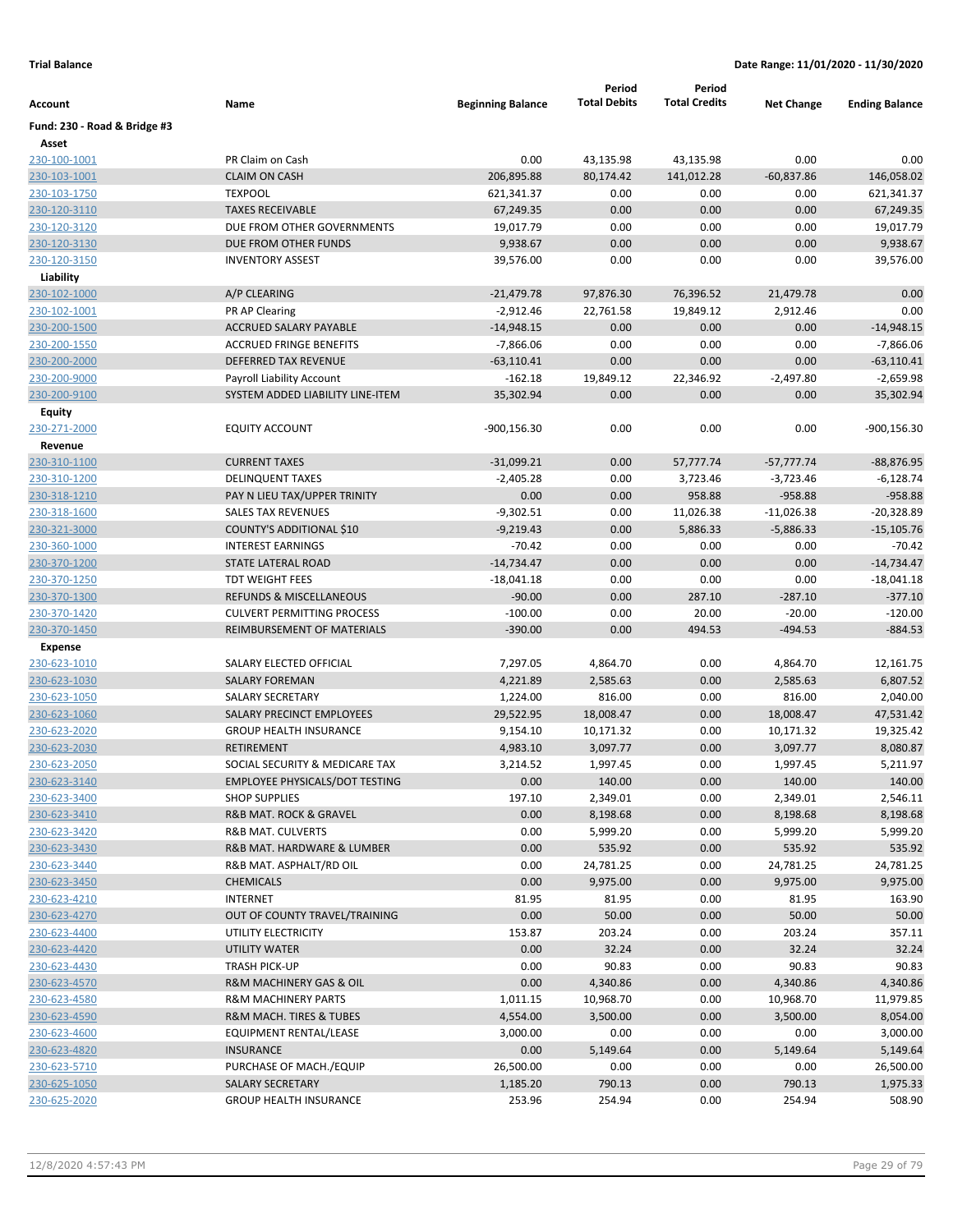| Account      | Name                           | <b>Beginning Balance</b> | Period<br><b>Total Debits</b> | Period<br><b>Total Credits</b> | <b>Net Change</b> | <b>Ending Balance</b> |
|--------------|--------------------------------|--------------------------|-------------------------------|--------------------------------|-------------------|-----------------------|
| 230-625-2030 | <b>RETIREMENT</b>              | 139.76                   | 93.17                         | 0.00                           | 93.17             | 232.93                |
| 230-625-2050 | SOCIAL SECURITY & MEDICARE TAX | 71.24                    | 41.74                         | 0.00                           | 41.74             | 112.98                |
|              | Fund 230 Total:                | 0.00                     | 382.915.24                    | 382.915.24                     | 0.00              | 0.00                  |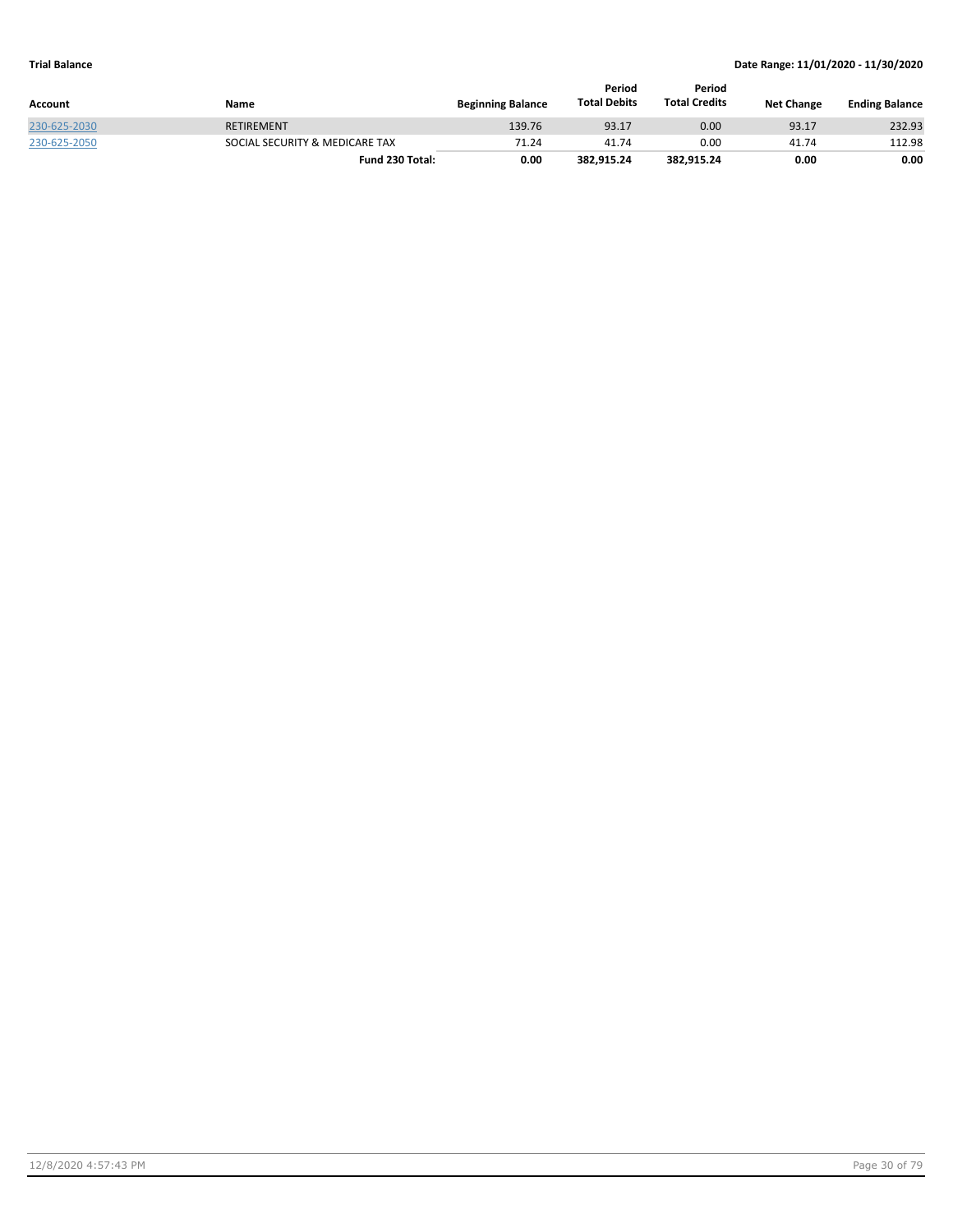|              |                                                       |                          | Period              | Period               |                   |                       |  |  |  |  |
|--------------|-------------------------------------------------------|--------------------------|---------------------|----------------------|-------------------|-----------------------|--|--|--|--|
| Account      | <b>Name</b>                                           | <b>Beginning Balance</b> | <b>Total Debits</b> | <b>Total Credits</b> | <b>Net Change</b> | <b>Ending Balance</b> |  |  |  |  |
|              | Fund: 231 - Lake Road Impact/Raw Water PipelinePct. 3 |                          |                     |                      |                   |                       |  |  |  |  |
| Asset        |                                                       |                          |                     |                      |                   |                       |  |  |  |  |
| 231-103-1001 | <b>CLAIM ON CASH</b>                                  | 473,881.15               | 0.00                | 0.00                 | 0.00              | 473,881.15            |  |  |  |  |
| Equity       |                                                       |                          |                     |                      |                   |                       |  |  |  |  |
| 231-271-2000 | <b>EQUITY ACCOUNT</b>                                 | $-389,881.15$            | 0.00                | 0.00                 | 0.00              | $-389,881.15$         |  |  |  |  |
| Revenue      |                                                       |                          |                     |                      |                   |                       |  |  |  |  |
| 231-325-1790 | FOR MAINTENANCE OF ROADS                              | $-84,000.00$             | 0.00                | 0.00                 | 0.00              | $-84,000.00$          |  |  |  |  |
|              | Fund 231 Total:                                       | 0.00                     | 0.00                | 0.00                 | 0.00              | 0.00                  |  |  |  |  |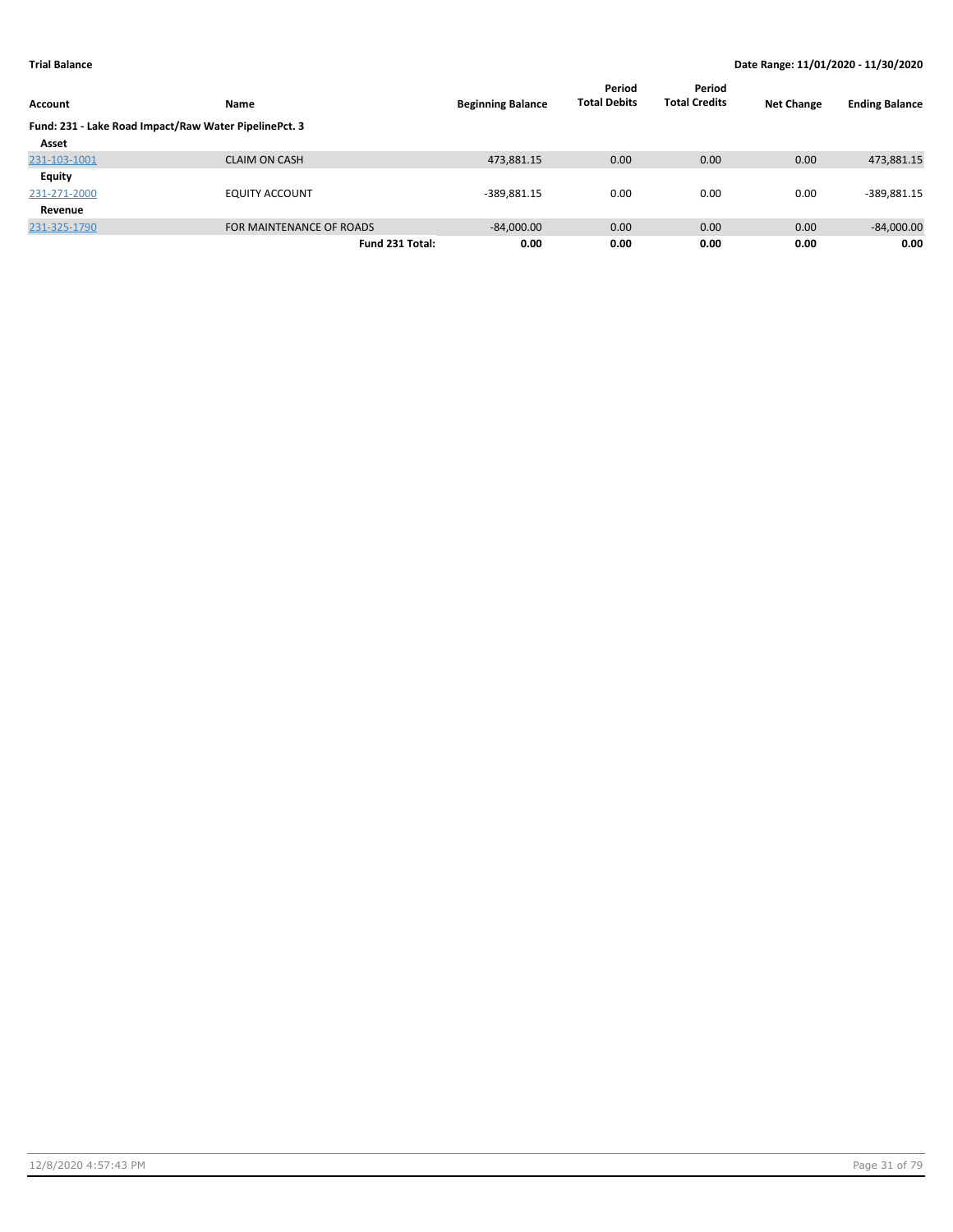|                              |                                   |                          | Period              | Period               |                   |                       |
|------------------------------|-----------------------------------|--------------------------|---------------------|----------------------|-------------------|-----------------------|
| Account                      | Name                              | <b>Beginning Balance</b> | <b>Total Debits</b> | <b>Total Credits</b> | <b>Net Change</b> | <b>Ending Balance</b> |
| Fund: 240 - Road & Bridge #4 |                                   |                          |                     |                      |                   |                       |
| Asset                        |                                   |                          |                     |                      |                   |                       |
| 240-100-1001                 | PR Claim on Cash                  | 0.00                     | 32,436.89           | 32,436.89            | 0.00              | 0.00                  |
| 240-103-1001                 | <b>CLAIM ON CASH</b>              | 287,213.37               | 45,458.43           | 78,496.11            | $-33,037.68$      | 254,175.69            |
| 240-103-1750                 | <b>TEXPOOL</b>                    | 109,808.44               | 0.00                | 0.00                 | 0.00              | 109,808.44            |
| 240-120-3110                 | <b>TAXES RECEIVABLE</b>           | 37,864.07                | 0.00                | 0.00                 | 0.00              | 37,864.07             |
| 240-120-3120                 | DUE FROM OTHER GOVERNMENTS        | 10,825.36                | 0.00                | 0.00                 | 0.00              | 10,825.36             |
| 240-120-3130                 | DUE FROM OTHER FUNDS              | 5,657.34                 | 0.00                | 0.00                 | 0.00              | 5,657.34              |
| 240-120-3150                 | <b>INVENTORY ASSEST</b>           | 5,616.62                 | 0.00                | 0.00                 | 0.00              | 5,616.62              |
| Liability                    |                                   |                          |                     |                      |                   |                       |
| 240-102-1000                 | A/P CLEARING                      | $-111.79$                | 46,059.22           | 45,947.43            | 111.79            | 0.00                  |
| 240-102-1001                 | PR AP Clearing                    | $-1,955.30$              | 17,961.67           | 16,006.37            | 1,955.30          | 0.00                  |
| 240-200-1500                 | <b>ACCRUED SALARY PAYABLE</b>     | $-9,270.42$              | 0.00                | 0.00                 | 0.00              | $-9,270.42$           |
| 240-200-1550                 | <b>ACCRUED FRINGE BENEFITS</b>    | $-5,696.90$              | 0.00                | 0.00                 | 0.00              | $-5,696.90$           |
| 240-200-2000                 | DEFERRED TAX REVENUE              | $-35,507.79$             | 0.00                | 0.00                 | 0.00              | $-35,507.79$          |
| 240-200-9000                 | Payroll Liability Account         | 0.00                     | 16,006.37           | 17,658.57            | $-1,652.20$       | $-1,652.20$           |
| 240-200-9100                 | SYSTEM ADDED LIABILITY LINE-ITEM  | 19,181.13                | 0.00                | 0.00                 | 0.00              | 19,181.13             |
| Equity                       |                                   |                          |                     |                      |                   |                       |
| 240-271-2000                 | <b>EQUITY ACCOUNT</b>             | $-415, 120.75$           | 0.00                | 0.00                 | 0.00              | -415,120.75           |
| Revenue                      |                                   |                          |                     |                      |                   |                       |
| 240-310-1100                 | <b>CURRENT TAXES</b>              | $-17,705.19$             | 0.00                | 32,893.63            | $-32,893.63$      | $-50,598.82$          |
| 240-310-1200                 | <b>DELINQUENT TAXES</b>           | $-1,369.36$              | 0.00                | 2,119.81             | $-2,119.81$       | $-3,489.17$           |
| 240-318-1210                 | PAY N LIEU TAX/UPPER TRINITY      | 0.00                     | 0.00                | 545.90               | $-545.90$         | $-545.90$             |
| 240-318-1600                 | <b>SALES TAX REVENUES</b>         | $-5,296.04$              | 0.00                | 6,277.46             | $-6,277.46$       | $-11,573.50$          |
| 240-321-3000                 | COUNTY'S ADDITIONAL \$10          | $-5,247.90$              | 0.00                | 3,350.63             | $-3,350.63$       | $-8,598.53$           |
| 240-360-1000                 | <b>INTEREST EARNINGS</b>          | $-12.45$                 | 0.00                | 0.00                 | 0.00              | $-12.45$              |
| 240-370-1200                 | <b>STATE LATERAL ROAD</b>         | $-8,387.19$              | 0.00                | 0.00                 | 0.00              | $-8,387.19$           |
| 240-370-1250                 | <b>TDT WEIGHT FEES</b>            | $-10,269.44$             | 0.00                | 0.00                 | 0.00              | $-10,269.44$          |
| 240-370-1420                 | <b>CULVERT PERMITTING PROCESS</b> | $-80.00$                 | 0.00                | 0.00                 | 0.00              | $-80.00$              |
| 240-370-1421                 | ROW PERMIT APPLICATION            | $-20.00$                 | 0.00                | 0.00                 | 0.00              | $-20.00$              |
| 240-370-1450                 | REIMBURSEMENT OF MATERIALS        | $-382.80$                | 0.00                | 0.00                 | 0.00              | $-382.80$             |
| 240-370-1460                 | SALE OF RECYCLED MATERIALS        | 0.00                     | 0.00                | 271.00               | $-271.00$         | $-271.00$             |
| <b>Expense</b>               |                                   |                          |                     |                      |                   |                       |
| 240-624-1010                 | SALARY ELECTED OFFICIAL           | 7,297.05                 | 4,864.70            | 0.00                 | 4,864.70          | 12,161.75             |
| 240-624-1030                 | SALARY FOREMAN                    | 3,748.28                 | 2,498.85            | 0.00                 | 2,498.85          | 6,247.13              |
| 240-624-1050                 | <b>SALARY SECRETARY</b>           | 3,537.46                 | 2,358.31            | 0.00                 | 2,358.31          | 5,895.77              |
| 240-624-1060                 | SALARY PRECINCT EMPLOYEES         | 9,469.09                 | 8,539.99            | 0.00                 | 8,539.99          | 18,009.08             |
| 240-624-2020                 | <b>GROUP HEALTH INSURANCE</b>     | 5,086.10                 | 9,154.98            | 0.00                 | 9,154.98          | 14,241.08             |
| 240-624-2030                 | RETIREMENT                        | 2,835.70                 | 2,153.05            | 0.00                 | 2,153.05          | 4,988.75              |
| 240-624-2050                 | SOCIAL SECURITY & MEDICARE TAX    | 1,822.53                 | 1,384.17            | 0.00                 | 1,384.17          | 3,206.70              |
| 240-624-3100                 | OFFICE SUPPLIES                   | 0.00                     | 61.19               | 0.00                 | 61.19             | 61.19                 |
| 240-624-3400                 | <b>SHOP SUPPLIES</b>              | 23.65                    | 30.96               | 0.00                 | 30.96             | 54.61                 |
| 240-624-3410                 | R&B MAT. ROCK & GRAVEL            | 0.00                     | 29,212.56           | 0.00                 | 29,212.56         | 29,212.56             |
| 240-624-3440                 | R&B MAT. ASPHALT/RD OIL           | 4,097.34                 | 0.00                | 0.00                 | 0.00              | 4,097.34              |
| 240-624-3950                 | <b>UNIFORMS</b>                   | 0.00                     | 177.13              | 0.00                 | 177.13            | 177.13                |
| 240-624-4210                 | <b>INTERNET</b>                   | 82.69                    | 82.69               | 0.00                 | 82.69             | 165.38                |
| 240-624-4270                 | OUT OF COUNTY TRAVEL/TRAINING     | 0.00                     | 625.65              | 0.00                 | 625.65            | 625.65                |
| 240-624-4400                 | UTILITY ELECTRICITY               | 197.32                   | 261.87              | 0.00                 | 261.87            | 459.19                |
| 240-624-4410                 | UTILITY GAS                       | 0.00                     | 63.87               | 0.00                 | 63.87             | 63.87                 |
| 240-624-4420                 | UTILITY WATER                     | 0.00                     | 105.98              | 0.00                 | 105.98            | 105.98                |
| 240-624-4430                 | TRASH PICK-UP                     | 0.00                     | 801.50              | 0.00                 | 801.50            | 801.50                |
| 240-624-4570                 | R&M MACHINERY GAS & OIL           | 0.00                     | 2,878.90            | 0.00                 | 2,878.90          | 2,878.90              |
| 240-624-4580                 | R&M MACHINERY PARTS               | 275.00                   | 5,767.50            | 0.00                 | 5,767.50          | 6,042.50              |
| 240-624-4590                 | R&M MACH. TIRES & TUBES           | 145.00                   | 100.00              | 0.00                 | 100.00            | 245.00                |
| 240-624-4600                 | EQUIPMENT RENTAL/LEASE            | 0.00                     | 3,000.00            | 0.00                 | 3,000.00          | 3,000.00              |
| 240-624-4820                 | <b>INSURANCE</b>                  | 0.00                     | 2,777.63            | 0.00                 | 2,777.63          | 2,777.63              |
| 240-625-1050                 | SALARY SECRETARY                  | 1,185.00                 | 790.01              | 0.00                 | 790.01            | 1,975.01              |
| 240-625-2020                 | <b>GROUP HEALTH INSURANCE</b>     | 254.07                   | 254.94              | 0.00                 | 254.94            | 509.01                |
| 240-625-2030                 | RETIREMENT                        | 139.65                   | 93.11               | 0.00                 | 93.11             | 232.76                |
|                              |                                   |                          |                     |                      |                   |                       |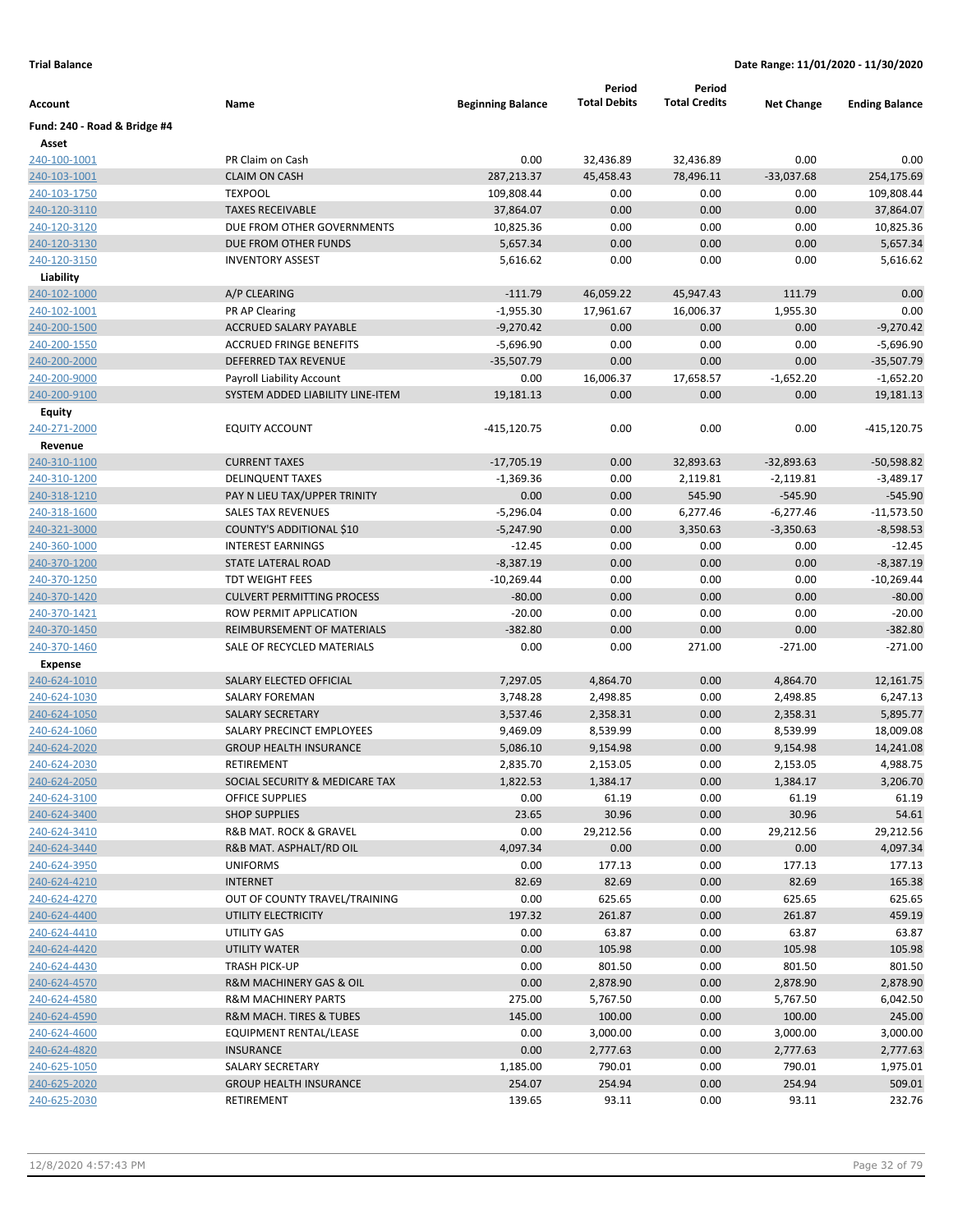| Account      | Name                           | <b>Beginning Balance</b> | Period<br><b>Total Debits</b> | Period<br><b>Total Credits</b> | <b>Net Change</b> | <b>Ending Balance</b> |
|--------------|--------------------------------|--------------------------|-------------------------------|--------------------------------|-------------------|-----------------------|
| 240-625-2050 | SOCIAL SECURITY & MEDICARE TAX | 71.06                    | 41.68                         | 0.00                           | 41.68             | 112.74                |
|              | Fund 240 Total:                | 0.00                     | 236.003.80                    | 236.003.80                     | 0.00              | 0.00                  |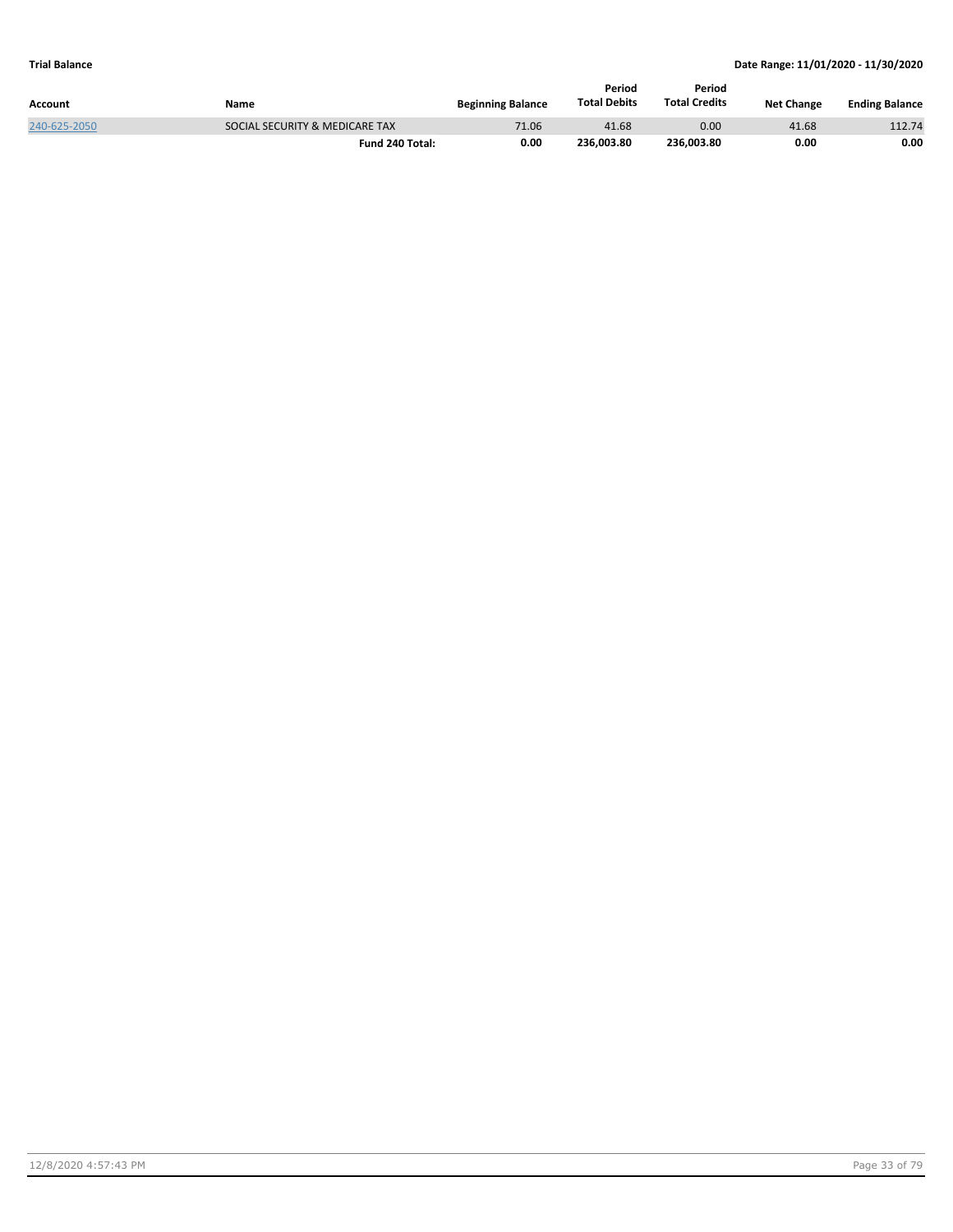| Account       | Name                                                  | <b>Beginning Balance</b> | Period<br><b>Total Debits</b> | Period<br><b>Total Credits</b> | <b>Net Change</b> | <b>Ending Balance</b> |
|---------------|-------------------------------------------------------|--------------------------|-------------------------------|--------------------------------|-------------------|-----------------------|
|               | Fund: 241 - Lake Road Impact/Raw Water PipelinePct. 4 |                          |                               |                                |                   |                       |
| Asset         |                                                       |                          |                               |                                |                   |                       |
| 241-103-1001  | <b>CLAIM ON CASH</b>                                  | 470,408.04               | 0.00                          | 0.00                           | 0.00              | 470,408.04            |
| <b>Equity</b> |                                                       |                          |                               |                                |                   |                       |
| 241-271-2000  | <b>EQUITY ACCOUNT</b>                                 | $-366,408.04$            | 0.00                          | 0.00                           | 0.00              | $-366,408.04$         |
| Revenue       |                                                       |                          |                               |                                |                   |                       |
| 241-326-1830  | FOR MAINTENANCE OF ROADS                              | $-104,000.00$            | 0.00                          | 0.00                           | 0.00              | $-104,000.00$         |
|               | Fund 241 Total:                                       | 0.00                     | 0.00                          | 0.00                           | 0.00              | 0.00                  |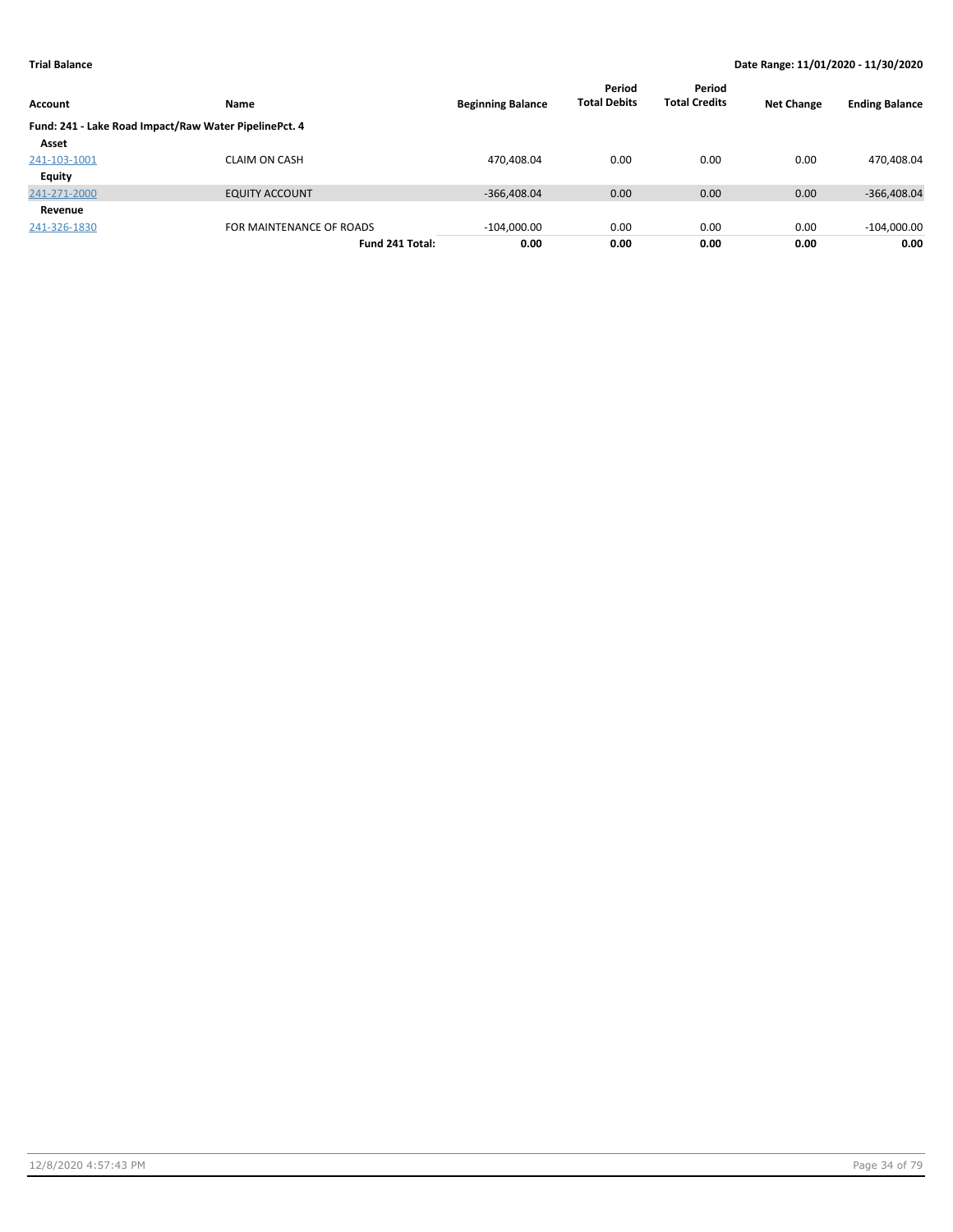| <b>Account</b>                                    | <b>Name</b>           |                 | <b>Beginning Balance</b> | Period<br><b>Total Debits</b> | Period<br><b>Total Credits</b> | <b>Net Change</b> | <b>Ending Balance</b> |
|---------------------------------------------------|-----------------------|-----------------|--------------------------|-------------------------------|--------------------------------|-------------------|-----------------------|
| Fund: 250 - Raw Water Pipeline Rock for Pct.2,3,4 |                       |                 |                          |                               |                                |                   |                       |
| Asset                                             |                       |                 |                          |                               |                                |                   |                       |
| 250-103-1001                                      | <b>CLAIM ON CASH</b>  |                 | 39.31                    | 0.00                          | 0.00                           | 0.00              | 39.31                 |
| <b>Equity</b>                                     |                       |                 |                          |                               |                                |                   |                       |
| 250-271-2000                                      | <b>EQUITY ACCOUNT</b> |                 | $-39.31$                 | 0.00                          | 0.00                           | 0.00              | $-39.31$              |
|                                                   |                       | Fund 250 Total: | 0.00                     | 0.00                          | 0.00                           | 0.00              | 0.00                  |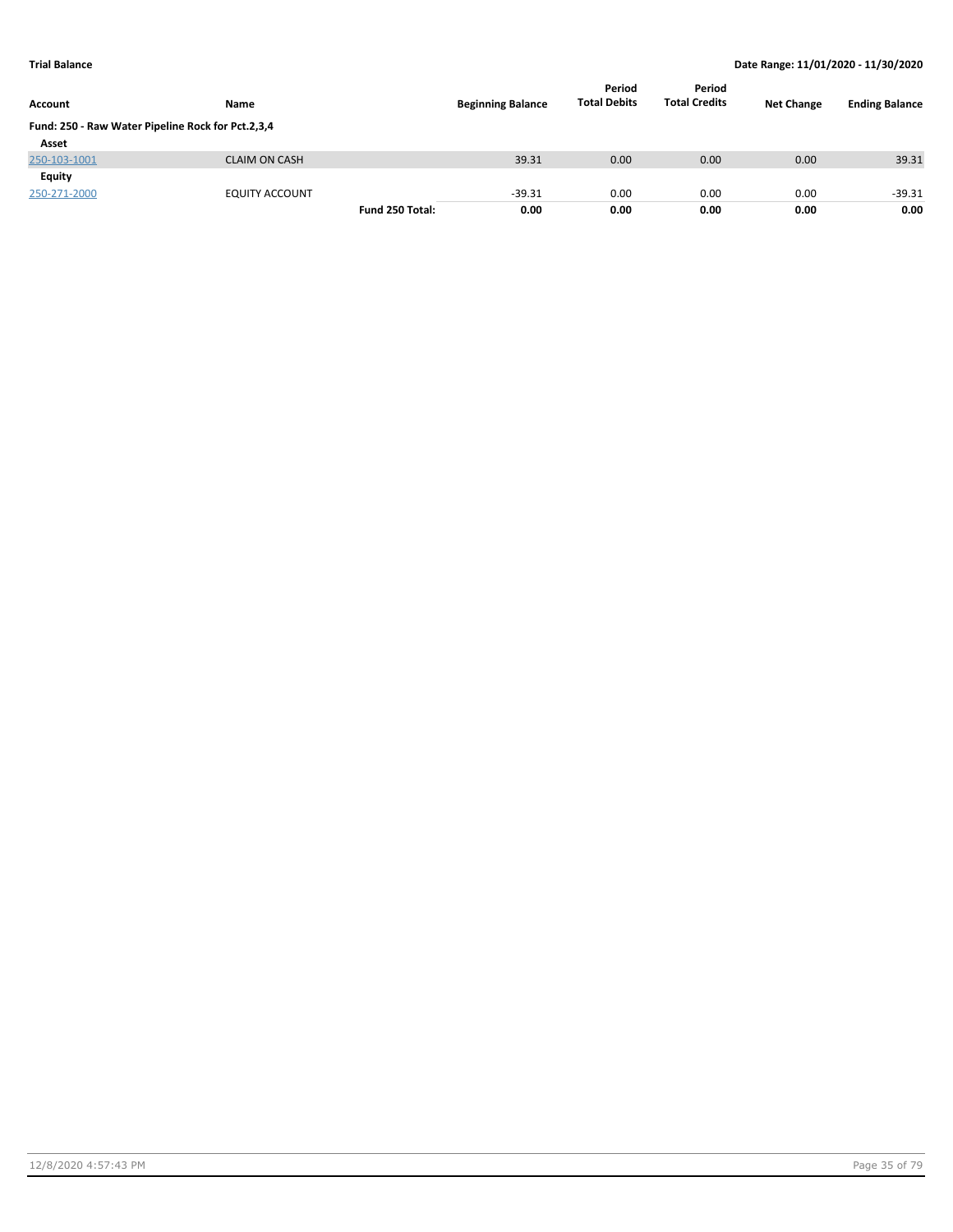| Account                                     | Name                             | <b>Beginning Balance</b> | Period<br><b>Total Debits</b> | Period<br><b>Total Credits</b> | <b>Net Change</b> | <b>Ending Balance</b> |
|---------------------------------------------|----------------------------------|--------------------------|-------------------------------|--------------------------------|-------------------|-----------------------|
| Fund: 260 - J.P.#1 Justice Court Technology |                                  |                          |                               |                                |                   |                       |
| Asset                                       |                                  |                          |                               |                                |                   |                       |
| 260-103-1001                                | <b>CLAIM ON CASH</b>             | 49,362.92                | 0.00                          | 1,526.42                       | $-1,526.42$       | 47,836.50             |
| 260-120-3130                                | DUE FROM OTHER FUNDS             | 437.79                   | 0.00                          | 0.00                           | 0.00              | 437.79                |
| Liability                                   |                                  |                          |                               |                                |                   |                       |
| 260-102-1000                                | A/P CLEARING                     | 0.00                     | 1,526.42                      | 1,526.42                       | 0.00              | 0.00                  |
| 260-200-9100                                | SYSTEM ADDED LIABILITY LINE-ITEM | 30.56                    | 0.00                          | 0.00                           | 0.00              | 30.56                 |
| Equity                                      |                                  |                          |                               |                                |                   |                       |
| 260-271-2000                                | <b>EQUITY ACCOUNT</b>            | $-49,831.27$             | 0.00                          | 0.00                           | 0.00              | $-49,831.27$          |
| Expense                                     |                                  |                          |                               |                                |                   |                       |
| 260-455-5720                                | <b>OFFICE EQUIPMENT</b>          | 0.00                     | 1,526.42                      | 0.00                           | 1,526.42          | 1,526.42              |
|                                             | Fund 260 Total:                  | 0.00                     | 3,052.84                      | 3,052.84                       | 0.00              | 0.00                  |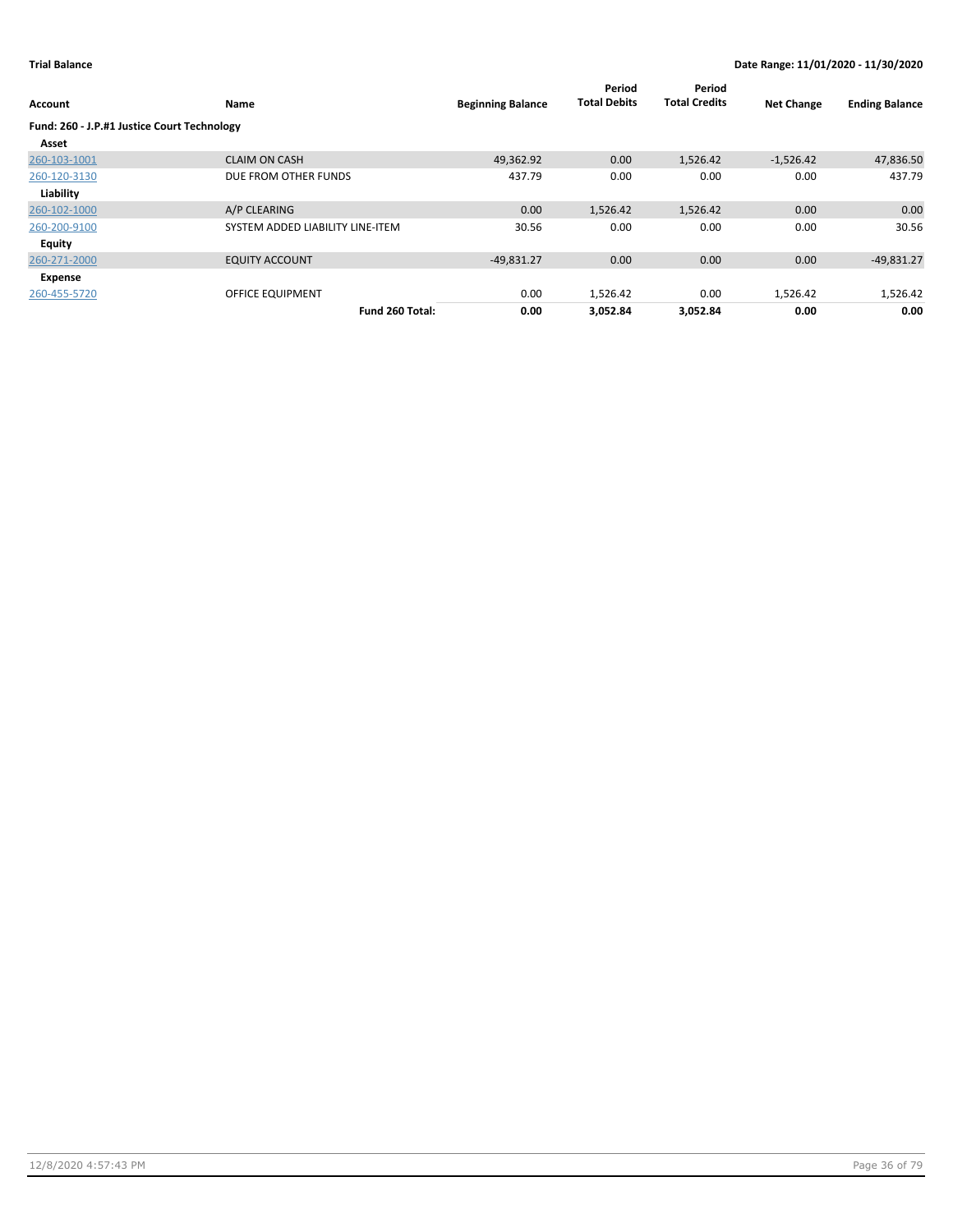| Account                                     | Name                  | <b>Beginning Balance</b> | Period<br><b>Total Debits</b> | Period<br><b>Total Credits</b> | <b>Net Change</b> | <b>Ending Balance</b> |
|---------------------------------------------|-----------------------|--------------------------|-------------------------------|--------------------------------|-------------------|-----------------------|
| Fund: 270 - J.P.#2 Justice Court Technology |                       |                          |                               |                                |                   |                       |
| Asset                                       |                       |                          |                               |                                |                   |                       |
| 270-103-1001                                | <b>CLAIM ON CASH</b>  | 9,759.38                 | 0.00                          | 0.00                           | 0.00              | 9,759.38              |
| 270-120-3130                                | DUE FROM OTHER FUNDS  | 233.20                   | 0.00                          | 0.00                           | 0.00              | 233.20                |
| Equity                                      |                       |                          |                               |                                |                   |                       |
| 270-271-2000                                | <b>EQUITY ACCOUNT</b> | $-9,992.58$              | 0.00                          | 0.00                           | 0.00              | $-9,992.58$           |
|                                             | Fund 270 Total:       | 0.00                     | 0.00                          | 0.00                           | 0.00              | 0.00                  |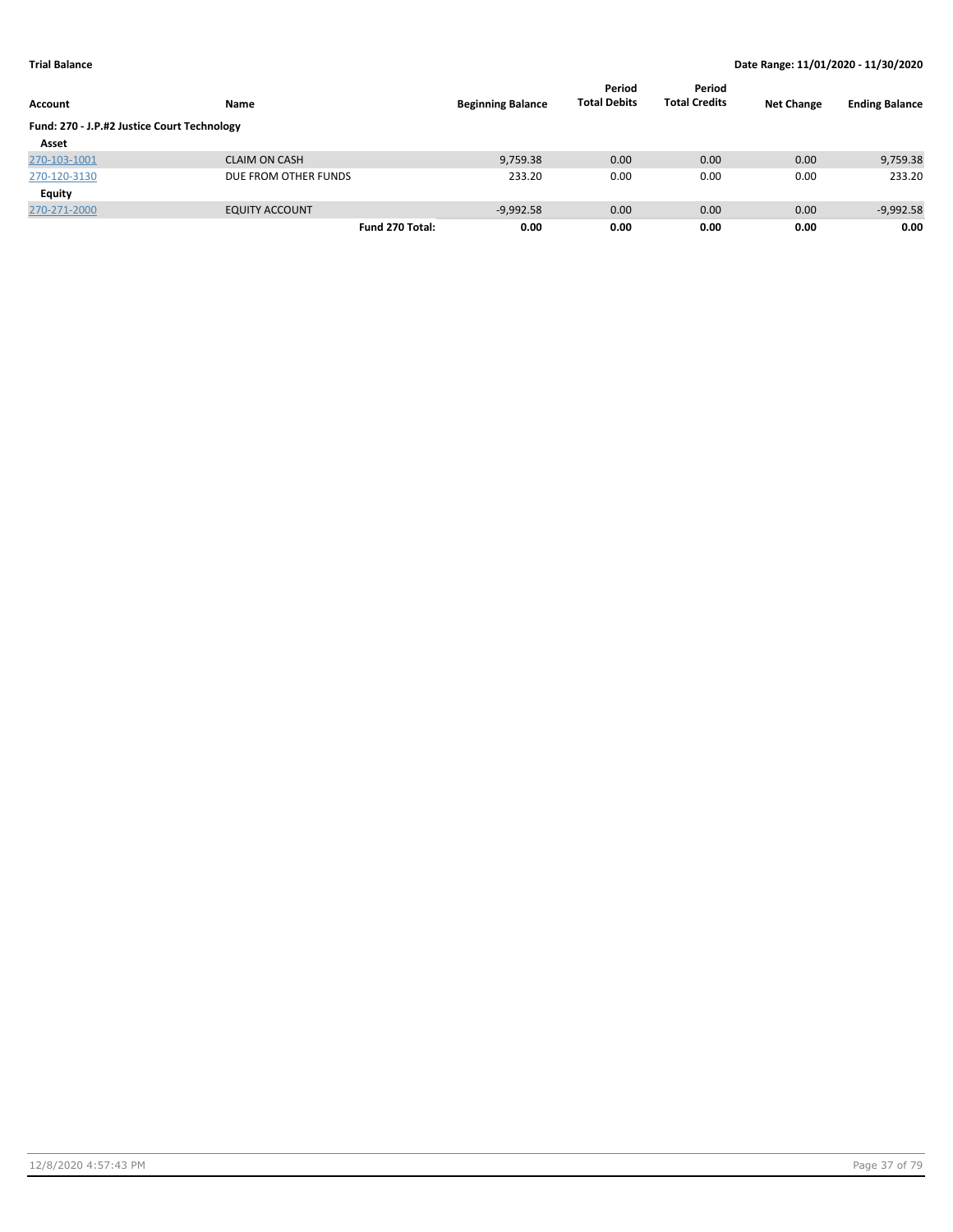| Account                                     | Name                             | <b>Beginning Balance</b> | Period<br><b>Total Debits</b> | Period<br><b>Total Credits</b> | <b>Net Change</b> | <b>Ending Balance</b> |
|---------------------------------------------|----------------------------------|--------------------------|-------------------------------|--------------------------------|-------------------|-----------------------|
| Fund: 280 - J.P.#3 Justice Court Technology |                                  |                          |                               |                                |                   |                       |
| Asset                                       |                                  |                          |                               |                                |                   |                       |
| 280-103-1001                                | <b>CLAIM ON CASH</b>             | 5,901.95                 | 0.00                          | 0.00                           | 0.00              | 5,901.95              |
| 280-120-3130                                | DUE FROM OTHER FUNDS             | 109.75                   | 0.00                          | 0.00                           | 0.00              | 109.75                |
| Liability                                   |                                  |                          |                               |                                |                   |                       |
| 280-200-9100                                | SYSTEM ADDED LIABILITY LINE-ITEM | $-859.99$                | 0.00                          | 0.00                           | 0.00              | $-859.99$             |
| Equity                                      |                                  |                          |                               |                                |                   |                       |
| 280-271-2000                                | <b>EQUITY ACCOUNT</b>            | $-5.151.71$              | 0.00                          | 0.00                           | 0.00              | $-5,151.71$           |
|                                             | Fund 280 Total:                  | 0.00                     | 0.00                          | 0.00                           | 0.00              | 0.00                  |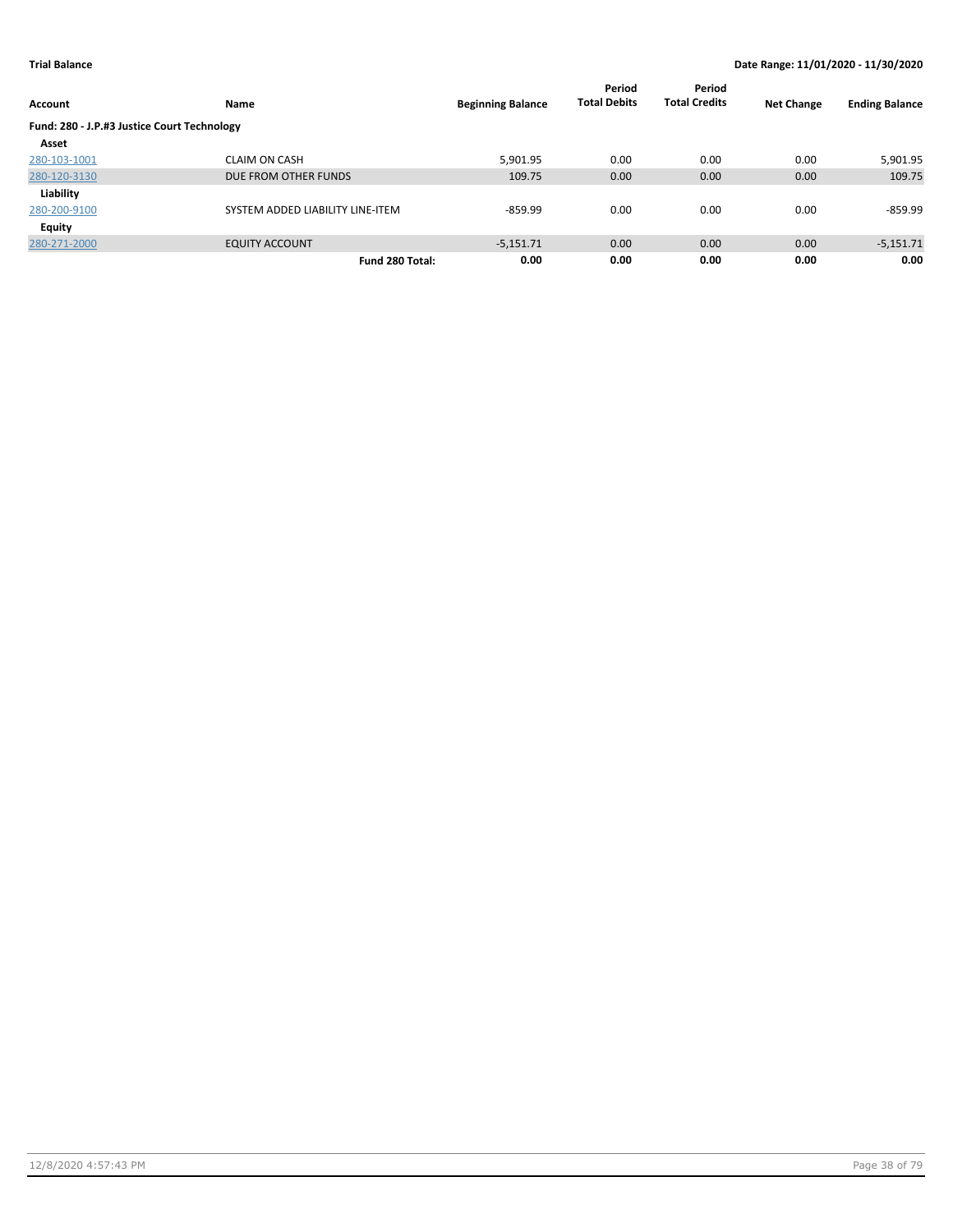| <b>Account</b>                                  | Name                             | <b>Beginning Balance</b> | Period<br><b>Total Debits</b> | Period<br><b>Total Credits</b> | <b>Net Change</b> | <b>Ending Balance</b> |
|-------------------------------------------------|----------------------------------|--------------------------|-------------------------------|--------------------------------|-------------------|-----------------------|
| Fund: 310 - F.C.Detention Center Annual Payment |                                  |                          |                               |                                |                   |                       |
| Asset                                           |                                  |                          |                               |                                |                   |                       |
| 310-103-1001                                    | <b>CLAIM ON CASH</b>             | 11,230.85                | 0.00                          | 1,265.00                       | $-1,265.00$       | 9,965.85              |
| Liability                                       |                                  |                          |                               |                                |                   |                       |
| 310-102-1000                                    | A/P CLEARING                     | 0.00                     | 1,265.00                      | 1,265.00                       | 0.00              | 0.00                  |
| 310-200-9100                                    | SYSTEM ADDED LIABILITY LINE-ITEM | 530.00                   | 0.00                          | 0.00                           | 0.00              | 530.00                |
| Equity                                          |                                  |                          |                               |                                |                   |                       |
| 310-271-2000                                    | <b>EQUITY ACCOUNT</b>            | $-12,308.85$             | 0.00                          | 0.00                           | 0.00              | $-12,308.85$          |
| Expense                                         |                                  |                          |                               |                                |                   |                       |
| 310-560-4270                                    | OUT OF COUNTY TRAVEL/TRAINING    | 548.00                   | 1,265.00                      | 0.00                           | 1,265.00          | 1,813.00              |
|                                                 | Fund 310 Total:                  | 0.00                     | 2.530.00                      | 2.530.00                       | 0.00              | 0.00                  |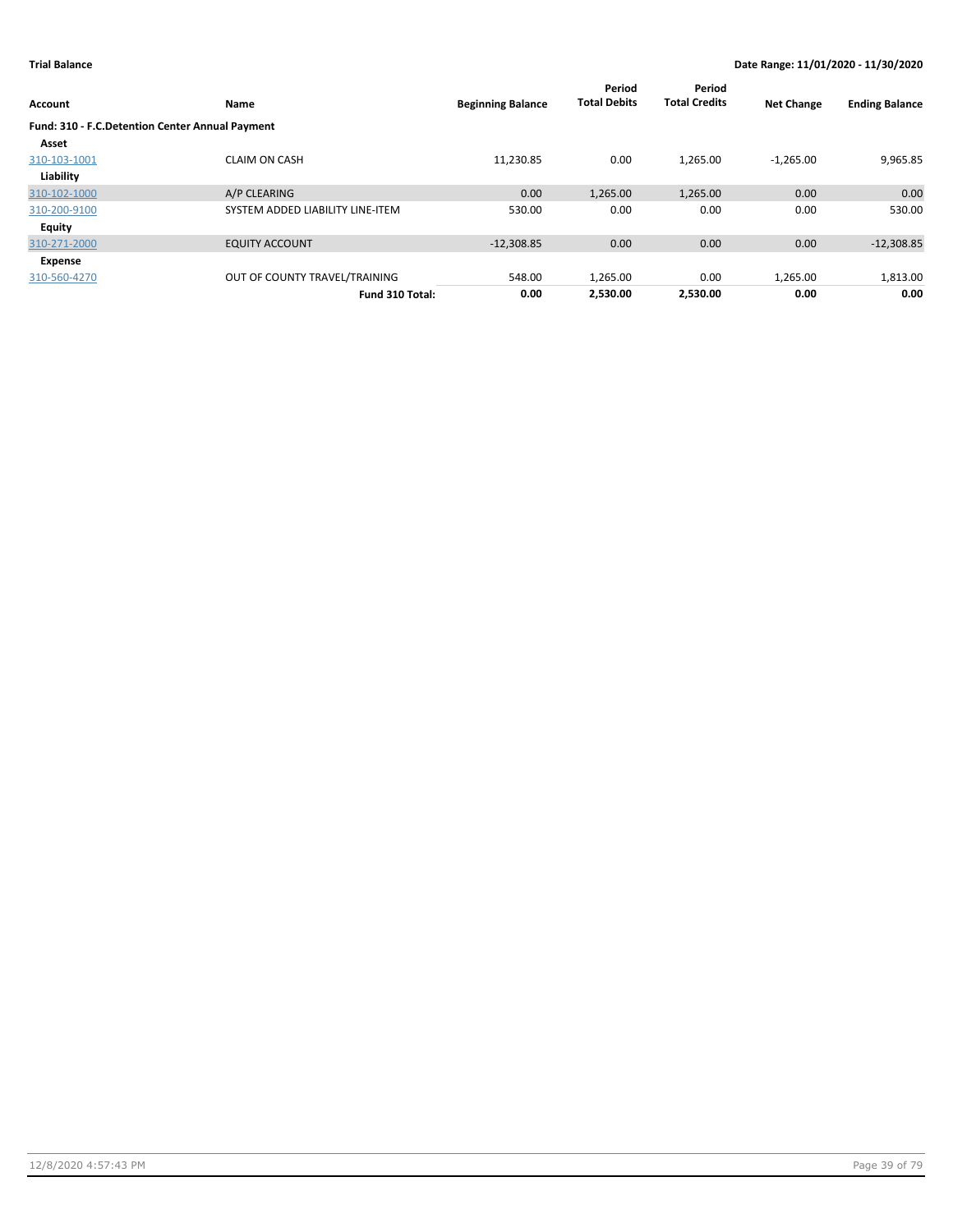| Account                                   | Name                 |                 | <b>Beginning Balance</b> | Period<br><b>Total Debits</b> | Period<br><b>Total Credits</b> | <b>Net Change</b> | <b>Ending Balance</b> |
|-------------------------------------------|----------------------|-----------------|--------------------------|-------------------------------|--------------------------------|-------------------|-----------------------|
| Fund: 330 - Bail Bondsman Application Fee |                      |                 |                          |                               |                                |                   |                       |
| Asset                                     |                      |                 |                          |                               |                                |                   |                       |
| 330-103-1001                              | <b>CLAIM ON CASH</b> |                 | 8,428.03                 | 0.00                          | 0.00                           | 0.00              | 8,428.03              |
| Equity                                    |                      |                 |                          |                               |                                |                   |                       |
| 330-271-2000                              | EQUITY ACCOUNT       |                 | $-8.428.03$              | 0.00                          | 0.00                           | 0.00              | -8,428.03             |
|                                           |                      | Fund 330 Total: | 0.00                     | 0.00                          | 0.00                           | 0.00              | 0.00                  |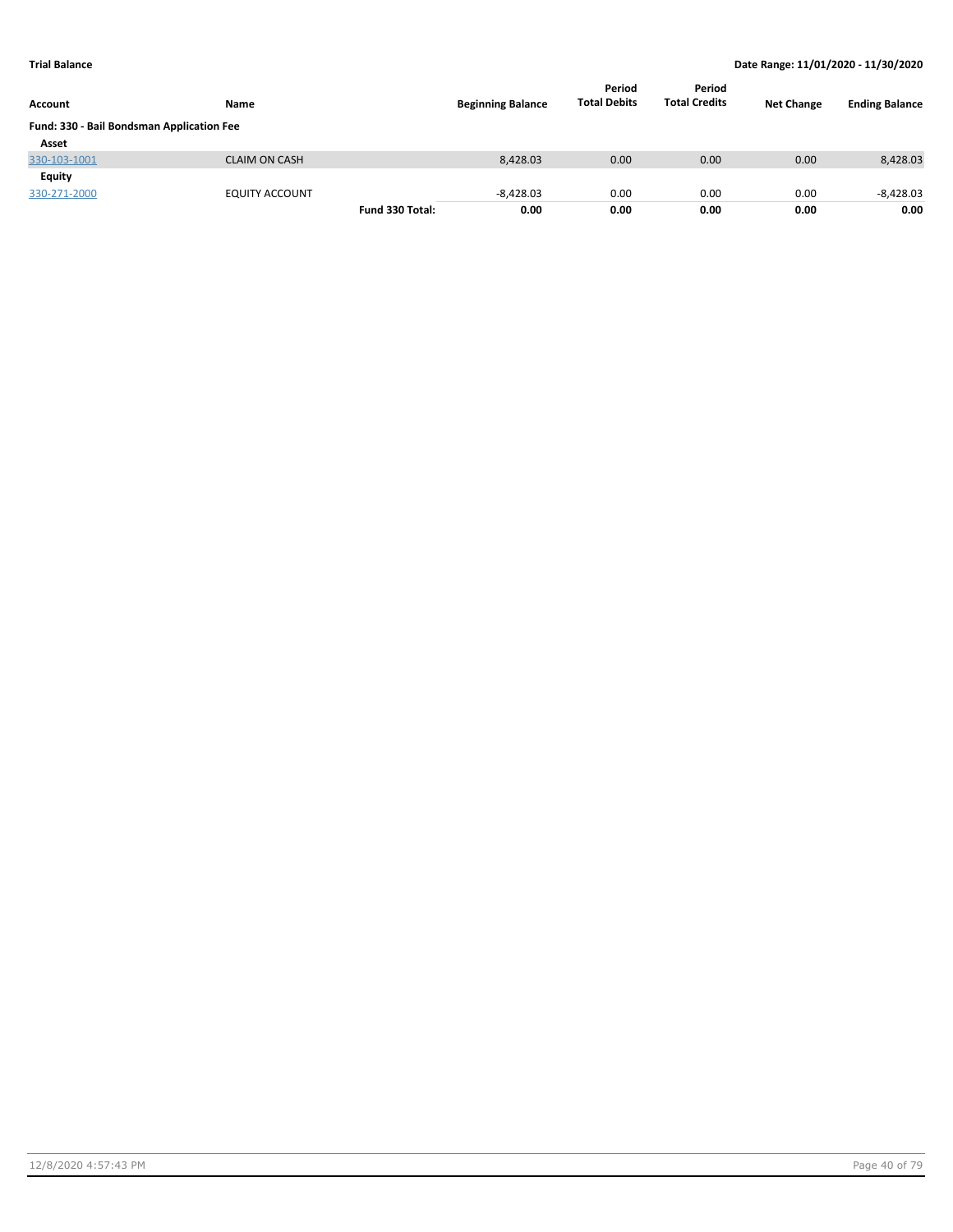| Account                 | Name                             | <b>Beginning Balance</b> | Period<br><b>Total Debits</b> | Period<br><b>Total Credits</b> | <b>Net Change</b> | <b>Ending Balance</b> |
|-------------------------|----------------------------------|--------------------------|-------------------------------|--------------------------------|-------------------|-----------------------|
| Fund: 350 - Law Library |                                  |                          |                               |                                |                   |                       |
| Asset                   |                                  |                          |                               |                                |                   |                       |
| 350-103-1001            | <b>CLAIM ON CASH</b>             | 194,648.43               | 0.00                          | 0.00                           | 0.00              | 194,648.43            |
| 350-120-3130            | DUE FROM OTHER FUNDS             | 1,803.63                 | 0.00                          | 0.00                           | 0.00              | 1,803.63              |
| Liability               |                                  |                          |                               |                                |                   |                       |
| 350-200-9100            | SYSTEM ADDED LIABILITY LINE-ITEM | $-300.00$                | 0.00                          | 0.00                           | 0.00              | $-300.00$             |
| <b>Equity</b>           |                                  |                          |                               |                                |                   |                       |
| 350-271-2000            | <b>EQUITY ACCOUNT</b>            | $-196,152.06$            | 0.00                          | 0.00                           | 0.00              | $-196,152.06$         |
|                         | Fund 350 Total:                  | 0.00                     | 0.00                          | 0.00                           | 0.00              | 0.00                  |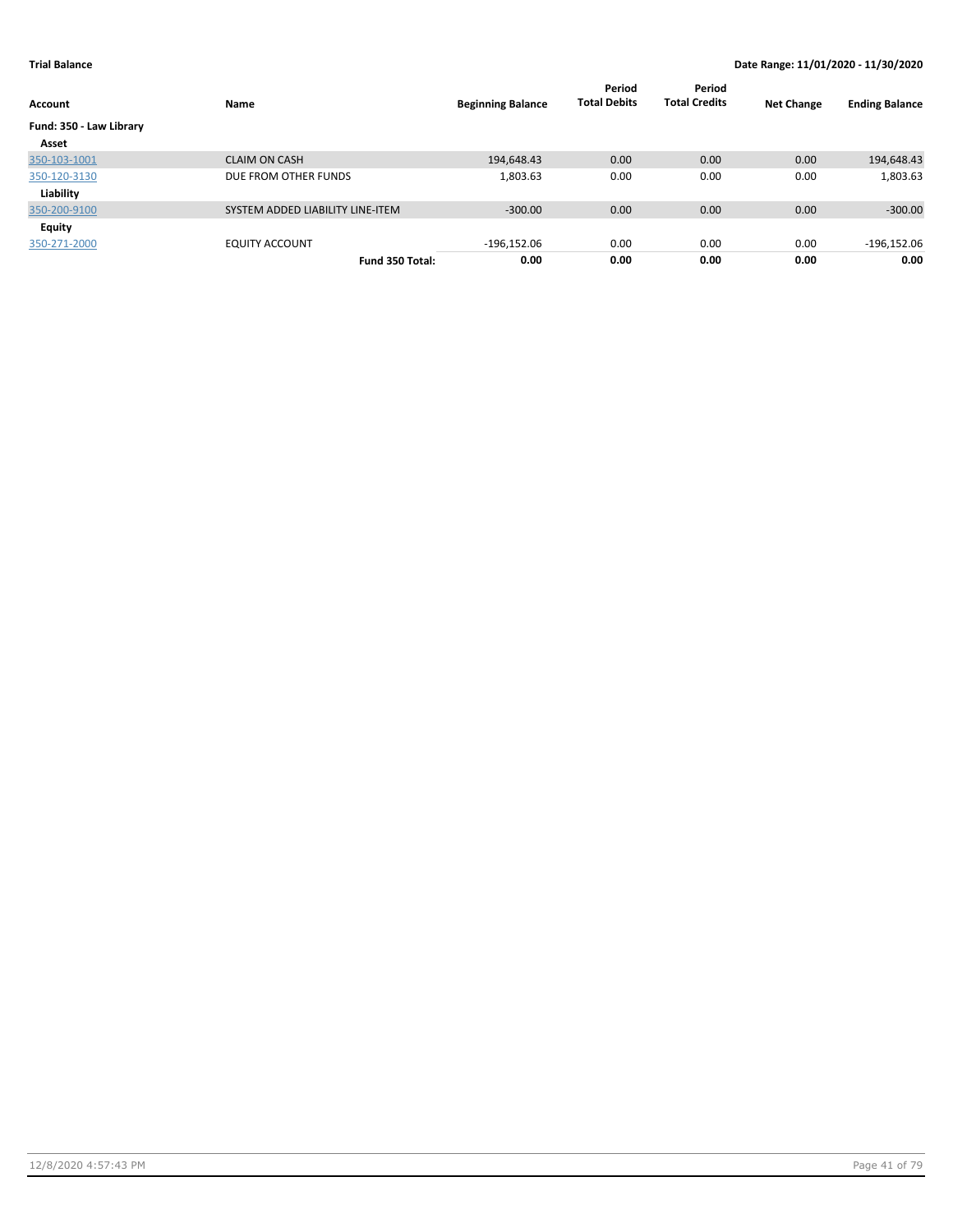| Account               | Name                               | <b>Beginning Balance</b> | Period<br><b>Total Debits</b> | Period<br><b>Total Credits</b> | <b>Net Change</b> | <b>Ending Balance</b> |
|-----------------------|------------------------------------|--------------------------|-------------------------------|--------------------------------|-------------------|-----------------------|
| Fund: 360 - D. A. Fee |                                    |                          |                               |                                |                   |                       |
| Asset                 |                                    |                          |                               |                                |                   |                       |
| 360-100-1001          | PR Claim on Cash                   | 0.00                     | 1,314.29                      | 1,314.29                       | 0.00              | 0.00                  |
| 360-103-1360          | D.A. FEE CASH ACCOUNT              | 11,793.28                | 34.31                         | 100.00                         | $-65.69$          | 11,727.59             |
| 360-103-2360          | D.A. FEE SEIZURE FUND              | 19,085.44                | 3,701.30                      | 1,314.29                       | 2,387.01          | 21,472.45             |
| Liability             |                                    |                          |                               |                                |                   |                       |
| 360-102-1001          | PR AP Clearing                     | $-128.05$                | 669.01                        | 540.96                         | 128.05            | 0.00                  |
| 360-200-1500          | <b>ACCURED SALARY PAYABLE</b>      | $-689.96$                | 0.00                          | 0.00                           | 0.00              | $-689.96$             |
| 360-200-1550          | <b>ACCURED FRINGE BENEFITS</b>     | $-232.17$                | 0.00                          | 0.00                           | 0.00              | $-232.17$             |
| 360-200-9000          | Payroll Liability Account          | 0.00                     | 540.96                        | 629.58                         | $-88.62$          | $-88.62$              |
| <b>Equity</b>         |                                    |                          |                               |                                |                   |                       |
| 360-271-2000          | <b>EQUITY ACCOUNT</b>              | $-26,298.61$             | 0.00                          | 0.00                           | 0.00              | $-26,298.61$          |
| Revenue               |                                    |                          |                               |                                |                   |                       |
| 360-340-4750          | <b>DISTRICT ATTORNEY FEES</b>      | $-38.28$                 | 0.00                          | 0.00                           | 0.00              | $-38.28$              |
| 360-352-2000          | <b>CONTRABAND FORFEITURE</b>       | $-5,240.88$              | 0.00                          | 3,701.30                       | $-3,701.30$       | $-8,942.18$           |
| 360-360-1000          | <b>INTEREST EARNINGS-D.A. FEE</b>  | $-0.25$                  | 0.00                          | 0.00                           | 0.00              | $-0.25$               |
| 360-370-1300          | <b>REFUNDS &amp; MISCELLANEOUS</b> | $-91.72$                 | 0.00                          | 34.31                          | $-34.31$          | $-126.03$             |
| <b>Expense</b>        |                                    |                          |                               |                                |                   |                       |
| 360-475-4900          | <b>MISCELLANEOUS</b>               | 0.00                     | 100.00                        | 0.00                           | 100.00            | 100.00                |
| 360-477-1012          | <b>SALARY SUPPLEMENT</b>           | 1,422.48                 | 948.32                        | 0.00                           | 948.32            | 2,370.80              |
| 360-477-2020          | <b>GROUP HEALTH INSURANCE</b>      | 148.26                   | 148.26                        | 0.00                           | 148.26            | 296.52                |
| 360-477-2030          | <b>RETIREMENT</b>                  | 167.13                   | 111.22                        | 0.00                           | 111.22            | 278.35                |
| 360-477-2050          | SOCIAL SECURITY & MEDICARE TAX     | 103.33                   | 67.06                         | 0.00                           | 67.06             | 170.39                |
|                       | Fund 360 Total:                    | 0.00                     | 7,634.73                      | 7,634.73                       | 0.00              | 0.00                  |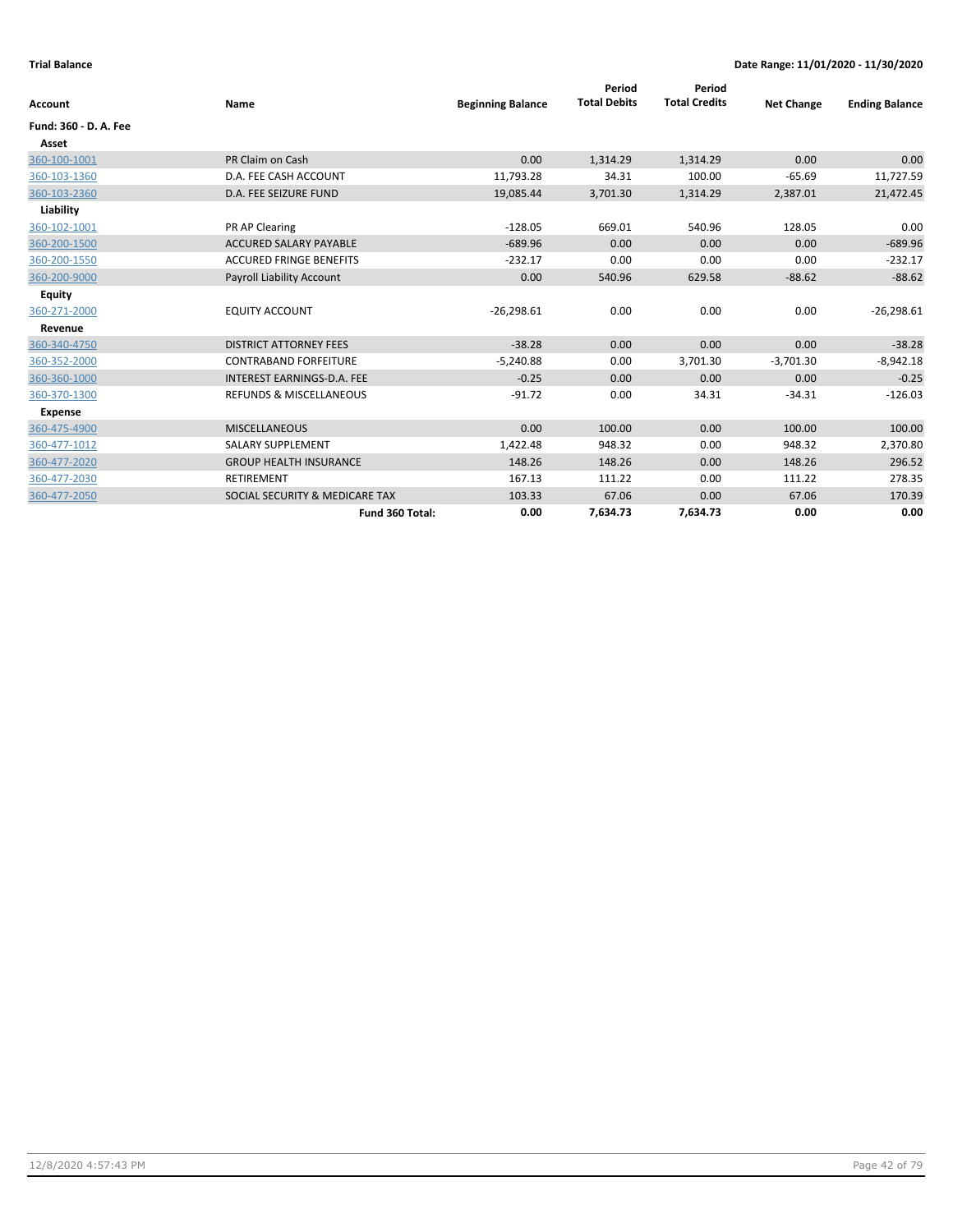| Account                               | Name                           | <b>Beginning Balance</b> | Period<br><b>Total Debits</b> | Period<br><b>Total Credits</b> | <b>Net Change</b> | <b>Ending Balance</b> |
|---------------------------------------|--------------------------------|--------------------------|-------------------------------|--------------------------------|-------------------|-----------------------|
| <b>Fund: 361 - Contraband Seizure</b> |                                |                          |                               |                                |                   |                       |
| Asset                                 |                                |                          |                               |                                |                   |                       |
| 361-103-1370                          | <b>CASH-CONTRABAND SEIZURE</b> | 23,088.05                | 0.00                          | 1,377.75                       | $-1,377.75$       | 21,710.30             |
| Liability                             |                                |                          |                               |                                |                   |                       |
| 361-207-0990                          | <b>HELD IN TRUST</b>           | $-20,636.35$             | 1.377.75                      | 0.00                           | 1,377.75          | $-19,258.60$          |
| Equity                                |                                |                          |                               |                                |                   |                       |
| 361-271-2000                          | <b>EQUITY ACCOUNT</b>          | $-2,451.48$              | 0.00                          | 0.00                           | 0.00              | $-2,451.48$           |
| Revenue                               |                                |                          |                               |                                |                   |                       |
| 361-360-1000                          | <b>INTEREST EARNINGS</b>       | $-0.22$                  | 0.00                          | 0.00                           | 0.00              | $-0.22$               |
|                                       | Fund 361 Total:                | 0.00                     | 1,377.75                      | 1.377.75                       | 0.00              | 0.00                  |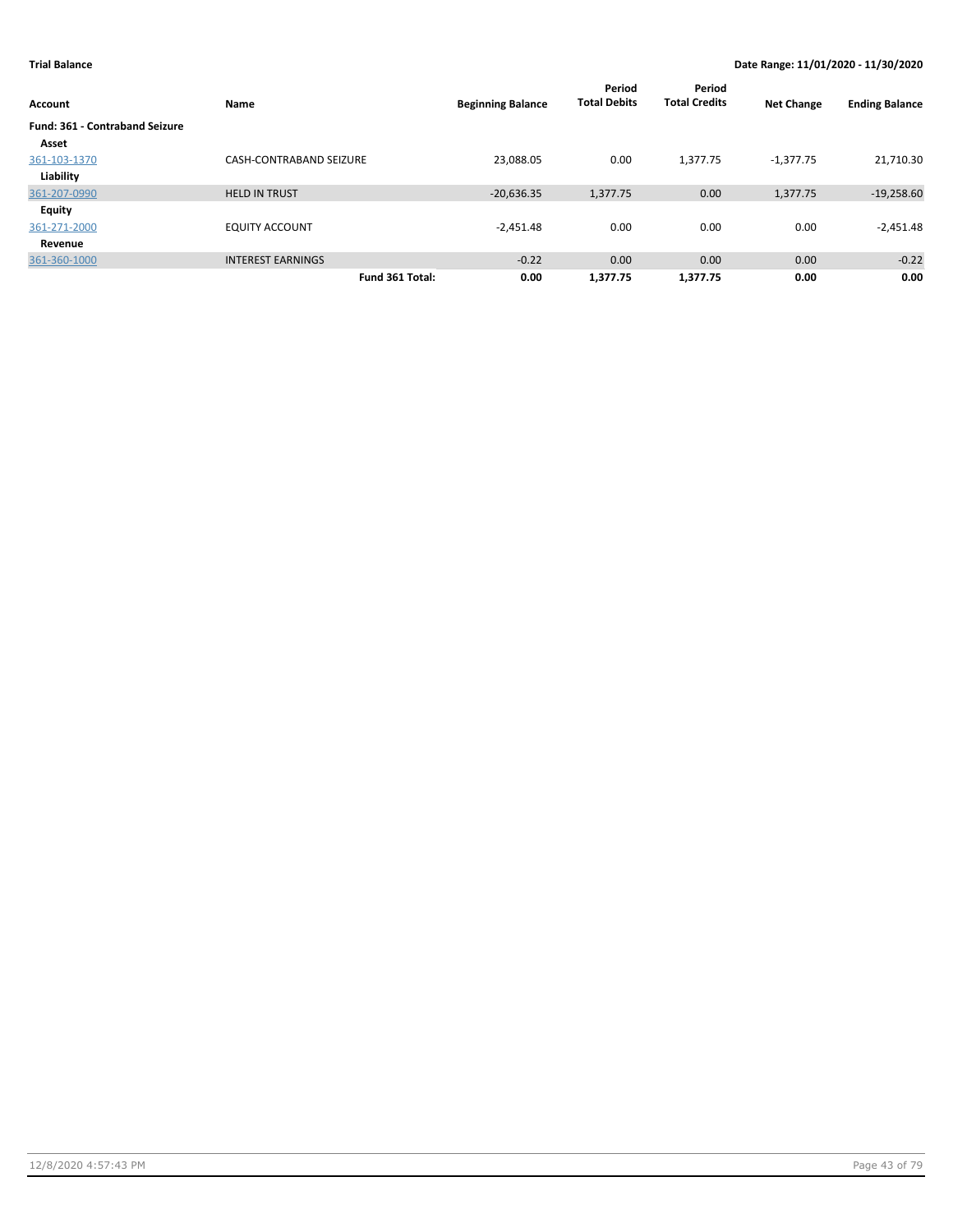| Account                        | Name                  |                 | <b>Beginning Balance</b> | Period<br><b>Total Debits</b> | Period<br><b>Total Credits</b> | <b>Net Change</b> | <b>Ending Balance</b> |
|--------------------------------|-----------------------|-----------------|--------------------------|-------------------------------|--------------------------------|-------------------|-----------------------|
| Fund: 362 - Investigator/LEOSE |                       |                 |                          |                               |                                |                   |                       |
| Asset                          |                       |                 |                          |                               |                                |                   |                       |
| 362-103-1001                   | <b>CLAIM ON CASH</b>  |                 | 685.36                   | 0.00                          | 0.00                           | 0.00              | 685.36                |
| Equity                         |                       |                 |                          |                               |                                |                   |                       |
| 362-271-2000                   | <b>EQUITY ACCOUNT</b> |                 | $-685.36$                | 0.00                          | 0.00                           | 0.00              | $-685.36$             |
|                                |                       | Fund 362 Total: | 0.00                     | 0.00                          | 0.00                           | 0.00              | 0.00                  |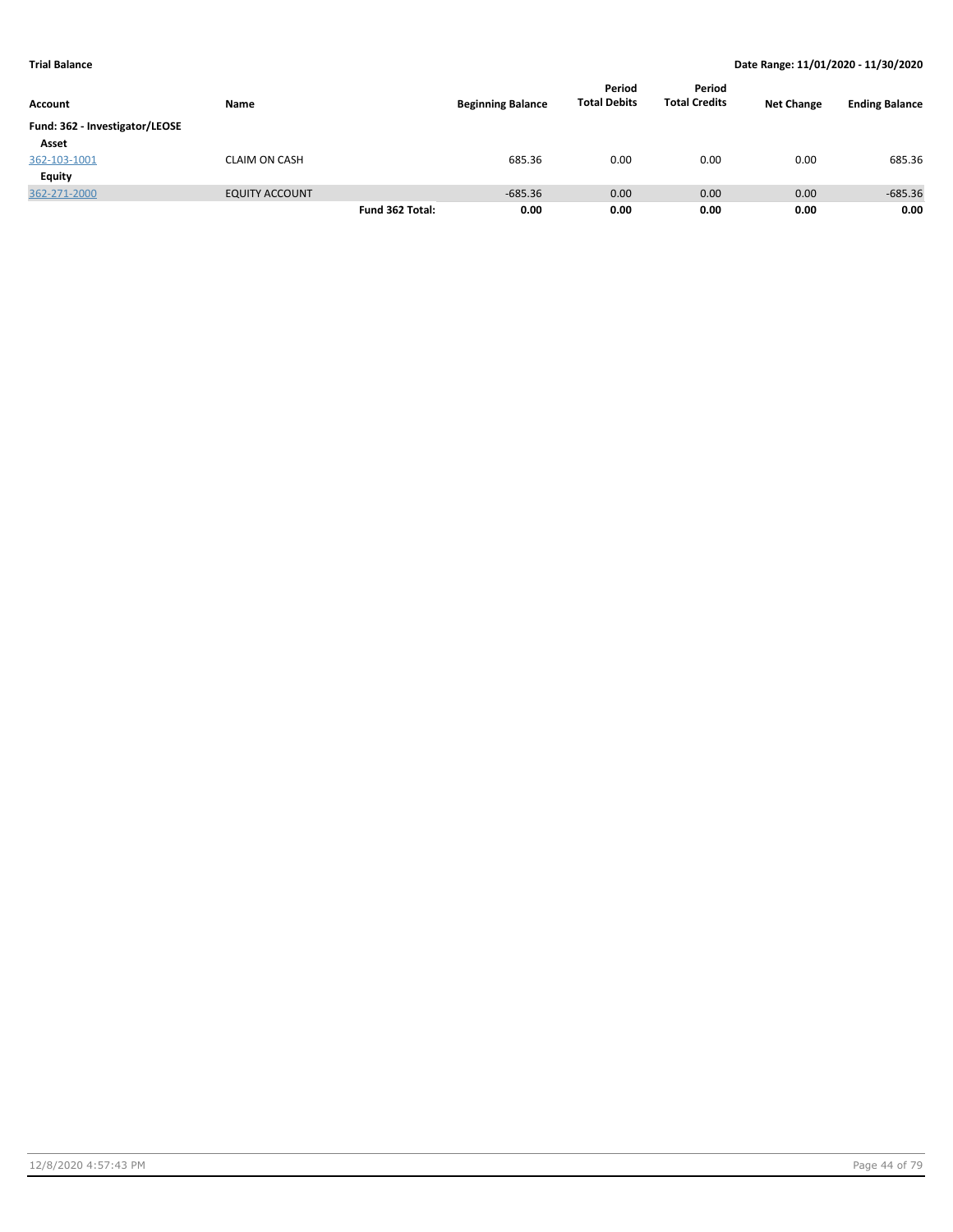| Account                   | Name                         | <b>Beginning Balance</b> |              | Period<br><b>Total Debits</b> | Period<br><b>Total Credits</b> | <b>Net Change</b> | <b>Ending Balance</b> |
|---------------------------|------------------------------|--------------------------|--------------|-------------------------------|--------------------------------|-------------------|-----------------------|
| Fund: 380 - IHC Co-Op Gin |                              |                          |              |                               |                                |                   |                       |
| Asset                     |                              |                          |              |                               |                                |                   |                       |
| 380-103-1001              | <b>CLAIM ON CASH</b>         |                          | 521.67       | 0.00                          | 0.00                           | 0.00              | 521.67                |
| 380-103-1750              | <b>IHC CO-OP GIN TEXPOOL</b> |                          | 19,216.73    | 0.00                          | 0.00                           | 0.00              | 19,216.73             |
| Equity                    |                              |                          |              |                               |                                |                   |                       |
| 380-271-2000              | <b>EQUITY ACCOUNT</b>        |                          | $-19,736.23$ | 0.00                          | 0.00                           | 0.00              | $-19,736.23$          |
| Revenue                   |                              |                          |              |                               |                                |                   |                       |
| 380-360-1000              | <b>INTEREST EARNINGS</b>     |                          | $-2.17$      | 0.00                          | 0.00                           | 0.00              | $-2.17$               |
|                           |                              | Fund 380 Total:          | 0.00         | 0.00                          | 0.00                           | 0.00              | 0.00                  |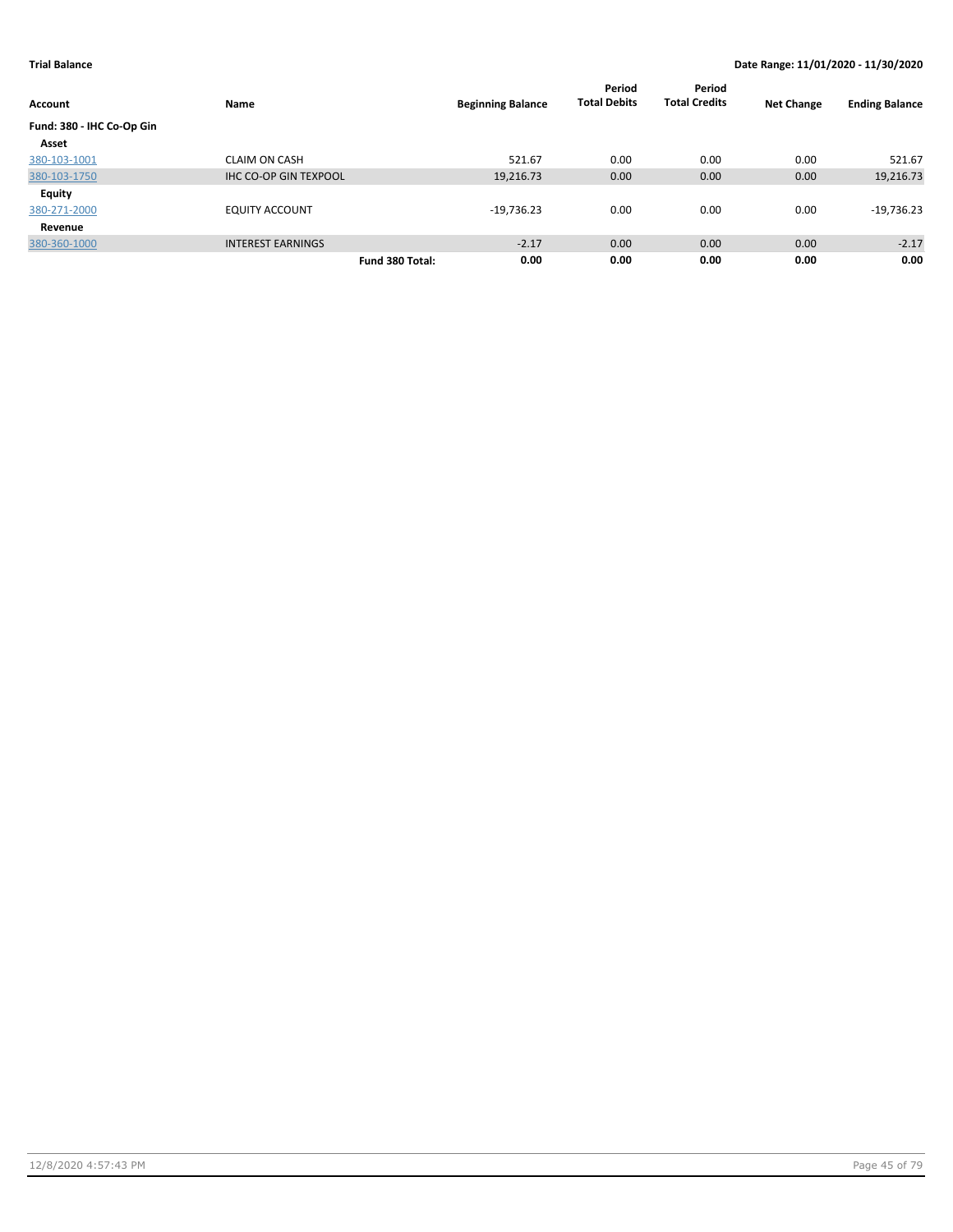| Account                            | Name                       |                 | <b>Beginning Balance</b> | Period<br><b>Total Debits</b> | Period<br><b>Total Credits</b> | <b>Net Change</b> | <b>Ending Balance</b> |
|------------------------------------|----------------------------|-----------------|--------------------------|-------------------------------|--------------------------------|-------------------|-----------------------|
| Fund: 381 - IHC Bonnie Ruth Cooper |                            |                 |                          |                               |                                |                   |                       |
| Asset                              |                            |                 |                          |                               |                                |                   |                       |
| 381-103-1001                       | <b>CLAIM ON CASH</b>       |                 | 626.43                   | 0.00                          | 0.00                           | 0.00              | 626.43                |
| 381-103-1750                       | <b>B.R. COOPER-TEXPOOL</b> |                 | 6,406.26                 | 0.00                          | 0.00                           | 0.00              | 6,406.26              |
| <b>Equity</b>                      |                            |                 |                          |                               |                                |                   |                       |
| 381-271-2000                       | <b>EQUITY ACCOUNT</b>      |                 | $-7,032.06$              | 0.00                          | 0.00                           | 0.00              | -7,032.06             |
| Revenue                            |                            |                 |                          |                               |                                |                   |                       |
| 381-360-1000                       | <b>INTEREST EARNINGS</b>   |                 | $-0.63$                  | 0.00                          | 0.00                           | 0.00              | $-0.63$               |
|                                    |                            | Fund 381 Total: | 0.00                     | 0.00                          | 0.00                           | 0.00              | 0.00                  |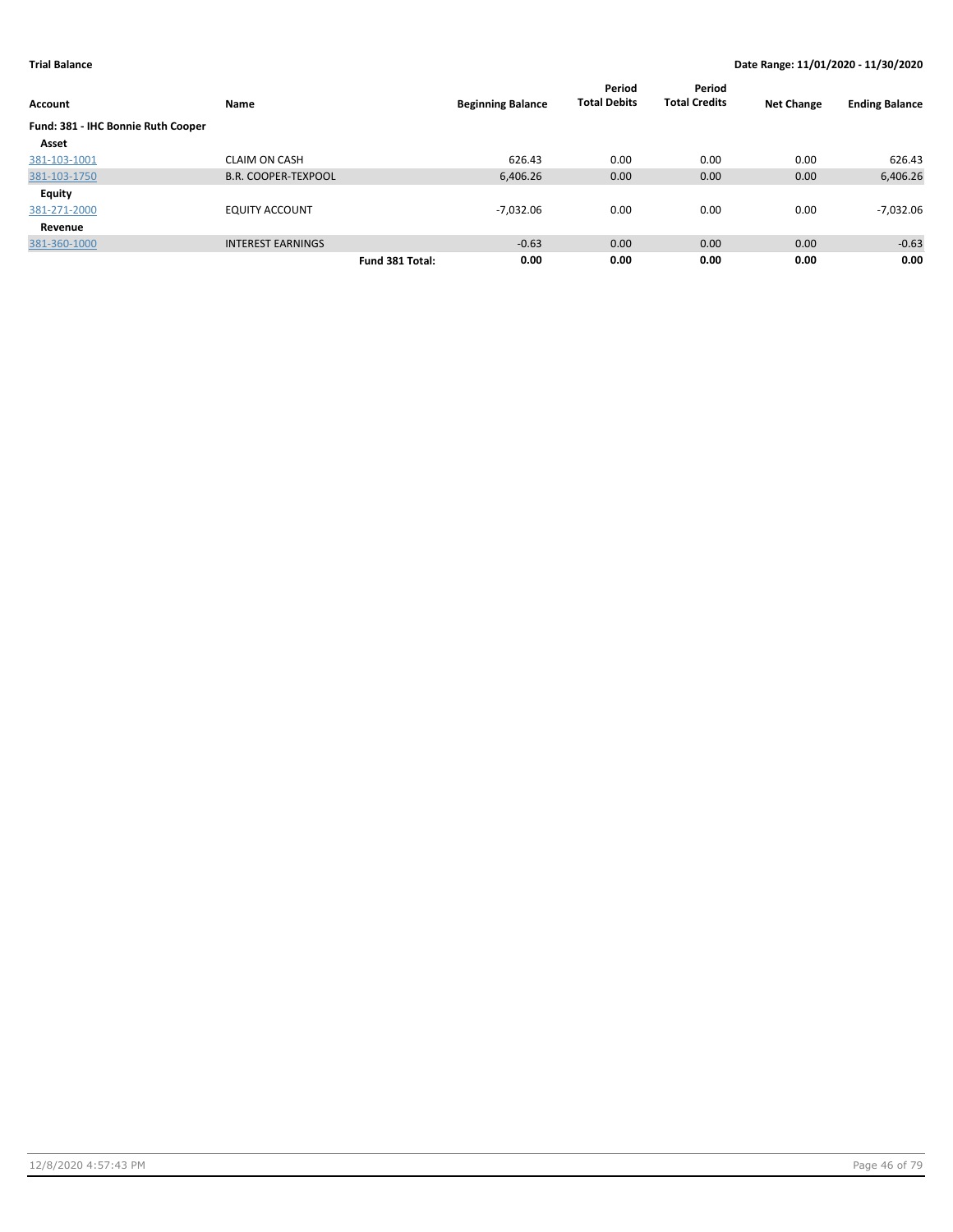|                         |                       |                 |                          | Period              | Period               |                   |                       |
|-------------------------|-----------------------|-----------------|--------------------------|---------------------|----------------------|-------------------|-----------------------|
| <b>Account</b>          | Name                  |                 | <b>Beginning Balance</b> | <b>Total Debits</b> | <b>Total Credits</b> | <b>Net Change</b> | <b>Ending Balance</b> |
| <b>Fund: 410 - CERT</b> |                       |                 |                          |                     |                      |                   |                       |
| Asset                   |                       |                 |                          |                     |                      |                   |                       |
| 410-103-1001            | <b>CLAIM ON CASH</b>  |                 | 159.29                   | 0.00                | 0.00                 | 0.00              | 159.29                |
| <b>Equity</b>           |                       |                 |                          |                     |                      |                   |                       |
| 410-271-2000            | <b>EQUITY ACCOUNT</b> |                 | $-159.29$                | 0.00                | 0.00                 | 0.00              | $-159.29$             |
|                         |                       | Fund 410 Total: | 0.00                     | 0.00                | 0.00                 | 0.00              | 0.00                  |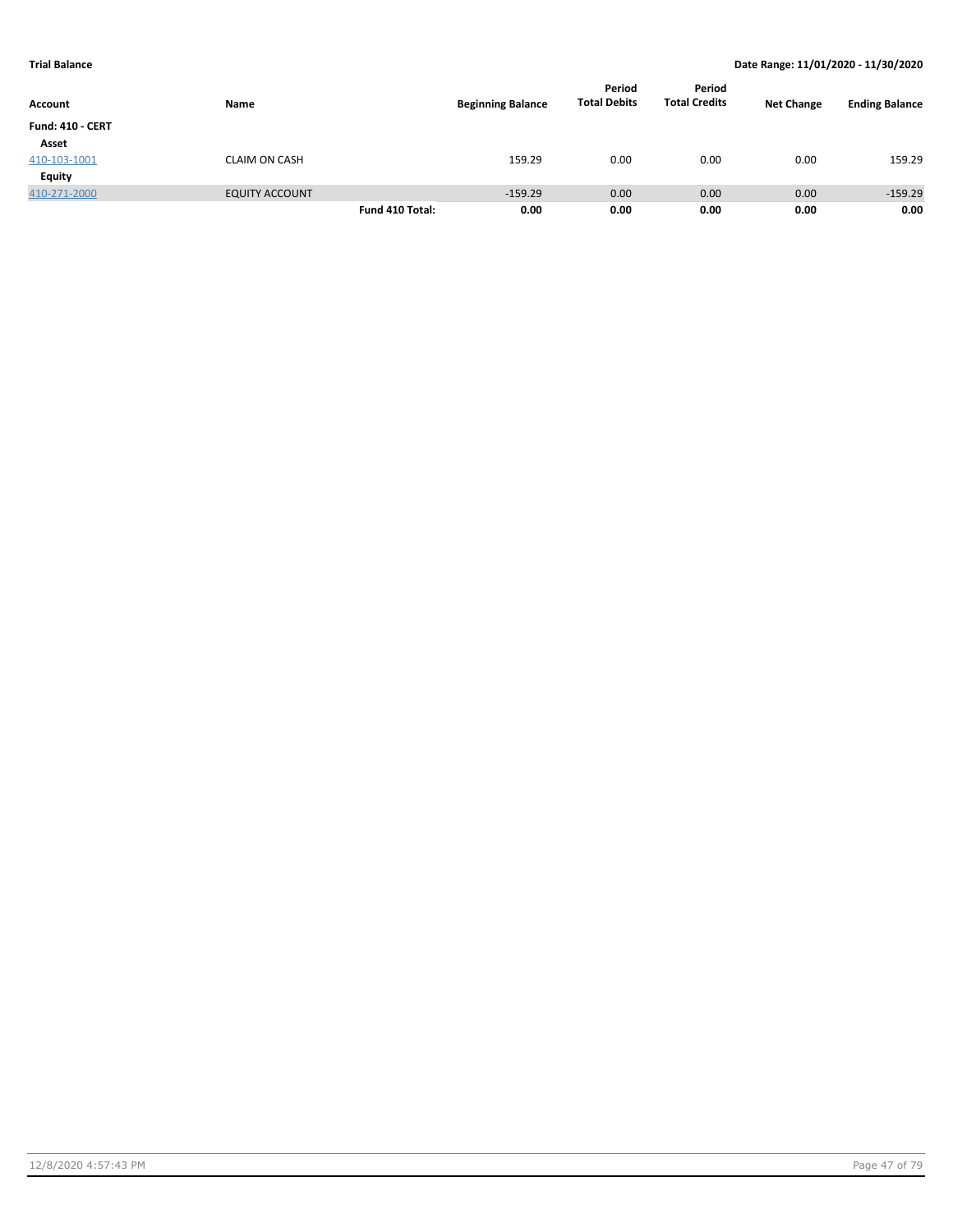| Account                                   | Name                             | <b>Beginning Balance</b> | Period<br><b>Total Debits</b> | Period<br><b>Total Credits</b> | <b>Net Change</b> | <b>Ending Balance</b> |
|-------------------------------------------|----------------------------------|--------------------------|-------------------------------|--------------------------------|-------------------|-----------------------|
| Fund: 412 - Safe Room Reimbursement Prog. |                                  |                          |                               |                                |                   |                       |
| Asset                                     |                                  |                          |                               |                                |                   |                       |
| 412-103-1001                              | <b>CLAIM ON CASH</b>             | 9,081.70                 | 0.00                          | 0.00                           | 0.00              | 9,081.70              |
| Liability                                 |                                  |                          |                               |                                |                   |                       |
| 412-200-9100                              | SYSTEM ADDED LIABILITY LINE-ITEM | 774.92                   | 0.00                          | 0.00                           | 0.00              | 774.92                |
| Equity                                    |                                  |                          |                               |                                |                   |                       |
| 412-271-2000                              | <b>EQUITY ACCOUNT</b>            | $-9,856.62$              | 0.00                          | 0.00                           | 0.00              | $-9,856.62$           |
|                                           | Fund 412 Total:                  | 0.00                     | 0.00                          | 0.00                           | 0.00              | 0.00                  |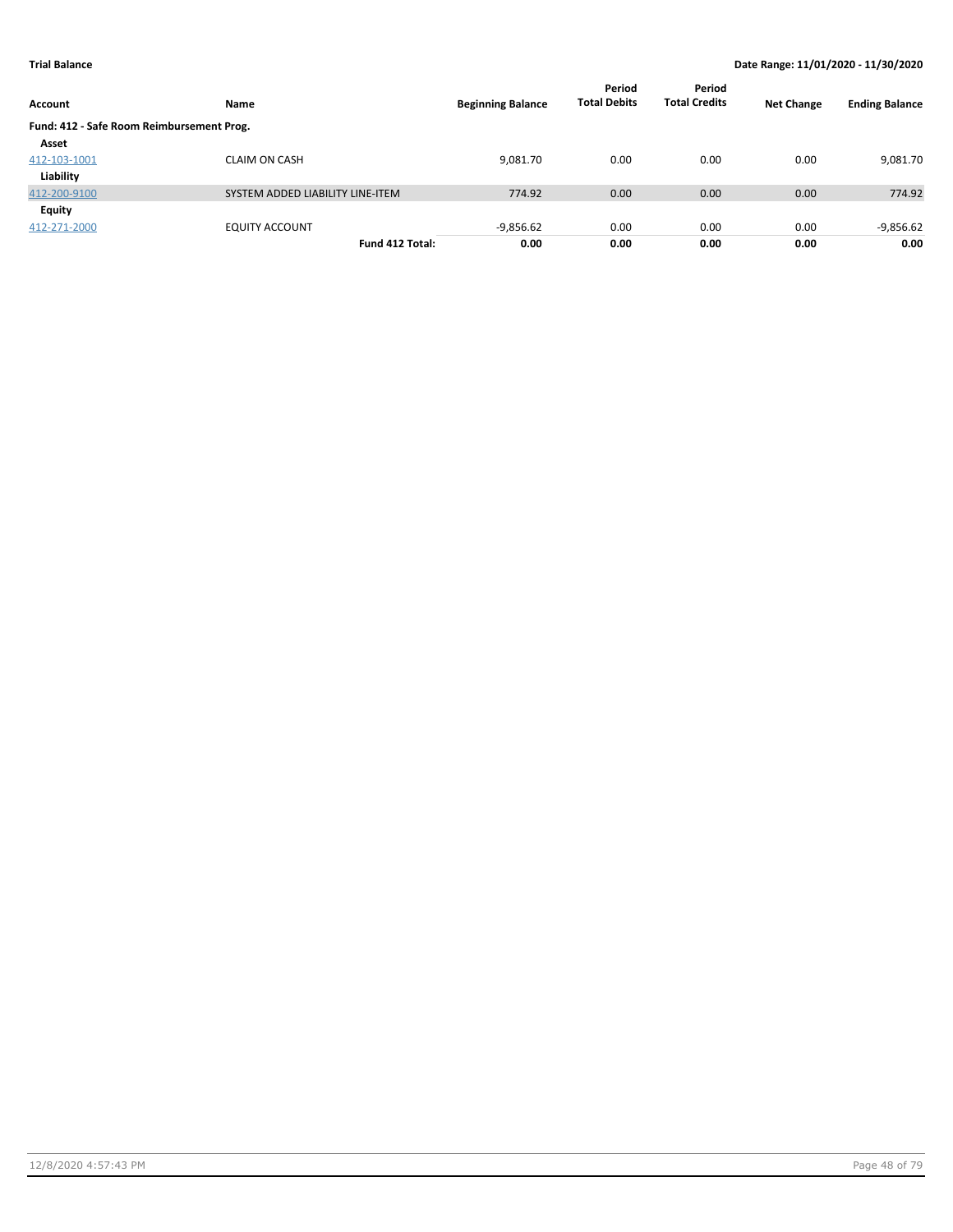| <b>Account</b>                                  | <b>Name</b>                    | <b>Beginning Balance</b> | Period<br><b>Total Debits</b> | Period<br><b>Total Credits</b> | <b>Net Change</b> | <b>Ending Balance</b> |
|-------------------------------------------------|--------------------------------|--------------------------|-------------------------------|--------------------------------|-------------------|-----------------------|
| <b>Fund: 413 - CARES ACT-CORONAVIRUS RELIEF</b> |                                |                          |                               |                                |                   |                       |
| Asset                                           |                                |                          |                               |                                |                   |                       |
| 413-100-1001                                    | PR Claim on Cash               | 0.00                     | 699.00                        | 699.00                         | 0.00              | 0.00                  |
| 413-103-1001                                    | <b>CLAIM ON CASH</b>           | 137,448.92               | 800.00                        | 20,254.02                      | $-19,454.02$      | 117,994.90            |
| Liability                                       |                                |                          |                               |                                |                   |                       |
| 413-102-1000                                    | A/P CLEARING                   | $-1,606.85$              | 20,056.02                     | 18,449.17                      | 1,606.85          | 0.00                  |
| 413-200-9000                                    | Payroll Liability Account      | $-75.16$                 | 0.00                          | 0.00                           | 0.00              | $-75.16$              |
| Equity                                          |                                |                          |                               |                                |                   |                       |
| 413-271-2000                                    | <b>EQUITY ACCOUNT</b>          | $-172,554.88$            | 0.00                          | 0.00                           | 0.00              | $-172,554.88$         |
| <b>Expense</b>                                  |                                |                          |                               |                                |                   |                       |
| 413-413-1033                                    | <b>SECURITY</b>                | 400.00                   | 0.00                          | 0.00                           | 0.00              | 400.00                |
| 413-413-1090                                    | <b>SALARY ELECTION</b>         | 844.00                   | 699.00                        | 0.00                           | 699.00            | 1,543.00              |
| 413-413-2030                                    | <b>RETIREMENT</b>              | 47.16                    | 0.00                          | 0.00                           | 0.00              | 47.16                 |
| 413-413-2050                                    | SOCIAL SECURITY & MEDICARE TAX | 30.60                    | 0.00                          | 0.00                           | 0.00              | 30.60                 |
| 413-413-2251                                    | <b>JANITOR TRAVEL</b>          | 0.00                     | 22.83                         | 0.00                           | 22.83             | 22.83                 |
| 413-413-3100                                    | <b>OFFICE SUPPLIES</b>         | 0.00                     | 9.83                          | 0.00                           | 9.83              | 9.83                  |
| 413-413-3110                                    | <b>POSTAGE</b>                 | 0.00                     | 299.00                        | 0.00                           | 299.00            | 299.00                |
| 413-413-3970                                    | <b>SANITIZING SUPPLIES</b>     | 17,901.28                | 2,410.45                      | 0.00                           | 2,410.45          | 20,311.73             |
| 413-413-3980                                    | PERSONAL PROTECTIVE EQUIPMENT  | 607.70                   | 2,388.48                      | 0.00                           | 2,388.48          | 2,996.18              |
| 413-413-3990                                    | <b>OFFICE PROTECTION</b>       | 223.62                   | 2,647.80                      | 0.00                           | 2,647.80          | 2,871.42              |
| 413-413-4420                                    | OTHER PROFESSIONAL SERVICES    | 1,266.94                 | 1,620.00                      | 800.00                         | 820.00            | 2,086.94              |
| 413-413-5720                                    | <b>OFFICE EQUIPMENT</b>        | 15,466.67                | 8,549.78                      | 0.00                           | 8,549.78          | 24,016.45             |
|                                                 | Fund 413 Total:                | 0.00                     | 40,202.19                     | 40,202.19                      | 0.00              | 0.00                  |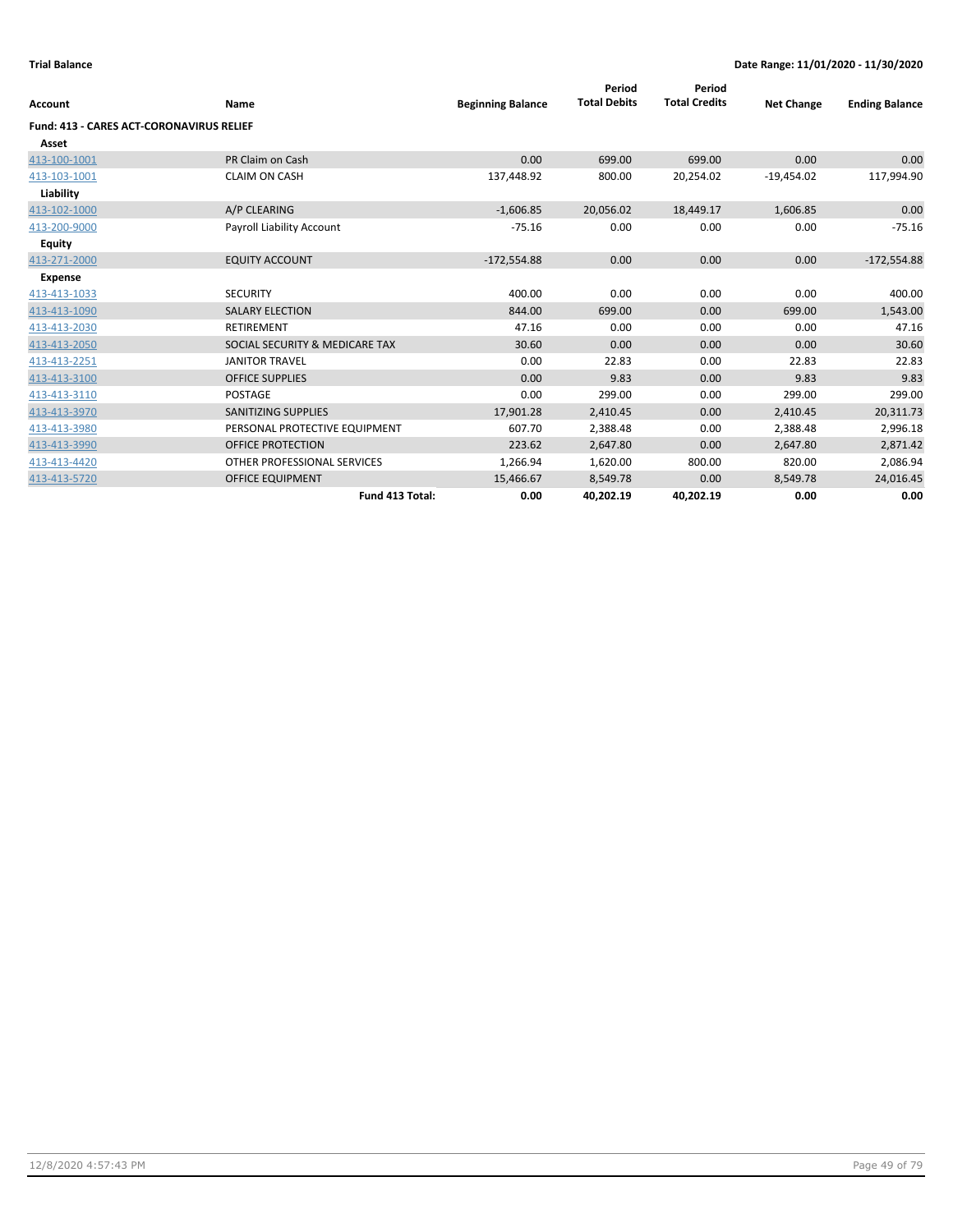| Account                        | Name                     | <b>Beginning Balance</b> | Period<br><b>Total Debits</b> | Period<br><b>Total Credits</b> | <b>Net Change</b> | <b>Ending Balance</b> |
|--------------------------------|--------------------------|--------------------------|-------------------------------|--------------------------------|-------------------|-----------------------|
| Fund: 414 - OOG COVID #4145401 |                          |                          |                               |                                |                   |                       |
| Asset                          |                          |                          |                               |                                |                   |                       |
| 414-103-1001                   | <b>CLAIM ON CASH</b>     | 0.00                     | 0.00                          | 69.34                          | $-69.34$          | $-69.34$              |
| Liability                      |                          |                          |                               |                                |                   |                       |
| 414-102-1000                   | <b>ACCOUNTS PAYABLE</b>  | 0.00                     | 69.34                         | 69.34                          | 0.00              | 0.00                  |
| Expense                        |                          |                          |                               |                                |                   |                       |
| 414-416-4530                   | <b>COMPUTER SOFTWARE</b> | 0.00                     | 69.34                         | 0.00                           | 69.34             | 69.34                 |
|                                | Fund 414 Total:          | 0.00                     | 138.68                        | 138.68                         | 0.00              | 0.00                  |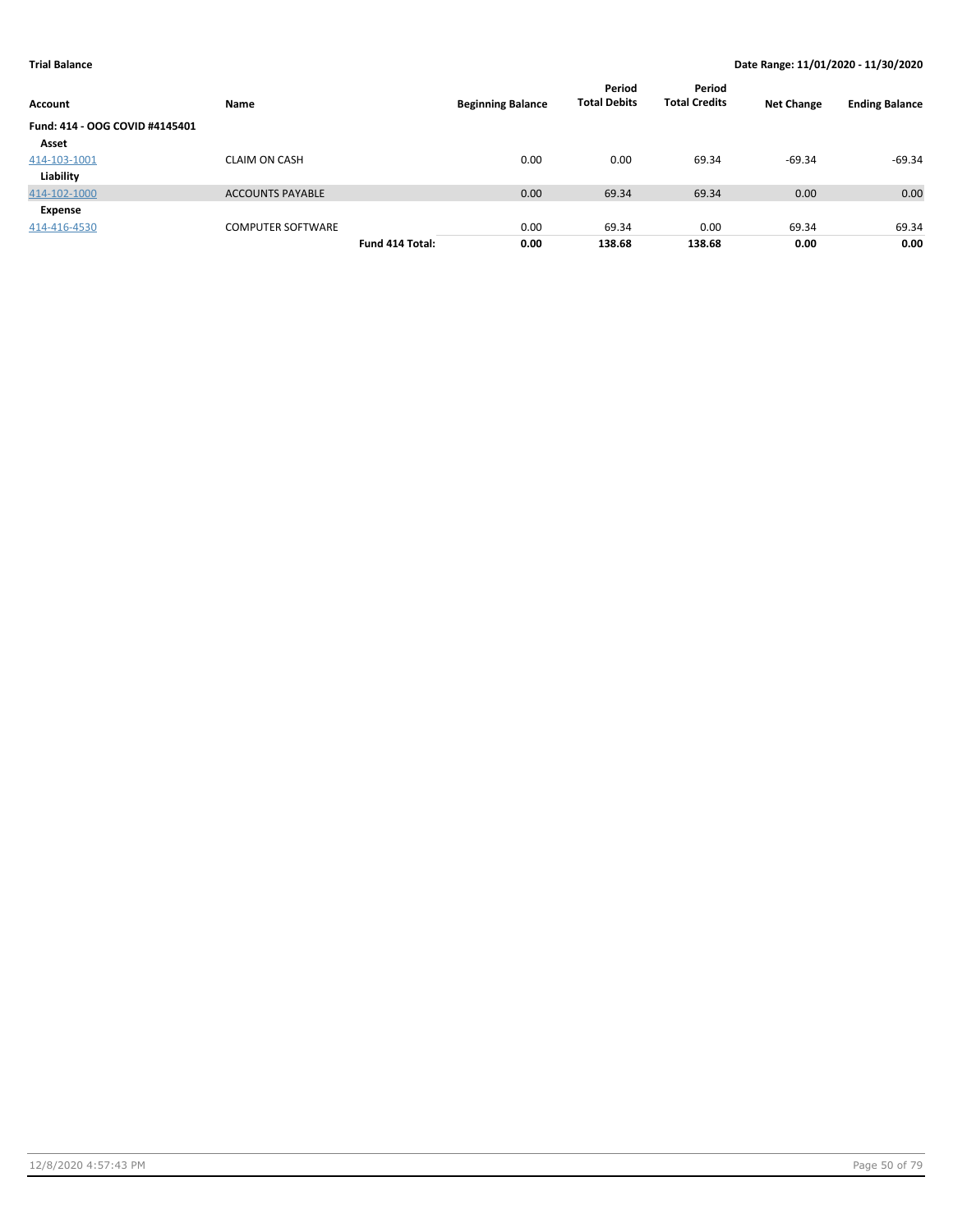| Account                        | Name                                   | <b>Beginning Balance</b> | Period<br><b>Total Debits</b> | Period<br><b>Total Credits</b> | <b>Net Change</b> | <b>Ending Balance</b> |
|--------------------------------|----------------------------------------|--------------------------|-------------------------------|--------------------------------|-------------------|-----------------------|
| Fund: 560 - Sheriff Forfeiture |                                        |                          |                               |                                |                   |                       |
| Asset                          |                                        |                          |                               |                                |                   |                       |
| 560-103-1560                   | <b>CASH-F.C. SHERIFF FORFEITURE</b>    | 46,638.27                | 423.12                        | 11,017.67                      | $-10,594.55$      | 36,043.72             |
| 560-103-1590                   | CASH-FEDERAL FORFEITURE 2018           | 24,989.73                | 0.00                          | 10,598.54                      | $-10,598.54$      | 14,391.19             |
| <b>Equity</b>                  |                                        |                          |                               |                                |                   |                       |
| 560-271-2000                   | <b>EQUITY ACCOUNT</b>                  | $-76,327.56$             | 0.00                          | 0.00                           | 0.00              | $-76,327.56$          |
| Revenue                        |                                        |                          |                               |                                |                   |                       |
| 560-352-2000                   | <b>CONTRABAND FORFEITURE</b>           | $-26,838.65$             | 0.00                          | 423.12                         | $-423.12$         | $-27,261.77$          |
| 560-360-1000                   | <b>INTEREST EARNINGS-SO FORFEITURE</b> | $-0.72$                  | 0.00                          | 0.00                           | 0.00              | $-0.72$               |
| Expense                        |                                        |                          |                               |                                |                   |                       |
| 560-560-4420                   | PROFESSIONAL SERVICES                  | 0.00                     | 750.00                        | 0.00                           | 750.00            | 750.00                |
| 560-560-4900                   | <b>MISCELLANEOUS</b>                   | 0.00                     | 181.00                        | 0.00                           | 181.00            | 181.00                |
| 560-560-4951                   | CONTRABAND FORFEITURE DISBURSEM        | 0.00                     | 7,746.67                      | 0.00                           | 7,746.67          | 7,746.67              |
| 560-560-5790                   | <b>WEAPONS</b>                         | 0.00                     | 1,775.00                      | 0.00                           | 1,775.00          | 1,775.00              |
| 560-560-5800                   | <b>INVESTIGATIVE EQUIPMENT</b>         | 2,128.00                 | 565.00                        | 0.00                           | 565.00            | 2,693.00              |
| 560-561-5730                   | TELEPHONE/RADIO EQUIPMENT              | 4,202.93                 | 0.00                          | 0.00                           | 0.00              | 4,202.93              |
| 560-561-5740                   | <b>TECHNOLOGY</b>                      | 0.00                     | 1,428.54                      | 0.00                           | 1,428.54          | 1,428.54              |
| 560-561-5750                   | <b>AUTOMOBILES</b>                     | 0.00                     | 9,170.00                      | 0.00                           | 9,170.00          | 9,170.00              |
| 560-561-5790                   | <b>WEAPONS</b>                         | 25,208.00                | 0.00                          | 0.00                           | 0.00              | 25,208.00             |
|                                | Fund 560 Total:                        | 0.00                     | 22,039.33                     | 22,039.33                      | 0.00              | 0.00                  |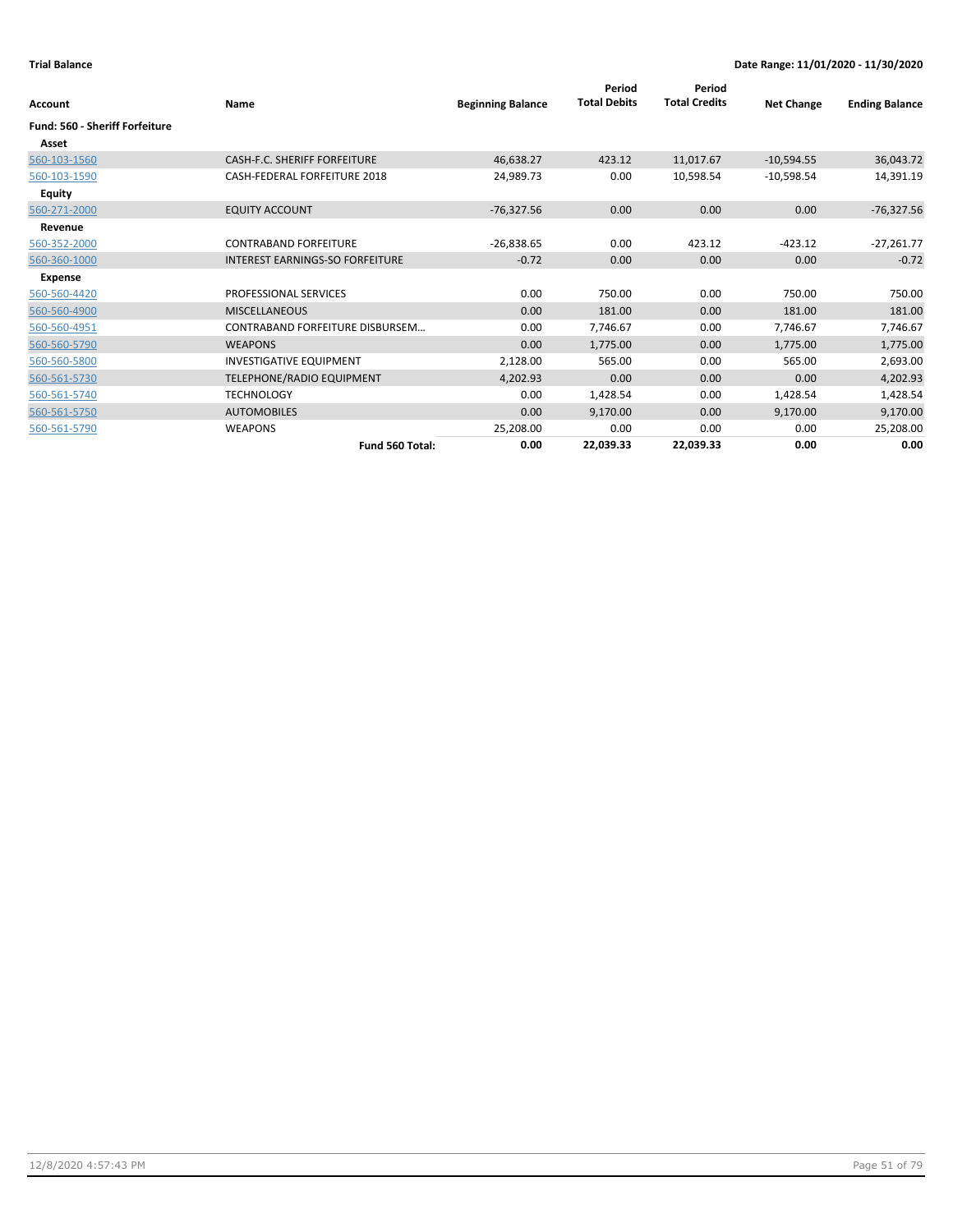| Account                                                       | Name                           | <b>Beginning Balance</b> | Period<br><b>Total Debits</b> | Period<br><b>Total Credits</b> | <b>Net Change</b> | <b>Ending Balance</b> |
|---------------------------------------------------------------|--------------------------------|--------------------------|-------------------------------|--------------------------------|-------------------|-----------------------|
| <b>Fund: 561 - Law Enforcement Education Sheriff's Office</b> |                                |                          |                               |                                |                   |                       |
| Asset                                                         |                                |                          |                               |                                |                   |                       |
| 561-103-1550                                                  | F.C. LAW ENFORCEMENT EDUCATION | 0.09                     | 0.00                          | 0.00                           | 0.00              | 0.09                  |
| Equity                                                        |                                |                          |                               |                                |                   |                       |
| 561-271-2000                                                  | <b>EQUITY ACCOUNT</b>          | $-0.09$                  | 0.00                          | 0.00                           | 0.00              | $-0.09$               |
|                                                               | Fund 561 Total:                | 0.00                     | 0.00                          | 0.00                           | 0.00              | 0.00                  |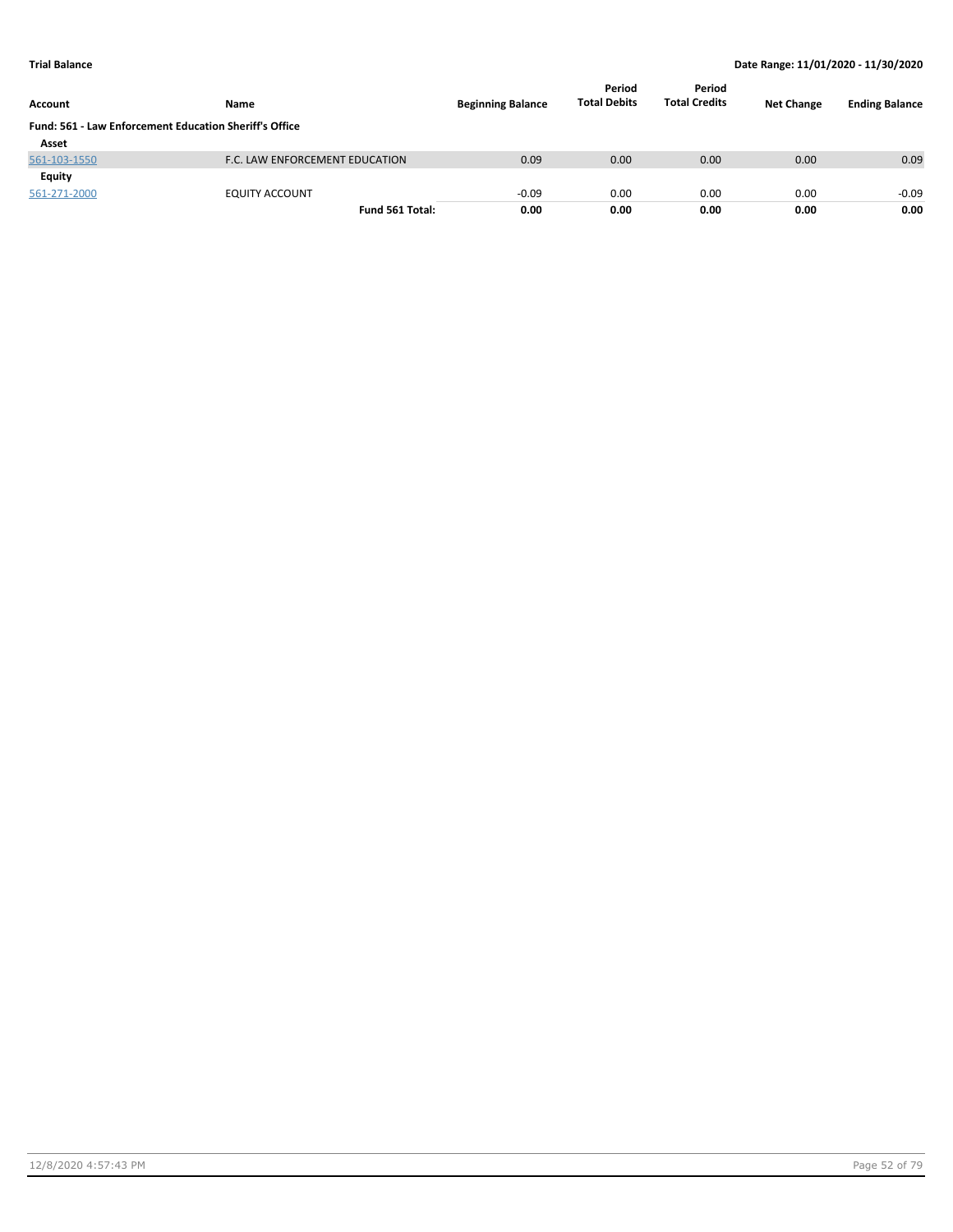| <b>Account</b>                             | <b>Name</b>                             | <b>Beginning Balance</b> | Period<br><b>Total Debits</b> | Period<br><b>Total Credits</b> | <b>Net Change</b> | <b>Ending Balance</b> |
|--------------------------------------------|-----------------------------------------|--------------------------|-------------------------------|--------------------------------|-------------------|-----------------------|
| Fund: 562 - Bois D'Arc Lake Reservoir (SO) |                                         |                          |                               |                                |                   |                       |
| Asset                                      |                                         |                          |                               |                                |                   |                       |
| 562-100-1001                               | PR Claim on Cash                        | 0.00                     | 10,175.72                     | 10,175.72                      | 0.00              | 0.00                  |
| 562-103-1001                               | <b>CLAIM ON CASH</b>                    | $-26,696.30$             | 397,500.00                    | 10,175.72                      | 387,324.28        | 360,627.98            |
| Liability                                  |                                         |                          |                               |                                |                   |                       |
| 562-102-1001                               | PR AP Clearing                          | $-734.96$                | 5,486.57                      | 4,751.61                       | 734.96            | 0.00                  |
| 562-200-1500                               | ACCRUED SALARY PAYABLE                  | $-3,264.36$              | 0.00                          | 0.00                           | 0.00              | $-3,264.36$           |
| 562-200-1550                               | <b>ACCRUED FRINGE BENEFITS</b>          | $-1,702.08$              | 0.00                          | 0.00                           | 0.00              | $-1,702.08$           |
| 562-200-9000                               | <b>Payroll Liability Account</b>        | 0.00                     | 4,751.61                      | 5,305.11                       | $-553.50$         | $-553.50$             |
| 562-200-9100                               | SYSTEM ADDED LIABILITY LINE-ITEM        | 50,527.35                | 0.00                          | 0.00                           | 0.00              | 50,527.35             |
| Equity                                     |                                         |                          |                               |                                |                   |                       |
| 562-271-2000                               | <b>EQUITY ACCOUNT</b>                   | $-30,966.54$             | 0.00                          | 0.00                           | 0.00              | $-30,966.54$          |
| Revenue                                    |                                         |                          |                               |                                |                   |                       |
| 562-319-1840                               | PERSONNEL INCOME YEAR 2                 | 0.00                     | 0.00                          | 121,500.00                     | $-121,500.00$     | $-121,500.00$         |
| 562-319-1860                               | <b>VEHICLE OR SPEC EQUIP INC YEAR 2</b> | 0.00                     | 0.00                          | 276,000.00                     | $-276,000.00$     | $-276,000.00$         |
| <b>Expense</b>                             |                                         |                          |                               |                                |                   |                       |
| 562-560-1040                               | <b>SALARIES DEPUTIES</b>                | 9,131.36                 | 6,001.66                      | 0.00                           | 6,001.66          | 15,133.02             |
| 562-560-2020                               | <b>GROUP HEALTH INSURANCE</b>           | 1,930.38                 | 2,825.86                      | 0.00                           | 2,825.86          | 4,756.24              |
| 562-560-2030                               | <b>RETIREMENT</b>                       | 1,076.61                 | 707.61                        | 0.00                           | 707.61            | 1,784.22              |
| 562-560-2050                               | SOCIAL SECURITY & MEDICARE TAX          | 698.54                   | 459.13                        | 0.00                           | 459.13            | 1,157.67              |
|                                            | Fund 562 Total:                         | 0.00                     | 427,908.16                    | 427,908.16                     | 0.00              | 0.00                  |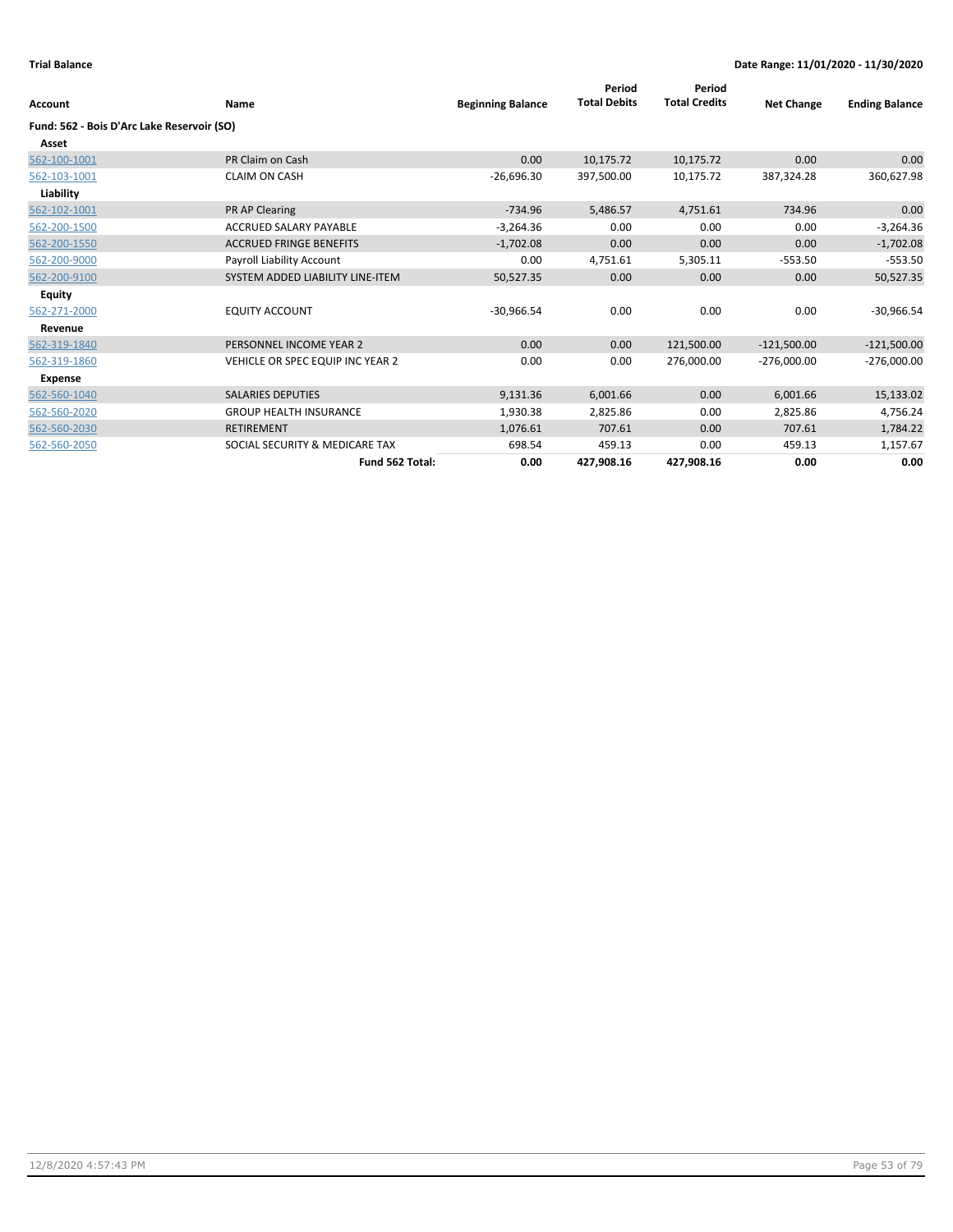| Account                                 | Name                  |                 | <b>Beginning Balance</b> | Period<br><b>Total Debits</b> | Period<br><b>Total Credits</b> | <b>Net Change</b> | <b>Ending Balance</b> |
|-----------------------------------------|-----------------------|-----------------|--------------------------|-------------------------------|--------------------------------|-------------------|-----------------------|
| Fund: 563 - Sheriff's Office Technology |                       |                 |                          |                               |                                |                   |                       |
| Asset                                   |                       |                 |                          |                               |                                |                   |                       |
| 563-103-1001                            | <b>CLAIM ON CASH</b>  |                 | 2,351.32                 | 0.00                          | 0.00                           | 0.00              | 2,351.32              |
| Equity                                  |                       |                 |                          |                               |                                |                   |                       |
| 563-271-2000                            | <b>EQUITY ACCOUNT</b> |                 | $-2,351.32$              | 0.00                          | 0.00                           | 0.00              | $-2,351.32$           |
|                                         |                       | Fund 563 Total: | 0.00                     | 0.00                          | 0.00                           | 0.00              | 0.00                  |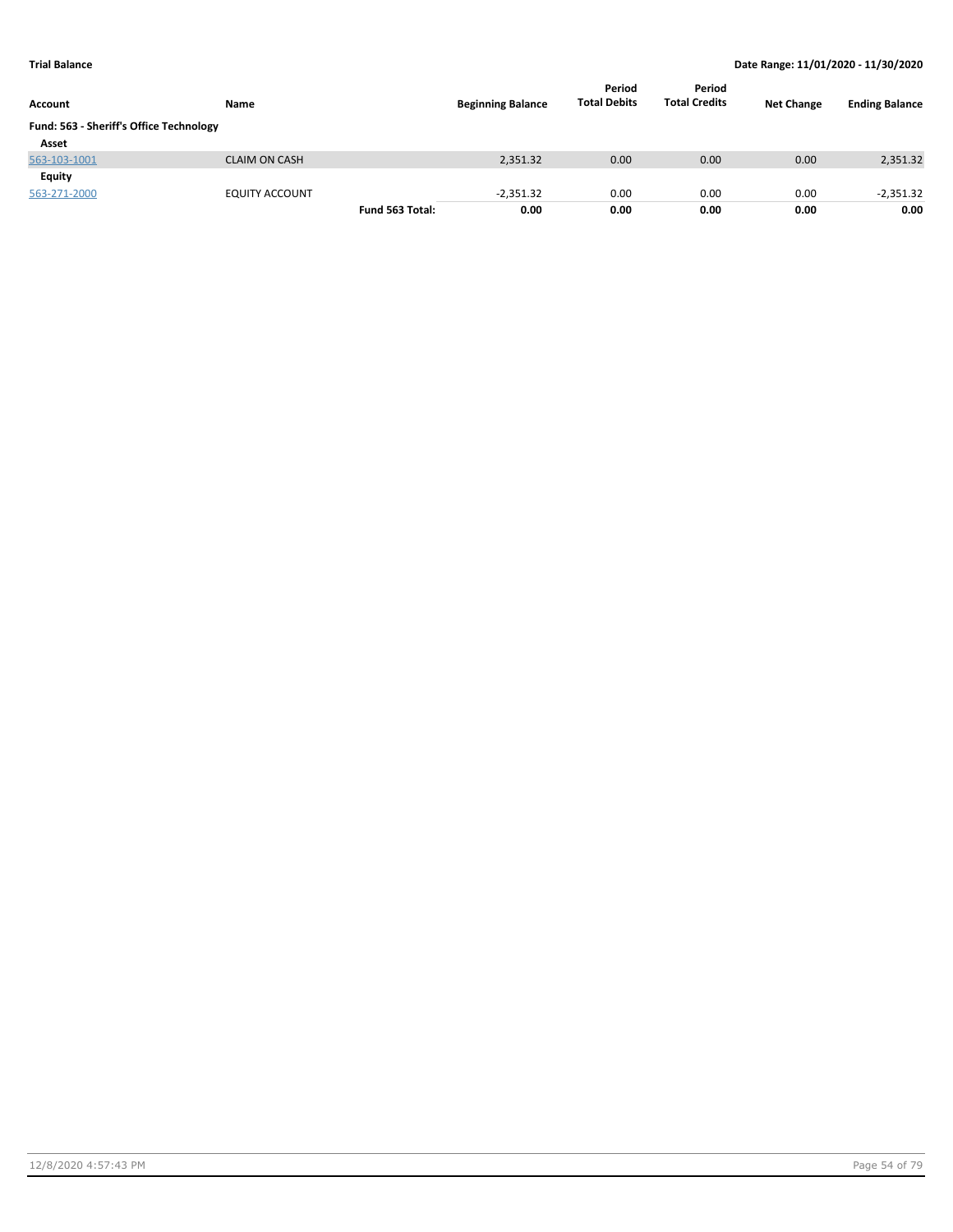| Account                                       | Name                             | <b>Beginning Balance</b> | Period<br><b>Total Debits</b> | Period<br><b>Total Credits</b> | <b>Net Change</b> | <b>Ending Balance</b> |
|-----------------------------------------------|----------------------------------|--------------------------|-------------------------------|--------------------------------|-------------------|-----------------------|
| <b>Fund: 590 - Specialty Court/Drug Court</b> |                                  |                          |                               |                                |                   |                       |
| Asset                                         |                                  |                          |                               |                                |                   |                       |
| 590-103-1001                                  | <b>CLAIM ON CASH</b>             | 28,919.87                | 0.00                          | 0.00                           | 0.00              | 28,919.87             |
| 590-120-3130                                  | DUE FROM OTHER FUNDS             | 262.92                   | 0.00                          | 0.00                           | 0.00              | 262.92                |
| Liability                                     |                                  |                          |                               |                                |                   |                       |
| 590-200-9100                                  | SYSTEM ADDED LIABILITY LINE-ITEM | 1,277.50                 | 0.00                          | 0.00                           | 0.00              | 1,277.50              |
| Equity                                        |                                  |                          |                               |                                |                   |                       |
| 590-271-2000                                  | <b>EQUITY ACCOUNT</b>            | $-30,460.29$             | 0.00                          | 0.00                           | 0.00              | -30,460.29            |
|                                               | Fund 590 Total:                  | 0.00                     | 0.00                          | 0.00                           | 0.00              | 0.00                  |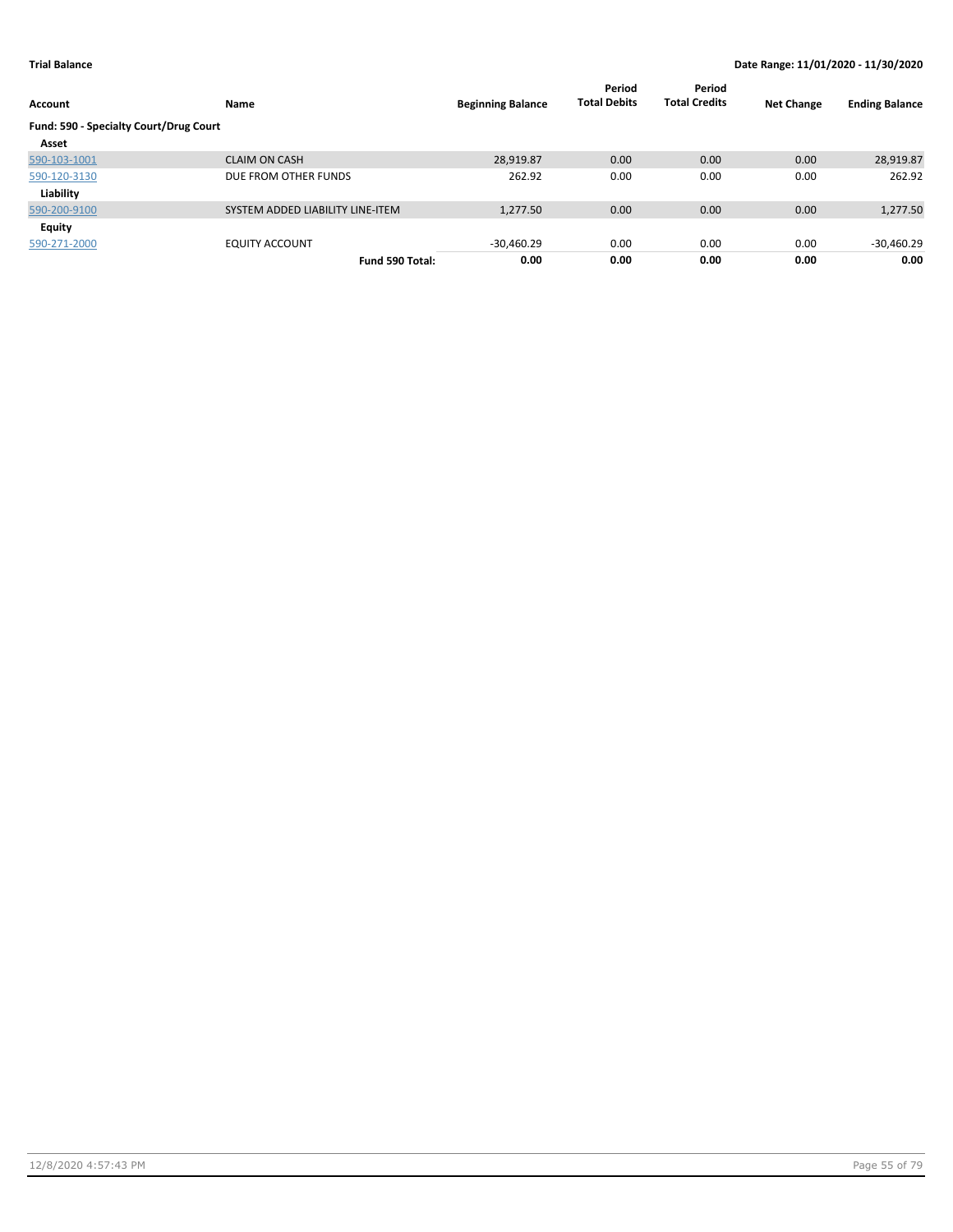| Account             | Name                               | <b>Beginning Balance</b> | Period<br><b>Total Debits</b> | Period<br><b>Total Credits</b> | <b>Net Change</b> | <b>Ending Balance</b> |
|---------------------|------------------------------------|--------------------------|-------------------------------|--------------------------------|-------------------|-----------------------|
| Fund: 600 - Sinking |                                    |                          |                               |                                |                   |                       |
| Asset               |                                    |                          |                               |                                |                   |                       |
| 600-103-1001        | <b>CLAIM ON CASH</b>               | 282,895.67               | 82,195.51                     | 118,450.00                     | $-36,254.49$      | 246,641.18            |
| 600-120-3110        | <b>TAXES RECEIVABLE</b>            |                          | 0.00                          | 0.00                           | 0.00              |                       |
|                     |                                    | 18,250.88                |                               |                                |                   | 18,250.88             |
| 600-120-3120        | DUE FROM OTHER GOVERNMENTS         | 78.56                    | 0.00                          | 0.00                           | 0.00              | 78.56                 |
| Liability           |                                    |                          |                               |                                |                   |                       |
| 600-102-1000        | A/P CLEARING                       | 0.00                     | 118,450.00                    | 118,450.00                     | 0.00              | 0.00                  |
| 600-200-2000        | <b>DEFERRED REVENUE</b>            | $-16,699.66$             | 0.00                          | 0.00                           | 0.00              | $-16,699.66$          |
| Equity              |                                    |                          |                               |                                |                   |                       |
| 600-271-2000        | <b>EQUITY ACCOUNT</b>              | $-244,575.54$            | 0.00                          | 0.00                           | 0.00              | $-244,575.54$         |
| Revenue             |                                    |                          |                               |                                |                   |                       |
| 600-310-1100        | <b>CURRENT TAXES</b>               | $-38,489.50$             | 0.00                          | 79,119.39                      | $-79,119.39$      | $-117,608.89$         |
| 600-310-1200        | <b>DELINQUENT TAXES</b>            | $-1,460.41$              | 0.00                          | 2,586.52                       | $-2,586.52$       | $-4,046.93$           |
| 600-318-1210        | PAY N LIEU TAX/UPPER TRINITY       | 0.00                     | 0.00                          | 489.60                         | $-489.60$         | $-489.60$             |
| Expense             |                                    |                          |                               |                                |                   |                       |
| 600-620-3090        | ANNUAL PAYING AGENT REGISTRAR FEES | 0.00                     | 200.00                        | 0.00                           | 200.00            | 200.00                |
| 600-660-6700        | INTEREST, 2018 GO BONDS            | 0.00                     | 118,250.00                    | 0.00                           | 118,250.00        | 118,250.00            |
|                     | Fund 600 Total:                    | 0.00                     | 319,095.51                    | 319,095.51                     | 0.00              | 0.00                  |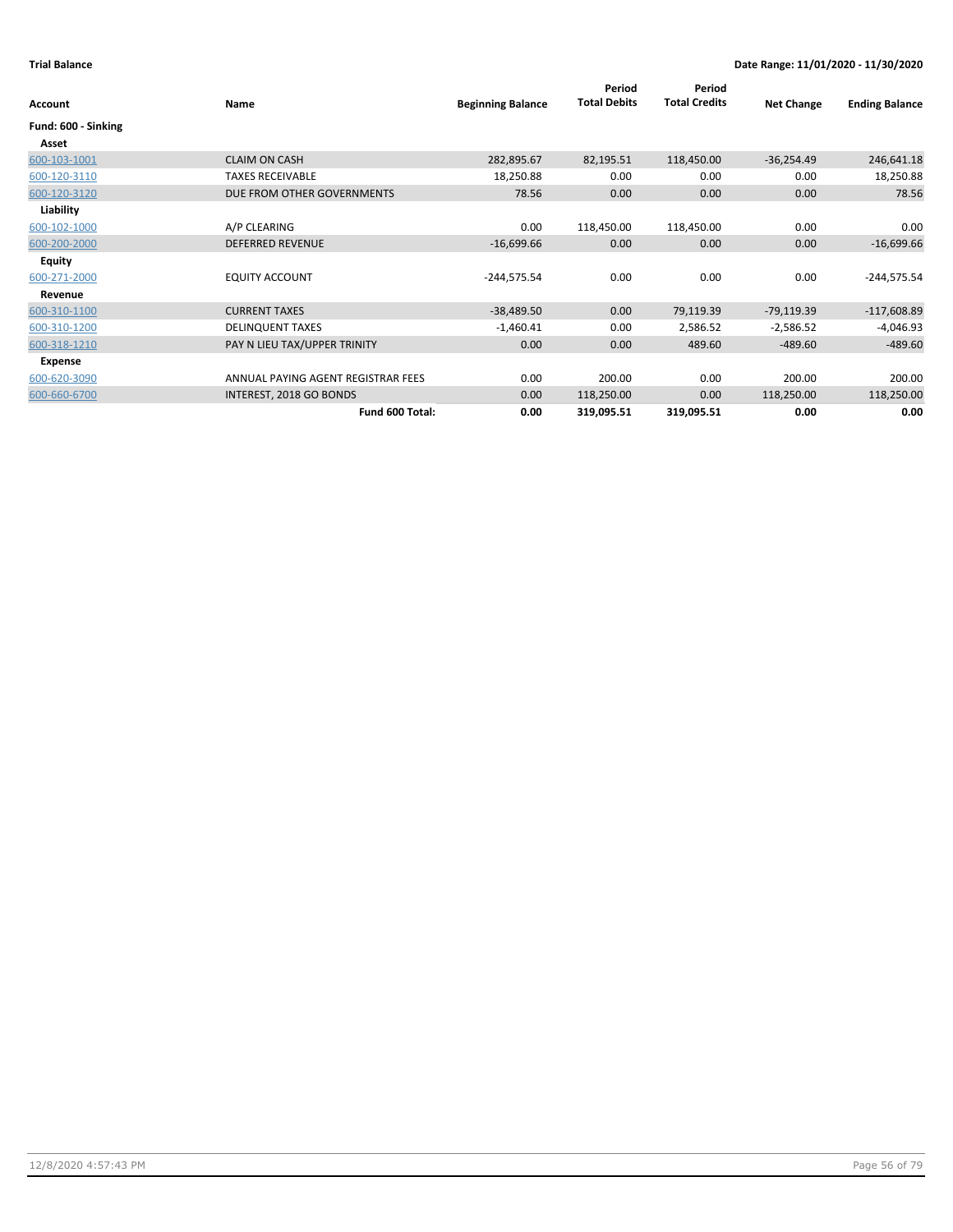| Account                                            | Name                  |                 | <b>Beginning Balance</b> | Period<br><b>Total Debits</b> | Period<br><b>Total Credits</b> | <b>Net Change</b> | <b>Ending Balance</b> |
|----------------------------------------------------|-----------------------|-----------------|--------------------------|-------------------------------|--------------------------------|-------------------|-----------------------|
| Fund: 630 - Law Enforcement Education Const. Pct.1 |                       |                 |                          |                               |                                |                   |                       |
| Asset                                              |                       |                 |                          |                               |                                |                   |                       |
| 630-103-1001                                       | <b>CLAIM ON CASH</b>  |                 | 2,373.57                 | 0.00                          | 0.00                           | 0.00              | 2,373.57              |
| Equity                                             |                       |                 |                          |                               |                                |                   |                       |
| 630-271-2000                                       | <b>EQUITY ACCOUNT</b> |                 | $-2,373.57$              | 0.00                          | 0.00                           | 0.00              | $-2,373.57$           |
|                                                    |                       | Fund 630 Total: | 0.00                     | 0.00                          | 0.00                           | 0.00              | 0.00                  |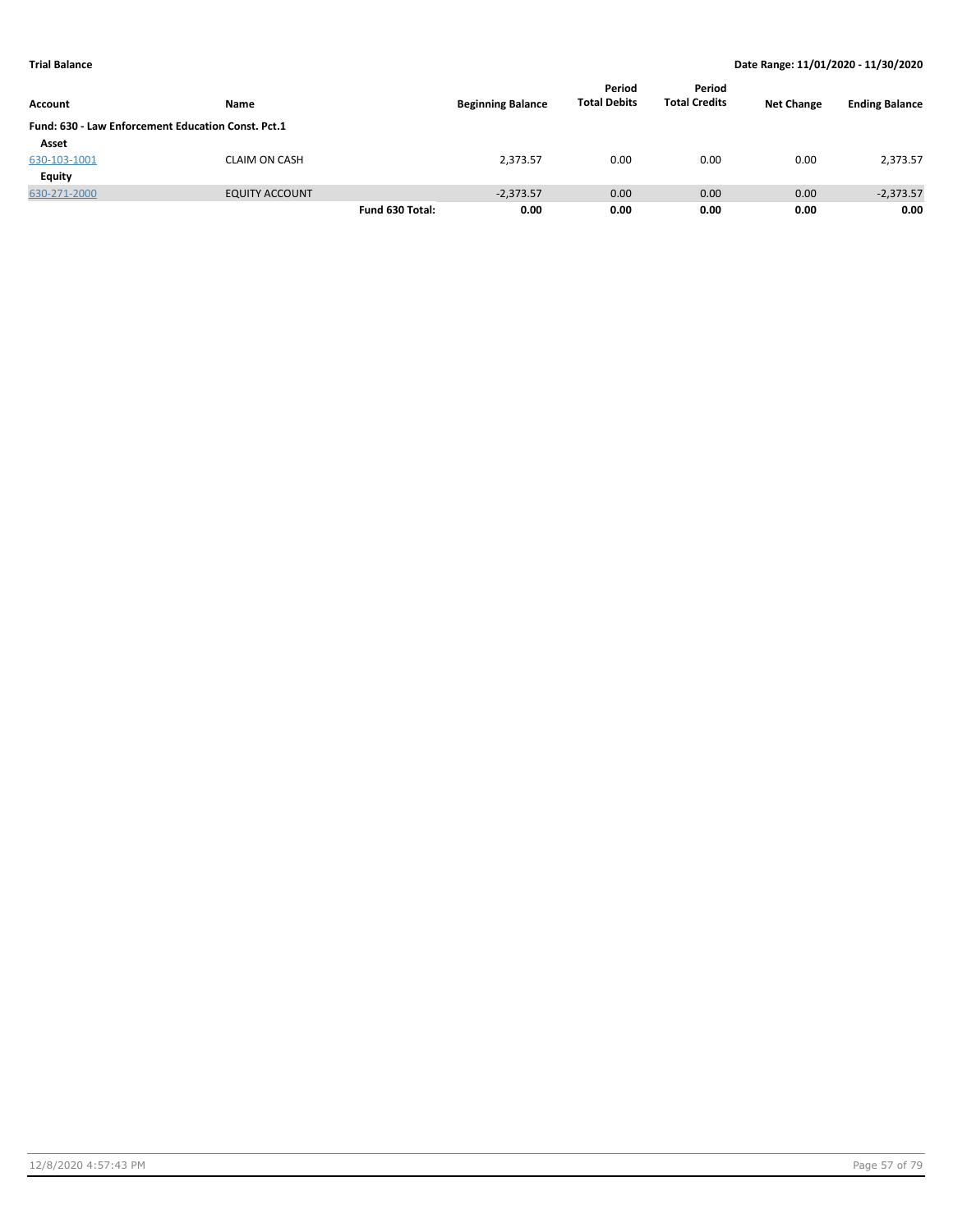| Account                                            | Name                  |                 | <b>Beginning Balance</b> | Period<br><b>Total Debits</b> | Period<br><b>Total Credits</b> | <b>Net Change</b> | <b>Ending Balance</b> |
|----------------------------------------------------|-----------------------|-----------------|--------------------------|-------------------------------|--------------------------------|-------------------|-----------------------|
| Fund: 640 - Law Enforcement Education Const. Pct.2 |                       |                 |                          |                               |                                |                   |                       |
| Asset                                              |                       |                 |                          |                               |                                |                   |                       |
| 640-103-1001                                       | <b>CLAIM ON CASH</b>  |                 | 1,040.35                 | 0.00                          | 0.00                           | 0.00              | 1,040.35              |
| Equity                                             |                       |                 |                          |                               |                                |                   |                       |
| 640-271-2000                                       | <b>EQUITY ACCOUNT</b> |                 | $-1,040.35$              | 0.00                          | 0.00                           | 0.00              | $-1,040.35$           |
|                                                    |                       | Fund 640 Total: | 0.00                     | 0.00                          | 0.00                           | 0.00              | 0.00                  |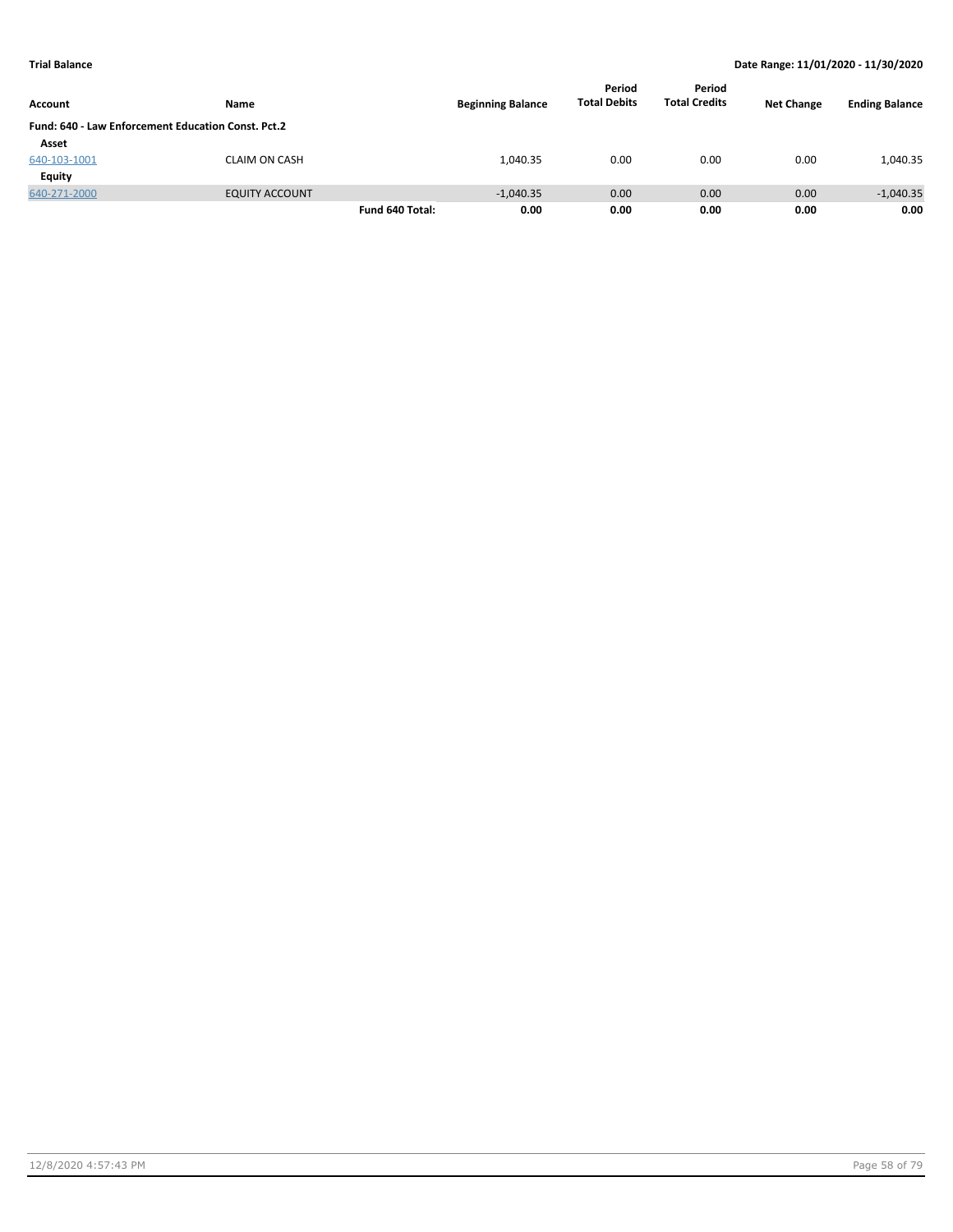| Account                                            | Name                  |                 | <b>Beginning Balance</b> | Period<br><b>Total Debits</b> | Period<br><b>Total Credits</b> | <b>Net Change</b> | <b>Ending Balance</b> |
|----------------------------------------------------|-----------------------|-----------------|--------------------------|-------------------------------|--------------------------------|-------------------|-----------------------|
| Fund: 650 - Law Enforcement Education Const. Pct.3 |                       |                 |                          |                               |                                |                   |                       |
| Asset                                              |                       |                 |                          |                               |                                |                   |                       |
| 650-103-1001                                       | <b>CLAIM ON CASH</b>  |                 | 3,376.80                 | 0.00                          | 0.00                           | 0.00              | 3,376.80              |
| Equity                                             |                       |                 |                          |                               |                                |                   |                       |
| 650-271-2000                                       | <b>EQUITY ACCOUNT</b> |                 | $-3.376.80$              | 0.00                          | 0.00                           | 0.00              | $-3,376.80$           |
|                                                    |                       | Fund 650 Total: | 0.00                     | 0.00                          | 0.00                           | 0.00              | 0.00                  |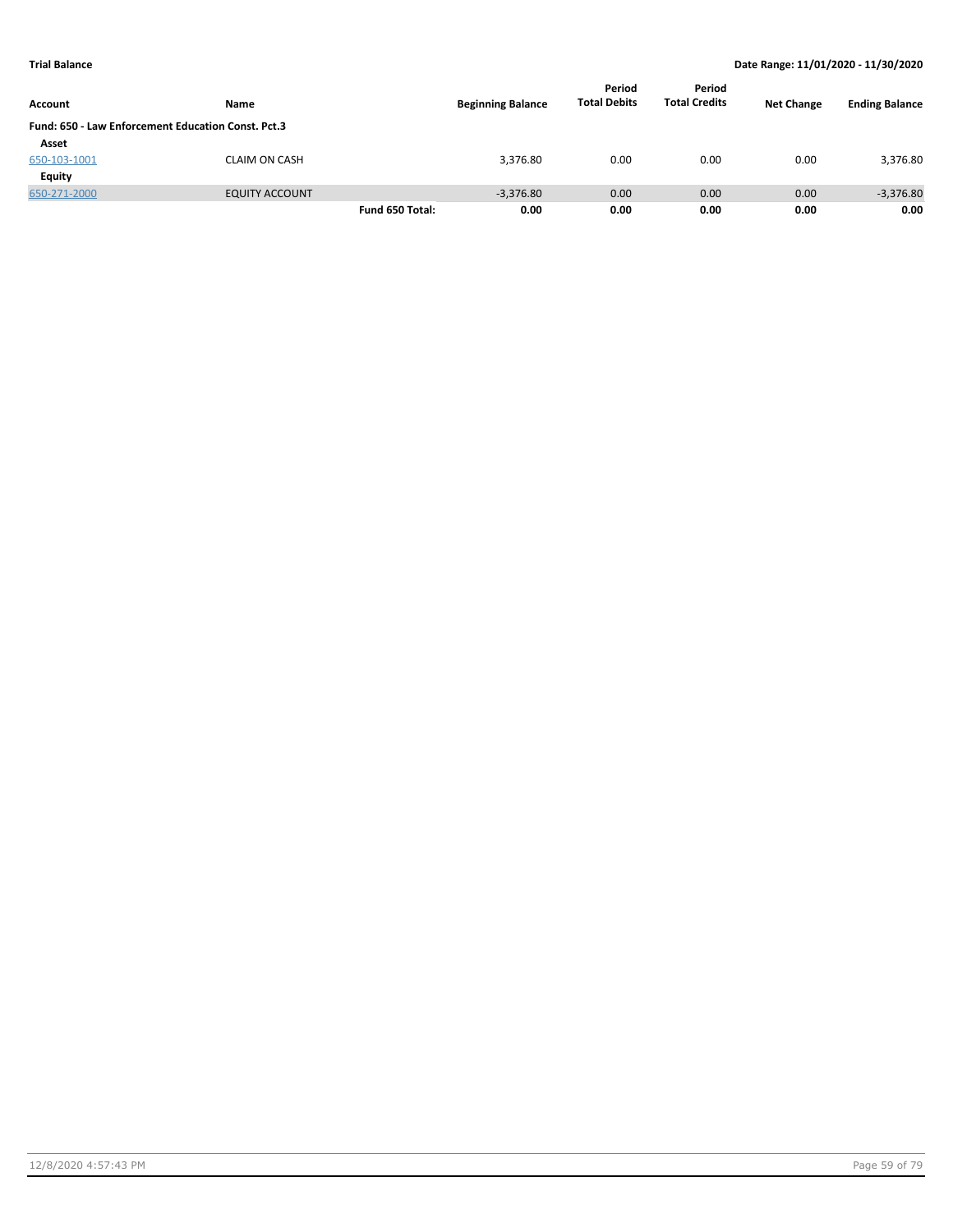| Account                                            | Name                             | <b>Beginning Balance</b> | Period<br><b>Total Debits</b> | Period<br><b>Total Credits</b> | <b>Net Change</b> | <b>Ending Balance</b> |
|----------------------------------------------------|----------------------------------|--------------------------|-------------------------------|--------------------------------|-------------------|-----------------------|
| Fund: 660 - 2017 GO Bonds-Construction Fund FY2017 |                                  |                          |                               |                                |                   |                       |
| Asset                                              |                                  |                          |                               |                                |                   |                       |
| 660-103-1001                                       | <b>CLAIM ON CASH</b>             | 1,668.94                 | 0.00                          | 0.00                           | 0.00              | 1,668.94              |
| 660-103-1660                                       | <b>ICS DEPOSIT</b>               | 12.87                    | 0.00                          | 0.00                           | 0.00              | 12.87                 |
| 660-120-3130                                       | DUE FROM OTHER FUNDS             | 160,470.65               | 0.00                          | 0.00                           | 0.00              | 160,470.65            |
| Liability                                          |                                  |                          |                               |                                |                   |                       |
| 660-200-9100                                       | SYSTEM ADDED LIABILITY LINE-ITEM | 118,487.23               | 0.00                          | 0.00                           | 0.00              | 118,487.23            |
| 660-200-9200                                       | <b>RETAINAGE PAYABLE</b>         | $-19,591.05$             | 0.00                          | 0.00                           | 0.00              | $-19,591.05$          |
| <b>Equity</b>                                      |                                  |                          |                               |                                |                   |                       |
| 660-271-2000                                       | <b>EQUITY ACCOUNT</b>            | $-261,048.64$            | 0.00                          | 0.00                           | 0.00              | $-261,048.64$         |
|                                                    | Fund 660 Total:                  | 0.00                     | 0.00                          | 0.00                           | 0.00              | 0.00                  |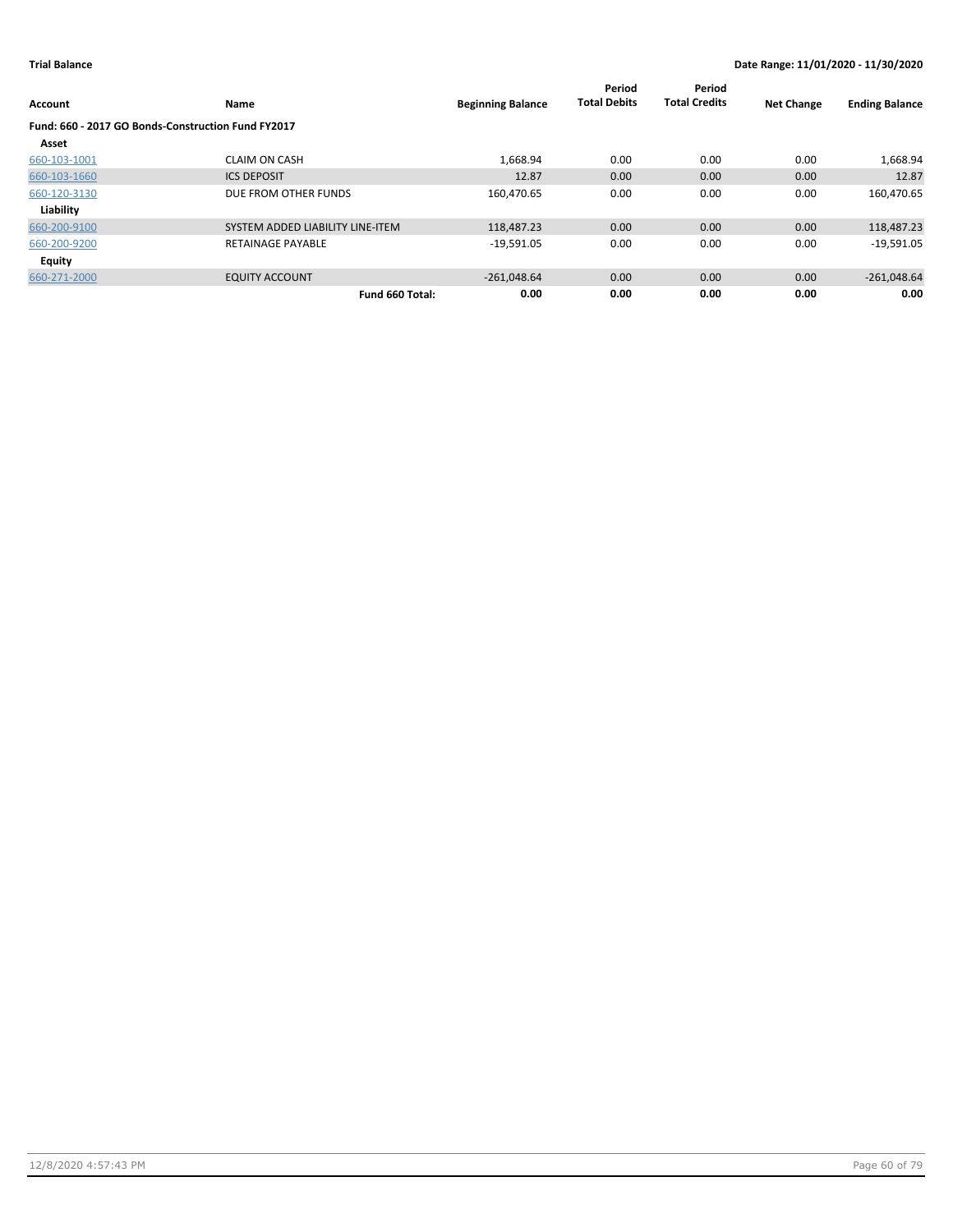| Account                                   | Name                             | <b>Beginning Balance</b> | Period<br><b>Total Debits</b> | Period<br><b>Total Credits</b> | <b>Net Change</b> | <b>Ending Balance</b> |
|-------------------------------------------|----------------------------------|--------------------------|-------------------------------|--------------------------------|-------------------|-----------------------|
| <b>Fund: 670 - Courthouse Restoration</b> |                                  |                          |                               |                                |                   |                       |
| Asset                                     |                                  |                          |                               |                                |                   |                       |
| 670-103-1001                              | <b>CLAIM ON CASH</b>             | 13,820.23                | 450,727.49                    | 0.00                           | 450,727.49        | 464,547.72            |
| 670-120-3100                              | <b>GRANT RECEIVED FROM THC</b>   | 21,732.49                | 0.00                          | 0.00                           | 0.00              | 21,732.49             |
| Liability                                 |                                  |                          |                               |                                |                   |                       |
| 670-200-9000                              | SYSTEM ADDED LIABILITY LINE-ITEM | 16,253.96                | 0.00                          | 0.00                           | 0.00              | 16,253.96             |
| 670-207-9500                              | DUE TO OTHER FUNDS               | $-160,470.65$            | 0.00                          | 0.00                           | 0.00              | $-160,470.65$         |
| <b>Equity</b>                             |                                  |                          |                               |                                |                   |                       |
| 670-271-2000                              | <b>EQUITY ACCOUNT</b>            | 94,958.74                | 0.00                          | 0.00                           | 0.00              | 94,958.74             |
| Revenue                                   |                                  |                          |                               |                                |                   |                       |
| 670-330-5100                              | <b>COURTHOUSE RESTORATION</b>    | 13,705.23                | 0.00                          | 450,727.49                     | -450,727.49       | -437,022.26           |
|                                           | Fund 670 Total:                  | 0.00                     | 450,727.49                    | 450.727.49                     | 0.00              | 0.00                  |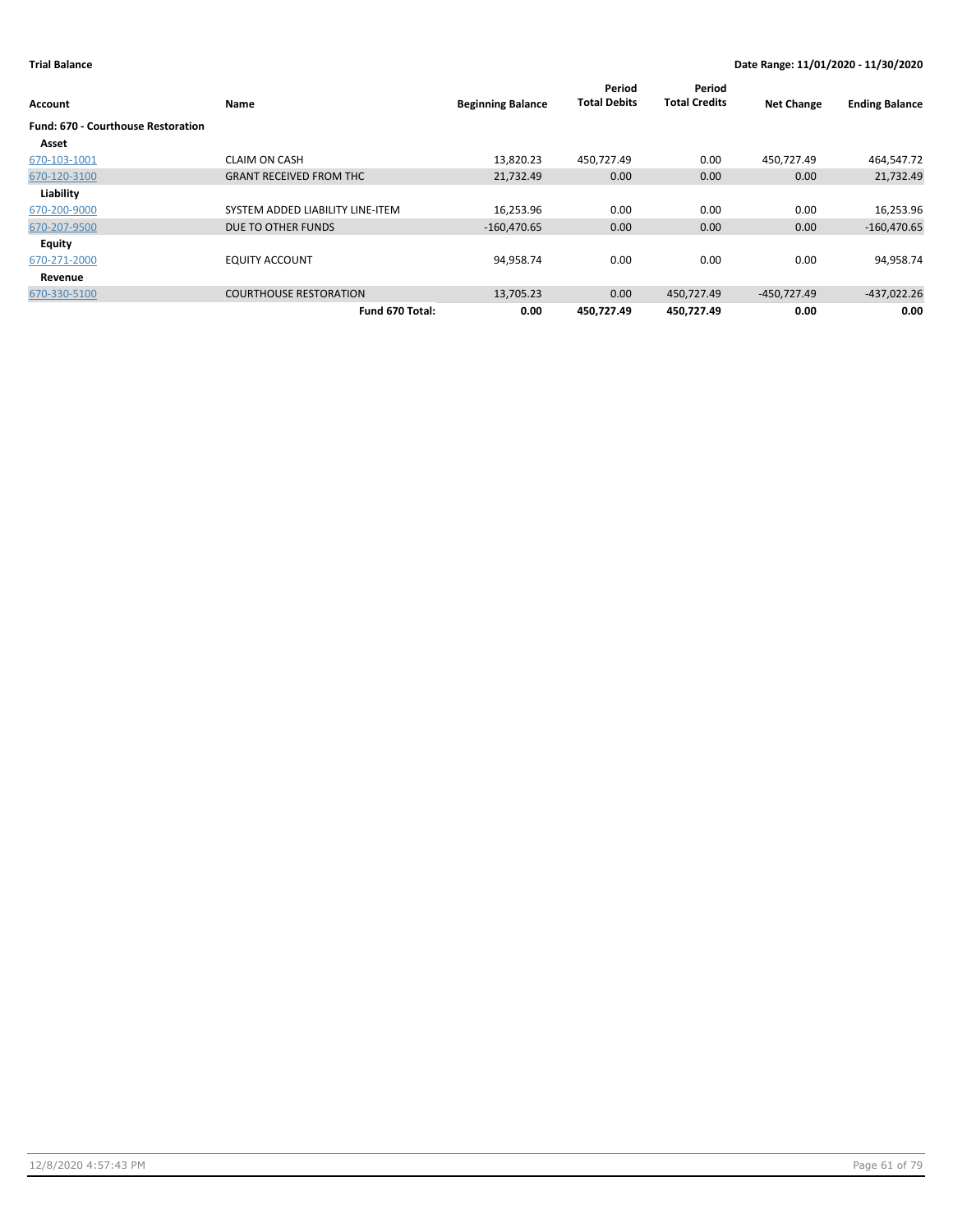| Account                                            | Name                                      | <b>Beginning Balance</b> | Period<br><b>Total Debits</b> | Period<br><b>Total Credits</b> | <b>Net Change</b> | <b>Ending Balance</b> |
|----------------------------------------------------|-------------------------------------------|--------------------------|-------------------------------|--------------------------------|-------------------|-----------------------|
| Fund: 680 - 2018 GO Bonds-Construction Fund FY2019 |                                           |                          |                               |                                |                   |                       |
| Asset                                              |                                           |                          |                               |                                |                   |                       |
| 680-103-1000                                       | GO BONDS CONST.2018-COMBINED FU           | 1,004.13                 | 0.00                          | 0.00                           | 0.00              | 1,004.13              |
| 680-103-1001                                       | <b>CLAIM ON CASH</b>                      | $-267,870.98$            | 886,994.17                    | 691,060.16                     | 195,934.01        | $-71,936.97$          |
| 680-103-1680                                       | <b>BUSINESS MONEY FUND ACCOUNT</b>        | 2,637,788.12             | 0.00                          | 886,994.17                     | $-886,994.17$     | 1,750,793.95          |
| Liability                                          |                                           |                          |                               |                                |                   |                       |
| 680-102-1000                                       | A/P CLEARING                              | $-62,533.95$             | 610,223.61                    | 547,689.66                     | 62,533.95         | 0.00                  |
| <b>Equity</b>                                      |                                           |                          |                               |                                |                   |                       |
| 680-271-2000                                       | <b>EQUITY ACCOUNT</b>                     | $-2,408,729.28$          | 0.00                          | 0.00                           | 0.00              | $-2,408,729.28$       |
| Revenue                                            |                                           |                          |                               |                                |                   |                       |
| 680-360-1680                                       | <b>INTEREST EARNINGS BUSINESS MONEY F</b> | $-433.70$                | 0.00                          | 0.00                           | 0.00              | $-433.70$             |
| Expense                                            |                                           |                          |                               |                                |                   |                       |
| 680-668-1650                                       | <b>CONSTRUCTION</b>                       | 740.00                   | 492,435.46                    | 0.00                           | 492,435.46        | 493,175.46            |
| 680-668-1670                                       | <b>CONSTRUCTION MANAGER AGENT</b>         | 0.00                     | 79,122.35                     | 0.00                           | 79,122.35         | 79,122.35             |
| 680-668-1680                                       | <b>MASONRY AND STONE</b>                  | 100,035.66               | 46,532.47                     | 0.00                           | 46,532.47         | 146,568.13            |
| 680-668-4030                                       | <b>ARCHITECTURAL FEES</b>                 | 0.00                     | 6,500.00                      | 0.00                           | 6,500.00          | 6,500.00              |
| 680-668-4260                                       | PROFESSIONAL FEES                         | 0.00                     | 1,714.20                      | 0.00                           | 1,714.20          | 1,714.20              |
| 680-668-4430                                       | <b>TRASH PICK UP</b>                      | 0.00                     | 2,221.73                      | 0.00                           | 2,221.73          | 2,221.73              |
|                                                    | Fund 680 Total:                           | 0.00                     | 2,125,743.99                  | 2,125,743.99                   | 0.00              | 0.00                  |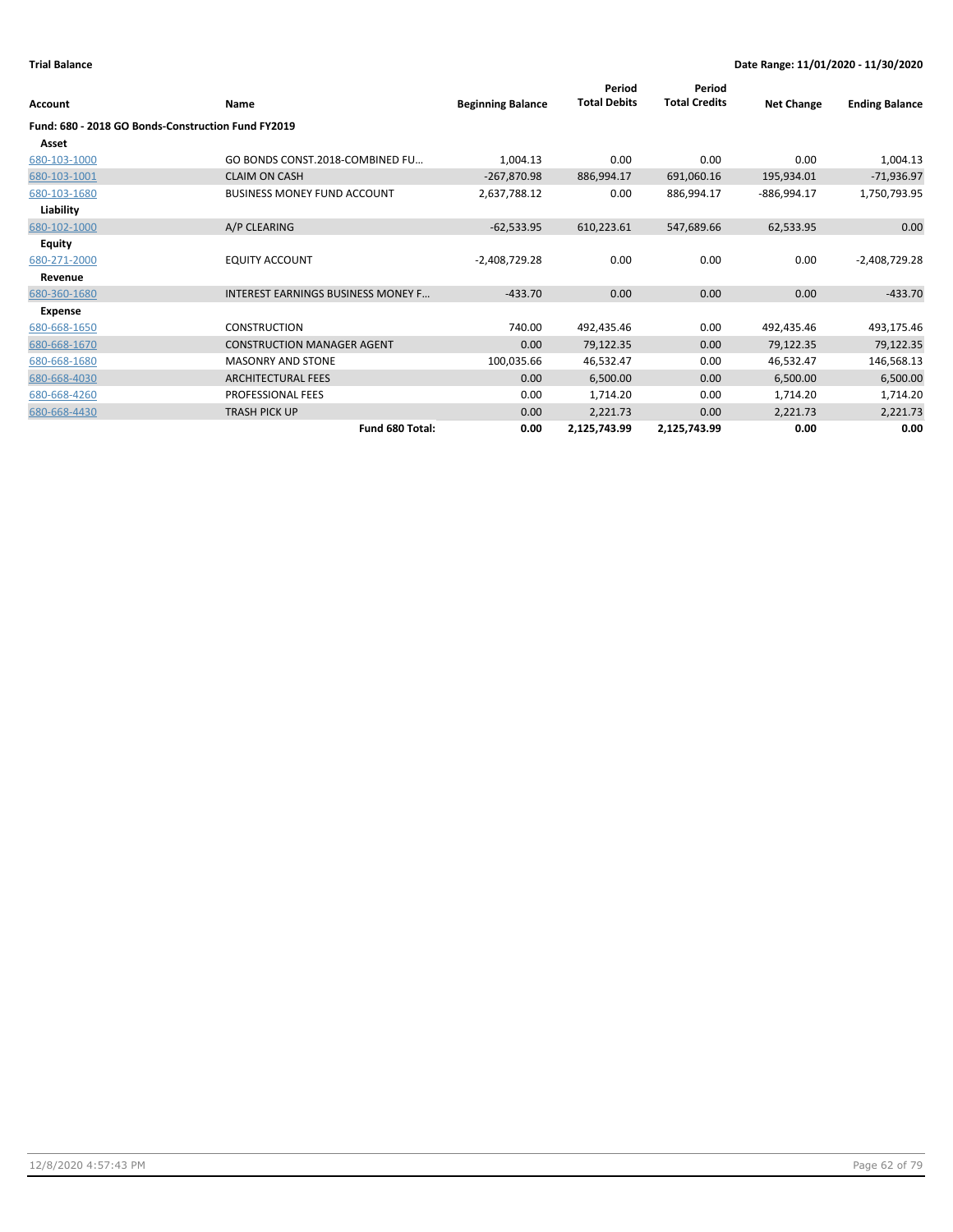| <b>Account</b>                                     | Name                            | <b>Beginning Balance</b> | Period<br><b>Total Debits</b> | Period<br><b>Total Credits</b> | <b>Net Change</b> | <b>Ending Balance</b> |
|----------------------------------------------------|---------------------------------|--------------------------|-------------------------------|--------------------------------|-------------------|-----------------------|
| Fund: 690 - 2020 CO Bonds-Construction Fund FY2020 |                                 |                          |                               |                                |                   |                       |
| Asset                                              |                                 |                          |                               |                                |                   |                       |
| 690-103-1200                                       | CO BONDS CONST.2020-COMB. FUNDS | 100.07                   | 0.00                          | 0.00                           | 0.00              | 100.07                |
| 690-103-1690                                       | <b>ICS DEPOSIT</b>              | 9,904,991.31             | 0.00                          | 0.00                           | 0.00              | 9,904,991.31          |
| <b>Equity</b>                                      |                                 |                          |                               |                                |                   |                       |
| 690-271-2000                                       | <b>EQUITY ACCOUNT</b>           | -9,903,829.75            | 0.00                          | 0.00                           | 0.00              | -9,903,829.75         |
| Revenue                                            |                                 |                          |                               |                                |                   |                       |
| 690-360-1690                                       | <b>INTEREST EARNINGS ICS</b>    | $-1,261.63$              | 0.00                          | 0.00                           | 0.00              | $-1,261.63$           |
|                                                    | Fund 690 Total:                 | 0.00                     | 0.00                          | 0.00                           | 0.00              | 0.00                  |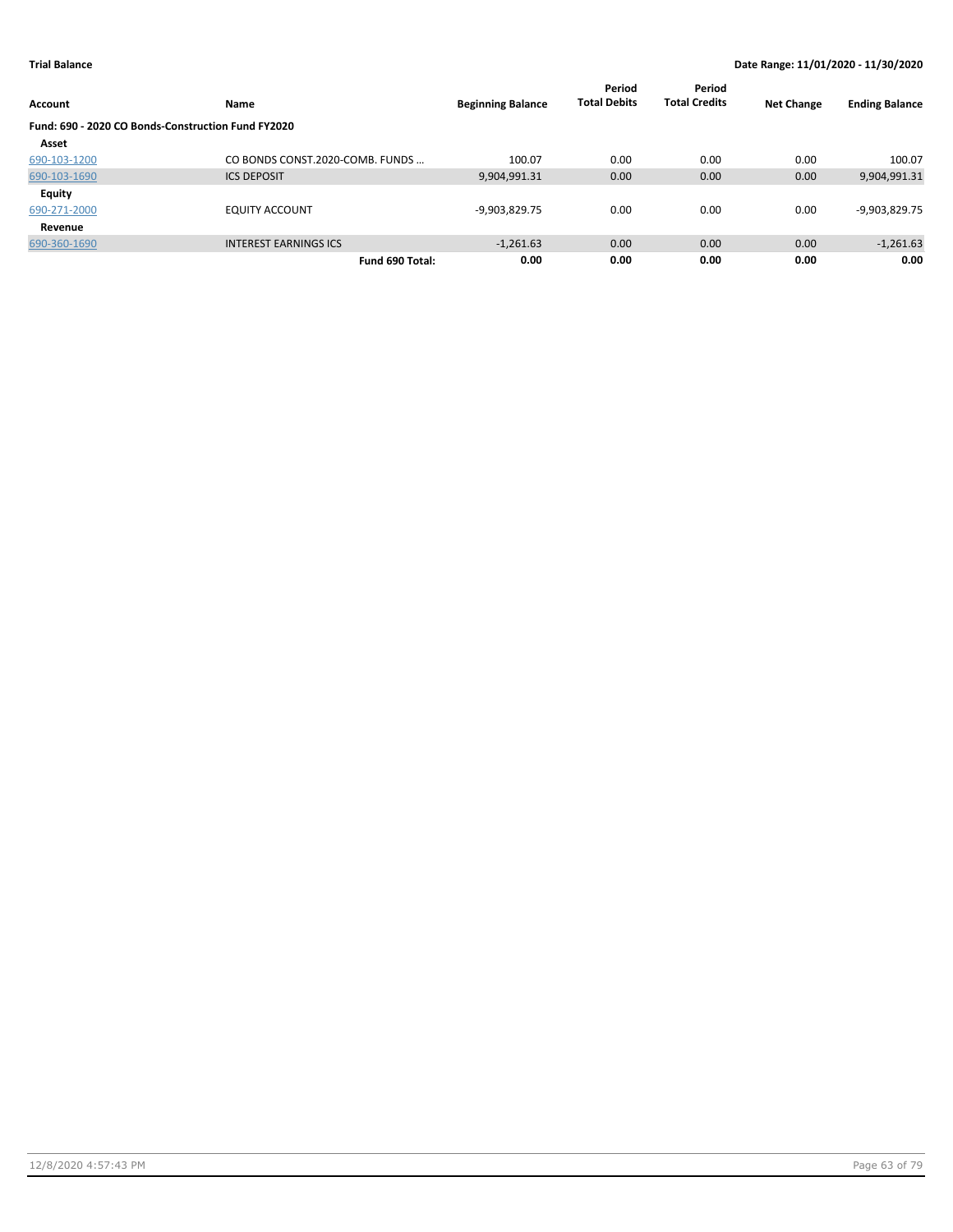|                          |                          |                          | Period              | Period               |                   |                       |
|--------------------------|--------------------------|--------------------------|---------------------|----------------------|-------------------|-----------------------|
| <b>Account</b>           | Name                     | <b>Beginning Balance</b> | <b>Total Debits</b> | <b>Total Credits</b> | <b>Net Change</b> | <b>Ending Balance</b> |
| Fund: 700 - Right of Way |                          |                          |                     |                      |                   |                       |
| Asset                    |                          |                          |                     |                      |                   |                       |
| 700-103-1001             | <b>CLAIM ON CASH</b>     | 16,115.96                | 0.00                | 0.00                 | 0.00              | 16,115.96             |
| 700-103-1750             | <b>TEXPOOL</b>           | 84,891.60                | 0.00                | 0.00                 | 0.00              | 84,891.60             |
| <b>Equity</b>            |                          |                          |                     |                      |                   |                       |
| 700-271-2000             | <b>EQUITY ACCOUNT</b>    | $-100,997.91$            | 0.00                | 0.00                 | 0.00              | $-100,997.91$         |
| Revenue                  |                          |                          |                     |                      |                   |                       |
| 700-360-1000             | <b>INTEREST EARNINGS</b> | $-9.65$                  | 0.00                | 0.00                 | 0.00              | $-9.65$               |
|                          | Fund 700 Total:          | 0.00                     | 0.00                | 0.00                 | 0.00              | 0.00                  |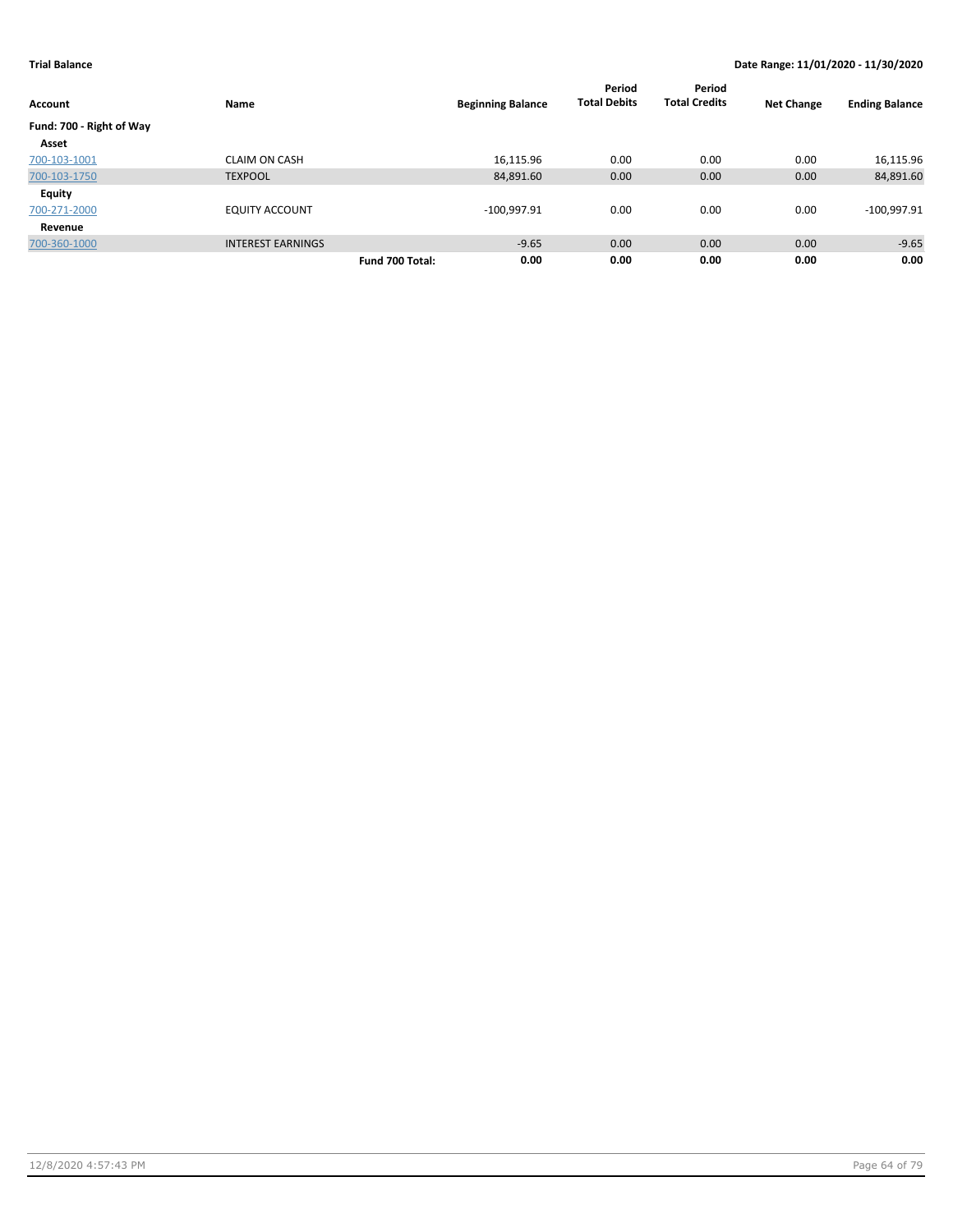| Account                            | Name                        | <b>Beginning Balance</b> | Period<br><b>Total Debits</b> | Period<br><b>Total Credits</b> | <b>Net Change</b> | <b>Ending Balance</b> |
|------------------------------------|-----------------------------|--------------------------|-------------------------------|--------------------------------|-------------------|-----------------------|
|                                    |                             |                          |                               |                                |                   |                       |
| Fund: 800 - Veterans Court Program |                             |                          |                               |                                |                   |                       |
| Asset                              |                             |                          |                               |                                |                   |                       |
| 800-103-1800                       | CASH-VETERANS COURT PROGRAM | 600.00                   | 0.00                          | 0.00                           | 0.00              | 600.00                |
| Equity                             |                             |                          |                               |                                |                   |                       |
| 800-271-2000                       | <b>EQUITY ACCOUNT</b>       | $-600.00$                | 0.00                          | 0.00                           | 0.00              | $-600.00$             |
|                                    | Fund 800 Total:             | 0.00                     | 0.00                          | 0.00                           | 0.00              | 0.00                  |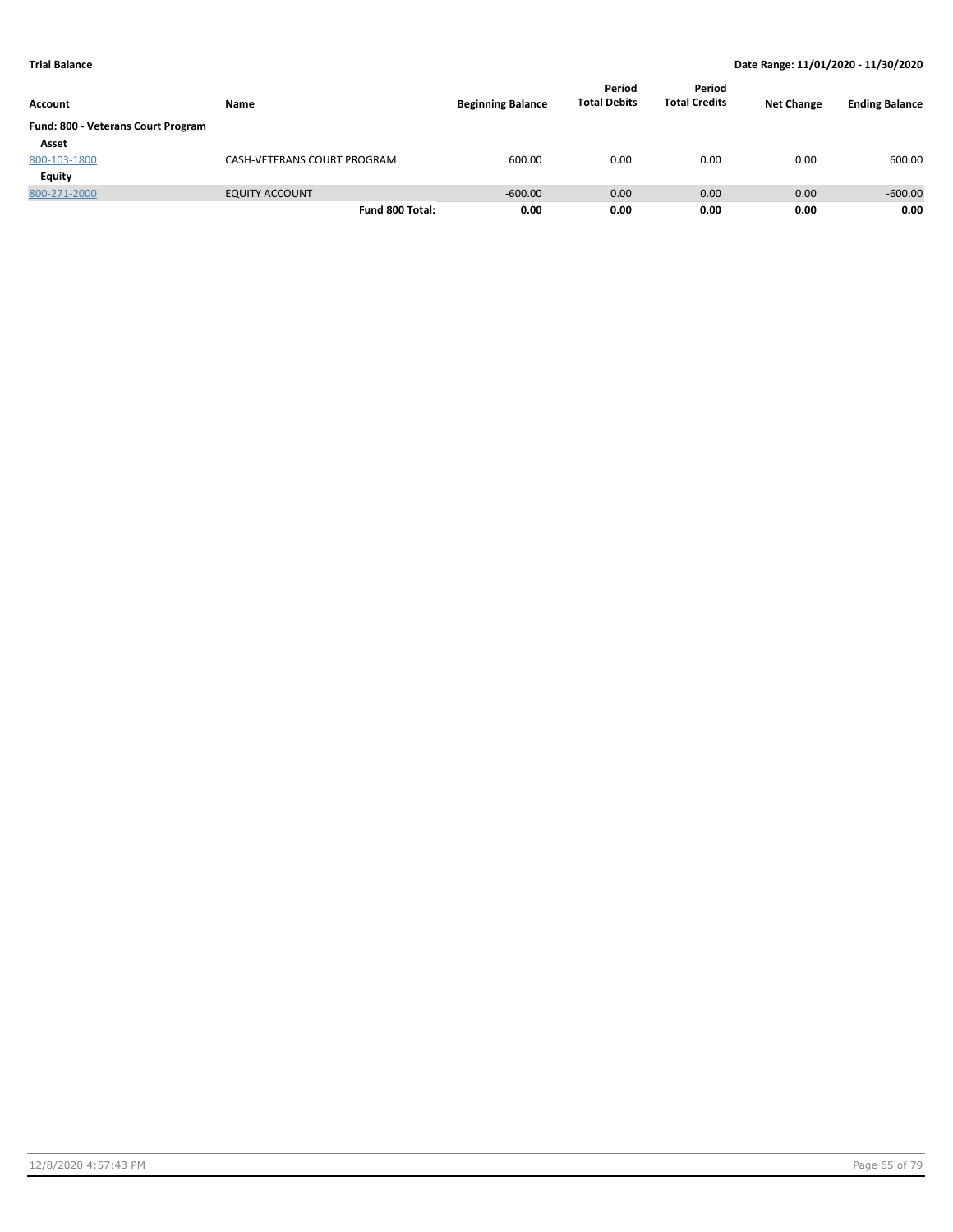| Account                                  | <b>Name</b>                      | <b>Beginning Balance</b> | Period<br><b>Total Debits</b> | Period<br><b>Total Credits</b> | <b>Net Change</b> | <b>Ending Balance</b> |
|------------------------------------------|----------------------------------|--------------------------|-------------------------------|--------------------------------|-------------------|-----------------------|
| Fund: 810 - County Lake Road Impact Fund |                                  |                          |                               |                                |                   |                       |
| Asset                                    |                                  |                          |                               |                                |                   |                       |
| 810-103-1001                             | <b>CLAIM ON CASH</b>             | 104.021.21               | 100,000.00                    | 0.00                           | 100.000.00        | 204,021.21            |
| Liability                                |                                  |                          |                               |                                |                   |                       |
| 810-200-9100                             | SYSTEM ADDED LIABILITY LINE-ITEM | 30.992.00                | 0.00                          | 0.00                           | 0.00              | 30,992.00             |
| <b>Equity</b>                            |                                  |                          |                               |                                |                   |                       |
| 810-271-2000                             | <b>EQUITY ACCOUNT</b>            | $-135,013.21$            | 0.00                          | 0.00                           | 0.00              | $-135,013.21$         |
| Revenue                                  |                                  |                          |                               |                                |                   |                       |
| 810-318-1830                             | YEAR 3 PAYMENT                   | 0.00                     | 0.00                          | 100,000.00                     | $-100,000.00$     | $-100,000.00$         |
|                                          | Fund 810 Total:                  | 0.00                     | 100.000.00                    | 100,000.00                     | 0.00              | 0.00                  |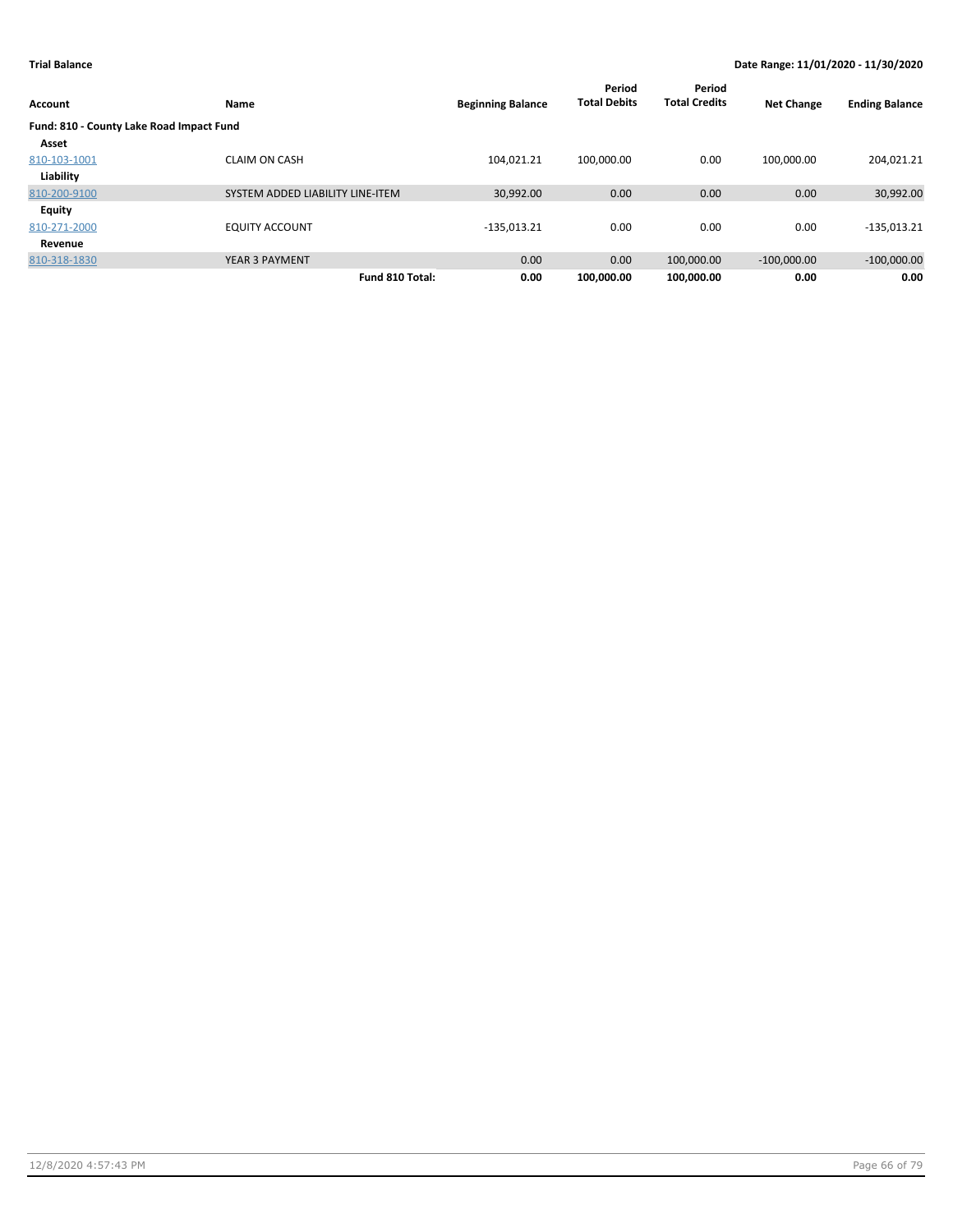| Account                 | Name                               | <b>Beginning Balance</b> | Period<br><b>Total Debits</b> | Period<br><b>Total Credits</b> | <b>Net Change</b> | <b>Ending Balance</b> |
|-------------------------|------------------------------------|--------------------------|-------------------------------|--------------------------------|-------------------|-----------------------|
| Fund: 850 - Lake Fannin |                                    |                          |                               |                                |                   |                       |
| Asset                   |                                    |                          |                               |                                |                   |                       |
| 850-103-1001            | <b>CLAIM ON CASH</b>               | 5,223.93                 | 1,215.00                      | 2,364.51                       | $-1,149.51$       | 4,074.42              |
| Liability               |                                    |                          |                               |                                |                   |                       |
| 850-102-1000            | A/P CLEARING                       | 0.00                     | 2,364.51                      | 2,364.51                       | 0.00              | 0.00                  |
| 850-200-9100            | SYSTEM ADDED LIABILITY LINE-ITEM   | 388.75                   | 0.00                          | 0.00                           | 0.00              | 388.75                |
| <b>Equity</b>           |                                    |                          |                               |                                |                   |                       |
| 850-271-2000            | <b>EQUITY ACCOUNT</b>              | $-4,955.78$              | 0.00                          | 0.00                           | 0.00              | $-4,955.78$           |
| Revenue                 |                                    |                          |                               |                                |                   |                       |
| 850-370-1500            | <b>DONATIONS</b>                   | 0.00                     | 0.00                          | 1,040.00                       | $-1,040.00$       | $-1,040.00$           |
| 850-370-1830            | <b>VOLUNTEER MEMBERSHIP FEES</b>   | 0.00                     | 0.00                          | 100.00                         | $-100.00$         | $-100.00$             |
| 850-370-1850            | <b>RENTAL FEE</b>                  | $-987.50$                | 0.00                          | 75.00                          | $-75.00$          | $-1,062.50$           |
| 850-370-1860            | <b>DEPOSIT FEE</b>                 | $-150.00$                | 0.00                          | 0.00                           | 0.00              | $-150.00$             |
| <b>Expense</b>          |                                    |                          |                               |                                |                   |                       |
| 850-520-1860            | <b>DEPOSIT REFUND</b>              | 150.00                   | 150.00                        | 0.00                           | 150.00            | 300.00                |
| 850-520-4400            | UTILITIES ELECTRICITY              | 35.60                    | 0.00                          | 0.00                           | 0.00              | 35.60                 |
| 850-520-4420            | <b>UTILITIES WATER</b>             | 0.00                     | 54.51                         | 0.00                           | 54.51             | 54.51                 |
| 850-520-4430            | <b>TRASH PICK UP</b>               | 70.00                    | 0.00                          | 0.00                           | 0.00              | 70.00                 |
| 850-520-4500            | <b>R&amp;M BUILDING</b>            | 225.00                   | 0.00                          | 0.00                           | 0.00              | 225.00                |
| 850-520-4840            | <b>GENERAL LIABILITY INSURANCE</b> | 0.00                     | 2,160.00                      | 0.00                           | 2,160.00          | 2,160.00              |
|                         | Fund 850 Total:                    | 0.00                     | 5,944.02                      | 5,944.02                       | 0.00              | 0.00                  |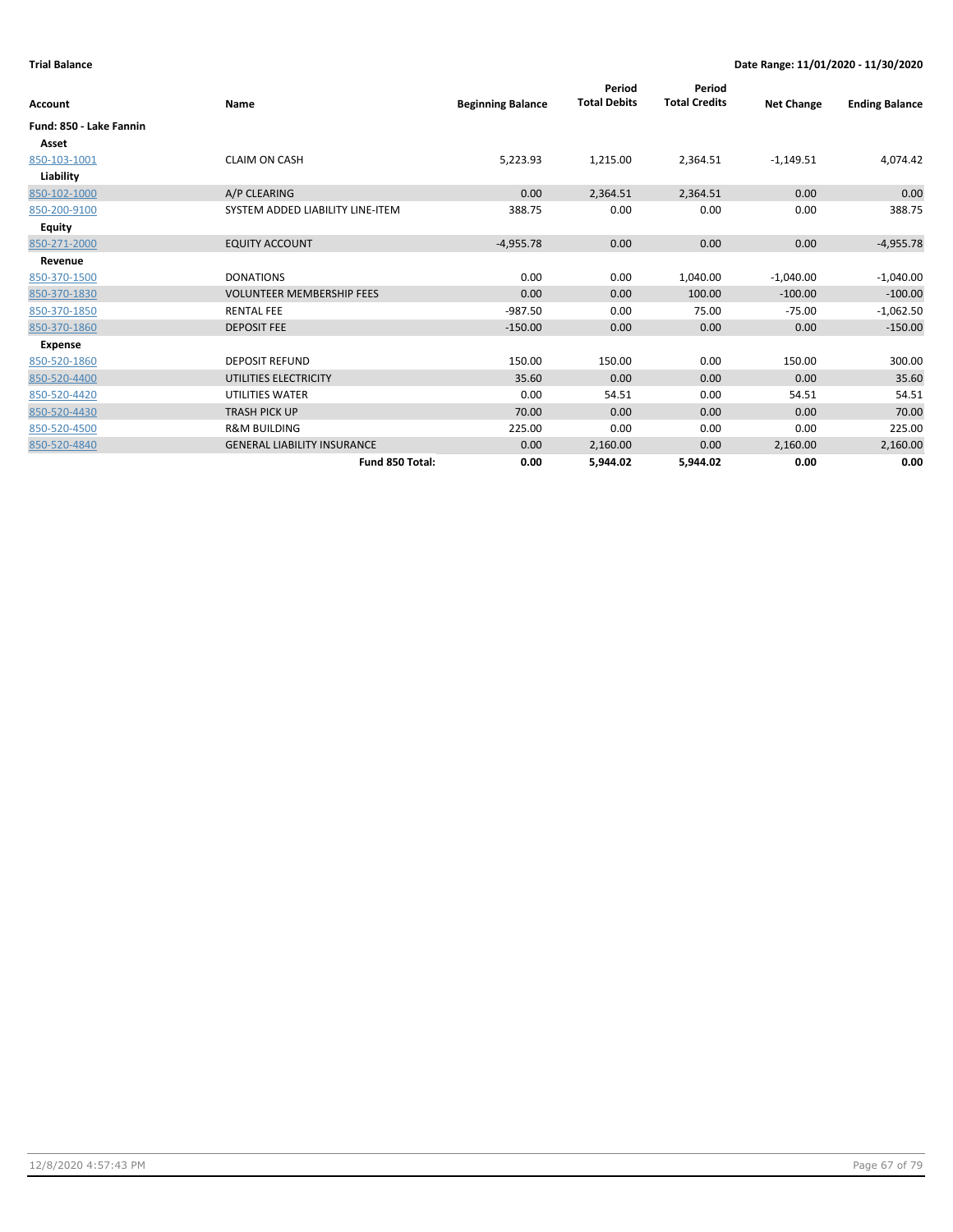|                      |                                    |                          | Period              | Period               |                   |                       |
|----------------------|------------------------------------|--------------------------|---------------------|----------------------|-------------------|-----------------------|
| Account              | Name                               | <b>Beginning Balance</b> | <b>Total Debits</b> | <b>Total Credits</b> | <b>Net Change</b> | <b>Ending Balance</b> |
| Fund: 890 - T.J.J.D. |                                    |                          |                     |                      |                   |                       |
| Asset                |                                    |                          |                     |                      |                   |                       |
| 890-100-1001         | PR Claim on Cash                   | 1,628.00                 | 19,930.64           | 18,302.64            | 1,628.00          | 3,256.00              |
| 890-103-6890         | CASH-STRUCTURAL FAM.THER.GRANT O   | 0.00                     | 0.00                | 12,500.00            | $-12,500.00$      | $-12,500.00$          |
| 890-103-9880         | CASH-LOCAL FUNDS CARRIED FORWARD   | 25,906.04                | 0.00                | 694.44               | $-694.44$         | 25,211.60             |
| 890-103-9920         | <b>CASH-INTEREST INCOME</b>        | 13,284.19                | 0.00                | 0.00                 | 0.00              | 13,284.19             |
| 890-103-9930         | CASH-BASIC PROBATION SUPERVISION   | 12,305.80                | 11,393.00           | 9,536.36             | 1,856.64          | 14,162.44             |
| 890-103-9940         | <b>CASH-COMMUNITY PROGRAMS</b>     | 3,715.44                 | 6,250.00            | 6,456.13             | $-206.13$         | 3,509.31              |
| 890-103-9950         | CASH LOCAL FUNDING FY 2021         | 11,942.08                | 0.00                | 24,161.18            | $-24,161.18$      | $-12,219.10$          |
| 890-103-9960         | CASH-PRE/POST ADJUDICATION         | $-176.19$                | 365.00              | 547.50               | $-182.50$         | $-358.69$             |
| 890-103-9970         | CASH-COMMITMENT DIVERSION          | 748.71                   | 833.00              | 741.88               | 91.12             | 839.83                |
| 890-103-9980         | <b>CASH-MENTAL HEALTH SERVICES</b> | 1,568.41                 | 895.00              | 182.08               | 712.92            | 2,281.33              |
| 890-103-9990         | CASH-REGIONALS DIVERSIONS ALTERNAT | 3,000.00                 | 0.00                | 3,000.00             | $-3,000.00$       | 0.00                  |
| Liability            |                                    |                          |                     |                      |                   |                       |
| 890-102-1001         | PR AP Clearing                     | $-1,628.00$              | 11,489.38           | 9,861.38             | 1,628.00          | 0.00                  |
| 890-200-9000         | Payroll Liability Account          | 0.00                     | 9,861.38            | 11,026.76            | $-1,165.38$       | $-1,165.38$           |
| Equity               |                                    |                          |                     |                      |                   |                       |
| 890-271-2000         | <b>EQUITY ACCOUNT</b>              | $-92,798.10$             | 0.00                | 0.00                 | 0.00              | $-92,798.10$          |
| Revenue              |                                    |                          |                     |                      |                   |                       |
| 890-330-9150         | <b>BASIC PROBATION SUPERVISION</b> | $-11,394.00$             | 0.00                | 11,393.00            | $-11,393.00$      | $-22,787.00$          |
| 890-330-9160         | <b>COMMUNITY PROGRAMS</b>          | $-6,250.00$              | 0.00                | 6,250.00             | $-6,250.00$       | $-12,500.00$          |
| 890-330-9170         | PRE/POST ADJUDICATION              | $-364.00$                | 0.00                | 365.00               | $-365.00$         | $-729.00$             |
| 890-330-9180         | <b>COMMITMENT DIVERSION</b>        | $-833.00$                | 0.00                | 833.00               | $-833.00$         | $-1,666.00$           |
| 890-330-9190         | MENTAL HEALTH SERVICES             | $-894.00$                | 0.00                | 895.00               | $-895.00$         | $-1,789.00$           |
| <b>Expense</b>       |                                    |                          |                     |                      |                   |                       |
| 890-581-4160         | STRUCTURAL FAMILY THERAPY          | 0.00                     | 12,500.00           | 0.00                 | 12,500.00         | 12,500.00             |
| 890-589-4530         | <b>COMPUTER SOFTWARE</b>           | 0.00                     | 3,000.00            | 0.00                 | 3,000.00          | 3,000.00              |
| 890-592-1020         | SALARY APPOINTED OFFICIAL          | 247.97                   | 165.31              | 0.00                 | 165.31            | 413.28                |
| 890-592-1030         | SALARY COMM.CORR.OFFICERS          | 310.22                   | 206.82              | 0.00                 | 206.82            | 517.04                |
| 890-592-2020         | <b>GROUP HEALTH INSURANCE</b>      | 91.54                    | 91.51               | 0.00                 | 91.51             | 183.05                |
| 890-592-2030         | RETIREMENT                         | 65.78                    | 43.86               | 0.00                 | 43.86             | 109.64                |
| 890-592-2040         | <b>WORKERS COMPENSATION</b>        | 0.00                     | 12.38               | 0.00                 | 12.38             | 12.38                 |
| 890-592-2050         | SOCIAL SECURITY & MEDICARE TAX     | 41.74                    | 27.62               | 0.00                 | 27.62             | 69.36                 |
| 890-593-1020         | SALARY APPOINTED OFFICIAL          | 330.61                   | 220.40              | 0.00                 | 220.40            | 551.01                |
| 890-593-1030         | SALARY COMM.CORR.OFFICERS          | 413.65                   | 275.76              | 0.00                 | 275.76            | 689.41                |
| 890-593-2020         | <b>GROUP HEALTH INSURANCE</b>      | 122.04                   | 122.08              | 0.00                 | 122.08            | 244.12                |
| 890-593-2030         | RETIREMENT                         | 87.74                    | 58.49               | 0.00                 | 58.49             | 146.23                |
| 890-593-2040         | <b>WORKERS COMPENSATION</b>        | 0.00                     | 28.30               | 0.00                 | 28.30             | 28.30                 |
| 890-593-2050         | SOCIAL SECURITY & MEDICARE TAX     | 55.68                    | 36.85               | 0.00                 | 36.85             | 92.53                 |
| 890-594-1020         | SALARY APPOINTED OFFICIAL          | 82.67                    | 55.11               | 0.00                 | 55.11             | 137.78                |
| 890-594-1030         | SALARY COMM.CORR.OFFICERS          | 103.42                   | 68.94               | 0.00                 | 68.94             | 172.36                |
| 890-594-2020         | <b>GROUP HEALTH INSURANCE</b>      | 30.46                    | 30.46               | 0.00                 | 30.46             | 60.92                 |
| 890-594-2030         | RETIREMENT                         | 21.94                    | 14.63               | 0.00                 | 14.63             | 36.57                 |
| 890-594-2040         | <b>WORKERS COMPENSATION</b>        | 0.00                     | 3.71                | 0.00                 | 3.71              | 3.71                  |
| 890-594-2050         | SOCIAL SECURITY & MEDICARE TAX     | 13.91                    | 9.23                | 0.00                 | 9.23              | 23.14                 |
| 890-594-4140         | <b>COUNSELING</b>                  | 668.00                   | 0.00                | 0.00                 | 0.00              | 668.00                |
| 890-994-4880         | LAW ENFORCEMENT INSURANCE          | 0.00                     | 694.44              | 0.00                 | 694.44            | 694.44                |
| 890-995-1020         | SALARY APPOINTED OFFICIAL          | 578.58                   | 385.72              | 0.00                 | 385.72            | 964.30<br>1,206.44    |
| 890-995-1030         | SALARY COMM.CORR.OFFICERS          | 723.86                   | 482.58<br>213.60    | 0.00                 | 482.58            |                       |
| 890-995-2020         | <b>GROUP HEALTH INSURANCE</b>      | 213.61                   |                     | 0.00                 | 213.60            | 427.21                |
| 890-995-2030         | RETIREMENT                         | 153.55                   | 102.39              | 0.00                 | 102.39            | 255.94                |
| 890-995-2040         | <b>WORKERS COMPENSATION</b>        | 0.00                     | 44.72               | 0.00                 | 44.72             | 44.72                 |
| 890-995-2050         | SOCIAL SECURITY & MEDICARE TAX     | 97.48                    | 64.54               | 0.00                 | 64.54             | 162.02                |
| 890-995-4040         | DETENTION OPERATING COST FY20      | 13,995.07                | 0.00                | 0.00                 | 0.00              | 13,995.07             |
| 890-995-4041         | DETENTION OPERATING COST FY21      | 0.00                     | 20,687.01           | 0.00                 | 20,687.01         | 20,687.01             |
| 890-995-4530         | <b>COMPUTER SOFTWARE</b>           | 0.00                     | 90.00               | 0.00                 | 90.00             | 90.00                 |
| 890-996-1020         | SALARY APPOINTED OFFICIAL          | 4,132.65                 | 2,755.10            | 0.00                 | 2,755.10          | 6,887.75              |
| 890-996-1030         | SALARY COMM.CORR.OFFICERS          | 5,170.54                 | 3,447.03            | 0.00                 | 3,447.03          | 8,617.57              |
| 890-996-2020         | <b>GROUP HEALTH INSURANCE</b>      | 1,525.91                 | 1,525.95            | 0.00                 | 1,525.95          | 3,051.86              |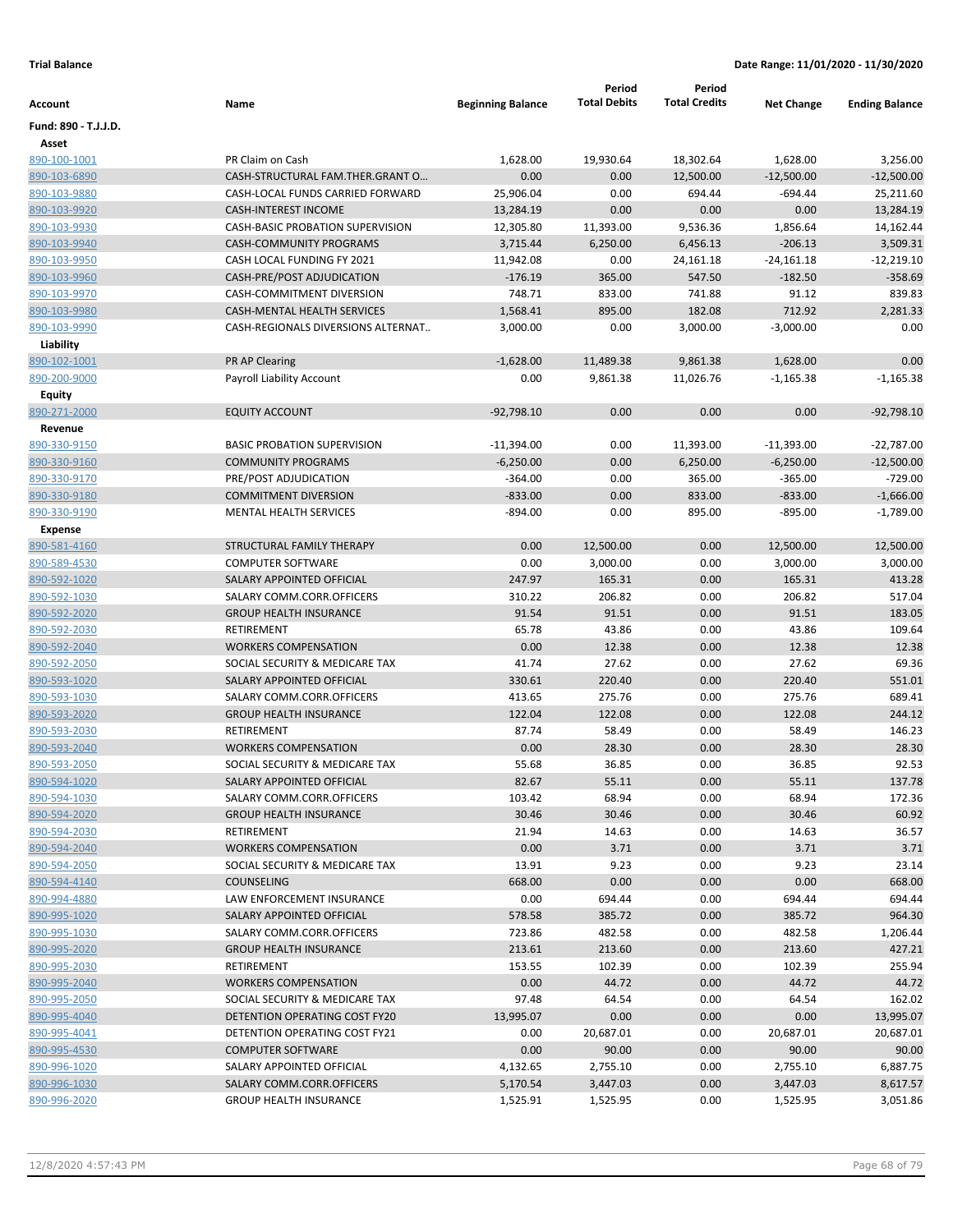| 1,096.89<br>0.00<br><b>RETIREMENT</b><br>731.26<br>731.26<br>890-996-2030<br>351.80<br>0.00<br>351.80<br>0.00<br>890-996-2040<br><b>WORKERS COMPENSATION</b><br>SOCIAL SECURITY & MEDICARE TAX<br>0.00<br>696.14<br>460.92<br>460.92<br>890-996-2050<br>0.00<br>59.98<br>0.00<br>59.98<br>890-996-3100<br><b>OFFICE SUPPLIES</b><br>165.38<br>82.69<br>0.00<br>82.69<br><b>INTERNET</b><br>890-996-4210<br>0.00<br><b>CELL PHONE ALLOWANCE</b><br>33.07<br>33.08<br>33.08<br>890-996-4230<br>OUT OF COUNTY TRAVEL/TRAINING<br>133.40<br>88.55<br>0.00<br>88.55<br>890-996-4270<br>890-997-1020<br>SALARY APPOINTED OFFICIAL<br>2,892.79<br>1,928.54<br>0.00<br>1,928.54<br>3,619.31<br>2,412.87<br>0.00<br>2,412.87<br>SALARY COMM.CORR.OFFICERS<br>890-997-1030<br>1,068.10<br>890-997-2020<br>1,068.06<br>0.00<br>1,068.06<br><b>GROUP HEALTH INSURANCE</b><br>767.79<br>0.00<br>511.83<br>511.83<br>890-997-2030<br><b>RETIREMENT</b><br>0.00<br>212.27<br>0.00<br>212.27<br>890-997-2040<br><b>WORKERS COMPENSATION</b><br>SOCIAL SECURITY & MEDICARE TAX<br>0.00<br>890-997-2050<br>487.13<br>322.56<br>322.56<br>0.00<br>0.00<br>116,746.35<br>116,746.35<br>Fund 890 Total: | Account | Name | <b>Beginning Balance</b> | Period<br><b>Total Debits</b> | Period<br><b>Total Credits</b> | <b>Net Change</b> | <b>Ending Balance</b> |
|------------------------------------------------------------------------------------------------------------------------------------------------------------------------------------------------------------------------------------------------------------------------------------------------------------------------------------------------------------------------------------------------------------------------------------------------------------------------------------------------------------------------------------------------------------------------------------------------------------------------------------------------------------------------------------------------------------------------------------------------------------------------------------------------------------------------------------------------------------------------------------------------------------------------------------------------------------------------------------------------------------------------------------------------------------------------------------------------------------------------------------------------------------------------------------|---------|------|--------------------------|-------------------------------|--------------------------------|-------------------|-----------------------|
|                                                                                                                                                                                                                                                                                                                                                                                                                                                                                                                                                                                                                                                                                                                                                                                                                                                                                                                                                                                                                                                                                                                                                                                    |         |      |                          |                               |                                |                   | 1,828.15              |
|                                                                                                                                                                                                                                                                                                                                                                                                                                                                                                                                                                                                                                                                                                                                                                                                                                                                                                                                                                                                                                                                                                                                                                                    |         |      |                          |                               |                                |                   | 351.80                |
|                                                                                                                                                                                                                                                                                                                                                                                                                                                                                                                                                                                                                                                                                                                                                                                                                                                                                                                                                                                                                                                                                                                                                                                    |         |      |                          |                               |                                |                   | 1,157.06              |
|                                                                                                                                                                                                                                                                                                                                                                                                                                                                                                                                                                                                                                                                                                                                                                                                                                                                                                                                                                                                                                                                                                                                                                                    |         |      |                          |                               |                                |                   | 59.98                 |
|                                                                                                                                                                                                                                                                                                                                                                                                                                                                                                                                                                                                                                                                                                                                                                                                                                                                                                                                                                                                                                                                                                                                                                                    |         |      |                          |                               |                                |                   | 248.07                |
|                                                                                                                                                                                                                                                                                                                                                                                                                                                                                                                                                                                                                                                                                                                                                                                                                                                                                                                                                                                                                                                                                                                                                                                    |         |      |                          |                               |                                |                   | 66.15                 |
|                                                                                                                                                                                                                                                                                                                                                                                                                                                                                                                                                                                                                                                                                                                                                                                                                                                                                                                                                                                                                                                                                                                                                                                    |         |      |                          |                               |                                |                   | 221.95                |
|                                                                                                                                                                                                                                                                                                                                                                                                                                                                                                                                                                                                                                                                                                                                                                                                                                                                                                                                                                                                                                                                                                                                                                                    |         |      |                          |                               |                                |                   | 4,821.33              |
|                                                                                                                                                                                                                                                                                                                                                                                                                                                                                                                                                                                                                                                                                                                                                                                                                                                                                                                                                                                                                                                                                                                                                                                    |         |      |                          |                               |                                |                   | 6,032.18              |
|                                                                                                                                                                                                                                                                                                                                                                                                                                                                                                                                                                                                                                                                                                                                                                                                                                                                                                                                                                                                                                                                                                                                                                                    |         |      |                          |                               |                                |                   | 2,136.16              |
|                                                                                                                                                                                                                                                                                                                                                                                                                                                                                                                                                                                                                                                                                                                                                                                                                                                                                                                                                                                                                                                                                                                                                                                    |         |      |                          |                               |                                |                   | 1,279.62              |
|                                                                                                                                                                                                                                                                                                                                                                                                                                                                                                                                                                                                                                                                                                                                                                                                                                                                                                                                                                                                                                                                                                                                                                                    |         |      |                          |                               |                                |                   | 212.27                |
|                                                                                                                                                                                                                                                                                                                                                                                                                                                                                                                                                                                                                                                                                                                                                                                                                                                                                                                                                                                                                                                                                                                                                                                    |         |      |                          |                               |                                |                   | 809.69                |
|                                                                                                                                                                                                                                                                                                                                                                                                                                                                                                                                                                                                                                                                                                                                                                                                                                                                                                                                                                                                                                                                                                                                                                                    |         |      |                          |                               |                                |                   | 0.00                  |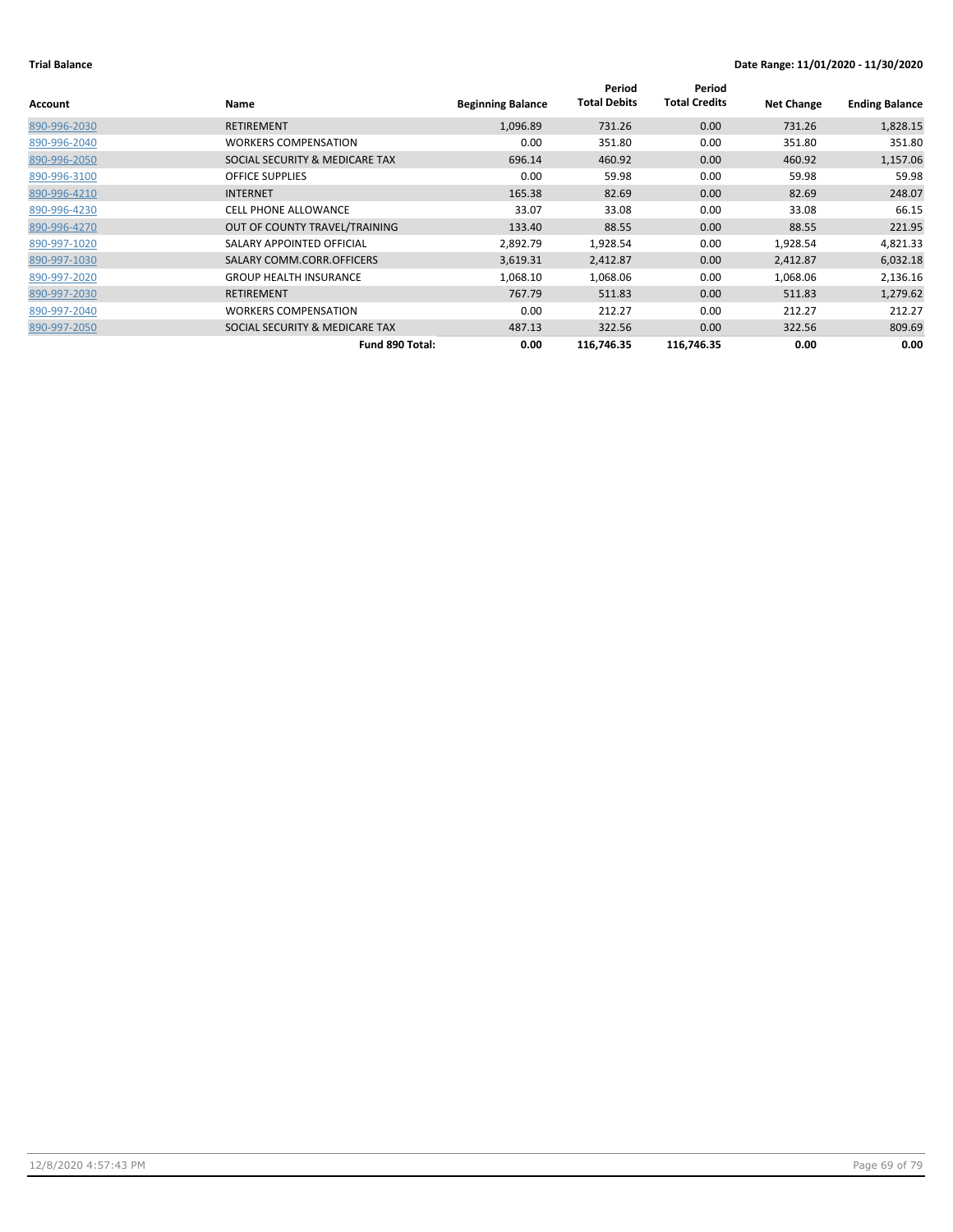| Account                                           | <b>Name</b>                           | <b>Beginning Balance</b> | Period<br><b>Total Debits</b> | Period<br><b>Total Credits</b> | <b>Net Change</b> | <b>Ending Balance</b> |
|---------------------------------------------------|---------------------------------------|--------------------------|-------------------------------|--------------------------------|-------------------|-----------------------|
| <b>Fund: 891 - Juvenile Probation-Restitution</b> |                                       |                          |                               |                                |                   |                       |
| Asset                                             |                                       |                          |                               |                                |                   |                       |
| 891-103-1870                                      | <b>CASH-JUVENILE PROBATION</b>        | 3,345.60                 | 686.42                        | 493.53                         | 192.89            | 3,538.49              |
| Equity                                            |                                       |                          |                               |                                |                   |                       |
| 891-271-2000                                      | <b>EQUITY ACCOUNT</b>                 | $-3,754.92$              | 0.00                          | 0.00                           | 0.00              | $-3,754.92$           |
| Revenue                                           |                                       |                          |                               |                                |                   |                       |
| 891-340-5750                                      | <b>JUVENILE PROBATION FEES</b>        | $-30.00$                 | 0.00                          | 30.00                          | $-30.00$          | $-60.00$              |
| 891-340-5760                                      | <b>JUVENILE PROBATION RESTITUTION</b> | 22.66                    | 0.00                          | 450.00                         | $-450.00$         | $-427.34$             |
| 891-340-5770                                      | <b>JUVENILE PROBATION COURT COSTS</b> | 0.00                     | 0.00                          | 40.00                          | $-40.00$          | $-40.00$              |
| 891-340-5790                                      | REIMBURSEMENT OF EXPENSES             | 0.00                     | 0.00 <sub>1</sub>             | 166.42                         | $-166.42$         | $-166.42$             |
| Expense                                           |                                       |                          |                               |                                |                   |                       |
| 891-891-3100                                      | OFFICE SUPPLIES/MISC.                 | 396.66                   | 253.53                        | 0.00                           | 253.53            | 650.19                |
| 891-891-3190                                      | <b>RESTITUTION</b>                    | 0.00                     | 200.00                        | 0.00                           | 200.00            | 200.00                |
| 891-891-3200                                      | <b>COURT COSTS</b>                    | 20.00                    | 40.00                         | 0.00                           | 40.00             | 60.00                 |
|                                                   | Fund 891 Total:                       | 0.00                     | 1,179.95                      | 1,179.95                       | 0.00              | 0.00                  |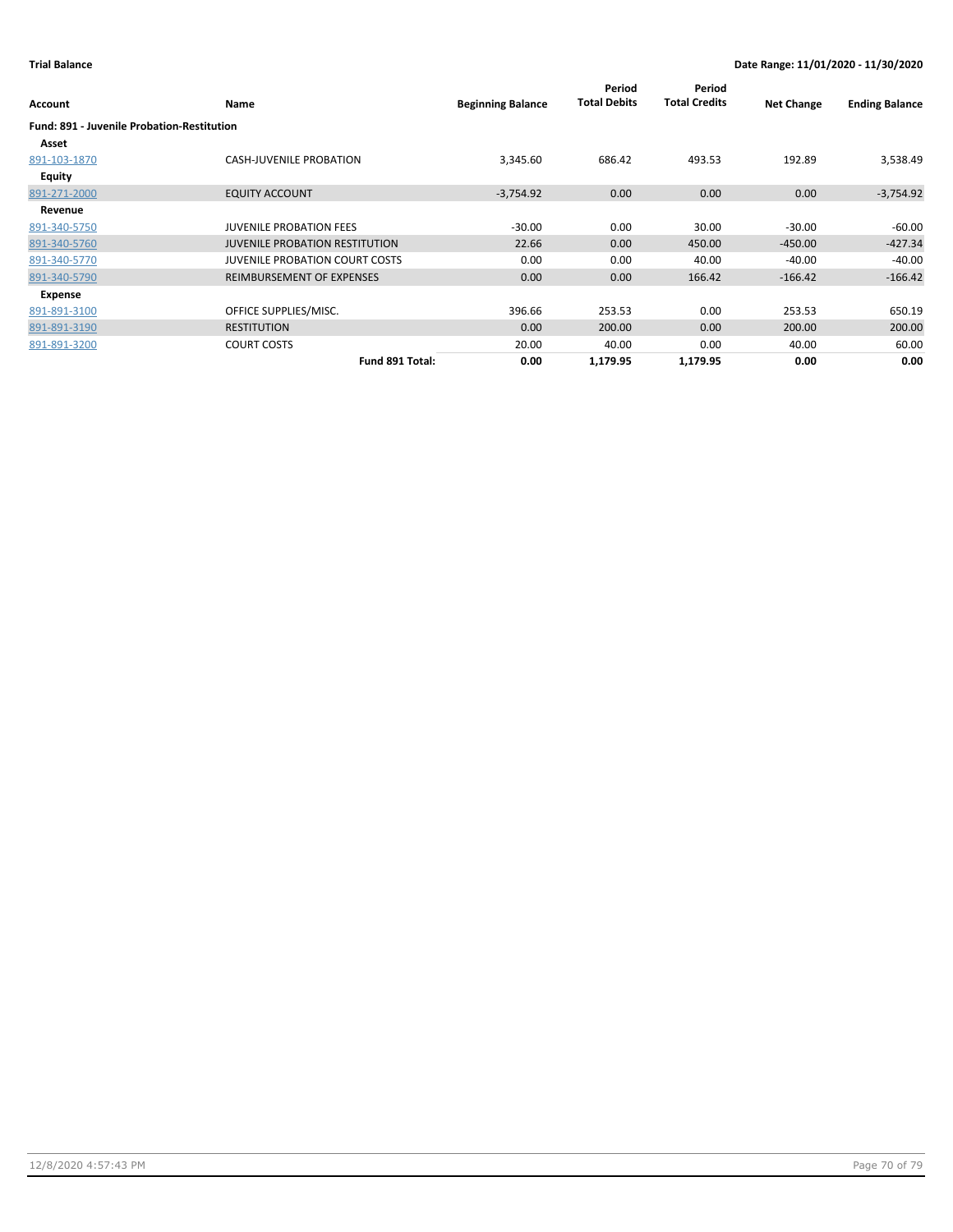| <b>Account</b>      | Name                     |                 | <b>Beginning Balance</b> | Period<br><b>Total Debits</b> | Period<br><b>Total Credits</b> | <b>Net Change</b> | <b>Ending Balance</b> |
|---------------------|--------------------------|-----------------|--------------------------|-------------------------------|--------------------------------|-------------------|-----------------------|
| Fund: 920 - Statzer |                          |                 |                          |                               |                                |                   |                       |
| Asset               |                          |                 |                          |                               |                                |                   |                       |
| 920-103-1001        | <b>CLAIM ON CASH</b>     |                 | 6,080.58                 | 0.00                          | 0.00                           | 0.00              | 6,080.58              |
| 920-103-1750        | <b>TEXPOOL</b>           |                 | 41,407.75                | 0.00                          | 0.00                           | 0.00              | 41,407.75             |
| Equity              |                          |                 |                          |                               |                                |                   |                       |
| 920-271-2000        | <b>EQUITY ACCOUNT</b>    |                 | $-47,483.68$             | 0.00                          | 0.00                           | 0.00              | $-47,483.68$          |
| Revenue             |                          |                 |                          |                               |                                |                   |                       |
| 920-360-1000        | <b>INTEREST EARNINGS</b> |                 | $-4.65$                  | 0.00                          | 0.00                           | 0.00              | $-4.65$               |
|                     |                          | Fund 920 Total: | 0.00                     | 0.00                          | 0.00                           | 0.00              | 0.00                  |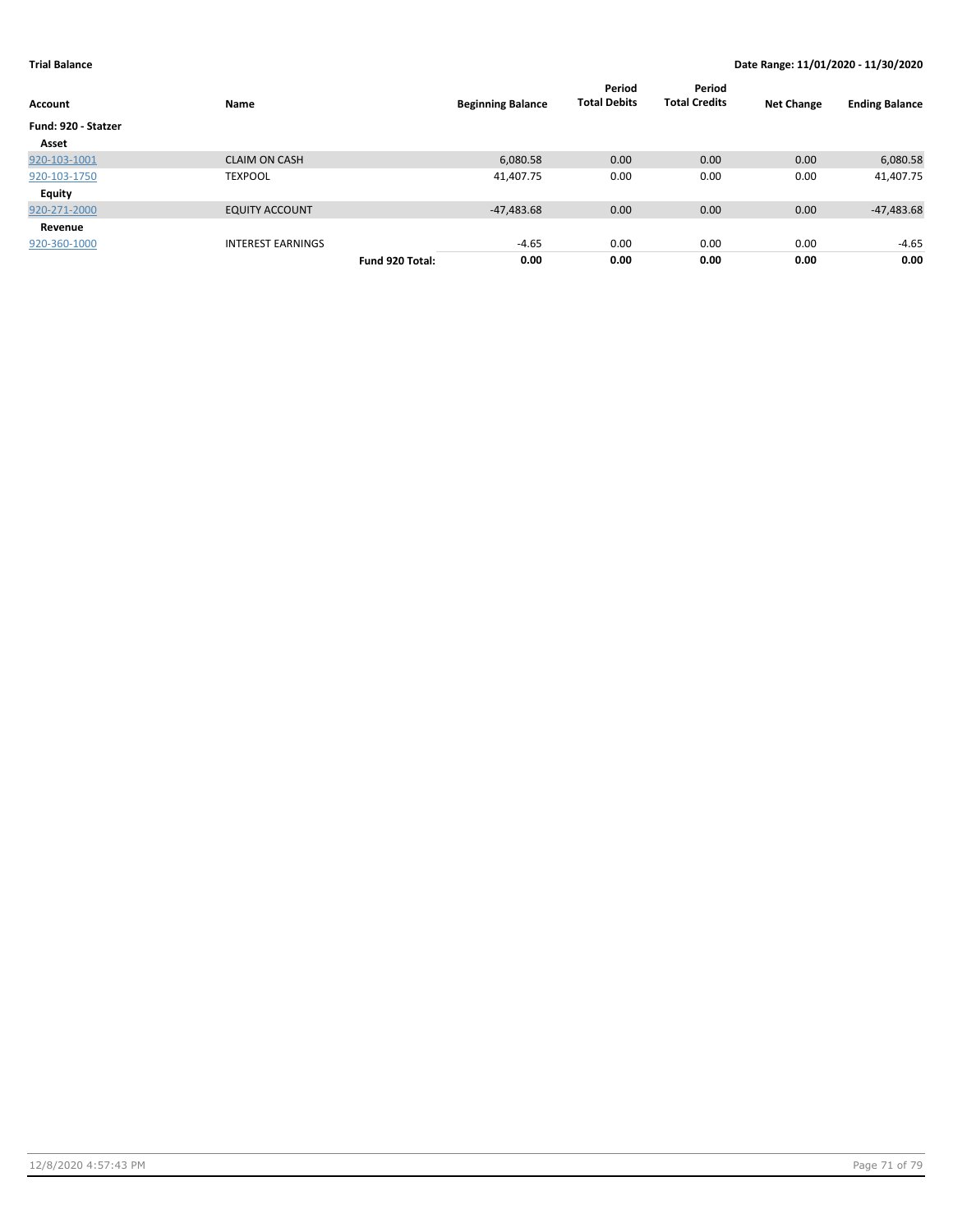| Account<br>Fund: 930 - Texas Community Dev.Prog. | Name                        | <b>Beginning Balance</b> | Period<br><b>Total Debits</b> | Period<br><b>Total Credits</b> | <b>Net Change</b> | <b>Ending Balance</b> |
|--------------------------------------------------|-----------------------------|--------------------------|-------------------------------|--------------------------------|-------------------|-----------------------|
| Asset<br>930-103-9090                            | CASH-#7219149 HICKORY CREEK | 100.00                   | 0.00                          | 0.00                           | 0.00              | 100.00                |
| Equity                                           |                             |                          |                               |                                |                   |                       |
| 930-271-2000                                     | <b>EQUITY ACCOUNT</b>       | $-100.00$                | 0.00                          | 0.00                           | 0.00              | $-100.00$             |
|                                                  | Fund 930 Total:             | 0.00                     | 0.00                          | 0.00                           | 0.00              | 0.00                  |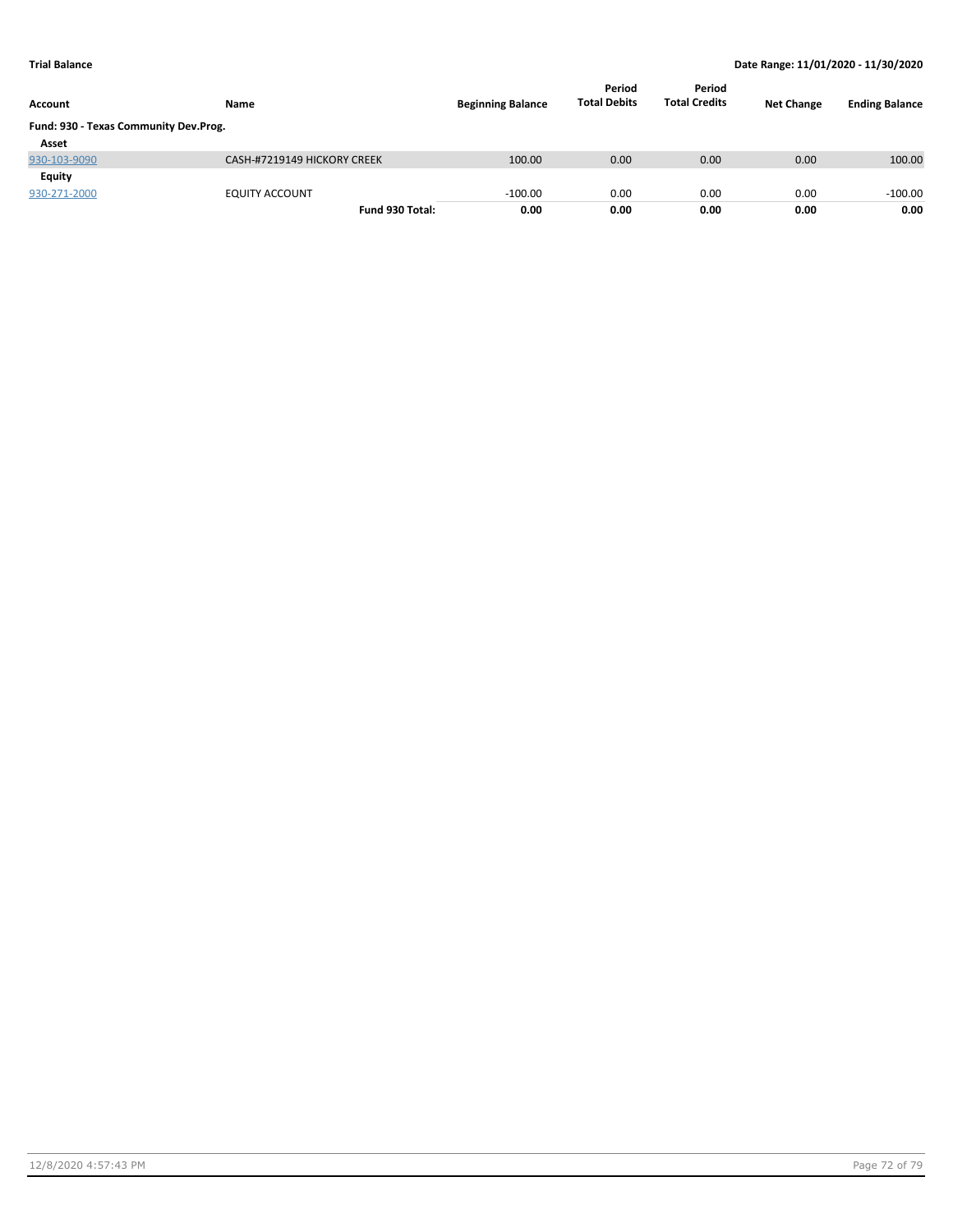| Account             | Name                                | <b>Beginning Balance</b> | Period<br><b>Total Debits</b> | Period<br><b>Total Credits</b> | <b>Net Change</b> | <b>Ending Balance</b> |
|---------------------|-------------------------------------|--------------------------|-------------------------------|--------------------------------|-------------------|-----------------------|
| Fund: 950 - Payroll |                                     |                          |                               |                                |                   |                       |
| Asset               |                                     |                          |                               |                                |                   |                       |
| 950-100-1001        | PR Claim on cash                    | 22.97                    | 1,977.92                      | 988.96                         | 988.96            | 1,011.93              |
| Liability           |                                     |                          |                               |                                |                   |                       |
| 950-102-1001        | PR AP Clearing                      | 0.00                     | 988.96                        | 988.96                         | 0.00              | 0.00                  |
| 950-271-2000        | <b>DEPOSITS</b>                     | $-20.64$                 | 0.00                          | 0.00                           | 0.00              | $-20.64$              |
| Revenue             |                                     |                          |                               |                                |                   |                       |
| 950-370-1300        | <b>REFUNDS &amp; MISCELLANEOUS</b>  | $-28.80$                 | 0.00                          | 1,977.92                       | $-1,977.92$       | $-2,006.72$           |
| Expense             |                                     |                          |                               |                                |                   |                       |
| 950-415-2020        | <b>COBRA Group Health Insurance</b> | 988.93                   | 988.96                        | 0.00                           | 988.96            | 1,977.89              |
|                     | Fund 950 Total:                     | 962.46                   | 3,955.84                      | 3.955.84                       | 0.00              | 962.46                |

**\*\*\*Error: Fund 950 Out of Balance\*\*\***

**\*\*\*Warning: Account Authorization is turned on. Please run the Unauthorized Account Listing Report to see if you are out of balance due to missing accounts \*\*\***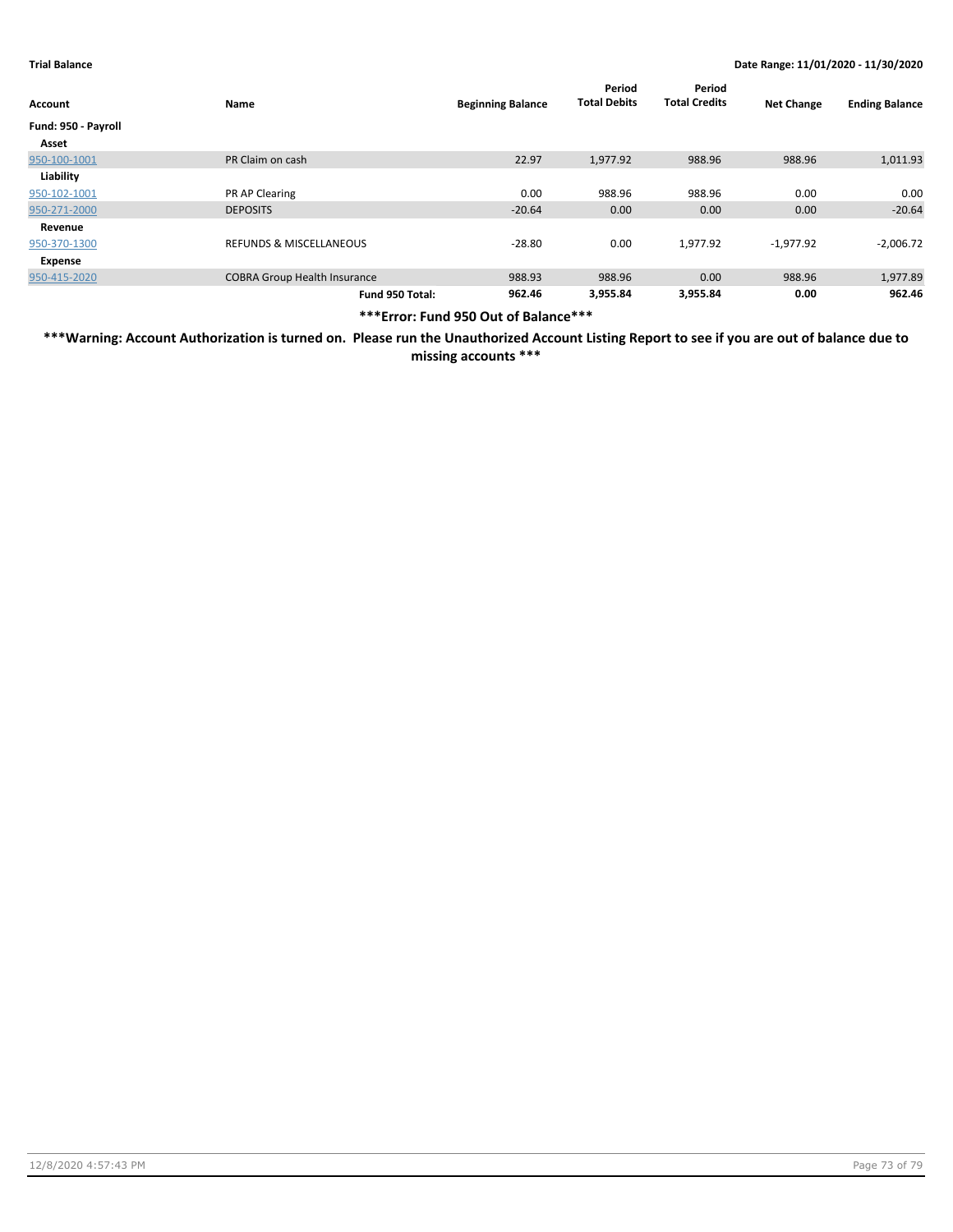|                            |                                  |                          | Period              | Period               |                   |                       |
|----------------------------|----------------------------------|--------------------------|---------------------|----------------------|-------------------|-----------------------|
| Account                    | Name                             | <b>Beginning Balance</b> | <b>Total Debits</b> | <b>Total Credits</b> | <b>Net Change</b> | <b>Ending Balance</b> |
| Fund: 990 - Capital Assets |                                  |                          |                     |                      |                   |                       |
| Asset                      |                                  |                          |                     |                      |                   |                       |
| 990-160-1000               | LAND                             | 341,561.30               | 0.00                | 0.00                 | 0.00              | 341,561.30            |
| 990-160-2000               | <b>BUILDINGS</b>                 | 4,737,000.00             | 0.00                | 0.00                 | 0.00              | 4,737,000.00          |
| 990-160-2010               | ACCUM. DEPRECIATION-BUILDINGS    | $-3,612,211.08$          | 0.00                | 0.00                 | 0.00              | $-3,612,211.08$       |
| 990-160-2100               | <b>AUTOMOBILES AND TRUCKS</b>    | 2,339,603.69             | 0.00                | 0.00                 | 0.00              | 2,339,603.69          |
| 990-160-2110               | ACCUM. DEPR.AUTOS AND TRUCKS     | $-1,460,778.27$          | 0.00                | 0.00                 | 0.00              | $-1,460,778.27$       |
| 990-160-2150               | <b>TECHNOLOGY</b>                | 753,474.11               | 0.00                | 0.00                 | 0.00              | 753,474.11            |
| 990-160-2160               | ACCUM. DEPR.-COMPUTER EQUIPMENT  | $-678,197.41$            | 0.00                | 0.00                 | 0.00              | $-678, 197.41$        |
| 990-160-2200               | <b>OFFICE EQUIPMENT</b>          | 164,640.04               | 0.00                | 0.00                 | 0.00              | 164,640.04            |
| 990-160-2210               | ACCUM. DEPR.-OFFICE EQUIPMENT    | $-100,426.88$            | 0.00                | 0.00                 | 0.00              | $-100,426.88$         |
| 990-160-2250               | <b>RADIO EQUIPMENT</b>           | 213,359.45               | 0.00                | 0.00                 | 0.00              | 213,359.45            |
| 990-160-2260               | ACCUM. DEPR.-RADIO EQUIPMENT     | $-212,477.68$            | 0.00                | 0.00                 | 0.00              | $-212,477.68$         |
| 990-160-2270               | <b>SECURITY EQUIPMENT</b>        | 159,027.15               | 0.00                | 0.00                 | 0.00              | 159,027.15            |
| 990-160-2280               | ACCUM.DEP.-SECURITY EQUIPMENT    | $-62,677.46$             | 0.00                | 0.00                 | 0.00              | $-62,677.46$          |
| 990-160-2300               | <b>ROADS</b>                     | 18,733,686.23            | 0.00                | 0.00                 | 0.00              | 18,733,686.23         |
| 990-160-2310               | ACCUM. DEPRECIATION-ROADS        | $-14,295,608.64$         | 0.00                | 0.00                 | 0.00              | $-14,295,608.64$      |
| 990-160-2350               | <b>BRIDGES</b>                   | 11,295,230.21            | 0.00                | 0.00                 | 0.00              | 11,295,230.21         |
| 990-160-2360               | ACCUM. DEPRECIATION-BRIDGES      | $-4,099,667.06$          | 0.00                | 0.00                 | 0.00              | -4,099,667.06         |
| 990-160-3000               | <b>ROAD EQUIPMENT</b>            | 3,883,975.23             | 0.00                | 0.00                 | 0.00              | 3,883,975.23          |
| 990-160-3010               | ACCUM. DEPRECIATION-ROAD EQUIPME | -2,902,802.40            | 0.00                | 0.00                 | 0.00              | $-2,902,802.40$       |
| 990-160-4000               | <b>CONSTRUCTION IN PROGRESS</b>  | 2,124,972.50             | 0.00                | 0.00                 | 0.00              | 2,124,972.50          |
| <b>Equity</b>              |                                  |                          |                     |                      |                   |                       |
| 990-271-2000               | <b>EQUITY ACCOUNT</b>            | $-17,321,683.03$         | 0.00                | 0.00                 | 0.00              | $-17,321,683.03$      |
|                            | Fund 990 Total:                  | 0.00                     | 0.00                | 0.00                 | 0.00              | 0.00                  |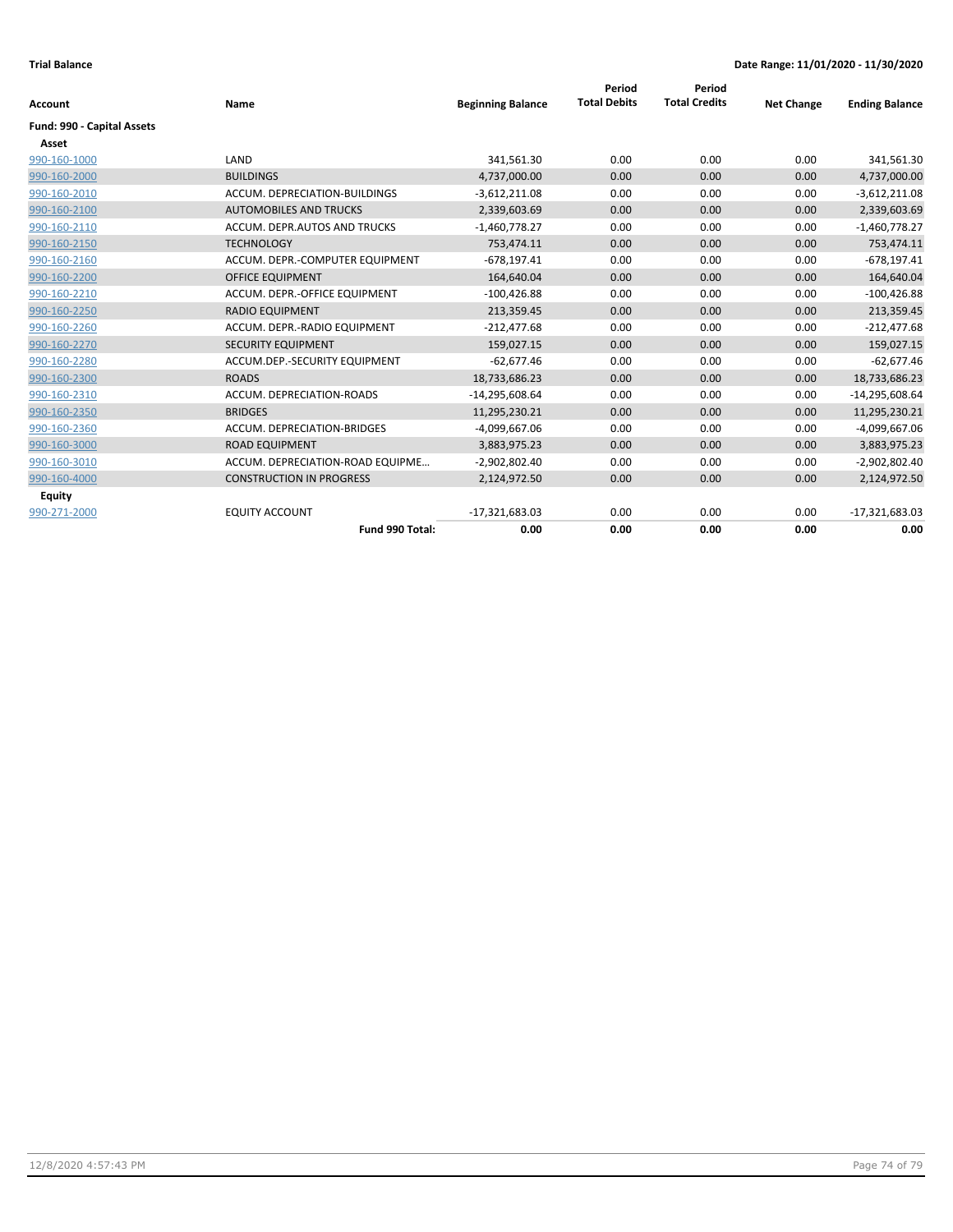| Account                       | Name                           | <b>Beginning Balance</b> | Period<br><b>Total Debits</b> | Period<br><b>Total Credits</b> | <b>Net Change</b> | <b>Ending Balance</b> |
|-------------------------------|--------------------------------|--------------------------|-------------------------------|--------------------------------|-------------------|-----------------------|
| Fund: 991 - Governmental Debt |                                |                          |                               |                                |                   |                       |
| Asset                         |                                |                          |                               |                                |                   |                       |
| 991-170-2000                  | DEFERRED PENSION OUTFLOW       | 38,725.00                | 0.00                          | 0.00                           | 0.00              | 38,725.00             |
| Liability                     |                                |                          |                               |                                |                   |                       |
| 991-200-2400                  | <b>ACCRUED INTEREST</b>        | 235,755.00               | 0.00                          | 0.00                           | 0.00              | 235,755.00            |
| 991-200-2500                  | <b>GENERAL OBLIGATION BOND</b> | 80,000.00                | 0.00                          | 0.00                           | 0.00              | 80,000.00             |
| 991-200-2510                  | <b>GOB-CURRENT PORTION</b>     | $-120,000.00$            | 0.00                          | 0.00                           | 0.00              | $-120,000.00$         |
| 991-200-2550                  | <b>BOND DISCOUNT CURRENT</b>   | $-288.24$                | 0.00                          | 0.00                           | 0.00              | $-288.24$             |
| 991-200-2560                  | <b>BOND DISCOUNT</b>           | $-6,773.47$              | 0.00                          | 0.00                           | 0.00              | $-6,773.47$           |
| 991-200-2570                  | <b>BOND PREMIUM CURRENT</b>    | $-2,904.78$              | 0.00                          | 0.00                           | 0.00              | $-2,904.78$           |
| 991-200-2580                  | <b>BOND PREMIUM</b>            | $-68,262.53$             | 0.00                          | 0.00                           | 0.00              | $-68,262.53$          |
| 991-200-3500                  | <b>ACCRUED COMPENSATION</b>    | $-186,904.13$            | 0.00                          | 0.00                           | 0.00              | $-186,904.13$         |
| 991-200-4000                  | <b>NET PENSION LIABILITY</b>   | 1,126,333.00             | 0.00                          | 0.00                           | 0.00              | 1,126,333.00          |
| 991-200-4500                  | DEFERRED PENSION IN FLOW       | $-1,467,676.00$          | 0.00                          | 0.00                           | 0.00              | $-1,467,676.00$       |
| Equity                        |                                |                          |                               |                                |                   |                       |
| 991-271-2000                  | <b>EQUITY ACCOUNT</b>          | 371,996.15               | 0.00                          | 0.00                           | 0.00              | 371,996.15            |
|                               | Fund 991 Total:                | 0.00                     | 0.00                          | 0.00                           | 0.00              | 0.00                  |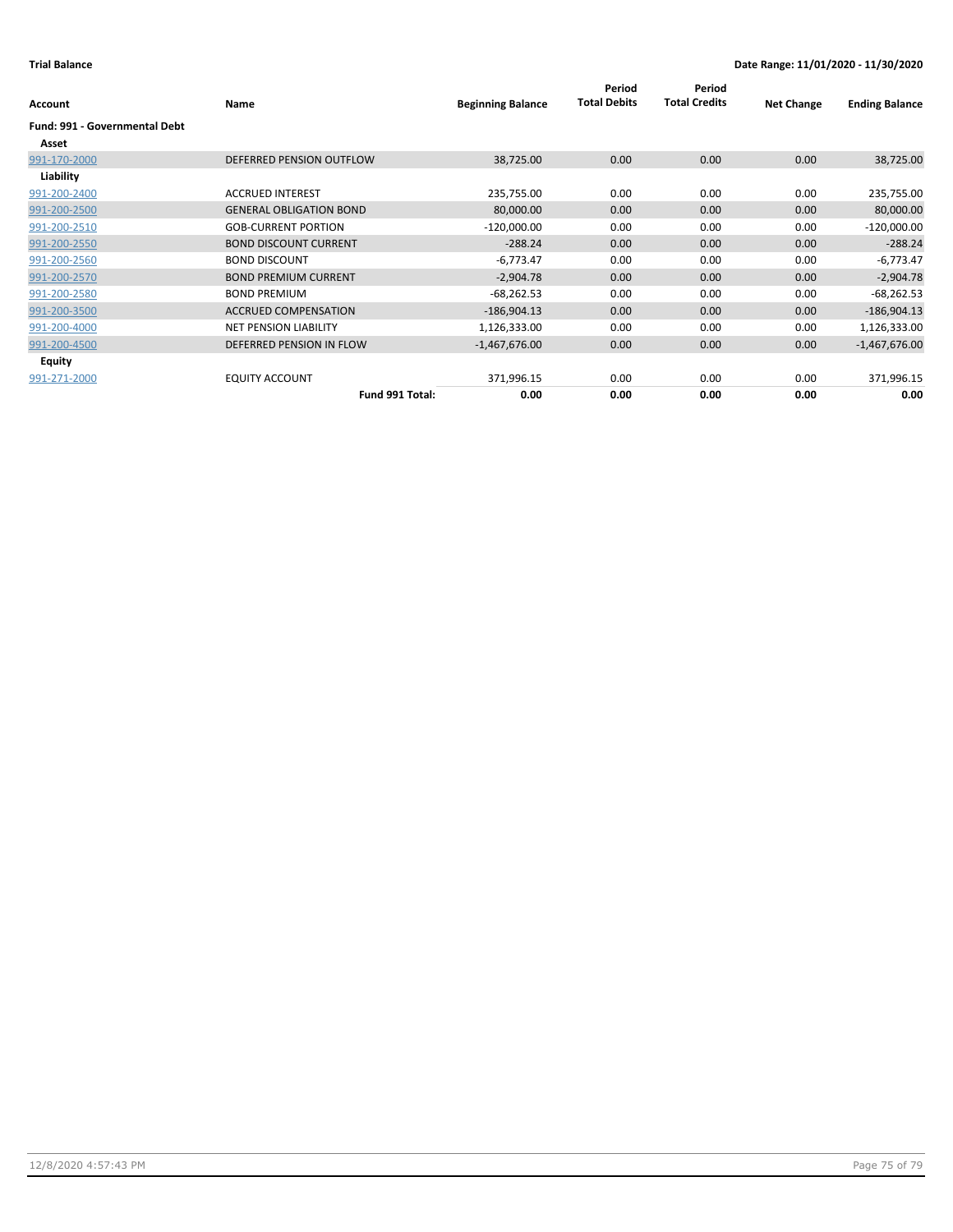| Account                         | Name                    |                 | <b>Beginning Balance</b> | Period<br><b>Total Debits</b> | Period<br><b>Total Credits</b> | <b>Net Change</b> | <b>Ending Balance</b> |
|---------------------------------|-------------------------|-----------------|--------------------------|-------------------------------|--------------------------------|-------------------|-----------------------|
| Fund: 998 - Payroll Pooled Cash |                         |                 |                          |                               |                                |                   |                       |
| Asset                           |                         |                 |                          |                               |                                |                   |                       |
| 998-100-1001                    | <b>PR Combined Cash</b> |                 | 1,650.97                 | 669,464.69                    | 666,847.73                     | 2,616.96          | 4,267.93              |
| 998-120-3100                    | Due From 100            |                 | 37,451.63                | 225,150.52                    | 262,602.15                     | $-37,451.63$      | 0.00                  |
| 998-120-3121                    | Due From 121            |                 | 246.86                   | 1,701.98                      | 1,948.84                       | $-246.86$         | 0.00                  |
| 998-120-3190                    | Due From 190            |                 | 45.98                    | 364.50                        | 410.48                         | $-45.98$          | 0.00                  |
| 998-120-3200                    | Due From 200            |                 | 55.08                    | 195.63                        | 250.71                         | $-55.08$          | 0.00                  |
| 998-120-3210                    | Due From 210            |                 | 2,335.84                 | 15,260.36                     | 17,596.20                      | $-2,335.84$       | 0.00                  |
| 998-120-3220                    | Due From 220            |                 | 2,489.36                 | 18,552.62                     | 21,041.98                      | $-2,489.36$       | 0.00                  |
| 998-120-3230                    | Due From 230            |                 | 2,912.46                 | 19,849.12                     | 22,761.58                      | $-2,912.46$       | 0.00                  |
| 998-120-3240                    | Due From 240            |                 | 1,955.30                 | 16,006.37                     | 17,961.67                      | $-1,955.30$       | 0.00                  |
| 998-120-3360                    | Due From 360            |                 | 128.05                   | 540.96                        | 669.01                         | $-128.05$         | 0.00                  |
| 998-120-3562                    | Due From 562            |                 | 734.96                   | 4,751.61                      | 5,486.57                       | $-734.96$         | 0.00                  |
| 998-120-3890                    | Due From 890            |                 | 1,628.00                 | 9,861.38                      | 11,489.38                      | $-1,628.00$       | 0.00                  |
| Liability                       |                         |                 |                          |                               |                                |                   |                       |
| 998-102-1000                    | A/P CLEARING            |                 | $-49,983.52$             | 363,207.53                    | 313,224.01                     | 49,983.52         | 0.00                  |
| 998-120-3950                    | Due From 950            |                 | 0.00                     | 988.96                        | 988.96                         | 0.00              | 0.00                  |
| 998-200-1400                    | <b>Wages Payable</b>    |                 | 0.00                     | 303,640.20                    | 303,640.20                     | 0.00              | 0.00                  |
| 998-207-9900                    | Due To Other Funds      |                 | $-1,650.97$              | 666,847.73                    | 669,464.69                     | $-2,616.96$       | $-4,267.93$           |
|                                 |                         | Fund 998 Total: | 0.00                     | 2,316,384.16                  | 2,316,384.16                   | 0.00              | 0.00                  |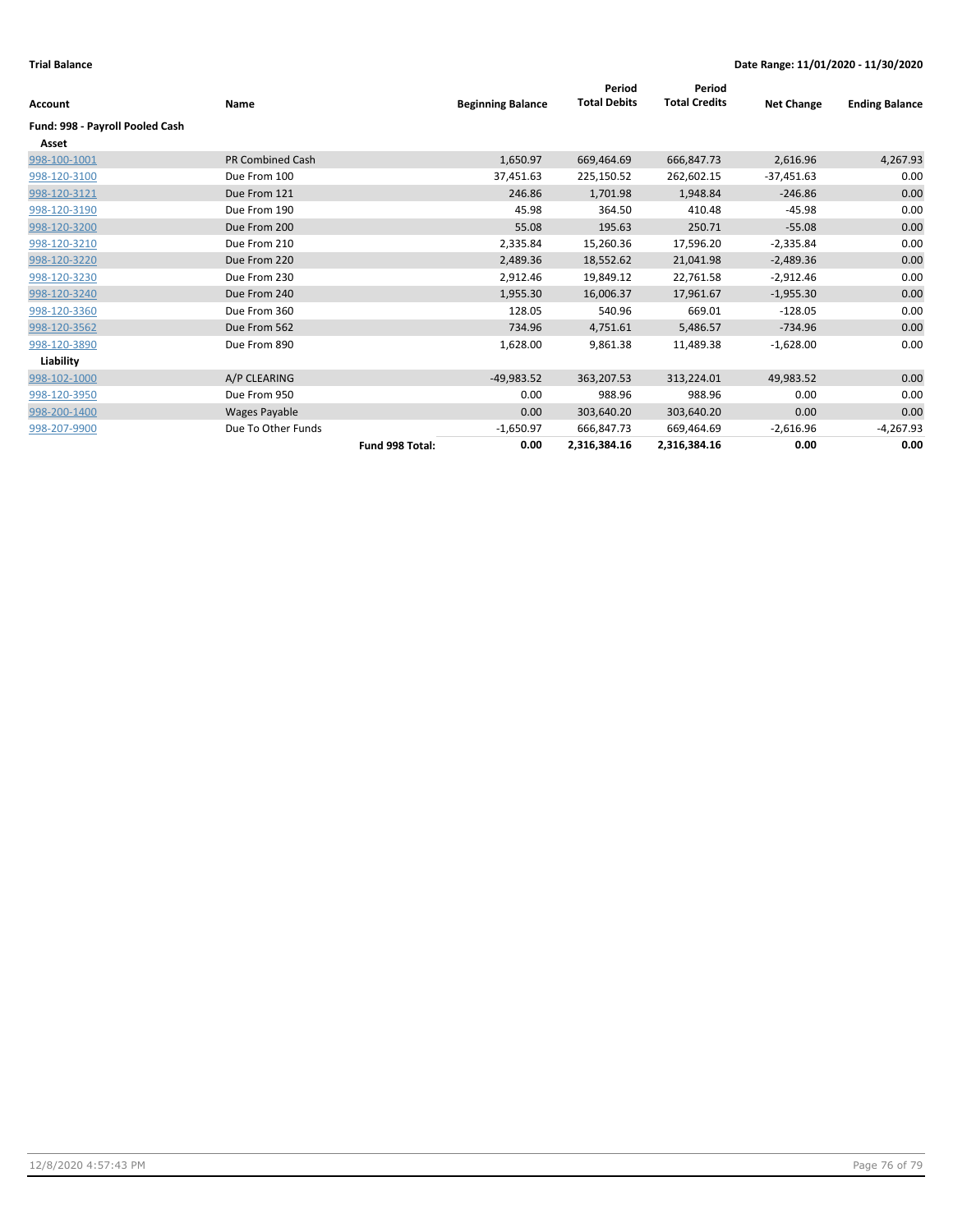| Account                 | Name                        |                      | <b>Beginning Balance</b> | Period<br><b>Total Debits</b> | Period<br><b>Total Credits</b> | <b>Net Change</b> | <b>Ending Balance</b> |
|-------------------------|-----------------------------|----------------------|--------------------------|-------------------------------|--------------------------------|-------------------|-----------------------|
| Fund: 999 - Pooled Cash |                             |                      |                          |                               |                                |                   |                       |
| Asset                   |                             |                      |                          |                               |                                |                   |                       |
| 999-103-1000            | <b>Combined Checking AP</b> |                      | 4,083,992.86             | 2,937,545.81                  | 2,388,995.76                   | 548,550.05        | 4,632,542.91          |
| 999-120-3100            | DUE FROM 100                |                      | 113,963.85               | 525,169.93                    | 629,370.35                     | $-104,200.42$     | 9,763.43              |
| 999-120-3121            | DUE FROM 121                |                      | 4,288.00                 | 4,288.00                      | 8,576.00                       | $-4,288.00$       | 0.00                  |
| 999-120-3160            | DUE FROM 160                |                      | 0.00                     | 38.80                         | 38.80                          | 0.00              | 0.00                  |
| 999-120-3200            | DUE FROM 200                |                      | 0.00                     | 207.15                        | 207.15                         | 0.00              | 0.00                  |
| 999-120-3210            | DUE FROM 210                |                      | 1.68                     | 40,592.17                     | 40,593.85                      | $-1.68$           | 0.00                  |
| 999-120-3220            | DUE FROM 220                |                      | 872.03                   | 90,993.41                     | 91,865.44                      | $-872.03$         | 0.00                  |
| 999-120-3230            | DUE FROM 230                |                      | 21,479.78                | 76,396.52                     | 97,876.30                      | $-21,479.78$      | 0.00                  |
| 999-120-3240            | DUE FROM 240                |                      | 111.79                   | 45,947.43                     | 46,059.22                      | $-111.79$         | 0.00                  |
| 999-120-3260            | DUE FROM 260                |                      | 0.00                     | 1,526.42                      | 1,526.42                       | 0.00              | 0.00                  |
| 999-120-3310            | DUE FROM 310                |                      | 0.00                     | 1,265.00                      | 1,265.00                       | 0.00              | 0.00                  |
| 999-120-3413            | DUE FROM 413                |                      | 1,606.85                 | 18,449.17                     | 20,056.02                      | $-1,606.85$       | 0.00                  |
| 999-120-3414            | DUE FROM 414                |                      | 0.00                     | 69.34                         | 69.34                          | 0.00              | 0.00                  |
| 999-120-3600            | DUE FROM 600                |                      | 0.00                     | 118,450.00                    | 118,450.00                     | 0.00              | 0.00                  |
| 999-120-3680            | DUE FROM 680                |                      | 62,533.95                | 547,689.66                    | 610,223.61                     | $-62,533.95$      | 0.00                  |
| 999-120-3850            | DUE FROM 850                |                      | 0.00                     | 2,364.51                      | 2,364.51                       | 0.00              | 0.00                  |
| Liability               |                             |                      |                          |                               |                                |                   |                       |
| 999-102-1000            | A/P CLEARING                |                      | $-204,857.93$            | 1,668,036.57                  | 1,472,942.07                   | 195,094.50        | $-9,763.43$           |
| 999-207-9900            | DUE TO OTHER FUNDS          |                      | -4,083,992.86            | 2,389,804.20                  | 2,938,354.25                   | -548,550.05       | $-4,632,542.91$       |
|                         |                             | Fund 999 Total:      | 0.00                     | 8,468,834.09                  | 8,468,834.09                   | 0.00              | 0.00                  |
|                         |                             | <b>Report Total:</b> | 962.46                   | 19,037,572.87                 | 19,037,572.87                  | 0.00              | 962.46                |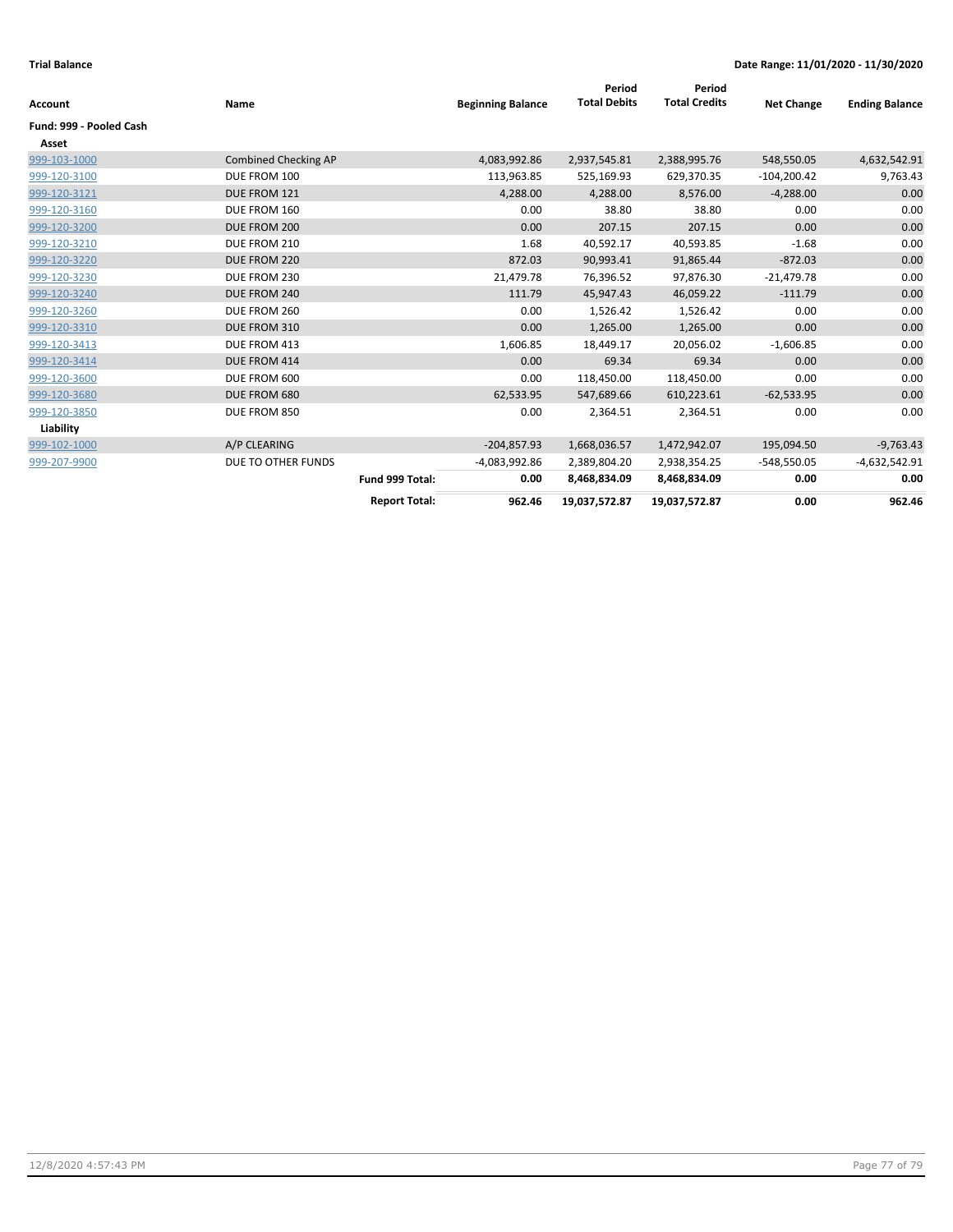# **Fund Summary**

| Fund                                                                                         | <b>Beginning Balance</b> | <b>Total Debits</b> | <b>Total Credits</b> | <b>Ending Balance</b> |
|----------------------------------------------------------------------------------------------|--------------------------|---------------------|----------------------|-----------------------|
| 100 - General                                                                                | 0.00                     | 3,404,961.66        | 3,404,961.66         | 0.00                  |
| 110 - Courthouse Security                                                                    | 0.00                     | 0.00                | 0.00                 | 0.00                  |
| 111 - Justice Court Building Security                                                        | 0.00                     | 0.00                | 0.00                 | 0.00                  |
| 120 - County Clerk Vital Statistics                                                          | 0.00                     | 0.00                | 0.00                 | 0.00                  |
| 121 - County Clerk Records Management                                                        | 0.00                     | 24,565.47           | 24,565.47            | 0.00                  |
| 122 - Chapter 19 Funds                                                                       | 0.00                     | 0.00                | 0.00                 | 0.00                  |
| 123 - Election Equipment Fund                                                                | 0.00                     | 0.00                | 0.00                 | 0.00                  |
| 125 - County Clerk Co.& Dist.CourtTechnology                                                 | 0.00                     | 0.00                | 0.00                 | 0.00                  |
| 126 - County Clerk Court Records Preservation                                                | 0.00                     | 0.00                | 0.00                 | 0.00                  |
| 127 - County Clerk Records Archive                                                           | 0.00                     | 0.00                | 0.00                 | 0.00                  |
| 130 - Bail Bond Trust Fund                                                                   | 0.00                     | 465.00              | 465.00               | 0.00                  |
| 160 - County Judge Excess Supplement                                                         | 0.00                     | 81.60               | 81.60                | 0.00                  |
| 161 - Probate Judges Education                                                               | 0.00                     | 0.00                | 0.00                 | 0.00                  |
| 190 - District Clerk Records Management                                                      | 0.00                     | 2,258.22            | 2,258.22             | 0.00                  |
| 191 - District Court Records Archive                                                         | 0.00                     | 0.00                | 0.00                 | 0.00                  |
| 192 - District Clerk Co.& Dist.Court Technology                                              | 0.00                     | 0.00                | 0.00                 | 0.00                  |
| 193 - District Clerk Court Records Preservation                                              | 0.00                     | 0.00                | 0.00                 | 0.00                  |
| 200 - County Offices Records Mangement                                                       | 0.00                     | 2,764.00            | 2,764.00             | 0.00                  |
| 210 - Road & Bridge #1                                                                       | 0.00                     | 221,824.66          | 221,824.66           | 0.00                  |
| 220 - Road & Bridge #2                                                                       | 0.00                     | 348,238.14          | 348,238.14           | 0.00                  |
| 221 - Raw Water Pipeline Road and Bridge #2                                                  | 0.00                     | 0.00                | 0.00                 | 0.00                  |
| 230 - Road & Bridge #3                                                                       | 0.00                     | 382,915.24          | 382,915.24           | 0.00                  |
| 231 - Lake Road Impact/Raw Water PipelinePct. 3                                              | 0.00                     | 0.00                | 0.00                 | 0.00                  |
| 240 - Road & Bridge #4                                                                       | 0.00                     | 236,003.80          | 236,003.80           | 0.00                  |
| 241 - Lake Road Impact/Raw Water PipelinePct. 4                                              | 0.00                     | 0.00                | 0.00                 | 0.00                  |
| 250 - Raw Water Pipeline Rock for Pct.2,3,4                                                  | 0.00                     | 0.00                | 0.00                 | 0.00                  |
| 260 - J.P.#1 Justice Court Technology                                                        | 0.00                     | 3,052.84            | 3,052.84             | 0.00                  |
| 270 - J.P.#2 Justice Court Technology                                                        | 0.00                     | 0.00                | 0.00                 | 0.00                  |
| 280 - J.P.#3 Justice Court Technology                                                        | 0.00                     | 0.00                | 0.00                 | 0.00                  |
| 310 - F.C.Detention Center Annual Payment                                                    | 0.00                     | 2,530.00            | 2,530.00             | 0.00                  |
| 330 - Bail Bondsman Application Fee                                                          | 0.00                     | 0.00                | 0.00                 | 0.00                  |
| 350 - Law Library                                                                            | 0.00                     | 0.00                | 0.00                 | 0.00                  |
| 360 - D. A. Fee                                                                              | 0.00                     | 7,634.73            | 7,634.73             | 0.00                  |
| 361 - Contraband Seizure                                                                     | 0.00                     | 1,377.75            | 1,377.75             | 0.00                  |
| 362 - Investigator/LEOSE                                                                     | 0.00                     | 0.00                | 0.00                 | 0.00                  |
| 380 - IHC Co-Op Gin                                                                          | 0.00                     | 0.00                | 0.00                 | 0.00                  |
| 381 - IHC Bonnie Ruth Cooper                                                                 | 0.00                     | 0.00                | 0.00                 | 0.00                  |
| 410 - CERT                                                                                   | 0.00                     | 0.00                | 0.00                 | 0.00                  |
| 412 - Safe Room Reimbursement Prog.                                                          | 0.00                     | 0.00                | 0.00                 | 0.00                  |
| 413 - CARES ACT-CORONAVIRUS RELIEF                                                           | 0.00                     | 40,202.19           | 40,202.19            | 0.00                  |
| 414 - OOG COVID #4145401                                                                     | 0.00                     | 138.68              | 138.68               | 0.00                  |
| 560 - Sheriff Forfeiture                                                                     | 0.00                     | 22,039.33           | 22,039.33            | 0.00                  |
| 561 - Law Enforcement Education Sheriff's Office                                             | 0.00                     | 0.00                | 0.00                 | 0.00                  |
| 562 - Bois D'Arc Lake Reservoir (SO)                                                         | 0.00                     | 427,908.16          | 427,908.16           | 0.00                  |
| 563 - Sheriff's Office Technology                                                            | 0.00                     | 0.00                | 0.00                 | 0.00                  |
| 590 - Specialty Court/Drug Court                                                             | 0.00                     | 0.00                | 0.00                 | 0.00                  |
| 600 - Sinking                                                                                | 0.00                     | 319,095.51          | 319,095.51           | 0.00                  |
| 630 - Law Enforcement Education Const. Pct.1                                                 | 0.00                     | 0.00                | 0.00                 | 0.00                  |
| 640 - Law Enforcement Education Const. Pct.2                                                 | 0.00                     | 0.00                | 0.00                 | 0.00                  |
| 650 - Law Enforcement Education Const. Pct.3<br>660 - 2017 GO Bonds-Construction Fund FY2017 | 0.00                     | 0.00                | 0.00                 | 0.00                  |
|                                                                                              | 0.00                     | 0.00                | 0.00                 | 0.00                  |
| 670 - Courthouse Restoration                                                                 | 0.00                     | 450,727.49          | 450,727.49           | 0.00                  |
| 680 - 2018 GO Bonds-Construction Fund FY2019<br>690 - 2020 CO Bonds-Construction Fund FY2020 | 0.00                     | 2,125,743.99        | 2,125,743.99<br>0.00 | 0.00                  |
|                                                                                              | 0.00<br>0.00             | 0.00<br>0.00        | 0.00                 | 0.00<br>0.00          |
| 700 - Right of Way                                                                           | 0.00                     | 0.00                | 0.00                 | 0.00                  |
| 800 - Veterans Court Program<br>810 - County Lake Road Impact Fund                           | 0.00                     | 100,000.00          | 100,000.00           | 0.00                  |
| 850 - Lake Fannin                                                                            | 0.00                     | 5,944.02            | 5,944.02             | 0.00                  |
| 890 - T.J.J.D.                                                                               | 0.00                     |                     |                      | 0.00                  |
|                                                                                              |                          | 116,746.35          | 116,746.35           |                       |